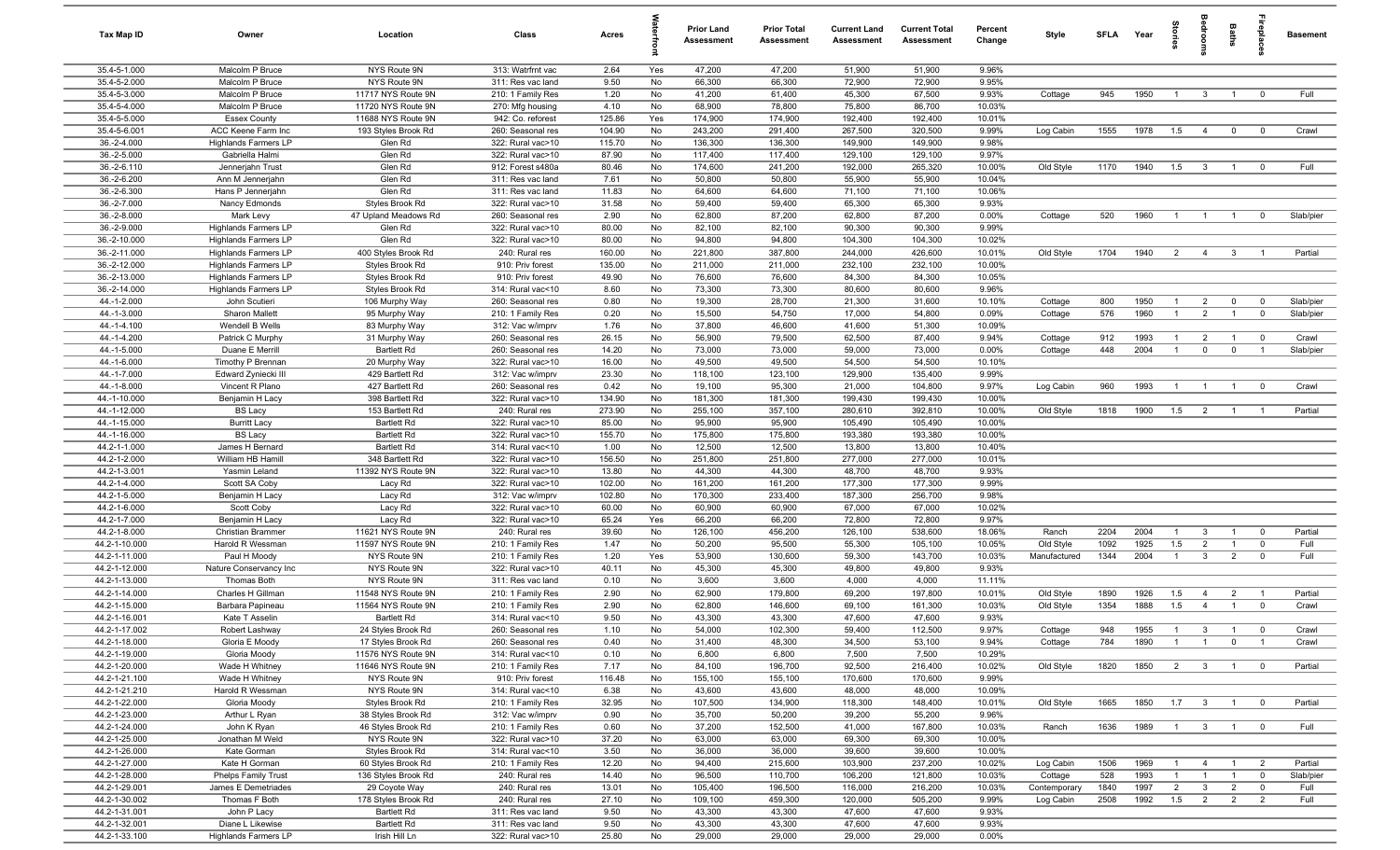| Tax Map ID                     | Owner                                        | Location                                  | Class                                  | Acres          |          | <b>Prior Land</b><br>Assessment | <b>Prior Total</b><br>Assessment | <b>Current Land</b><br>Assessment | <b>Current Total</b><br><b>Assessment</b> | Percent<br>Change | Style        | SFLA | Year | grie           | ă                       | Baths          | repla                   | <b>Basement</b> |
|--------------------------------|----------------------------------------------|-------------------------------------------|----------------------------------------|----------------|----------|---------------------------------|----------------------------------|-----------------------------------|-------------------------------------------|-------------------|--------------|------|------|----------------|-------------------------|----------------|-------------------------|-----------------|
| 44.2-1-33.200                  | Jonathan M Weld                              | Irish Hill Ln                             | 322: Rural vac>10                      | 20.80          | No       | 65,200                          | 65,200                           | 105,200                           | 105,200                                   | 61.35%            |              |      |      |                |                         |                |                         |                 |
| 44.2-1-34.000                  | Jonathan M Weld                              | 141 Irish Hill Ln                         | 240: Rural res                         | 41.80          | No       | 122,400                         | 366,700                          | 134,700                           | 403,400                                   | 10.01%            | Old Style    | 3947 | 1840 | 1.7            | $\overline{4}$          | $\overline{4}$ | $\mathbf{3}$            | Partial         |
| 44.2-1-35.000                  | Jonathan M Weld                              | Irish Hill Ln                             | 322: Rural vac>10                      | 38.50          | No       | 65,200                          | 65,200                           | 71,700                            | 71,700                                    | 9.97%             |              |      |      |                |                         |                |                         |                 |
| 44.2-1-36.120                  | William H Boardman III                       | 62 Ruffed Grouse Way                      | 240: Rural res                         | 13.82          | No       | 88,700                          | 88,700                           | 117,520                           | 117,520                                   | 32.49%            | Contemporary | 1920 | 2006 | 1.5            | $\overline{2}$          | $\mathbf{3}$   |                         | Slab/pier       |
| 44.2-1-36.210<br>44.2-1-36.220 | Thomas M Mingone<br>Thomas M Mingone         | Irish Hill Ln<br>49 Sentinel Mountain Way | 322: Rural vac>10<br>210: 1 Family Res | 12.60<br>4.23  | No<br>No | 87,100<br>69,400                | 87,100<br>482,800                | 134,400<br>109,318                | 134,400<br>522,711                        | 54.31%<br>8.27%   | Log Cabin    | 2960 | 1999 | $\overline{1}$ | 4                       | $\overline{4}$ | $\overline{2}$          | Full            |
| 44.2-1-36.300                  | Thomas M Mingone                             | Irish Hill Ln                             | 322: Rural vac>10                      | 12.60          | No       | 78,400                          | 78,400                           | 127,502                           | 127,502                                   | 62.63%            |              |      |      |                |                         |                |                         |                 |
| 44.2-1-37.000                  | Doris B Wienert                              | 192 Irish Hill Ln                         | 210: 1 Family Res                      | 8.60           | No       | 91,100                          | 151,700                          | 138,200                           | 180,900                                   | 19.25%            | Old Style    | 1224 | 1890 | 1.5            | $\overline{4}$          | $\overline{1}$ | $\overline{\mathbf{0}}$ | Crawl           |
| 44.2-1-38.000                  | Sarah A Woodin                               | Irish Hill Ln                             | 322: Rural vac>10                      | 17.50          | No       | 64,500                          | 64,500                           | 104,100                           | 104,100                                   | 61.40%            |              |      |      |                |                         |                |                         |                 |
| 44.2-1-39.000                  | William H Boardman III                       | Irish Hill Ln                             | 240: Rural res                         | 76.10          | No       | 203,660                         | 362,395                          | 238,200                           | 570,719                                   | 57.49%            | Contemporary | 1591 | 2006 | 1.5            | $\overline{2}$          | $\overline{2}$ | $\overline{1}$          | Full            |
| 44.2-1-41.000                  | T-Bar Assets Inc                             | NYS Route 9N                              | 322: Rural vac>10                      | 92.20          | Yes      | 147,800                         | 147,800                          | 147,800                           | 147,800                                   | 0.00%             |              |      |      |                |                         |                |                         |                 |
| 44.2-1-42.000                  | T-Bar Assets Inc                             | NYS Route 9N                              | 322: Rural vac>10                      | 50.30          | Yes      | 89,400                          | 89,400                           | 98,300                            | 98,300                                    | 9.96%             |              |      |      |                |                         |                |                         |                 |
| 44.2-1-43.000                  | Hazel M Lawrence                             | 11373 NYS Route 9N                        | 210: 1 Family Res                      | 2.80           | No       | 60,200                          | 139,400                          | 66,200                            | 153,300                                   | 9.97%             | Ranch        | 792  | 1974 | $\overline{1}$ | $\overline{2}$          | $\overline{1}$ | $\overline{1}$          | Full            |
| 44.2-1-44.100                  | Anita Aloisi                                 | NYS Route 9N                              | 322: Rural vac>10                      | 15.40          | No       | 63,100                          | 63,100                           | 69,400                            | 69,400                                    | 9.98%             |              |      |      |                |                         |                |                         |                 |
| 44.2-1-44.200                  | Anita E Aloisi                               | NYS Route 9N                              | 322: Rural vac>10                      | 15.40          | No       | 63,100                          | 63,100                           | 69,400                            | 69,400                                    | 9.98%             |              |      |      |                |                         |                |                         |                 |
| 44.2-1-44.300                  | Thomas F Both                                | 11391 NYS Route 9N                        | 240: Rural res                         | 20.60          | No       | 84,100                          | 135,500                          | 92,500                            | 149,000                                   | 9.96%             | Old Style    | 1037 | 1890 | 1.5            | $\overline{\mathbf{3}}$ | $\overline{1}$ | $\mathbf 0$             | Partial         |
| 44.2-1-45.110                  | Thomas F Both                                | NYS Route 9N                              | 322: Rural vac>10                      | 96.30          | Yes      | 122,300                         | 122,300                          | 134,500                           | 134,500                                   | 9.98%             |              |      |      |                |                         |                |                         |                 |
| 44.2-1-45.120<br>44.2-1-45.200 | Stephen P Johnson<br>Matthew H Dwyer         | Irish Hill Ln<br>11516 NYS Route 9N       | 322: Rural vac>10<br>210: 1 Family Res | 12.00<br>10.35 | No<br>No | 61,100<br>90,400                | 61,100<br>251,600                | 67,200<br>99,500                  | 67,200<br>276,800                         | 9.98%<br>10.02%   | Old Style    | 2604 | 1890 | $\overline{2}$ | $5\overline{5}$         | $\overline{2}$ | $\overline{1}$          | Partial         |
| 44.2-1-46.000                  | Peter P Davis                                | NYS Route 9N                              | 314: Rural vac<10                      | 7.50           | Yes      | 18,562                          | 18,562                           | 20,400                            | 20,400                                    | 9.90%             |              |      |      |                |                         |                |                         |                 |
| 44.2-1-47.002                  | Joseph G Tomasello                           | 379 Lacy Rd                               | 210: 1 Family Res                      | 10.00          | No       | 98,000                          | 292,400                          | 107,800                           | 321,600                                   | 9.99%             | Contemporary | 1309 | 1987 | 1.5            | $\mathbf{3}$            | $\overline{2}$ | $\overline{1}$          | Partial         |
| 44.2-1-47.111                  | Larry F Blakaitis                            | 19 Coyote Way                             | 240: Rural res                         | 63.50          | No       | 115,800                         | 395,100                          | 127,400                           | 434,600                                   | 10.00%            | Other Style  | 2433 | 2004 | 1.5            | $\overline{2}$          | $\overline{2}$ | $\overline{1}$          | Slab/pier       |
| 44.2-1-47.112                  | Spencer Nye                                  | Lacy Rd                                   | 311: Res vac land                      | 1.30           | No       | 37,200                          | 37,200                           | 40,900                            | 40,900                                    | 9.95%             |              |      |      |                |                         |                |                         |                 |
| 44.2-1-47.113                  | <b>Robert Frawley</b>                        | Lacy Rd                                   | 322: Rural vac>10                      | 10.00          | No       | 14,900                          | 14,900                           | 16,400                            | 16,400                                    | 10.07%            |              |      |      |                |                         |                |                         |                 |
| 44.2-1-47.200                  | Jeffrey A Carmen                             | 40 Coyote Way                             | 210: 1 Family Res                      | 5.10           | No       | 73,900                          | 254,700                          | 81,300                            | 280,200                                   | 10.01%            | Contemporary | 2000 | 1987 | 1.5            | $\overline{2}$          | 2              | $\mathbf 0$             | Full            |
| 44.2-1-48.002                  | Robert G Frawley                             | 375 Lacy Rd                               | 210: 1 Family Res                      | 1.17           | No       | 54,300                          | 125,100                          | 59,700                            | 137,600                                   | 9.99%             | Old Style    | 1140 | 1930 | 1.5            | $\overline{2}$          | $\overline{1}$ | $\overline{1}$          | Partial         |
| 44.2-1-49.000                  | Robert D Feitshans                           | 385 Lacy Rd                               | 240: Rural res                         | 19.00          | No       | 101,000                         | 150,500                          | 111,100                           | 165,600                                   | 10.03%            | Ranch        | 1404 | 1970 | $\overline{1}$ | $\overline{2}$          | $\overline{2}$ | $\overline{2}$          | Full            |
| 44.2-1-50.001                  | Deborah A Smith                              | Lacy Rd                                   | 311: Res vac land                      | 9.00           | No       | 55,700                          | 55,700                           | 61,300                            | 61,300                                    | 10.05%            |              |      |      |                |                         |                |                         |                 |
| 44.2-1-51.000                  | Bruno M Stempien                             | Limekiln Rd                               | 312: Vac w/imprv                       | 4.40           | No       | 49,100                          | 62,500                           | 54,100                            | 68,800                                    | 10.08%            |              |      |      |                |                         |                |                         |                 |
| 44.2-1-53.000                  | Gerri A Kenney                               | 177 Limekiln Rd                           | 210: 1 Family Res                      | 4.40           | No       | 66,900                          | 127,700                          | 73,600                            | 140,500                                   | 10.02%            | Raised Ranch | 936  | 1988 | $\overline{1}$ | $\overline{1}$          | $\overline{1}$ | $^{\circ}$              | Full            |
| 44.2-1-54.000<br>44.2-1-55.000 | <b>Wilson Family Trust</b><br>Marie T Luzine | Lacy Rd<br>Lacy Rd                        | 314: Rural vac<10<br>314: Rural vac<10 | 3.50<br>0.70   | No<br>No | 36,800<br>14,900                | 36,800<br>14,900                 | 40,500<br>16,400                  | 40,500<br>16,400                          | 10.05%<br>10.07%  |              |      |      |                |                         |                |                         |                 |
| 44.2-1-56.002                  | Scott SA Coby                                | 238 Lacy Rd                               | 240: Rural res                         | 113.42         | No       | 230,100                         | 366,600                          | 253,100                           | 403,300                                   | 10.01%            | Old Style    | 2206 | 1880 | 1.5            | $\overline{4}$          | $\overline{2}$ | $\overline{1}$          | Partial         |
| 44.2-1-57.000                  | <b>Wilson Family Trust</b>                   | Lacy Rd                                   | 322: Rural vac>10                      | 105.40         | No       | 160,600                         | 160,600                          | 176,700                           | 176,700                                   | 10.02%            |              |      |      |                |                         |                |                         |                 |
| 44.2-1-58.100                  | Ann O Hanlon                                 | 137 Limekiln Rd                           | 260: Seasonal res                      | 28.25          | No       | 86,200                          | 302,800                          | 94,800                            | 333,100                                   | 10.01%            | Contemporary | 2061 | 1999 | $\overline{2}$ | $\overline{\mathbf{3}}$ | $\mathbf{3}$   | $\overline{1}$          | Full            |
| 44.2-1-58.200                  | Ann O Hanlon                                 | Limekiln Rd                               | 322: Rural vac>10                      | 11.90          | No       | 71,100                          | 71,100                           | 78,200                            | 78,200                                    | 9.99%             |              |      |      |                |                         |                |                         |                 |
| 44.2-1-59.000                  | <b>Wilson Family Trust</b>                   | <b>Bartlett Rd</b>                        | 322: Rural vac>10                      | 128.00         | No       | 167,100                         | 167,100                          | 183,800                           | 183,800                                   | 9.99%             |              |      |      |                |                         |                |                         |                 |
| 44.2-1-60.000                  | <b>BS Lacy</b>                               | Lacy Rd                                   | 314: Rural vac<10                      | 4.60           | No       | 53,500                          | 53,500                           | 58,900                            | 58,900                                    | 10.09%            |              |      |      |                |                         |                |                         |                 |
| 44.2-1-61.002                  | Jeffrey M Smith                              | <b>Bartlett Rd</b>                        | 311: Res vac land                      | 9.50           | No       | 43,300                          | 43,300                           | 47,600                            | 47,600                                    | 9.93%             |              |      |      |                |                         |                |                         |                 |
| 44.2-1-61.111                  | William HB Hamill                            | Lacy Rd                                   | 322: Rural vac>10                      | 14.12          | No       | 89,000                          | 89,000                           | 97,900                            | 97,900                                    | 10.00%            |              |      |      |                |                         |                |                         |                 |
| 44.2-1-61.112                  | Addison VanNess                              | 101 Lacy Rd                               | 280: Multiple res                      | 12.09          | No       | 106,947                         | 316,797                          | 104,458                           | 566,178                                   | 78.72%            | Cottage      | 612  | 1937 | $\overline{1}$ | - 1                     | $\overline{1}$ | $\overline{\mathbf{0}}$ | Crawl           |
| 44.2-1-61.113                  | Paul N Seward                                | 67 Lacy Rd                                | 210: 1 Family Res                      | 3.60           | No       | 66,300                          | 454,600                          | 73,000                            | 500,100                                   | 10.01%            | Contemporary | 1961 | 2000 | 1.7            | $\mathbf{3}$            | $\overline{2}$ |                         | Partial         |
| 44.2-1-61.121<br>44.2-1-61.122 | James H Bernard<br>James H Bernard           | 100 Lacy Rd<br>Lacy Rd                    | 240: Rural res<br>314: Rural vac<10    | 30.80<br>7.00  | No<br>No |                                 |                                  | 125,326<br>101,726                | 285,651<br>101,726                        |                   | Old Style    | 2650 | 1890 | 1.7            | $\overline{4}$          |                |                         | Partial         |
| 44.2-1-61.123                  | James H Bernard                              | Lacy Rd                                   | 314: Rural vac<10                      | 4.90           | No       |                                 |                                  | 91,466                            | 91,466                                    |                   |              |      |      |                |                         |                |                         |                 |
| 44.2-2-1.000                   | Louise LaRiviere                             | Styles Brook Rd                           | 314: Rural vac<10                      | 2.10           | No       | 41,100                          | 41,100                           | 45,200                            | 45,200                                    | 9.98%             |              |      |      |                |                         |                |                         |                 |
| 44.3-1-1.110                   | Edward M Palen                               | 623 Alstead Hill Ln                       | 311: Res vac land                      | 48.10          | No       | 79,200                          | 79,200                           | 87,100                            | 87,100                                    | 9.97%             |              |      |      |                |                         |                |                         |                 |
| 44.3-1-1.120                   | Edward M Palen                               | 615 Alstead Hill Ln                       | 418: Inn/lodge                         | 24.01          | No       | 96,000                          | 1,008,800                        | 105,600                           | 1,109,700                                 | 10.00%            |              |      |      |                |                         |                |                         |                 |
| 44.3-1-1.200                   | Edward M Palen                               | Alstead Hill Ln                           | 418: Inn/lodge                         | 1.20           | No       | 54,400                          | 216,800                          | 59,900                            | 238,500                                   | 10.01%            |              |      |      |                |                         |                |                         |                 |
| 44.3-1-3.000                   | Dorothy S Newman                             | Alstead Hill Ln                           | 322: Rural vac>10                      | 33.80          | No       | 91,200                          | 91,200                           | 100,300                           | 100,300                                   | 9.98%             |              |      |      |                |                         |                |                         |                 |
| 44.3-1-6.100                   | Michael T Carr                               | 527 Alstead Hill Ln                       | 210: 1 Family Res                      | 8.90           | No       | 92,600                          | 178,200                          | 101,800                           | 196,000                                   | 9.99%             | Ranch        | 888  | 1983 | $\overline{1}$ | $\overline{2}$          | $\overline{1}$ | $\overline{0}$          | Partial         |
| 44.3-1-6.200                   | Donna M McCoy                                | 497 Alstead Hill Ln                       | 210: 1 Family Res                      | 3.00           | No       | 63,300                          | 132,200                          | 69,600                            | 145,400                                   | 9.98%             | Log Cabin    | 1120 | 1981 | $\overline{1}$ | $\overline{4}$          | $\overline{1}$ | $\overline{0}$          | Full            |
| 44.3-1-7.000                   | David B VanSise                              | 512 Alstead Hill Ln                       | 240: Rural res                         | 14.60          | No       | 78,390                          | 218,790                          | 86,300                            | 240,700                                   | 10.01%            | Contemporary | 1575 | 1987 | 1.7            | $\overline{\mathbf{3}}$ | $\overline{2}$ | $\overline{0}$          | Full            |
| 44.3-1-9.000                   | Michael J Whitney                            | 57 Nichols Brook Way                      | 260: Seasonal res                      | 17.30          | No       | 57,600                          | 67,200                           | 63,300                            | 73,900                                    | 9.97%             | Cottage      | 819  | 1960 | $\overline{1}$ | $\overline{2}$          | $\overline{1}$ |                         | Slab/pier       |
| 44.3-1-10.000<br>44.3-1-11.000 | Peter P Zelinski                             | 79 Nichols Brook Way                      | 312: Vac w/imprv                       | 17.20<br>9.60  | No<br>No | 57,500<br>42,300                | 64,700<br>59,000                 | 63,300<br>46,500                  | 71,200<br>64,900                          | 10.05%<br>10.00%  |              | 894  | 1950 |                |                         | $\overline{1}$ |                         | Slab/pier       |
| 44.3-1-12.000                  | Wade H Whitney<br>Wade H Whitney             | 117 Nichols Brook Way<br>Alstead Hill Ln  | 260: Seasonal res<br>322: Rural vac>10 | 17.00          | No       | 57,400                          | 57,400                           | 63,100                            | 63,100                                    | 9.93%             | Cottage      |      |      | $\overline{1}$ | $\overline{2}$          |                | $\overline{1}$          |                 |
| 44.3-1-13.000                  | Leona 6 Moon                                 | Alstead Hill Ln                           | 322: Rural vac>10                      | 17.50          | No       | 66,700                          | 66,700                           | 73,400                            | 73,400                                    | 10.04%            |              |      |      |                |                         |                |                         |                 |
| 44.3-1-14.100                  | Wade H Whitney                               | Alstead Hill Ln                           | 314: Rural vac<10                      | 9.20           | No       | 48,600                          | 48,600                           | 53,500                            | 53,500                                    | 10.08%            |              |      |      |                |                         |                |                         |                 |
| 44.3-1-14.200                  | Wade Whitney                                 | 15 Nichols Brook Way                      | 210: 1 Family Res                      | 8.20           | No       | 72,700                          | 221,500                          | 80,000                            | 243,700                                   | 10.02%            | Log Cabin    | 2004 | 1974 | 1.5            | $\overline{4}$          | $\overline{2}$ | $\overline{1}$          | Full            |
| 44.3-1-16.000                  | Stephen R Clark                              | 420 Alstead Hill Ln                       | 260: Seasonal res                      | 4.60           | No       | 63,100                          | 112,200                          | 69,400                            | 123,400                                   | 9.98%             | Old Style    | 992  | 1900 | 1.7            | $\mathbf{3}$            | $\overline{1}$ | $\overline{1}$          | Partial         |
| 44.3-1-17.000                  | Mark N Page                                  | 457 Alstead Hill Ln                       | 240: Rural res                         | 50.73          | No       | 113,500                         | 174,900                          | 124,900                           | 192,400                                   | 10.01%            | Old Style    | 1550 | 1890 | 1.7            | $\overline{4}$          | $\overline{1}$ | $\overline{1}$          | Partial         |
| 44.3-1-18.000                  | Mark N Page                                  | Alstead Hill Ln                           | 322: Rural vac>10                      | 60.00          | No       | 50,700                          | 50,700                           | 55,800                            | 55,800                                    | 10.06%            |              |      |      |                |                         |                |                         |                 |
| 44.3-1-19.100                  | Conrad J Knapp                               | 408 Alstead Hill Ln                       | 270: Mfg housing                       | 7.20           | No       | 69,100                          | 71,900                           | 76,000                            | 79,100                                    | 10.01%            |              |      |      |                |                         |                |                         |                 |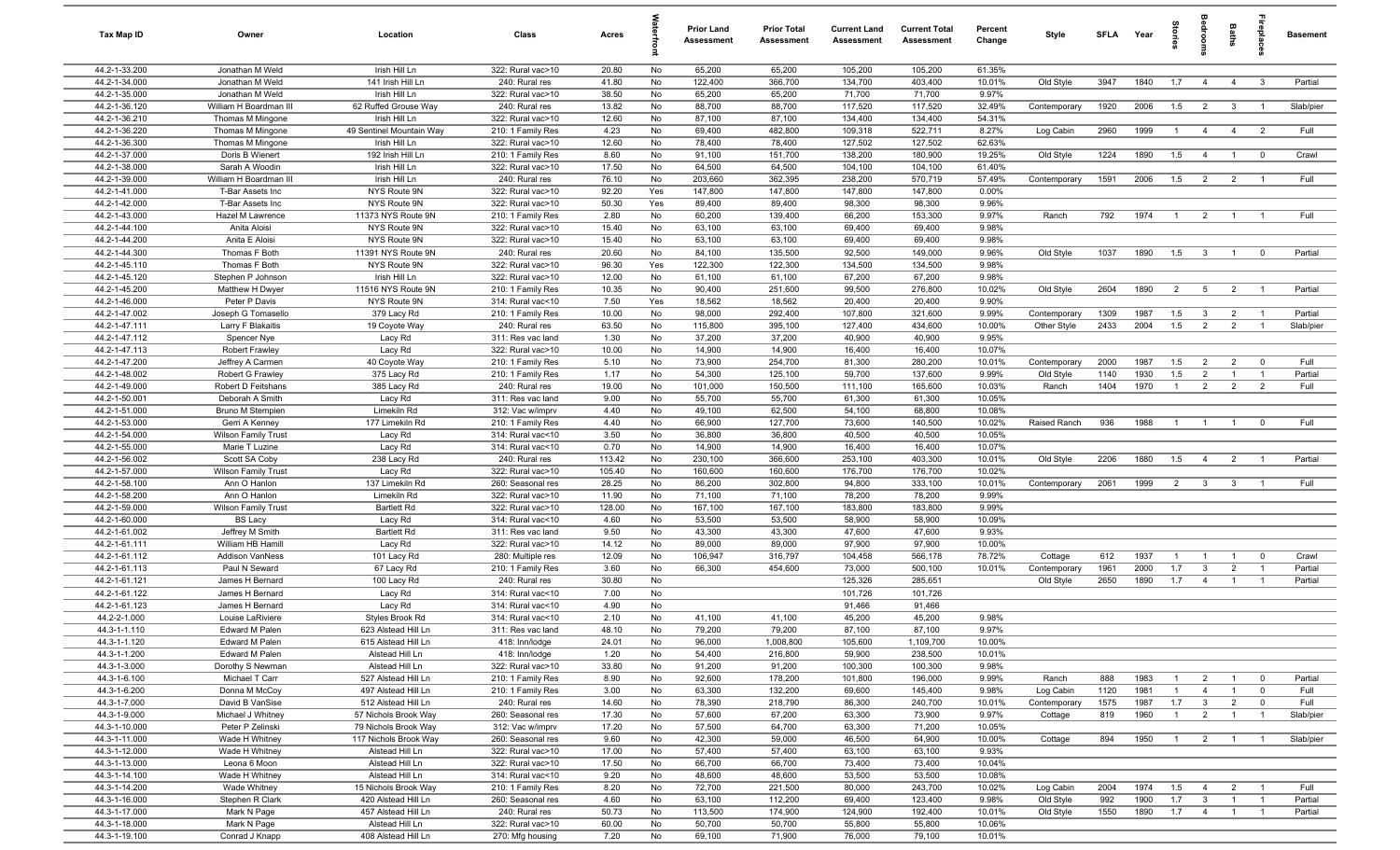| Tax Map ID                     | Owner                                | Location                                | Class                                  | Acres         |          | Prior Land<br>Assessment | <b>Prior Total</b><br>Assessment | <b>Current Land</b><br>Assessment | <b>Current Total</b><br>Assessment | Percent<br>Change | Style                       | <b>SFLA</b> | Year         | tories                           | <b>edrool</b>                    | Baths                            |                            | <b>Basement</b>   |
|--------------------------------|--------------------------------------|-----------------------------------------|----------------------------------------|---------------|----------|--------------------------|----------------------------------|-----------------------------------|------------------------------------|-------------------|-----------------------------|-------------|--------------|----------------------------------|----------------------------------|----------------------------------|----------------------------|-------------------|
| 44.3-1-19.220                  | Ronald T Konowitz                    | 433 Alstead Hill Ln                     | 210: 1 Family Res                      | 29.91         | No       | 107,800                  | 167,200                          | 118,600                           | 183,900                            | 9.99%             | Cottage                     | 768         | 1993         | $\overline{1}$                   | $\overline{1}$                   | $\overline{1}$                   | $\overline{0}$             | Full              |
| 44.3-1-20.000                  | Herbert C Graeser                    | 378 Alstead Hill Ln                     | 260: Seasonal res                      | 8.85          | No       | 74,500                   | 114,100                          | 81,900                            | 125,500                            | 9.99%             | Cottage                     | 652         | 1969         | $\mathbf{1}$                     | $\overline{1}$                   | $\overline{1}$                   | $\overline{1}$             | Crawl             |
| 44.3-1-21.111                  | Harrison K Caner III                 | 116 Clifford Falls Ln                   | 240: Rural res                         | 23.10         | No       | 101,800                  | 274,400                          | 111,900                           | 301,800                            | 9.99%             | Old Style                   | 2790        | 1835         | $\overline{2}$                   | $\overline{4}$                   | $\overline{2}$                   | $\overline{1}$             | Partial           |
| 44.3-1-21.112                  | <b>Brooks F Rogers</b>               | Clifford Falls Ln                       | 322: Rural vac>10                      | 51.10         | No       | 71,500                   | 71,500                           | 78,600                            | 78,600                             | 9.93%             |                             |             |              |                                  |                                  |                                  |                            |                   |
| 44.3-1-21.113                  | Nathaniel M Caner                    | Clifford Falls Ln                       | 322: Rural vac>10                      | 43.00         | No       | 66,000                   | 66,000                           | 72,600                            | 72,600                             | 10.00%            |                             |             |              |                                  |                                  |                                  |                            |                   |
| 44.3-1-21.114                  | Anthony W Caner                      | Clifford Falls Ln                       | 322: Rural vac>10                      | 43.20         | No       | 72,600                   | 72,600                           | 79,900                            | 79,900                             | 10.06%            |                             |             |              |                                  |                                  |                                  |                            |                   |
| 44.3-1-21.120                  | Joseph Plotino                       | 105 Clifford Falls Ln                   | 240: Rural res                         | 42.70         | No       | 71,000                   | 495,217                          | 78,100                            | 544,700                            | 9.99%             | Contemporary                | 3776        | 1992         | 2                                | 3                                | $\overline{2}$                   | $\Omega$                   | Full              |
| 44.3-1-21.200                  | Wendell Wells                        | 360 Alstead Hill Ln                     | 210: 1 Family Res                      | 4.26          | No       | 62,100                   | 196,000                          | 68,300                            | 215,600                            | 10.00%            | Ranch                       | 1276        | 1988         | $\overline{1}$                   | $\mathbf{3}$                     | $\overline{2}$                   | $\mathbf 0$                | Full              |
| 44.3-1-22.000                  | <b>BS Lacy</b>                       | Clifford Falls Ln                       | 314: Rural vac<10                      | 0.90          | No       | 2,300                    | 2,300                            | 2,530                             | 2,530                              | 10.00%            |                             |             |              |                                  |                                  |                                  |                            |                   |
| 44.3-1-23.000                  | <b>BS Lacy</b>                       | 76 Clifford Falls Ln                    | 240: Rural res                         | 70.80         | No       | 171,600                  | 259,800                          | 188,960                           | 285,780                            | 10.00%            | Cottage                     | 1102        | 1994         | 1.5                              | $\overline{2}$                   | $\overline{1}$                   | $\overline{0}$             | Full              |
| 44.3-1-24.000                  | Phyllis M Anglemyer                  | <b>Bartlett Rd</b>                      | 312: Vac w/imprv                       | 13.30         | No       | 66,000                   | 68,900                           | 72,600                            | 75,800                             | 10.01%            |                             |             |              |                                  |                                  |                                  |                            |                   |
| 44.3-1-25.000                  | Geraldine A Simmeth                  | 72 Bartlett Rd                          | 260: Seasonal res                      | 9.50          | No       | 77,700                   | 91,500                           | 85,500                            | 100,700                            | 10.05%            | Cottage                     | 716         | 1948         | $\overline{1}$<br>$\overline{1}$ | $\overline{1}$                   | $\overline{1}$                   | $\overline{0}$             | Slab/pier         |
| 44.3-1-26.000<br>44.3-1-27.001 | Charles M Segard                     | 67 Bartlett Rd                          | 280: Multiple res                      | 5.00          | No       | 73,260                   | 112,836                          | 71,438                            | 190,166                            | 68.53%            | Cottage                     | 420<br>711  | 1940         | $\overline{1}$                   | $\overline{1}$                   | $\overline{1}$<br>$\overline{1}$ | $^{\circ}$                 | Slab/pier         |
| 44.3-1-28.002                  | David C Holmes<br>Peter P Zelinski   | 3344 NYS Route 73                       | 210: 1 Family Res                      | 0.40<br>5.00  | No<br>No | 31,300<br>64,200         | 83,400<br>230,500                | 34,400<br>70,700                  | 91,700<br>253,600                  | 9.95%             | Cottage                     | 2376        | 1928<br>1967 | 1.7                              | $\overline{2}$<br>$\overline{4}$ | $\overline{1}$                   | $\mathbf 0$<br>$\mathbf 0$ | Slab/pier<br>Full |
| 44.3-1-29.000                  | Charles Bruha                        | 11 Bartlett Rd<br>250 Alstead Hill Ln   | 210: 1 Family Res<br>210: 1 Family Res | 0.59          | No       | 36,700                   | 139,900                          | 40,400                            | 153,900                            | 10.02%<br>10.01%  | Contemporary<br>Other Style | 1168        | 1972         | $\overline{1}$                   | $\mathbf{3}$                     | $\overline{1}$                   | $\overline{1}$             | Full              |
| 44.3-1-30.100                  | <b>Walter G Dermatis</b>             | 292 Alstead Hill Ln                     | 260: Seasonal res                      | 26.78         | No       | 102,000                  | 146,400                          | 112,200                           | 161,000                            | 9.97%             | Log Cabin                   | 845         | 1979         | -1                               | $\overline{1}$                   | $\mathbf{1}$                     | $\mathbf 0$                | Slab/pier         |
| 44.3-1-30.200                  | Alice Clark                          | Alstead Hill Ln                         | 322: Rural vac>10                      | 11.32         | No       | 25,500                   | 25,500                           | 28,100                            | 28,100                             | 10.20%            |                             |             |              |                                  |                                  |                                  |                            |                   |
| 44.3-1-32.110                  | Conrad J Knapp                       | 336 Alstead Hill Ln                     | 240: Rural res                         | 144.47        | No       | 238,000                  | 274,300                          | 261,800                           | 301,700                            | 9.99%             | Old Style                   | 1348        | 1850         | 1.5                              | $\overline{4}$                   | $\overline{1}$                   | $\mathbf 0$                | Partial           |
| 44.3-1-32.200                  | Kathryn K Knapp                      | 361 Alstead Hill Ln                     | 270: Mfg housing                       | 9.54          | No       | 77,900                   | 78,000                           | 85,700                            | 85,800                             | 10.00%            |                             |             |              |                                  |                                  |                                  |                            |                   |
| 44.3-1-32.300                  | Jonathan Lackey                      | 395 Alstead Hill Ln                     | 210: 1 Family Res                      | 4.64          | No       | 53,700                   | 83,400                           | 59,000                            | 91,700                             | 9.95%             | Cottage                     | 720         | 2003         | 1.5                              | $\overline{1}$                   | $\overline{1}$                   | $\overline{0}$             | Slab/pier         |
| 44.3-1-33.000                  | Peter P Davis                        | 299 Alstead Hill Ln                     | 240: Rural res                         | 19.99         | No       | 78,000                   | 99,400                           | 85,800                            | 109,300                            | 9.96%             | Cottage                     | 864         | 1997         | $\overline{1}$                   | $\overline{1}$                   | $\overline{1}$                   | $\overline{0}$             | Crawl             |
| 44.3-1-34.100                  | Alice D Clark                        | 275 Alstead Hill Ln                     | 314: Rural vac<10                      | 7.47          | No       |                          |                                  | 119,270                           | 119,270                            |                   |                             |             |              |                                  |                                  |                                  |                            |                   |
| 44.3-1-34.200                  | Alice D Clark                        | Alstead Hill Ln                         | 240: Rural res                         | 26.74         | No       |                          |                                  | 137,984                           | 314,609                            |                   | Log Cabin                   | 2250        | 1988         | 1.5                              | $\overline{\mathbf{3}}$          | $\overline{2}$                   | $\overline{0}$             | Partial           |
| 44.3-1-35.000                  | Norman Grove                         | Alstead Hill Ln                         | 314: Rural vac<10                      | 7.90          | No       | 66,300                   | 66,300                           | 72,900                            | 72,900                             | 9.95%             |                             |             |              |                                  |                                  |                                  |                            |                   |
| 44.3-1-36.100                  | Orville R Smith                      | 69 Gilmore Hill Rd                      | 210: 1 Family Res                      | 15.74         | No       | 81,200                   | 121,900                          | 89,300                            | 134,100                            | 10.01%            | Ranch                       | 1092        | 1976         | $\overline{1}$                   | $\overline{2}$                   | $\overline{1}$                   | $^{\circ}$                 | Full              |
| 44.3-1-36.200                  | James C Hess                         | Gilmore Hill Rd                         | 314: Rural vac<10                      | 2.00          | No       | 40,600                   | 40,600                           | 44,700                            | 44,700                             | 10.10%            |                             |             |              |                                  |                                  |                                  |                            |                   |
| 44.3-1-37.000                  | Leroy Smith                          | 73 Gilmore Hill Rd                      | 210: 1 Family Res                      | 0.70          | No       | 40,800                   | 124,700                          | 44,900                            | 137,200                            | 10.02%            | Other Style                 | 1356        | 1978         | 1.7                              | $\mathbf{3}$                     | -1                               | $\mathbf 0$                | Full              |
| 44.3-1-38.000                  | Jerry Smith                          | 65 Gilmore Hill Rd                      | 210: 1 Family Res                      | 0.70          | No       | 41,000                   | 100,800                          | 45,100                            | 110,900                            | 10.02%            | Old Style                   | 1226        | 1930         | 1.5                              | $\overline{2}$                   | $\overline{1}$                   | $\mathbf 0$                | Crawl             |
| 44.3-1-39.000                  | Stephen E Smith                      | Gilmore Hill Rd                         | 311: Res vac land                      | 2.20          | No       | 41,600                   | 41,600                           | 45,800                            | 45,800                             | 10.10%            |                             |             |              |                                  |                                  |                                  |                            |                   |
| 44.3-1-41.000                  | Kent T Wells                         | Gilmore Hill Rd                         | 311: Res vac land                      | 0.20          | No       | 13,600                   | 13,600                           | 15,000                            | 15,000                             | 10.29%            |                             |             |              |                                  |                                  |                                  |                            |                   |
| 44.3-1-42.432                  | Robert Stoller                       | Gilmore Hill Rd                         | 322: Rural vac>10                      | 18.65         | No       | 112,500                  | 112,500                          | 123,800                           | 123,800                            | 10.04%            |                             |             |              |                                  |                                  |                                  |                            |                   |
| 44.3-1-43.100                  | Barbara Stoller                      | Gilmore Hill Rd                         | 314: Rural vac<10                      | 5.45          | No       | 57,600                   | 57,600                           | 63,400                            | 63,400                             | 10.07%            |                             |             |              |                                  |                                  |                                  |                            |                   |
| 44.3-1-44.100                  | Daniel K Deighan                     | 33 Gilmore Hill Rd                      | 322: Rural vac>10                      | 99.00         | No       |                          |                                  | 157,784                           | 157,784                            |                   |                             |             |              |                                  |                                  |                                  |                            |                   |
| 44.3-1-44.200                  | Daniel K Deighan                     | Eisenglass Way                          | 314: Rural vac<10                      | 8.50          | No       |                          |                                  | 80,041                            | 80,041                             |                   |                             |             |              |                                  |                                  |                                  |                            |                   |
| 44.3-1-44.300                  | Daniel K Deighan                     | Eisenglass Way                          | 240: Rural res                         | 10.26         | No       |                          |                                  | 110,152                           | 643,652                            |                   | Contemporary                | 2302        | 2004         | 1.5                              | $\mathbf{3}$                     | $\mathbf{3}$                     | $\overline{1}$             | Full              |
| 44.3-1-44.400                  | Daniel K Deighan                     | Eisenglass Way                          | 314: Rural vac<10                      | 8.49          | No       |                          |                                  | 80,736                            | 80,736                             |                   |                             |             |              |                                  |                                  |                                  |                            |                   |
| 44.3-1-45.000                  | Thomas L Hickey                      | NYS Route 73                            | 210: 1 Family Res                      | 4.49          | No       | 68,800                   | 168,600                          | 75,700                            | 185,500                            | 10.02%<br>10.03%  | Ranch                       | 1344        | 1974         | $\overline{1}$<br>$\overline{1}$ | $\mathbf{3}$<br>$\overline{2}$   | $\overline{2}$<br>$\overline{1}$ | $\overline{0}$             | Full              |
| 44.3-1-46.000<br>44.3-1-48.000 | Thomas E Wells<br>Clifford Grabowski | 3296 NYS Route 73<br>13 Gilmore Hill Rd | 210: 1 Family Res<br>210: 1 Family Res | 2.70<br>5.50  | No<br>No | 61,900<br>75,800         | 95,700<br>213,500                | 68,100<br>83,400                  | 105,300<br>234,900                 | 10.02%            | Cottage                     | 736<br>1546 | 1939<br>1994 | $\overline{2}$                   | $\overline{2}$                   | $\overline{2}$                   | $\mathbf 0$<br>$\mathbf 0$ | Slab/pier<br>Full |
| 44.3-1-49.000                  | Cynthia E Meiser                     | 3252 NYS Route 73                       | 210: 1 Family Res                      | 3.50          | No       | 65,800                   | 132,700                          | 72,400                            | 146,000                            | 10.02%            | Contemporary<br>Cape Cod    | 1350        | 1948         | 1.5                              | $\overline{4}$                   | $\overline{1}$                   | $\mathbf 0$                | Full              |
| 44.3-1-50.110                  | Stephen E Smith                      | Gilmore Hill Rd                         | 314: Rural vac<10                      | 1.82          | No       | 39,700                   | 39,700                           | 43,700                            | 43,700                             | 10.08%            |                             |             |              |                                  |                                  |                                  |                            |                   |
| 44.3-1-50.120                  | Jerry Smith                          | Gilmore Hill Rd                         | 311: Res vac land                      | 0.16          | No       | 3,600                    | 3,600                            | 4,000                             | 4,000                              | 11.11%            |                             |             |              |                                  |                                  |                                  |                            |                   |
| 44.3-1-50.200                  | Mark M Smith                         | 3232 NYS Route 73                       | 270: Mfg housing                       | 0.79          | No       | 35,600                   | 36,800                           | 39,200                            | 40,500                             | 10.05%            |                             |             |              |                                  |                                  |                                  |                            |                   |
| 44.3-1-51.000                  | Jerry Smith                          | Gilmore Hill Rd                         | 314: Rural vac<10                      | 0.10          | No       | 2,200                    | 2,200                            | 2,400                             | 2,400                              | 9.09%             |                             |             |              |                                  |                                  |                                  |                            |                   |
| 44.3-1-52.000                  | Stephen E Smith                      | 3218 NYS Route 73                       | 210: 1 Family Res                      | 1.80          | No       | 45,900                   | 63,800                           | 50,500                            | 70,200                             | 10.03%            | Colonial                    | 1608        | 1973         | $\overline{2}$                   | $\mathbf{3}$                     | $\overline{1}$                   |                            | Full              |
| 44.3-1-53.000                  | Rena D Smith                         | 80 Gilmore Hill Rd                      | 210: 1 Family Res                      | 10.00         | No       | 78,400                   | 98,000                           | 86,200                            | 107,800                            | 10.00%            | Cottage                     | 858         | 1944         |                                  | $\mathcal{D}$                    |                                  |                            | Partial           |
| 44.3-1-54.000                  | Carelette Allen                      | NYS Route 73                            | 322: Rural vac>10                      | 35.00         | No       | 70,200                   | 70,200                           | 77,200                            | 77,200                             | 9.97%             |                             |             |              |                                  |                                  |                                  |                            |                   |
| 44.3-1-55.000                  | Sean M Torrance                      | NYS Route 73                            | 322: Rural vac>10                      | 20.80         | No       | 91,100                   | 91,100                           | 100,200                           | 100,200                            | 9.99%             |                             |             |              |                                  |                                  |                                  |                            |                   |
| 44.3-1-56.003                  | William Michelfelder                 | 3303 NYS Route 73                       | 210: 1 Family Res                      | 10.40         | No       | 95,300                   | 422,300                          | 104,800                           | 464,500                            | 9.99%             | Contemporary                | 3775        | 1976         | 1.7                              | $\mathbf{3}$                     | $\overline{2}$                   | $^{\circ}$                 | Full              |
| 44.3-1-57.000                  | Charles A Sperbeck                   | 3259 NYS Route 73                       | 210: 1 Family Res                      | 3.00          | No       | 62,400                   | 255,800                          | 68,700                            | 281,400                            | 10.01%            | Log Cabin                   | 2170        | 1979         | 1.7                              | $\overline{4}$                   | $\overline{2}$                   | $\mathbf 0$                | Full              |
| 44.3-1-58.000                  | Lorilee A Vincent                    | 3303 NYS Route 73                       | 210: 1 Family Res                      | 4.30          | No       | 68,200                   | 154,300                          | 75,000                            | 169,700                            | 9.98%             | Ranch                       | 1160        | 1982         | $\overline{1}$                   | $\mathbf{3}$                     | $\overline{1}$                   | $\mathbf 0$                | Full              |
| 44.3-1-59.000                  | Raymond S Shackett                   | 3307 NYS Route 73                       | 311: Res vac land                      | 0.60          | No       | 22,200                   | 22,200                           | 24,400                            | 24,400                             | 9.91%             |                             |             |              |                                  |                                  |                                  |                            |                   |
| 44.3-1-60.001                  | Harris W Vayo                        | NYS Route 73                            | 314: Rural vac<10                      | 5.00          | No       | 53,500                   | 53,500                           | 58,900                            | 58,900                             | 10.09%            |                             |             |              |                                  |                                  |                                  |                            |                   |
| 44.3-1-61.001                  | Nora K Knaggs                        | NYS Route 73                            | 314: Rural vac<10                      | 0.20          | No       | 8,100                    | 8,100                            | 8,900                             | 8,900                              | 9.88%             |                             |             |              |                                  |                                  |                                  |                            |                   |
| 44.3-1-62.003                  | Erin McCabe                          | 3313 NYS Route 73                       | 210: 1 Family Res                      | 1.65          | No       | 56,700                   | 144,300                          | 62,300                            | 158,700                            | 9.98%             | Ranch                       | 1180        | 1977         | $\overline{1}$                   | $\mathbf{3}$                     | $\overline{1}$                   | $\mathbf 0$                | Crawl             |
| 44.3-1-63.100                  | William A Izzo Jr                    | 3317 NYS Route 73                       | 415: Motel                             | 2.02          | No       | 58,200                   | 241,100                          | 64,000                            | 265,200                            | 10.00%            |                             |             |              |                                  |                                  |                                  |                            |                   |
| 44.3-1-63.200                  | Carolyn J LeBrecht                   | 3329 NYS Route 73                       | 270: Mfg housing                       | 0.38          | No       | 30,900                   | 45,200                           | 34,000                            | 49,700                             | 9.96%             |                             |             |              |                                  |                                  |                                  |                            |                   |
| 44.3-1-64.000                  | Lise Wawanolett                      | NYS Route 73                            | 314: Rural vac<10                      | 1.50          | No       | 38,100                   | 38,100                           | 41,900                            | 41,900                             | 9.97%             |                             |             |              |                                  |                                  |                                  |                            |                   |
| 44.3-1-65.000<br>44.4-2-1.002  | Earl Bickford<br>Michael L Estes     | 3342 NYS Route 73<br>432 Lacy Rd        | 270: Mfg housing<br>240: Rural res     | 0.40<br>91.20 | No<br>No | 28,000<br>112,000        | 37,800<br>294,600                | 30,800<br>123,200                 | 41,600<br>324,100                  | 10.05%<br>10.01%  | Ranch                       | 1620        | 1982         | $\overline{1}$                   | $\mathbf{3}$                     | $\overline{1}$                   | $\overline{1}$             | Full              |
| 44.4-2-2.000                   | James H Campbell                     | 11300 NYS Route 9N                      | 260: Seasonal res                      | 1.50          | No       | 36,800                   | 56,400                           | 40,400                            | 62,000                             | 9.93%             | Other Style                 | 551         | 1974         | $\overline{1}$                   | $\overline{1}$                   | $\overline{0}$                   | $\mathbf 0$                | Slab/pier         |
| 44.4-2-3.110                   | Matthew T Donahue                    | 11234 NYS Route 9N                      | 210: 1 Family Res                      | 5.99          | No       | 73,300                   | 130,400                          | 80,600                            | 143,400                            | 9.97%             | Cape Cod                    | 1140        | 1955         | 1.5                              | $\mathbf{3}$                     | $\overline{1}$                   | $\overline{1}$             | Full              |
| 44.4-2-3.120                   | Linda E Roberts                      | NYS Route 9N                            | 312: Vac w/imprv                       | 8.90          | No       | 55,200                   | 56,500                           | 60,800                            | 62,200                             | 10.09%            |                             |             |              |                                  |                                  |                                  |                            |                   |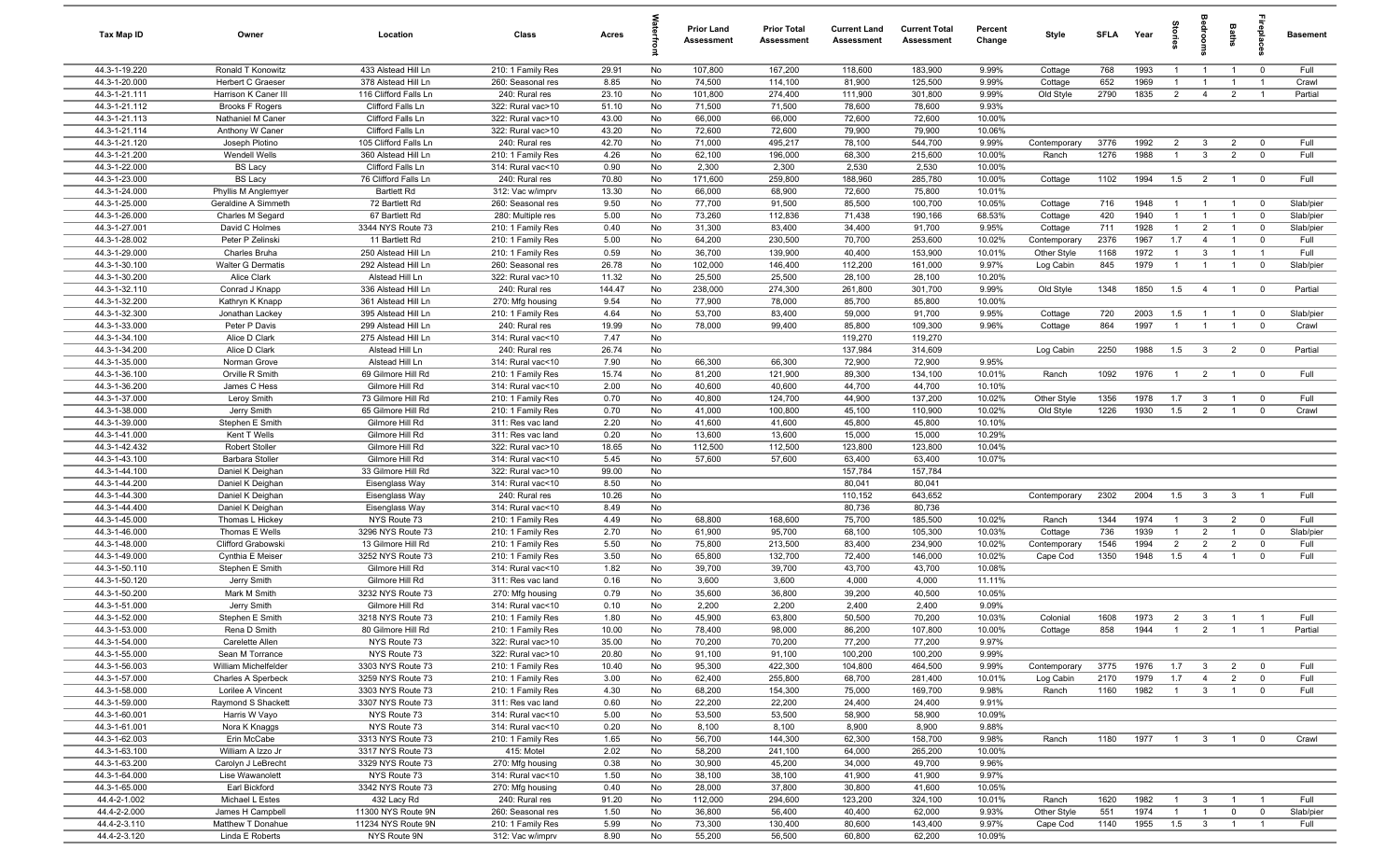| Tax Map ID                     | Owner                                     | Location                                 | Class                                  | Acres          |          | <b>Prior Land</b><br>Assessment | <b>Prior Total</b><br>Assessment | <b>Current Land</b><br>Assessment | <b>Current Total</b><br><b>Assessment</b> | Percent<br>Change | Style             | <b>SFLA</b>  | Year         | ğ                     | droo                           | Baths                            | epla                       | <b>Basement</b> |
|--------------------------------|-------------------------------------------|------------------------------------------|----------------------------------------|----------------|----------|---------------------------------|----------------------------------|-----------------------------------|-------------------------------------------|-------------------|-------------------|--------------|--------------|-----------------------|--------------------------------|----------------------------------|----------------------------|-----------------|
| 44.4-2-3.200                   | <b>Warren Kries</b>                       | NYS Route 9N                             | 322: Rural vac>10                      | 23.70          | No       | 77,200                          | 77,200                           | 132,500                           | 132,500                                   | 71.63%            |                   |              |              |                       |                                |                                  |                            |                 |
| 44.4-2-4.000                   | T-Bar Assets Inc                          | NYS Route 9N                             | 322: Rural vac>10                      | 109.60         | No       | 100,900                         | 100,900                          | 111,000                           | 111,000                                   | 10.01%            |                   |              |              |                       |                                |                                  |                            |                 |
| 44.4-2-7.004                   | Chase P Twichell                          | 1026 Hurricane Rd                        | 240: Rural res                         | 56.30          | No       | 210,600                         | 341,400                          | 231,600                           | 375,500                                   | 9.99%             | Old Style         | 2008         | 1945         | $\overline{2}$        | 3                              | $\mathbf{3}$                     |                            | Partial         |
| 44.4-2-8.002                   | David R Deyo                              | 11056 NYS Route 9N                       | 210: 1 Family Res                      | 6.51           | No       | 75,300                          | 248,500                          | 82,900                            | 273,400                                   | 10.02%            | Other Style       | 1456         | 2002         | $\overline{2}$        | $\overline{2}$                 | $\mathbf{3}$                     | $\mathbf 0$                | Full            |
| 44.4-2-9.002                   | William T Brown                           | 1044 Hurricane Rd                        | 210: 1 Family Res                      | 8.01           | No       | 187,100<br>88,600               | 272,200                          | 205,800                           | 299,400                                   | 9.99%<br>9.97%    | Old Style         | 1238         | 1920         | 1.5                   | $\mathbf{3}$                   | $\overline{2}$                   |                            | Full            |
| 44.4-2-10.110<br>44.4-2-10.120 | Joseph V DAuria<br>Joseph V DAuria        | 11076 NYS Route 9N<br>NYS Route 9N       | 312: Vac w/imprv<br>311: Res vac land  | 13.81<br>5.60  | No<br>No | 53,900                          | 105,300<br>53,900                | 97,400<br>59,300                  | 115,800<br>59,300                         | 10.02%            |                   |              |              |                       |                                |                                  |                            |                 |
| 44.4-2-10.200                  | David Craig                               | 60 Mannings Way                          | 210: 1 Family Res                      | 9.34           | No       | 86,400                          | 197,300                          | 95,000                            | 217,000                                   | 9.98%             | Other Style       | 1848         | 1999         | $\overline{2}$        | $\overline{2}$                 | $\overline{2}$                   | $\mathbf 0$                | Full            |
| 44.4-2-11.000                  | Cam Lorendo                               | 1034 Hurricane Rd                        | 210: 1 Family Res                      | 1.50           | No       | 127,800                         | 228,900                          | 140,600                           | 251,800                                   | 10.00%            | Old Style         | 2416         | 1927         | 2                     | $\overline{4}$                 | $\overline{1}$                   | $\mathbf 0$                | Partial         |
| 44.4-2-12.000                  | Gordon W Graham                           | 1039 Hurricane Rd                        | 220: 2 Family Res                      | 1.40           | No       | 127,900                         | 264,900                          | 140,700                           | 291,400                                   | 10.00%            | Duplex            | 1403         | 1960         | $\overline{1}$        | $\mathbf{3}$                   | $\overline{2}$                   | $\overline{1}$             | Partial         |
| 44.4-2-13.000                  | Gordon W Graham                           | Hurricane Rd                             | 314: Rural vac<10                      | 3.10           | No       | 110,900                         | 110,900                          | 122,000                           | 122,000                                   | 10.01%            |                   |              |              |                       |                                |                                  |                            |                 |
| 44.4-2-14.000                  | Robert A Stevens                          | Hurricane Rd                             | 314: Rural vac<10                      | 7.54           | No       | 151,700                         | 151,700                          | 166,900                           | 166,900                                   | 10.02%            |                   |              |              |                       |                                |                                  |                            |                 |
| 44.4-2-15.000                  | Enid K Rubin                              | Hurricane Rd                             | 314: Rural vac<10                      | 2.80           | No       | 9,200                           | 9,200                            | 10,100                            | 10,100                                    | 9.78%             |                   |              |              |                       |                                |                                  |                            |                 |
| 44.4-2-16.000                  | Philip S Winterer                         | 57 Gulf Brook Way                        | 210: 1 Family Res                      | 7.59           | No       | 182,500                         | 853,200                          | 200,700                           | 938,500                                   | 10.00%            | Contemporary      | 3613         | 1991         | 3                     | $\overline{\mathbf{3}}$        | $\overline{4}$                   | $\overline{1}$             | Partial         |
| 44.4-2-17.000                  | Enid K Rubin                              | Hurricane Rd                             | 322: Rural vac>10                      | 14.20          | No       | 160,600                         | 160,600                          | 176,700                           | 176,700                                   | 10.02%            |                   |              |              |                       |                                |                                  |                            |                 |
| 44.4-2-18.000                  | Enid K Rubin                              | 1077 Hurricane Rd                        | 280: Multiple res                      | 26.50          | No       | 254,100                         | 451,600                          | 279,500                           | 496,800                                   | 10.01%            | Old Style         | 1232         | 1928         | $\overline{1}$        | $\overline{2}$                 | $\overline{1}$                   |                            | Partial         |
| 44.4-2-19.000                  | Enid K Rubin                              | Hurricane Rd                             | 312: Vac w/imprv                       | 0.10           | No       | 800                             | 1,500                            | 900                               | 1,700                                     | 13.33%            |                   |              |              |                       |                                |                                  |                            |                 |
| 44.4-2-20.000                  | Jeffrey P Wiegand                         | 1080 Hurricane Rd                        | 240: Rural res                         | 81.50          | No       | 256,300                         | 673,050                          | 282,000                           | 740,400                                   | 10.01%            | Contemporary      | 1294         | 1970         | 1.5                   | $\overline{2}$                 | $\overline{1}$                   |                            | Full            |
| 44.4-2-21.130<br>44.4-2-21.200 | <b>Gerhardt Family Trust</b>              | Hurricane Rd<br>91 Corvette Dr           | 314: Rural vac<10<br>322: Rural vac>10 | 22.71<br>17.00 | No<br>No | 191,200<br>203,000              | 191,200<br>203,000               | 210,300<br>223,300                | 210,300<br>223,300                        | 9.99%<br>10.00%   |                   |              |              |                       |                                |                                  |                            |                 |
| 44.4-2-22.000                  | <b>Brian Fallon</b><br>James H Bruce      | 89 Corvette Dr                           | 210: 1 Family Res                      | 8.68           | No       | 180,300                         | 289,800                          | 198,300                           | 318,800                                   | 10.01%            | Log Cabin         | 1092         | 1981         | 1.7                   | $\overline{\mathbf{3}}$        | $\overline{1}$                   | $\overline{0}$             | Crawl           |
| 44.4-2-23.000                  | Jeffrey P Wiegand                         | Hurricane Rd                             | 314: Rural vac<10                      | 6.70           | No       | 106,800                         | 106,800                          | 117,500                           | 117,500                                   | 10.02%            |                   |              |              |                       |                                |                                  |                            |                 |
| 44.4-2-24.000                  | Jenifer Nields                            | 1134 Hurricane Rd                        | 280: Multiple res                      | 14.70          | No       | 186,600                         | 320,000                          | 205,300                           | 352,000                                   | 10.00%            | Old Style         | 2148         | 1930         | $\overline{2}$        | $\mathbf{3}$                   | $\overline{1}$                   | $\overline{1}$             | Full            |
| 44.4-2-25.100                  | Tilman E Kluwe                            | 1144 Hurricane Rd                        | 210: 1 Family Res                      | 10.90          | No       | 200,000                         | 485,100                          | 220,000                           | 533,600                                   | 10.00%            | Other Style       | 2765         | 1965         | 1.7                   | 5                              | $\mathbf{3}$                     | $\overline{1}$             | Full            |
| 44.4-2-25.200                  | Ann D Hartson                             | 32 Corvette Dr                           | 220: 2 Family Res                      | 8.40           | No       | 171,100                         | 362,500                          | 188,300                           | 398,800                                   | 10.01%            | Log Cabin         | 1852         | 1979         | $\overline{2}$        | $\mathbf{3}$                   | $\overline{3}$                   | $\overline{2}$             | Full            |
| 44.4-2-26.110                  | Edward L Babington                        | 53 Jackson Rd                            | 210: 1 Family Res                      | 9.80           | No       | 190,200                         | 404,600                          | 209,300                           | 445,100                                   | 10.01%            | Contemporary      | 2166         | 1975         | 2                     | $\overline{4}$                 | $\overline{2}$                   | $\overline{1}$             | Full            |
| 44.4-2-26.120                  | Philip J Reding                           | Hurricane Rd                             | 314: Rural vac<10                      | 2.50           | No       | 81,000                          | 81,000                           | 89,100                            | 89,100                                    | 10.00%            |                   |              |              |                       |                                |                                  |                            |                 |
| 44.4-2-26.200                  | Scott P Torrance                          | 1121 Hurricane Rd                        | 210: 1 Family Res                      | 6.50           | No       | 161,100                         | 351,100                          | 177,200                           | 386,200                                   | 10.00%            | Old Style         | 2763         | 1913         | $\overline{2}$        | $\mathbf{3}$                   | $\overline{2}$                   | $\overline{2}$             | Partial         |
| 44.4-2-27.000                  | Graeme L Hammond                          | 160 High Meadow Way                      | 210: 1 Family Res                      | 29.68          | No       | 233,500                         | 622,000                          | 256,800                           | 684,200                                   | 10.00%            | Contemporary      | 2616         | 1991         | 2                     | $\mathbf{3}$                   | $\overline{3}$                   | $\overline{1}$             | Partial         |
| 44.4-2-28.000                  | Thomas J McCabe                           | 25 Partridge Way                         | 210: 1 Family Res                      | 12.00          | No       | 202,500                         | 380,700                          | 222,800                           | 418,800                                   | 10.01%            | Contemporary      | 1800         | 1982         | $\overline{2}$        | $\overline{4}$                 | $\overline{1}$                   | $\mathbf 0$                | Partial         |
| 44.4-2-29.000                  | Robert F Warren                           | 51 Partridge Way                         | 210: 1 Family Res                      | 8.54           | No       | 186,100                         | 395,500                          | 204,800                           | 435,100                                   | 10.01%            | Log Cabin         | 1692         | 1985         | 1.5                   | $\overline{2}$                 | $\overline{2}$                   |                            | Full            |
| 44.4-2-30.211                  | Leigh McMakin                             | 91 Corvette Dr                           | 240: Rural res                         | 11.48          | No       | 221,000                         | 687,279                          | 221,000                           | 796,245                                   | 15.85%            | Contemporary      | 2226         | 2006         | 1.5                   | $5\overline{5}$                | $\overline{4}$                   | $\overline{1}$             | Full            |
| 44.4-2-31.000                  | Paul E Devaney                            | 43 Corvette Dr                           | 210: 1 Family Res                      | 9.70           | No       | 197,400                         | 476,100                          | 217,100                           | 523,700                                   | 10.00%            | Contemporary      | 2252         | 1988         | $\overline{2}$        | $\mathbf{3}$                   | $\overline{2}$                   | $\mathbf 0$                | Full            |
| 44.4-2-32.100<br>44.4-2-32.112 | Gary D Manley<br>Donald E Smith           | 11009 NYS Route 9N<br>11000 NYS Route 9N | 210: 1 Family Res<br>210: 1 Family Res | 2.75<br>4.15   | No<br>No | 61,300<br>64,400                | 185,600<br>119,800               | 67,500<br>70,900                  | 204,200<br>131,800                        | 10.02%<br>10.02%  | Cape Cod<br>Ranch | 1674<br>1120 | 1977<br>1980 | 1.5<br>$\overline{1}$ | $\mathbf{3}$<br>$\overline{2}$ | $\overline{2}$<br>$\overline{1}$ | $\mathbf 0$<br>$\mathbf 0$ | Partial<br>Full |
| 44.4-2-32.120                  | Linda S Deyo                              | 10999 NYS Route 9N                       | 210: 1 Family Res                      | 5.00           | No       | 68,300                          | 165,200                          | 75,100                            | 183,270                                   | 10.94%            | Cape Cod          | 1980         | 1982         | 1.5                   | $\overline{2}$                 | $\overline{1}$                   | $\mathbf 0$                | Crawl           |
| 44.4-2-33.111                  | Kathryn M Kernan                          | 10992 NYS Route 9N                       | 311: Res vac land                      | 0.32           | No       |                                 |                                  | 18,709                            | 18,709                                    |                   |                   |              |              |                       |                                |                                  |                            |                 |
| 44.4-2-33.112                  | <b>DSL Lean-To Trust</b>                  | NYS Route 9N                             | 280: Multiple res                      | 3.54           | No       |                                 |                                  | 72,820                            | 213,290                                   |                   | Old Style         | 1612         | 1925         | $\overline{2}$        | $\mathbf{3}$                   | $\overline{1}$                   | $\overline{1}$             | Full            |
| 44.4-2-33.120                  | William B Ferebee                         | 10994 NYS Route 9N                       | 280: Multiple res                      | 0.45           | No       | 32,300                          | 127,830                          | 35,300                            | 201,080                                   | 57.30%            | Ranch             | 1008         | 1995         | $\mathbf{1}$          | $\overline{2}$                 | $\overline{1}$                   | $\mathbf 0$                | Crawl           |
| 44.4-2-33.200                  | <b>Brona McGirl</b>                       | 10989 NYS Route 9N                       | 210: 1 Family Res                      | 3.07           | No       | 58,500                          | 141,200                          | 64,300                            | 155,300                                   | 9.99%             | Ranch             | 1336         | 1995         | $\mathbf{1}$          | $\mathbf{1}$                   | $\overline{1}$                   | $\mathbf 0$                | Full            |
| 44.4-2-34.000                  | Bozena K Norman                           | 11050 NYS Route 9N                       | 210: 1 Family Res                      | 0.80           | No       | 44,900                          | 164,300                          | 44,900                            | 216,572                                   | 31.81%            | Ranch             | 1012         | 1971         | $\overline{1}$        | 3                              | $\overline{1}$                   | $\overline{0}$             | Full            |
| 44.4-2-35.000                  | Joseph J Augustine                        | 11062 NYS Route 9N                       | 210: 1 Family Res                      | 5.00           | No       | 69,300                          | 122,100                          | 76,200                            | 134,300                                   | 9.99%             | Contemporary      | 1496         | 1971         | $\overline{2}$        | $\mathbf{3}$                   | $\overline{1}$                   | $\mathbf 0$                | Partial         |
| 44.4-2-36.111                  | Gina M LeClair                            | NYS Route 9N                             | 311: Res vac land                      | 2.49           | No       | 42,400                          | 42,400                           | 46,600                            | 46,600                                    | 9.91%             |                   |              |              |                       |                                |                                  |                            |                 |
| 44.4-2-36.113                  | Cynthia M Boynton                         | 11141 NYS Route 9N                       | 210: 1 Family Res                      | 5.06           | No       | 60,400                          | 104,100                          | 66,400                            | 114,500                                   | 9.99%             | Ranch             | 1008         | 1993         | $\overline{1}$        | $\overline{2}$                 | $\overline{1}$                   | $\overline{\mathbf{0}}$    | Partial         |
| 44.4-2-36.120                  | Charles L OCain                           | NYS Route 9N                             | 314: Rural vac<10                      | 10.70          | No       | 78,900                          | 78,900                           | 86,800                            | 86,800                                    | 10.01%            |                   |              |              |                       |                                |                                  |                            |                 |
| 44.4-2-36.222                  | George F Mosey                            | 15 Mannings Way                          | 210: 1 Family Res                      | 13.30          | No       | 84,600                          | 249,700                          | 93,100                            | 274,700                                   | 10.01%            | Contemporary      | 1235         | 1992         | 1.5                   | $\mathbf{3}$                   | $\overline{2}$                   | $\mathbf 0$                | Full            |
| 44.4-2-37.002<br>44.4-2-38.000 | Dennis E Gallagher                        | 11021 NYS Route 9N                       | 240: Rural res                         | 82.26          | No       | 135,800                         | 274,600                          | 149,400                           | 302,100                                   | 10.01%            | Old Style         | 3400         | 1920         | $\overline{2}$        | <b>R</b>                       | $\mathbf{R}$                     |                            | Partial         |
| 44.4-2-39.001                  | Paul F Vincent<br>Nils E Luderowski       | NYS Route 9N<br>11128 NYS Route 9N       | 311: Res vac land<br>210: 1 Family Res | 3.03<br>10.65  | No<br>No | 41,500<br>96,400                | 41,500<br>248,600                | 45,700<br>106,100                 | 45,700<br>273,500                         | 10.12%<br>10.02%  | Old Style         | 2460         | 1825         |                       | 2 4                            | $\blacksquare$ 1                 | $\overline{2}$             | Full            |
| 44.4-3-1.000                   | Elizabeth P Wei                           | <b>Bartlett Rd</b>                       | 322: Rural vac>10                      | 31.80          | No       | 87,800                          | 87,800                           | 96,600                            | 96,600                                    | 10.02%            |                   |              |              |                       |                                |                                  |                            |                 |
| 44.4-3-2.000                   | Carol A Retz                              | Alstead Hill Ln                          | 314: Rural vac<10                      | 1.20           | No       | 36,600                          | 36,600                           | 40,300                            | 40,300                                    | 10.11%            |                   |              |              |                       |                                |                                  |                            |                 |
| 44.4-3-3.000                   | Cynthia E Sardella                        | 202 Alstead Hill Ln                      | 240: Rural res                         | 22.89          | No       | 117,700                         | 376,300                          | 129,400                           | 413,900                                   | 9.99%             | Ranch             | 2786         | 1975         | $\overline{1}$        | $\overline{\mathbf{3}}$        | $\overline{2}$                   | $\overline{\mathbf{3}}$    | Full            |
| 44.4-3-4.000                   | Joseph P Wilson                           | Alstead Hill Ln                          | 314: Rural vac<10                      | 3.45           | No       | 47,700                          | 47,700                           | 52,500                            | 52,500                                    | 10.06%            |                   |              |              |                       |                                |                                  |                            |                 |
| 44.4-3-5.000                   | James A Goodwin Jr                        | 26 Bark Eater Way                        | 210: 1 Family Res                      | 4.50           | No       | 70,800                          | 282,700                          | 77,900                            | 353,280                                   | 24.97%            | Contemporary      | 2140         | 1978         | $\overline{1}$        | 5 <sub>5</sub>                 | $\overline{2}$                   | $\overline{\mathbf{0}}$    | Partial         |
| 44.4-3-6.000                   | Joseph P Wilson                           | 35 Bark Eater Way                        | 418: Inn/lodge                         | 76.47          | No       | 168,400                         | 306,900                          | 185,200                           | 337,600                                   | 10.00%            |                   |              |              |                       |                                |                                  |                            |                 |
| 44.4-3-7.000                   | <b>Brettle Camp Trust</b>                 | 137-1 Limekiln Rd                        | 260: Seasonal res                      | 49.00          | No       | 112,200                         | 142,000                          | 123,400                           | 156,200                                   | 10.00%            | Cottage           | 603          | 1950         | $\overline{1}$        | $\overline{1}$                 | $\overline{0}$                   | $\overline{1}$             | Slab/pier       |
| 44.4-3-8.000                   | John H Notman                             | Limekiln Rd                              | 322: Rural vac>10                      | 12.00          | No       | 76,200                          | 76,200                           | 83,800                            | 83,800                                    | 9.97%             |                   |              |              |                       |                                |                                  |                            |                 |
| 44.4-3-9.000                   | Joseph P Wilson                           | 114 Alstead Hill Ln                      | 418: Inn/lodge                         | 106.40         | No       | 211,000                         | 434,600                          | 232,100                           | 478,100                                   | 10.01%            |                   |              |              |                       |                                |                                  |                            |                 |
| 44.4-3-10.000                  | Reed J Abbott                             | 36 Alstead Hill Ln                       | 210: 1 Family Res                      | 5.26           | No       | 70,100                          | 208,800                          | 77,100                            | 229,700                                   | 10.01%            | Old Style         | 2804         | 1920         | $\overline{2}$        | $\overline{\mathbf{3}}$        | $\overline{1}$                   | $\overline{0}$             | Partial         |
| 44.4-3-11.000                  | Joseph P Wilson                           | Alstead Hill Ln                          | 322: Rural vac>10                      | 52.00          | No       | 99,800                          | 99,800                           | 109,800                           | 109,800                                   | 10.02%            |                   |              |              |                       |                                |                                  |                            |                 |
| 44.4-3-12.000                  | William HB Hamill                         | 87 Church St                             | 240: Rural res                         | 69.40          | No       | 169,200                         | 463,230                          | 186,200                           | 509,600                                   | 10.01%            | Colonial          | 2862         | 1900         | $\overline{2}$        | 6                              | $\overline{2}$                   | - 1                        | Full            |
| 44.4-3-13.000                  | Jane Buysse                               | 4 Alstead Hill Ln                        | 210: 1 Family Res                      | 1.87           | No       | 57,300                          | 139,600                          | 63,100                            | 153,600                                   | 10.03%            | Ranch             | 1662         | 1951         | $\overline{1}$        | $\mathbf{3}$                   | $\overline{2}$                   | $\mathbf 0$                | Full            |
| 44.4-3-14.000<br>44.4-3-15.000 | Jane Buysse<br><b>Wilson Family Trust</b> | 6 Alstead Hill Ln<br>NYS Route 73        | 210: 1 Family Res<br>314: Rural vac<10 | 1.78<br>0.20   | No<br>No | 56,700<br>3,300                 | 140,600<br>3,300                 | 62,400<br>3,600                   | 154,700<br>3,600                          | 10.03%<br>9.09%   | Ranch             | 1696         | 1986         | $\mathbf{1}$          | $\overline{\mathbf{3}}$        | $\overline{2}$                   | $\overline{1}$             | Crawl           |
|                                |                                           |                                          |                                        |                |          |                                 |                                  |                                   |                                           |                   |                   |              |              |                       |                                |                                  |                            |                 |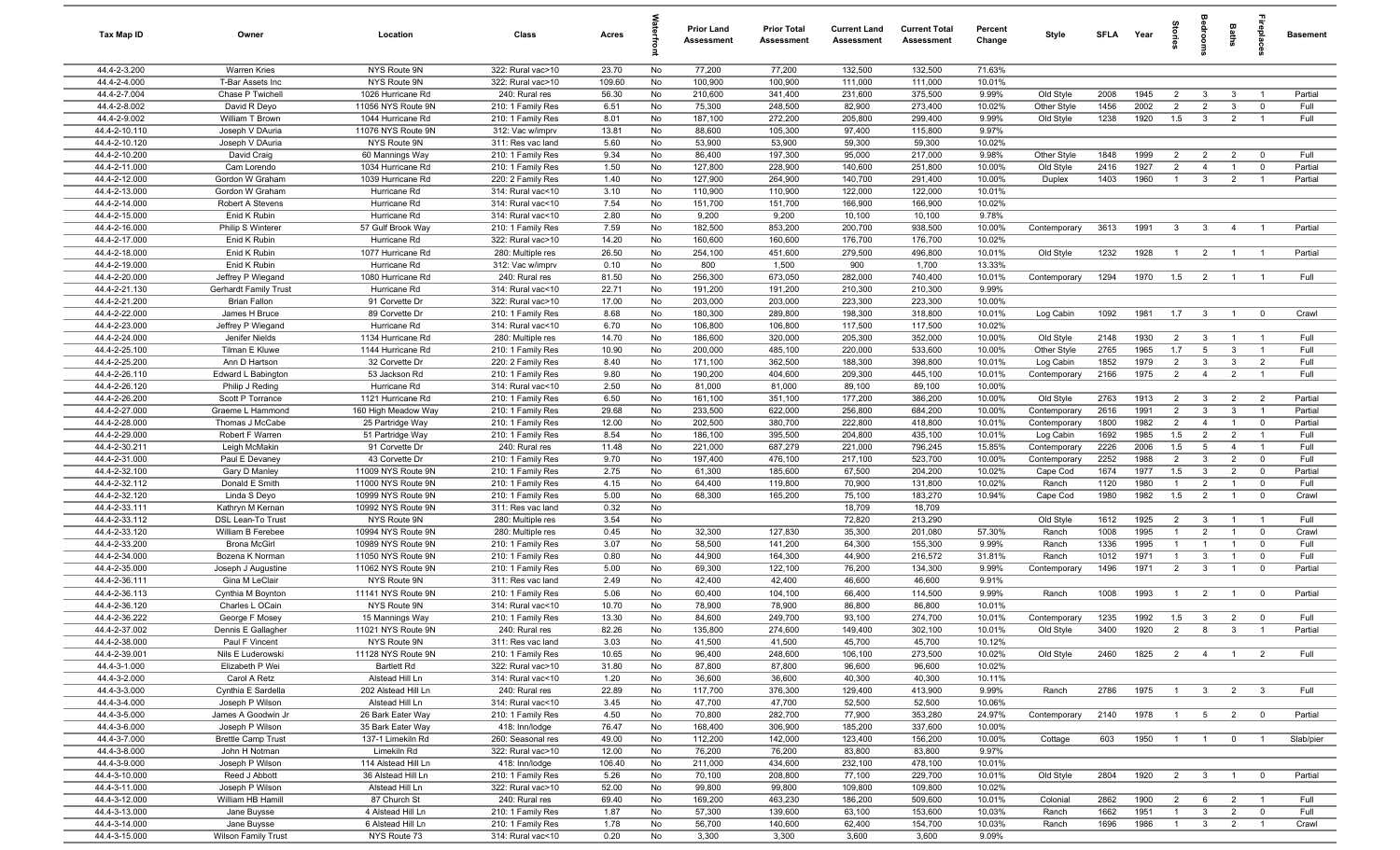| Tax Map ID                       | Owner                                  | Location                                 | Class                                  | Acres          |          | Prior Land<br><b>Assessment</b> | <b>Prior Total</b><br><b>Assessment</b> | <b>Current Land</b><br>Assessment | <b>Current Total</b><br><b>Assessment</b> | Percent<br>Change | Style                    | <b>SFLA</b>  | Year         | pig<br>a              | edrooi                         | Baths                            |                               | <b>Basement</b> |
|----------------------------------|----------------------------------------|------------------------------------------|----------------------------------------|----------------|----------|---------------------------------|-----------------------------------------|-----------------------------------|-------------------------------------------|-------------------|--------------------------|--------------|--------------|-----------------------|--------------------------------|----------------------------------|-------------------------------|-----------------|
| 44.4-3-16.000                    | Edward J Keenan                        | NYS Route 73                             | 280: Multiple res                      | 1.60           | No       | 42,300                          | 164,100                                 | 46,500                            | 180,500                                   | 9.99%             | Cape Cod                 | 1102         | 1979         | 1.7                   | $\overline{\mathbf{3}}$        | $\overline{1}$                   | $\overline{0}$                | Partial         |
| 44.4-3-17.000                    | Boyd Artesian Well Co                  | 41 Alstead Hill Ln                       | 449: Warehouse                         | 10.70          | No       | 73,400                          | 149,300                                 | 80,700                            | 164,200                                   | 9.98%             |                          |              |              |                       |                                |                                  |                               |                 |
| 44.4-3-18.000                    | Donna A Combs                          | 65 Alstead Hill Ln                       | 210: 1 Family Res                      | 3.79           | No       | 66,800                          | 139,600                                 | 73,500                            | 153,600                                   | 10.03%            | Other Style              | 1140         | 1960         | $\overline{1}$        | $\overline{2}$                 | $\overline{1}$                   | $\overline{1}$                | Full            |
| 44.4-3-19.000                    | Jay H Maioli                           | Alstead Hill Ln                          | 314: Rural vac<10                      | 0.20           | No       | 13,600                          | 13,600                                  | 15,000                            | 15,000                                    | 10.29%            |                          |              |              |                       |                                |                                  |                               |                 |
| 44.4-3-20.000                    | Jay H Maioli                           | 71 Alstead Hill Ln                       | 210: 1 Family Res                      | 3.10           | No       | 63,800                          | 138,700                                 | 70,200                            | 152,600                                   | 10.02%            | Old Style                | 1225         | 1930         | 1.7                   | $\overline{\mathbf{3}}$        | $\overline{1}$                   | $\overline{0}$                | Full            |
| 44.4-3-21.000<br>44.4-3-22.000   | Eleanor Wilson<br>Eleanor Wilson       | 3034 NYS Route 73<br>Gilmore Hill Rd     | 322: Rural vac>10<br>322: Rural vac>10 | 34.40<br>14.00 | No<br>No | 92,200<br>83,500                | 92,200<br>83,500                        | 101,400<br>91,900                 | 101,400<br>91,900                         | 9.98%<br>10.06%   |                          |              |              |                       |                                |                                  |                               |                 |
| 44.4-3-23.100                    | Timothy A Whitney                      | 4 Bartlett Rd                            | 240: Rural res                         | 59.87          | No       | 130,800                         | 245,200                                 | 143,900                           | 269,700                                   | 9.99%             | Old Style                | 2310         | 1890         | 1.7                   | $\overline{4}$                 | $\overline{1}$                   | $\overline{1}$                | Partial         |
| 44.4-3-23.200                    | Reginald J Whitney Jr                  | 14 Bartlett Rd                           | 270: Mfg housing                       | 6.03           | No       | 78,800                          | 156,000                                 | 86,700                            | 171,600                                   | 10.00%            |                          |              |              |                       |                                |                                  |                               |                 |
| 44.4-3-24.000                    | Michael J Whitney                      | 175 Alstead Hill Ln                      | 210: 1 Family Res                      | 3.70           | No       | 64,000                          | 172,700                                 | 70,400                            | 190,000                                   | 10.02%            | Log Cabin                | 1040         | 1977         | $\overline{1}$        | $\mathbf{3}$                   | $\overline{1}$                   | $\overline{0}$                | Full            |
| 44.4-3-25.000                    | Patrick J Whitney                      | 177 Alstead Hill Ln                      | 210: 1 Family Res                      | 3.40           | No       | 63,000                          | 194,700                                 | 69,300                            | 214,200                                   | 10.02%            | Log Cabin                | 1528         | 1978         | $\overline{1}$        | $\mathbf{3}$                   | $\overline{1}$                   | $\overline{1}$                | Full            |
| 44.4-3-26.000                    | Jody A Whitney                         | 209 Alstead Hill Ln                      | 210: 1 Family Res                      | 5.40           | No       | 70,800                          | 140,800                                 | 77,900                            | 154,900                                   | 10.01%            | Ranch                    | 960          | 1991         | $\overline{1}$        | $\mathbf{3}$                   | $\overline{1}$                   | $\mathbf 0$                   | Full            |
| 44.4-3-27.000                    | Amy W Shackett                         | 227 Alstead Hill Ln                      | 210: 1 Family Res                      | 4.13           | No       | 65,800                          | 132,800                                 | 72,400                            | 146,100                                   | 10.02%            | Ranch                    | 936          | 1987         | $\overline{1}$        | $\overline{2}$                 | $\overline{1}$                   | $\mathbf 0$                   | Full            |
| 44.19-1-1.000                    | Ronald Purdy                           | Gilmore Hill Rd                          | 314: Rural vac<10                      | 3.00           | No       | 34,100                          | 34,100                                  | 37,500                            | 37,500                                    | 9.97%             |                          |              |              |                       |                                |                                  |                               |                 |
| 44.19-1-2.000                    | Paul A Musci                           | 99 Gilmore Hill Rd                       | 210: 1 Family Res                      | 2.40           | No       | 58,700                          | 74,800                                  | 64,600                            | 82,300                                    | 10.03%            | Cottage                  | 476          | 1890         | -1                    | $\mathbf{3}$                   | $\overline{1}$                   | $\mathbf 0$                   | Partial         |
| 44.19-1-3.000                    | Robin Lawrence                         | Gilmore Hill Rd                          | 314: Rural vac<10                      | 2.00           | No       | 39,400                          | 39,400                                  | 43,300                            | 43,300                                    | 9.90%             |                          |              |              |                       |                                |                                  |                               |                 |
| 44.19-1-4.000                    | Roland E Smith Jr                      | 114 Gilmore Hill Rd                      | 270: Mfg housing                       | 1.00           | No       | 53,500                          | 103,100                                 | 58,800                            | 113,400                                   | 9.99%             |                          |              |              |                       |                                |                                  |                               |                 |
| 44.19-1-5.000                    | <b>Bonnie Mead</b>                     | Gilmore Hill Rd                          | 311: Res vac land                      | 0.18           | No       | 12,200                          | 12,200                                  | 13,400                            | 13,400                                    | 9.84%             |                          |              |              |                       |                                |                                  |                               |                 |
| 44.19-1-6.000                    | Ronald Stark                           | 3178 NYS Route 73                        | 312: Vac w/imprv                       | 0.10           | No       | 7,100                           | 10,700                                  | 7,800                             | 11,800                                    | 10.28%            |                          |              |              |                       |                                |                                  |                               |                 |
| 44.19-1-7.000                    | <b>Chester Darrow</b>                  | 3166 NYS Route 73                        | 210: 1 Family Res                      | 0.40           | No       | 31,400                          | 40,300                                  | 34,500                            | 44,300                                    | 9.93%             | Cottage                  | 470          | 1950         | $\overline{1}$        | $\overline{1}$                 | $\overline{1}$                   | $^{\circ}$                    | Slab/pier       |
| 44.19-1-8.000<br>44.19-1-9.000   | Melina Nolte                           | 3162 NYS Route 73<br>120 Gilmore Hill Rd | 210: 1 Family Res<br>270: Mfg housing  | 0.70           | No       | 40,800<br>71,000                | 149,000                                 | 44,900                            | 163,900<br>84,900                         | 10.00%<br>9.97%   | Contemporary             | 1232         | 1980         | 1.7                   | $\mathbf{3}$                   | $\overline{1}$                   | $\mathbf 0$                   | Crawl           |
| 44.19-1-10.000                   | <b>Todd Smith</b><br>Gordon K Hall     | 134 Gilmore Hill Rd                      | 271: Mfg housings                      | 5.72<br>3.20   | No<br>No | 61,600                          | 77,200<br>70,300                        | 78,100<br>67,700                  | 77,300                                    | 9.96%             |                          |              |              |                       |                                |                                  |                               |                 |
| 44.19-1-11.000                   | Robin Lawrence                         | Gilmore Hill Rd                          | 311: Res vac land                      | 7.70           | No       | 60,500                          | 60,500                                  | 66,600                            | 66,600                                    | 10.08%            |                          |              |              |                       |                                |                                  |                               |                 |
| 44.19-1-12.000                   | Robin Lawrence                         | 167 Gilmore Hill Rd                      | 270: Mfg housing                       | 6.10           | No       | 78,700                          | 83,400                                  | 86,500                            | 91,700                                    | 9.95%             |                          |              |              |                       |                                |                                  |                               |                 |
| 44.19-1-13.000                   | <b>Francis Shackett</b>                | Gilmore Hill Rd                          | 314: Rural vac<10                      | 0.20           | No       | 13,600                          | 13,600                                  | 15,000                            | 15,000                                    | 10.29%            |                          |              |              |                       |                                |                                  |                               |                 |
| 44.19-1-14.000                   | Sarah W French                         | Gilmore Hill Rd                          | 314: Rural vac<10                      | 7.40           | No       | 59,400                          | 59,400                                  | 65,300                            | 65,300                                    | 9.93%             |                          |              |              |                       |                                |                                  |                               |                 |
| 44.19-1-15.000                   | Ronald M Purdy                         | NYS Route 73                             | 314: Rural vac<10                      | 1.50           | No       | 37,500                          | 37,500                                  | 41,200                            | 41,200                                    | 9.87%             |                          |              |              |                       |                                |                                  |                               |                 |
| 44.19-1-16.000                   | William Hade                           | 3132 NYS Route 73                        | 314: Rural vac<10                      | 1.65           | No       | 37,800                          | 37,800                                  | 41,600                            | 41,600                                    | 10.05%            |                          |              |              |                       |                                |                                  |                               |                 |
| 44.19-1-17.000                   | Holger Nissen                          | 162 Gilmore Hill Rd                      | 260: Seasonal res                      | 4.10           | No       | 65,000                          | 136,300                                 | 71,500                            | 149,900                                   | 9.98%             | Log Cabin                | 816          | 1976         | -1                    | $\overline{2}$                 | $\overline{1}$                   | $\overline{\mathbf{0}}$       | Full            |
| 44.19-1-18.000                   | Diane L Purdy                          | 176 Gilmore Hill Rd                      | 210: 1 Family Res                      | 2.54           | No       | 59,100                          | 123,200                                 | 65,000                            | 135,500                                   | 9.98%             | Ranch                    | 1036         | 1996         |                       | $\overline{2}$                 | $\overline{1}$                   | 0                             | Full            |
| 44.19-1-19.000                   | Eugene P Carlin                        | 186 Gilmore Hill Rd                      | 210: 1 Family Res                      | 0.20           | No       | 22,300                          | 61,800                                  | 24,600                            | 68,000                                    | 10.03%            | Ranch                    | 797          | 1951         | $\overline{1}$        | $\overline{2}$                 | $\overline{1}$                   | $\overline{1}$                | Crawl           |
| 44.19-1-20.000                   | <b>Holger Nissen</b>                   | NYS Route 73                             | 314: Rural vac<10                      | 3.45           | No       | 44,800                          | 44,800                                  | 49,300                            | 49,300                                    | 10.04%            |                          |              |              |                       |                                |                                  |                               |                 |
| 44.19-1-21.000                   | Sheila Ferebee                         | 3116 NYS Route 73                        | 210: 1 Family Res                      | 2.58           | No       | 41,300                          | 63,100                                  | 45,400                            | 69,400                                    | 9.98%             |                          |              |              |                       |                                |                                  |                               |                 |
| 44.19-1-22.000<br>44.19-1-23.000 | Percival H Lawrence Jr<br>Todd J Purdy | NYS Route 73<br>3084 NYS Route 73        | 322: Rural vac>10                      | 12.60          | No       | 76,900<br>44,500                | 76,900<br>98,800                        | 84,600                            | 84,600<br>120,764                         | 10.01%<br>22.23%  | Ranch                    | 994          | 1951         | $\overline{1}$        | $\mathbf{3}$                   | $\overline{1}$                   | $\overline{1}$                | Full            |
| 44.19-1-24.000                   | Kirk Bassarab                          | 3076 NYS Route 73                        | 210: 1 Family Res<br>260: Seasonal res | 0.92<br>0.40   | No<br>No | 31,300                          | 46,000                                  | 49,000<br>34,400                  | 50,600                                    | 10.00%            | Cottage                  | 396          | 1992         |                       | $\overline{1}$                 | $\overline{1}$                   | $\mathbf 0$                   | Slab/pier       |
| 44.19-1-25.000                   | Donald Rich                            | 3072 NYS Route 73                        | 210: 1 Family Res                      | 0.80           | No       | 45,000                          | 110,700                                 | 49,500                            | 121,800                                   | 10.03%            | Ranch                    | 1062         | 1951         | -1                    | $\overline{2}$                 | $\overline{1}$                   | $\mathbf 0$                   | Full            |
| 44.19-1-26.000                   | Percival H Lawrence Jr                 | 3047 NYS Route 73                        | 210: 1 Family Res                      | 3.20           | No       | 62,100                          | 183,300                                 | 68,300                            | 201,600                                   | 9.98%             | Ranch                    | 1632         | 1973         | $\overline{1}$        | 3                              | $\overline{1}$                   | $\mathbf 0$                   | Full            |
| 44.19-1-27.000                   | Thomas Chapin                          | 2975 NYS Route 73                        | 240: Rural res                         | 31.70          | No       | 90,900                          | 188,500                                 | 100,000                           | 260,300                                   | 38.09%            | Other Style              | 780          | 1950         | $\overline{1}$        | $\overline{2}$                 | $\overline{1}$                   | $\overline{1}$                | Full            |
| 44.19-1-28.100                   | Robert M Biesemeyer                    | 2946 NYS Route 73                        | 464: Office bldg.                      | 3.00           | No       | 60,000                          | 121,800                                 | 66,000                            | 134,000                                   | 10.02%            |                          |              |              |                       |                                |                                  |                               |                 |
| 44.19-1-28.200                   | Matthew J Baldwin                      | 2950 NYS Route 73                        | 210: 1 Family Res                      | 0.59           | No       | 36,700                          | 142,900                                 | 40,400                            | 157,200                                   | 10.01%            | Ranch                    | 1430         | 2003         |                       | $\mathbf{3}$                   | $\overline{2}$                   | $\overline{\mathbf{0}}$       | Full            |
| 44.19-1-29.000                   | Warren Dwight                          | 71 Church St                             | 210: 1 Family Res                      | 4.15           | No       | 63,600                          | 287,200                                 | 69,900                            | 315,900                                   | 9.99%             | Contemporary             | 2915         | 1995         | $\overline{2}$        | $\mathbf{3}$                   | $\overline{2}$                   | $\overline{1}$                | Partial         |
| 44.19-1-30.000                   | Virginia A Purdy                       | 82 Church St                             | 210: 1 Family Res                      | 0.25           | No       | 28,100                          | 95,500                                  | 31,000                            | 105,100                                   | 10.05%            | Ranch                    | 1080         | 1975         | $\overline{1}$        | $\overline{2}$                 | $\overline{1}$                   | $\overline{1}$                | Full            |
| 44.19-1-31.000                   | Ronald M Purdy                         | 78 Church St                             | 210: 1 Family Res                      | 3.14           | No       | 64,200                          | 224,200                                 | 70,600                            | 246,600                                   | 9.99%             | Cape Cod                 | 2156         | 1950         | 1.5                   | $\overline{4}$                 | $\overline{1}$                   | $\overline{1}$                | Full            |
| 44.19-1-32.100                   | Lisa A Cohn                            | 55 Church St                             | 210: 1 Family Res                      | 1.42           | No       | 53,500                          | 210,700                                 | 58,900                            | 231,800                                   | 10.01%            | Old Style                | 2540         | 1900         | 2                     | $\mathbf{3}$                   | $\overline{2}$                   | $\mathbf 0$                   | Partial         |
| 44.19-1-32.200                   | Louis G Gregory                        | 2926 NYS Route 73                        | 210: 1 Family Res                      | 0.73           | No       | 42,700                          | 130,000                                 | 47,000                            | 143,000                                   | 10.00%            | Manufactured             | 1560         | 2004         | $\overline{1}$        | 3                              | 2                                | $\Omega$                      | Slab/pier       |
| 44.19-1-33.100<br>44.19-1-33.200 | Alan J Carey                           | 47 Church St                             | 210: 1 Family Res                      | 1.70           | No       | 57,000                          | 135,100                                 | 62,700                            | 148,600                                   | 9.99%             | Old Style                | 1263         | 1890         | 1.7                   | $\mathbf{3}$                   | $\overline{2}$                   | $\overline{1}$                | Partial         |
| 44.19-1-34.000                   | Jeremy C Quinn<br>Scott C Smith        | Church St<br>38 Church St                | 210: 1 Family Res<br>210: 1 Family Res | 0.17<br>0.60   | No<br>No | 19,000<br>54,500                | 152,100<br>129,700                      | 20,900<br>35,283                  | 167,300<br>121,963                        | 9.99%<br>$-5.97%$ | Other Style<br>Old Style | 1792<br>1256 | 2003<br>1901 | $\overline{2}$<br>1.7 | $\mathbf{3}$<br>$\overline{2}$ | $\overline{2}$<br>$\overline{1}$ | $\mathbf 0$<br>$\overline{0}$ | Full<br>Crawl   |
| 44.19-1-35.000                   | Joseph S Sawczyn                       | 32 Church St                             | 210: 1 Family Res                      | 0.80           | No       | 44,900                          | 264,700                                 | 49,400                            | 291,200                                   | 10.01%            | Contemporary             | 2960         | 1988         | $\overline{2}$        | $\overline{4}$                 | $\overline{2}$                   | $\mathbf 0$                   | Full            |
| 44.19-1-37.000                   | Paul Davis                             | 2873 NYS Route 73                        | 210: 1 Family Res                      | 1.01           | No       | 53,500                          | 150,500                                 | 58,900                            | 165,600                                   | 10.03%            | Old Style                | 1568         | 1929         | $\overline{2}$        | $\overline{4}$                 | $\overline{1}$                   | $\overline{0}$                | Partial         |
| 44.19-1-38.000                   | Solar Pines Inc                        | 2881 NYS Route 73                        | 432: Gas station                       | 0.34           | No       | 22,600                          | 59,800                                  | 24,900                            | 72,380                                    | 21.04%            |                          |              |              |                       |                                |                                  |                               |                 |
| 44.19-1-39.000                   | Robin Lawrence                         | 2885 NYS Route 73                        | 210: 1 Family Res                      | 0.20           | No       | 22,400                          | 78,100                                  | 24,600                            | 85,900                                    | 9.99%             | Ranch                    | 1010         | 1951         | $\overline{1}$        | $\overline{2}$                 | $\overline{1}$                   | $\overline{1}$                | Full            |
| 44.19-1-40.000                   | Robin Lawrence                         | NYS Route 73                             | 312: Vac w/imprv                       | 0.19           | No       | 7,900                           | 15,500                                  | 8,600                             | 17,000                                    | 9.68%             |                          |              |              |                       |                                |                                  |                               |                 |
| 44.19-1-43.000                   | Kathleen A Purdy                       | NYS Route 73                             | 314: Rural vac<10                      | 3.70           | No       | 44,300                          | 44,300                                  | 48,700                            | 48,700                                    | 9.93%             |                          |              |              |                       |                                |                                  |                               |                 |
| 44.19-1-44.000                   | <b>Stanley Cram</b>                    | 37 Church St                             | 210: 1 Family Res                      | 0.43           | No       | 31,900                          | 132,600                                 | 35,100                            | 145,900                                   | 10.03%            | Old Style                | 1627         | 1920         | 1.7                   | $\mathbf{3}$                   | $\overline{2}$                   | $\overline{0}$                | Crawl           |
| 44.19-1-45.000                   | Teresa M Cary                          | 39 Church St                             | 210: 1 Family Res                      | 0.51           | No       | 33,800                          | 125,000                                 | 37,200                            | 137,500                                   | 10.00%            | Old Style                | 1474         | 1900         | 1.7                   | $\mathbf{3}$                   | $\overline{1}$                   | $\overline{0}$                | Partial         |
| 44.19-1-46.000                   | Donald I Lawrence                      | 43 Church St                             | 210: 1 Family Res                      | 0.30           | No       | 29,000                          | 107,000                                 | 31,900                            | 117,700                                   | 10.00%            | Old Style                | 1575         | 1890         | $\overline{2}$        | $\mathbf{3}$                   | $\overline{1}$                   | $\overline{0}$                | Partial         |
| 44.19-1-47.000                   | Tina S Auer                            | 45 Church St                             | 210: 1 Family Res                      | 1.23           | No       | 54,500                          | 141,200                                 | 59,900                            | 155,300                                   | 9.99%             | Old Style                | 1680         | 1900         | 1.7                   | $\overline{4}$                 | $\overline{2}$                   | $\mathbf 0$                   | Crawl           |
| 44.19-1-48.100                   | Stanley Cram                           | NYS Route 73                             | 311: Res vac land                      | 5.15           | No       | 51,300                          | 51,300                                  | 56,400                            | 56,400                                    | 9.94%             |                          |              |              |                       |                                |                                  |                               |                 |
| 44.19-1-48.200                   | Stanley R Cram                         | NYS Route 73                             | 311: Res vac land                      | 0.06           | No       | 200                             | 200                                     | 200                               | 200                                       | 0.00%             |                          |              |              |                       |                                |                                  |                               |                 |
| 44.19-1-49.100                   | Conrad J Knapp                         | NYS Route 73                             | 322: Rural vac>10                      | 94.49          | No       | 159,100                         | 159,100                                 | 175,000                           | 175,000                                   | 9.99%             |                          |              |              |                       |                                |                                  |                               |                 |
| 44.19-1-49.200                   | Patrick Summo                          | 3169 NYS Route 73                        | 210: 1 Family Res                      | 7.43           | No       | 74,150                          | 242,550                                 | 74,148                            | 238,714                                   | $-1.58%$          |                          |              |              |                       |                                |                                  |                               |                 |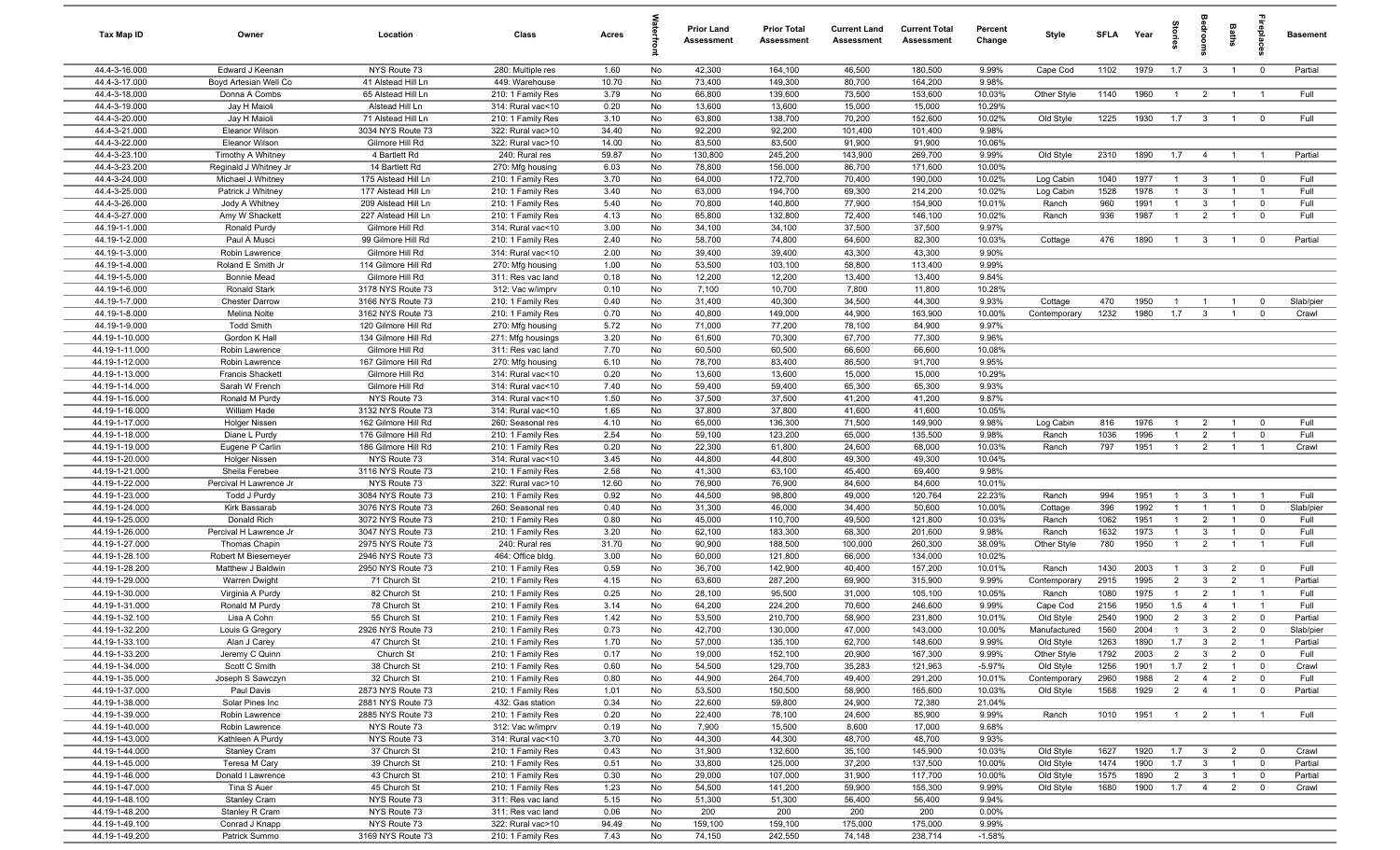| Tax Map ID                     | Owner                                    | Location                               | Class                                  | Acres          |          | Prior Land<br>Assessment | <b>Prior Total</b><br>Assessment | <b>Current Land</b><br>Assessment | <b>Current Total</b><br>Assessment | Percent<br>Change | Style        | <b>SFI A</b> | Year | ĝ.             | edrooms                 | Baths          |                         | <b>Basement</b> |
|--------------------------------|------------------------------------------|----------------------------------------|----------------------------------------|----------------|----------|--------------------------|----------------------------------|-----------------------------------|------------------------------------|-------------------|--------------|--------------|------|----------------|-------------------------|----------------|-------------------------|-----------------|
| 44.19-1-49.300                 | Victorie Vanderlee                       | NYS Route 73                           | 314: Rural vac<10                      | 4.88           | No       | 48,200                   | 48,200                           | 53,000                            | 53,000                             | 9.96%             |              |              |      |                |                         |                |                         |                 |
| 44.19-1-49.400                 | Edward F Sparkowski                      | 3151 NYS Route 73                      | 210: 1 Family Res                      | 5.80           | No       | 69,000                   | 266,900                          | 75,900                            | 293,600                            | 10.00%            | Contemporary | 2142         | 2002 | 1.5            | $\mathbf{3}$            | $\overline{2}$ | $\overline{0}$          | Full            |
| 44.19-1-50.000                 | Robert H Wright                          | 3179 NYS Route 73                      | 210: 1 Family Res                      | 0.35           | No       | 33,500                   | 66,900                           | 36,900                            | 73,600                             | 10.01%            | Old Style    | 771          | 1940 | 1.7            | $\mathbf{3}$            | $\overline{1}$ | $\mathbf 0$             | Partial         |
| 44.19-1-51.000                 | Eric J Sawczyn                           | 3115 NYS Route 73                      | 210: 1 Family Res                      | 3.70           | No       | 62,000                   | 111,100                          | 68,200                            | 122,200                            | 9.99%             |              |              |      |                |                         |                |                         |                 |
| 45.-2-1.000                    | Highlands Farmers LP                     | Styles Brook Rd                        | 322: Rural vac>10                      | 17.00          | No       | 63,000                   | 63,000                           | 69,300                            | 69,300                             | 10.00%            |              |              |      |                |                         |                |                         |                 |
| 45.-2-2.000                    | Highlands Farmers LP                     | Styles Brook Rd                        | 322: Rural vac>10                      | 97.30          | No       | 132,400                  | 132,400                          | 145,600                           | 145,600                            | 9.97%             |              |              |      |                |                         |                |                         |                 |
| 45.-2-3.000                    | <b>Highlands Farmers LP</b>              | 98 OConnell Ln                         | 240: Rural res                         | 176.01         | No       | 267,500                  | 460,100                          | 294,200                           | 506,100                            | 10.00%            | Old Style    | 2160         | 1930 | $\overline{2}$ | 5                       | $\overline{2}$ | $\overline{2}$          | Full            |
| 45.-2-4.000                    | Highlands Farmers LP                     | 35 OConnell Ln                         | 240: Rural res                         | 160.00         | No       | 227,000                  | 690,400                          | 249,700                           | 759,400                            | 9.99%             | Old Style    | 2407         | 1940 |                | $\overline{4}$          | $\mathbf{3}$   |                         | Full            |
| 45.-2-5.000                    | Highlands Farmers LP                     | McDonald Ln                            | 322: Rural vac>10                      | 170.00         | No       | 220,000                  | 220,000                          | 242,000                           | 242,000                            | 10.00%            |              |              |      |                |                         |                |                         |                 |
| 45.-2-6.000                    | Nancy Edmonds                            | 706 Styles Brook Rd                    | 210: 1 Family Res                      | 1.10           | No       | 53,900                   | 318,600                          | 59,300                            | 350,500                            | 10.01%            | Contemporary | 1980         | 1983 | $\overline{1}$ | $\mathbf{3}$            | $\overline{1}$ | $\mathbf 0$             | Slab/pier       |
| 45.-2-7.002                    | Douglas Chambers                         | 771 Styles Brook Rd                    | 322: Rural vac>10                      | 22.24          | No       | 67,300                   | 67,300                           | 74,000                            | 74,000                             | 9.96%             |              |              |      |                |                         |                |                         |                 |
| 45.-2-7.120<br>45.-2-8.002     | Nancy Edmonds                            | Styles Brook Rd                        | 910: Priv forest                       | 25.17          | No       | 30,800                   | 30,800                           | 33,900                            | 33,900                             | 10.06%            |              |              | 1920 | $\overline{1}$ |                         |                | $\mathbf 0$             | Full            |
| 45.-2-9.000                    | William D Edelglass                      | 733 Styles Brook Rd<br>Styles Brook Rd | 260: Seasonal res<br>314: Rural vac<10 | 7.60<br>0.27   | No<br>No | 78,000<br>1,000          | 197,500<br>1,000                 | 85,900<br>1,100                   | 316,507<br>1,100                   | 60.26%<br>10.00%  | Old Style    | 1073         |      |                | $\overline{2}$          | $\overline{1}$ |                         |                 |
| 45.-2-11.100                   | Douglas Chambers<br>Nancy Edmonds        | Styles Brook Rd                        | 322: Rural vac>10                      | 65.98          | No       | 115,100                  | 115,100                          | 126,600                           | 126,600                            | 9.99%             |              |              |      |                |                         |                |                         |                 |
| 45.-2-11.200                   | Lorraine Duvall                          | 50 McDonald Ln                         | 240: Rural res                         | 79.92          | No       | 176,600                  | 545,200                          | 194,200                           | 599,700                            | 10.00%            | Contemporary | 2278         | 1998 | $\overline{2}$ | $\overline{\mathbf{3}}$ | $\overline{2}$ | $\mathbf 0$             | Full            |
| 45.-2-12.000                   | Highlands Farmers LP                     | Styles Brook Rd                        | 322: Rural vac>10                      | 120.00         | No       | 101,400                  | 101,400                          | 111,500                           | 111,500                            | 9.96%             |              |              |      |                |                         |                |                         |                 |
| 45.-2-13.000                   | Highlands Farmers LP                     | Glen Rd                                | 322: Rural vac>10                      | 120.00         | No       | 101,400                  | 101,400                          | 111,500                           | 111,500                            | 9.96%             |              |              |      |                |                         |                |                         |                 |
| 45.-2-15.000                   | Highlands Farmers LP                     | Styles Brook Rd                        | 240: Rural res                         | 176.00         | No       | 314,010                  | 769,228                          | 314,010                           | 979,936                            | 27.39%            | Contemporary | 1856         | 2006 | 1.7            | $\overline{4}$          | $\overline{4}$ |                         | Full            |
| 45.-2-16.000                   | <b>Highlands Farmers LP</b>              | Styles Brook Rd                        | 314: Rural vac<10                      | 10.00          | No       | 24,800                   | 24,800                           | 27,300                            | 27,300                             | 10.08%            |              |              |      |                |                         |                |                         |                 |
| 45.-2-17.000                   | Sarah A Woodin                           | Irish Hill Ln                          | 322: Rural vac>10                      | 120.30         | No       | 124,600                  | 124,600                          | 137,100                           | 137,100                            | 10.03%            |              |              |      |                |                         |                |                         |                 |
| 45.-2-18.000                   | Sarah A Woodin                           | 194 Irish Hill Ln                      | 260: Seasonal res                      | 77.10          | No       | 140,400                  | 223,000                          | 154,400                           | 245,300                            | 10.00%            | Old Style    | 1609         | 1890 | 1.7            | $\overline{\mathbf{3}}$ | $\overline{1}$ | $\overline{\mathbf{0}}$ | Partial         |
| 45.-2-23.000                   | Highlands Farmers LP                     | Styles Brook Rd                        | 322: Rural vac>10                      | 200.00         | No       | 169,300                  | 169,300                          | 186,200                           | 186,200                            | 9.98%             |              |              |      |                |                         |                |                         |                 |
| 45.3-1-7.000                   | Barbara J LaPorte                        | 150 OToole Ln                          | 240: Rural res                         | 47.70          | No       | 126,800                  | 216,700                          | 139,500                           | 238,400                            | 10.01%            | Ranch        | 1089         | 1986 | $\overline{1}$ | $\mathbf{3}$            | $\overline{2}$ | $\overline{1}$          | Full            |
| 45.3-1-8.000                   | Amy W Mower                              | 112 OToole Ln                          | 260: Seasonal res                      | 6.50           | No       | 151,800                  | 206,900                          | 167,000                           | 227,600                            | 10.00%            | Cottage      | 802          | 1969 |                | $\overline{2}$          | 2              | $\overline{0}$          | Slab/pier       |
| 45.3-1-9.000                   | William H Boardman Jr                    | 15 Red Fox Way                         | 210: 1 Family Res                      | 6.82           | No       | 153,700                  | 497,500                          | 169,000                           | 547,200                            | 9.99%             | Contemporary | 1852         | 1997 | 2              | $\overline{2}$          | $\overline{2}$ | $\overline{1}$          | Partial         |
| 45.3-1-11.000                  | Monique Weston                           | OToole Ln                              | 314: Rural vac<10                      | 8.50           | No       | 142,400                  | 142,400                          | 156,600                           | 156,600                            | 9.97%             |              |              |      |                |                         |                |                         |                 |
| 45.3-1-12.000                  | Monique W Clague                         | OToole Ln                              | 314: Rural vac<10                      | 8.14           | No       | 139,600                  | 139,600                          | 153,600                           | 153,600                            | 10.03%            |              |              |      |                |                         |                |                         |                 |
| 45.3-1-13.000                  | Ruth H Pelmas                            | 144 OToole Ln                          | 210: 1 Family Res                      | 6.10           | No       | 155,500                  | 915,300                          | 171,000                           | 915,300                            | 0.00%             | Contemporary | 3289         | 1999 | $\overline{2}$ | $\mathbf{3}$            | $\mathbf{3}$   | $\overline{1}$          | Full            |
| 45.3-1-14.100                  | Alex Shoumatoff                          | 173 OToole Ln                          | 210: 1 Family Res                      | 12.70          | No       | 134,200                  | 276,800                          | 147,600                           | 304,500                            | 10.01%            | Log Cabin    | 2562         | 1986 |                | $\overline{2}$          | $\overline{2}$ | $\overline{0}$          | Partial         |
| 45.3-1-14.210                  | Monique W Clague                         | OToole Ln                              | 322: Rural vac>10                      | 24.86          | No       | 188,500                  | 188,500                          | 207,400                           | 207,400                            | 10.03%            |              |              |      |                |                         |                |                         |                 |
| 45.3-1-14.220                  | Rosette R Shoumatoff                     | OToole Ln                              | 311: Res vac land                      | 4.31           | No       | 72,500                   | 72,500                           | 79,800                            | 79,800                             | 10.07%            |              |              |      |                |                         |                |                         |                 |
| 45.3-1-15.000                  | Michael Adamowicz                        | 121 OToole Ln                          | 240: Rural res                         | 50.26          | No       | 216,400                  | 492,300                          | 238,000                           | 541,500                            | 9.99%             | Contemporary | 1486         | 1995 | $\overline{2}$ | $\mathbf{3}$            | $\overline{2}$ |                         | Full            |
| 45.3-1-17.000                  | Joshua Silverstein                       | 72 Leslie Gay Ln                       | 240: Rural res                         | 53.50          | No       | 50,400                   | 50,400                           | 245,175                           | 389,175                            | 672.17%           |              |              |      |                |                         |                |                         |                 |
| 45.3-1-18.000                  | Howard K Fuguet                          | Hurricane Rd                           | 322: Rural vac>10                      | 53.20          | No       | 50,100                   | 50,100                           | 106,000                           | 106,000                            | 111.58%           |              |              |      |                |                         |                |                         |                 |
| 45.3-1-19.000                  | Holly B Healy                            | Hurricane Rd                           | 314: Rural vac<10                      | 0.20           | No       | 1,700                    | 1,700                            | 1,900                             | 1,900                              | 11.76%            |              |              |      |                |                         |                |                         |                 |
| 45.3-1-20.000<br>45.3-1-23.000 | Howard K Fuguet<br>Elder Adk Partnership | Hurricane Rd<br>45 OToole Ln           | 322: Rural vac>10<br>240: Rural res    | 18.00<br>19.70 | No<br>No | 160,500<br>210,200       | 160,500<br>398,200               | 176,600<br>231,200                | 176,600<br>438,000                 | 10.03%<br>9.99%   | Contemporary | 1280         | 1969 | $\overline{1}$ | $\mathbf{3}$            | $\overline{2}$ | $\overline{1}$          | Full            |
| 45.3-1-24.000                  | Mountain House Lodge LLC                 | OToole Ln                              | 322: Rural vac>10                      | 19.90          | No       | 180,400                  | 180,400                          | 198,400                           | 198,400                            | 9.98%             |              |              |      |                |                         |                |                         |                 |
| 45.3-1-25.000                  | John E Hutchinson IV                     | Hurricane Rd                           | 322: Rural vac>10                      | 11.70          | No       | 166,800                  | 166,800                          | 183,500                           | 183,500                            | 10.01%            |              |              |      |                |                         |                |                         |                 |
| 45.3-1-26.000                  | Mountain House LLC                       | 846 Hurricane Rd                       | 260: Seasonal res                      | 1.50           | No       | 50,000                   | 60,000                           | 55,000                            | 66,000                             | 10.00%            | Old Style    | 3672         | 1940 | $\overline{2}$ | $\overline{4}$          | $\overline{0}$ |                         | Slab/pier       |
| 45.3-1-27.000                  | Marion E Biesemeyer                      | 837 Hurricane Rd                       | 314: Rural vac<10                      | 1.36           | No       | 11,200                   | 11,200                           | 12,300                            | 12,300                             | 9.82%             |              |              |      |                |                         |                |                         |                 |
| 45.3-1-28.000                  | Marion E Biesemeyer                      | Hurricane Rd                           | 418: Inn/lodge                         | 13.53          | No       | 202,900                  | 388,300                          | 223,200                           | 427,100                            | 9.99%             |              |              |      |                |                         |                |                         |                 |
| 45.3-1-29.100                  | John E Hutchinson IV                     | Hurricane Rd                           | 322: Rural vac>10                      | 31.80          | No       | 142,300                  | 142,300                          | 156,500                           | 156,500                            | 9.98%             |              |              |      |                |                         |                |                         |                 |
| 45.3-1-29.200                  | Douglas G MacLeod Jr                     | 877 Hurricane Rd                       | 210: 1 Family Res                      | 2.30           | No       | 134,500                  | 301,700                          | 148,000                           | 331,900                            | 10.01%            | Old Style    | 1640         | 1910 | $\overline{2}$ | 3                       | $\overline{2}$ | $\mathbf 0$             | Full            |
| 45.3-1-30.032                  | Mary E Anderson                          | 906 Hurricane Rd                       | 240: Rural res                         | 12.77          | No       | 223,800                  | 337,700                          | 246,200                           | 371,500                            | 10.01%            | Contemporary | 1381         | 1961 |                | $\mathbf{3}$            | $\overline{2}$ | $\overline{1}$          | Partial         |
| 45.3-1-31.000                  | Joseph B Bogardus                        | 892 Hurricane Rd                       | 210: 1 Family Res                      | 1.00           | No       | 123,750                  | 564,230                          | 136,200                           | 620,700                            | 10.01%            | Contemporary | 2264         | 2003 | 2              | $\mathbf{3}$            | $\overline{2}$ |                         | Full            |
| 45.3-1-32.100                  | Anthony D Pell                           | Hurricane Rd                           | 322: Rural vac>10                      | 9.50           | No       | 173,200                  | 173,200                          | 190,500                           | 190,500                            | 9.99%             |              |              |      |                |                         |                |                         |                 |
| 45.3-1-32.200                  | Trust B                                  | 891 Hurricane Rd                       | 210: 1 Family Res                      | 10.40          | No       | 214,225                  | 1,088,725                        | 185,884                           | 1,147,884                          | 5.43%             | Contemporary | 5300         | 2004 | $\mathbf{3}$   | $\mathbf{3}$            | $\mathbf{3}$   | $\overline{1}$          | Partial         |
| 45.3-1-33.076                  | Alfred W Jones                           | 80 Leslie Gay Ln                       | 240: Rural res                         | 59.91          | No       | 202,600                  | 375,800                          | 222,900                           | 413,400                            | 10.01%            | Ranch        | 2100         | 1951 |                | $\overline{4}$          | $\overline{2}$ | $\overline{1}$          | Crawl           |
| 45.3-1-34.100                  | Anthony D Pell                           | 923 Hurricane Rd                       | 240: Rural res                         | 27.84          | No       | 174,300                  | 833,500                          | 191,800                           | 916,900                            | 10.01%            | Contemporary | 1592         | 1980 | 1.7            | $\overline{4}$          | $\overline{1}$ | $\mathbf 0$             | Full            |
| 45.3-1-34.200                  | Burns H Weston                           | Hurricane Rd                           | 311: Res vac land                      | 2.16           | No       | 17,800                   | 17,800                           | 19,600                            | 19,600                             | 10.11%            |              |              |      |                |                         |                |                         |                 |
| 45.3-1-35.072                  | Anthony P Decesare                       | 1002 Hurricane Rd                      | 210: 1 Family Res                      | 5.16           | No       | 158,200                  | 273,700                          | 174,000                           | 301,100                            | 10.01%            | Contemporary | 1400         | 1979 | 1.7            | 3 <sup>3</sup>          | $\overline{2}$ | $\overline{1}$          | Full            |
| 45.3-1-36.035                  | F Beecher Graham                         | 949 Hurricane Rd                       | 210: 1 Family Res                      | 3.60           | No       | 145,200                  | 338,700                          | 159,700                           | 372,600                            | 10.01%            | Contemporary | 1003         | 1954 |                | $\mathbf{3}$            | $\overline{1}$ | $\overline{1}$          | Partial         |
| 45.3-1-37.000                  | James H Pugsley                          | 914 Hurricane Rd                       | 260: Seasonal res                      | 0.61           | No       | 91,600                   | 121,900                          | 100,800                           | 134,100                            | 10.01%            | Bungalow     | 550          | 1849 |                | $\overline{1}$          | $\overline{1}$ | $\overline{0}$          | Slab/pier       |
| 45.3-1-38.050                  | Burns H Weston                           | 920 Hurricane Rd                       | 210: 1 Family Res                      | 30.90          | No       | 201,800                  | 489,800                          | 222,100                           | 538,800                            | 10.00%            | Ranch        | 1584         | 1961 |                | $\overline{2}$          | $\overline{2}$ | $\overline{2}$          | Partial         |
| 45.3-1-39.100<br>45.3-1-39.200 | Karen J Fraser                           | Leslie Gay Ln                          | 314: Rural vac<10<br>314: Rural vac<10 | 8.61           | No       | 147,200<br>163,400       | 147,200<br>163,400               | 161,900                           | 161,900                            | 9.99%<br>9.98%    |              |              |      |                |                         |                |                         |                 |
| 45.3-1-40.002                  | Karen J Fraser<br><b>Thomas Michalik</b> | Leslie Gay Ln<br>986 Hurricane Rd      | 312: Vac w/imprv                       | 8.60<br>2.80   | No<br>No | 138,600                  | 188,100                          | 179,700<br>152,400                | 179,700<br>206,900                 | 9.99%             |              |              |      |                |                         |                |                         |                 |
| 45.3-1-41.000                  | Howard K Fuguet                          | Leslie Gay Ln                          | 322: Rural vac>10                      | 19.90          | No       | 188,300                  | 188,300                          | 207,100                           | 207,100                            | 9.98%             |              |              |      |                |                         |                |                         |                 |
| 45.3-1-42.000                  | Alfred W Jones                           | Leslie Gay Ln                          | 314: Rural vac<10                      | 1.75           | No       | 7,300                    | 7,300                            | 8,000                             | 8,000                              | 9.59%             |              |              |      |                |                         |                |                         |                 |
| 45.3-1-43.000                  | Alfred W Jones                           | Leslie Gay Ln                          | 314: Rural vac<10                      | 5.28           | No       | 115,900                  | 115,900                          | 127,500                           | 127,500                            | 10.01%            |              |              |      |                |                         |                |                         |                 |
| 45.3-1-44.000                  | Alfred Jones                             | Leslie Gay Ln                          | 314: Rural vac<10                      | 3.61           | No       | 103,500                  | 103,500                          | 113,900                           | 113,900                            | 10.05%            |              |              |      |                |                         |                |                         |                 |
| 45.3-1-45.000                  | Alfred Jones                             | Leslie Gay Ln                          | 314: Rural vac<10                      | 0.62           | No       | 2,500                    | 2,500                            | 2,800                             | 2,800                              | 12.00%            |              |              |      |                |                         |                |                         |                 |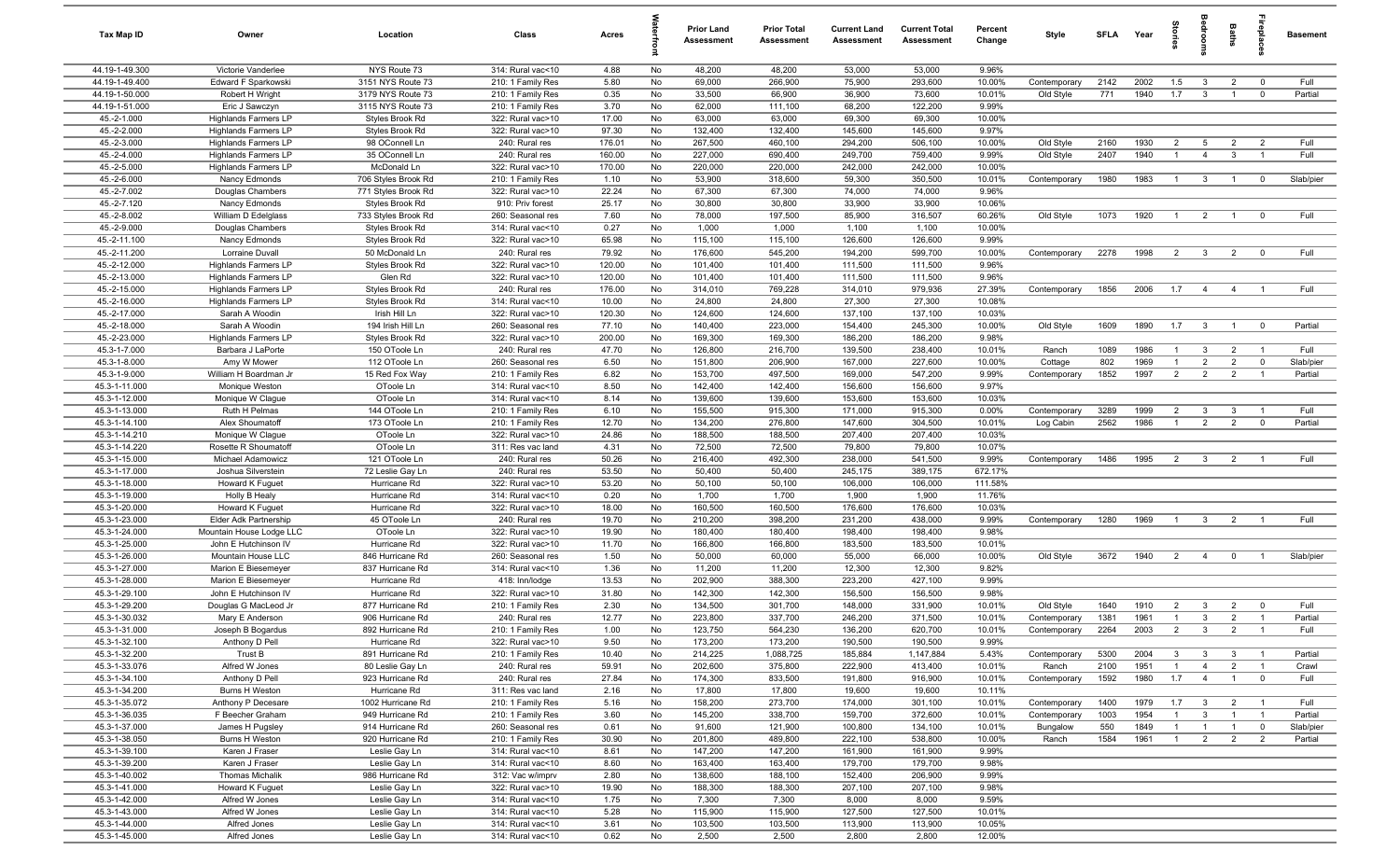| Tax Map ID                     | Owner                                   | Location                         | Class                                  | Acres           |          | Prior Land<br>Assessment | <b>Prior Total</b><br>Assessment | <b>Current Land</b><br>Assessment | <b>Current Total</b><br>Assessment | Percent<br>Change | Style        | <b>SFLA</b> | Year | ŝ.             | edroo                          | Baths          |                | <b>Basement</b> |
|--------------------------------|-----------------------------------------|----------------------------------|----------------------------------------|-----------------|----------|--------------------------|----------------------------------|-----------------------------------|------------------------------------|-------------------|--------------|-------------|------|----------------|--------------------------------|----------------|----------------|-----------------|
| 45.3-1-46.002                  | Jan W Haws                              | 85 Leslie Gay Ln                 | 260: Seasonal res                      | 14.40           | No       | 227,400                  | 335,900                          | 250,100                           | 411,056                            | 22.37%            | Old Style    | 1578        | 1920 | $\overline{1}$ | 5 <sup>5</sup>                 | $\mathbf{3}$   | $\overline{1}$ | Slab/pier       |
| 45.3-1-47.100                  | Jan W Haws                              | 62 Leslie Gay Ln                 | 314: Rural vac<10                      | 1.50            | No       | 97,700                   | 97,700                           | 107,500                           | 107,500                            | 10.03%            |              |             |      |                |                                |                |                |                 |
| 45.3-1-47.200                  | Jan W Haws                              | Leslie Gay Ln                    | 210: 1 Family Res                      | 8.36            | No       | 187,700                  | 445,400                          | 206,400                           | 489,900                            | 9.99%             | Contemporary | 2154        | 1972 | 2.7            | $\overline{4}$                 | $\overline{2}$ | $\overline{1}$ | Crawl           |
| 45.3-1-48.100                  | Anthony P Decesare                      | Hurricane Rd                     | 314: Rural vac<10                      | 1.52            | No       | 6,800                    | 6,800                            | 7,500                             | 7,500                              | 10.29%            |              |             |      |                |                                |                |                |                 |
| 45.3-1-48.200                  | William B Roberts                       | Hurricane Rd                     | 314: Rural vac<10                      | 0.02            | No       | 100                      | 100                              | 100                               | 100                                | 0.00%             |              |             |      |                |                                |                |                |                 |
| 45.3-1-49.002                  | <b>Holly B Healy</b>                    | 32 Leslie Gay Ln                 | 260: Seasonal res                      | 11.40           | No       | 220,700                  | 278,500                          | 242,800                           | 306,400                            | 10.02%            | Old Style    | 984         | 1920 | $\overline{1}$ | $\overline{2}$                 | $\overline{1}$ | $\overline{1}$ | Crawl           |
| 45.3-1-50.001<br>45.3-1-51.000 | Anthony P Decesare<br>Charles J Surhoff | Hurricane Rd<br>957 Hurricane Rd | 314: Rural vac<10                      | 8.70<br>1.40    | No<br>No | 139,600<br>126,900       | 139,600<br>204,800               | 153,600<br>139,600                | 153,600<br>225,300                 | 10.03%<br>10.01%  | Ranch        | 1132        | 1952 |                |                                | $\overline{1}$ | $\overline{1}$ | Partial         |
| 45.3-1-52.000                  | Hanns C Meissner                        | 965 Hurricane Rd                 | 210: 1 Family Res<br>210: 1 Family Res | 2.50            | No       | 136,000                  | 227,000                          | 149,600                           | 249,700                            | 10.00%            | Old Style    | 1654        | 1843 | $\overline{2}$ | $\overline{2}$<br>$\mathbf{3}$ | $\overline{1}$ | $\overline{0}$ | Crawl           |
| 45.3-1-53.003                  | <b>Brad M Jaques</b>                    | 13 Geiser Way                    | 210: 1 Family Res                      | 7.90            | No       | 185,900                  | 314,800                          | 204,500                           | 346,300                            | 10.01%            | Other Style  | 1120        | 1968 | 1.5            | $\overline{2}$                 | $\overline{1}$ | $\overline{1}$ | Full            |
| 45.3-1-54.001                  | F Beecher Graham                        | Leslie Gay Ln                    | 314: Rural vac<10                      | 0.10            | No       | 100                      | 100                              | 100                               | 100                                | 0.00%             |              |             |      |                |                                |                |                |                 |
| 45.3-1-55.100                  | Herbert R VanSchoick                    | 25 Geiser Way                    | 210: 1 Family Res                      | 4.01            | No       | 148,600                  | 204,700                          | 163,500                           | 225,200                            | 10.01%            | Ranch        | 816         | 1985 | $\overline{1}$ | $\overline{2}$                 | $\overline{1}$ | $\overline{1}$ | Full            |
| 45.3-1-55.200                  | Anthony J Walton                        | Hurricane Rd                     | 311: Res vac land                      | 7.97            | No       | 140,700                  | 140,700                          | 154,800                           | 154,800                            | 10.02%            |              |             |      |                |                                |                |                |                 |
| 45.3-1-55.300                  | Herbert R VanSchoick                    | Hurricane Rd                     | 311: Res vac land                      | 8.18            | No       | 142,400                  | 142,400                          | 156,600                           | 156,600                            | 9.97%             |              |             |      |                |                                |                |                |                 |
| 45.3-1-56.100                  | David L Weld Jr                         | 32 Geiser Way                    | 210: 1 Family Res                      | 10.37           | No       | 213,100                  | 595,400                          | 234,400                           | 654,900                            | 9.99%             | Contemporary | 3089        | 1973 | 1.7            | 5                              | $\overline{2}$ | $\overline{2}$ | Partial         |
| 45.3-1-56.200                  | Anthony J Walton                        | 57 Geiser Way                    | 210: 1 Family Res                      | 9.03            | No       | 179,800                  | 724,500                          | 197,800                           | 797,000                            | 10.01%            | Contemporary | 2322        | 1994 | $\overline{2}$ | $\mathbf{3}$                   | $\overline{2}$ | $\mathbf 0$    | Full            |
| 45.3-1-57.000                  | Alexandra B Bishko                      | Hurricane Rd                     | 314: Rural vac<10                      | 8.75            | No       | 147,200                  | 147,200                          | 161,900                           | 161,900                            | 9.99%             |              |             |      |                |                                |                |                |                 |
| 45.3-1-58.000                  | Anthony F Lucas                         | 21 Gulf Brook Way                | 210: 1 Family Res                      | 7.48            | No       | 181,200                  | 567,900                          | 199,300                           | 624,700                            | 10.00%            | Contemporary | 3024        | 1995 | $\overline{2}$ | 3                              | $\mathbf{3}$   | $\overline{2}$ | Partial         |
| 45.3-1-59.000                  | William B Roberts                       | 1019 Hurricane Rd                | 210: 1 Family Res                      | 4.60            | No       | 152,600                  | 391,200                          | 167,800                           | 430,300                            | 9.99%             | Ranch        | 1400        | 1987 |                | $\overline{2}$                 | $\overline{1}$ | $\mathbf 0$    | Full            |
| 45.3-1-60.000                  | Katherine R Torrance                    | 1011 Hurricane Rd                | 210: 1 Family Res                      | 4.11            | No       | 149,500                  | 455,300                          | 164,400                           | 500,800                            | 9.99%             | Split Level  | 3089        | 1975 |                | $\mathbf{3}$                   | $\mathbf{3}$   | $\overline{2}$ | Partial         |
| 45.3-1-61.000                  | Peter A Reed                            | 16 Geiser Way                    | 312: Vac w/imprv                       | 2.60            | No       | 106,700                  | 109,500                          | 117,400                           | 120,500                            | 10.05%            |              |             |      |                |                                |                |                |                 |
| 45.3-1-62.000                  | Edward F Woltner                        | 991 Hurricane Rd                 | 210: 1 Family Res                      | 1.00            | No       | 102,700                  | 199,300                          | 112,900                           | 219,200                            | 9.98%             | Cape Cod     | 1404        | 1988 | 1.5            | $\mathbf{3}$                   | $\overline{1}$ | $\overline{0}$ | Full            |
| 45.3-1-63.000                  | James A Reed                            | 985 Hurricane Rd                 | 210: 1 Family Res                      | 1.20            | No       | 125,400                  | 187,700                          | 138,000                           | 206,500                            | 10.02%            | Old Style    | 1288        | 1900 | 2              | $\overline{4}$                 | $\overline{1}$ | $\overline{1}$ | Full            |
| 45.3-1-64.001<br>$53.-1-2.110$ | John R Murphy                           | 9 Leslie Gay Ln<br>NYS Route 73  | 210: 1 Family Res<br>322: Rural vac>10 | 3.20            | No<br>No | 140,100                  | 267,200                          | 154,100<br>59,600                 | 293,900                            | 9.99%             | Ranch        | 1232        | 2002 | $\overline{1}$ | $\mathbf{3}$                   | $\overline{2}$ | $\mathbf 0$    | Full            |
| 53.-1-2.120                    | Cordova L Bresko<br>Gerhard J Schulte   | NYS Route 73                     | 311: Res vac land                      | 64.10<br>6.10   | No       | 54,200<br>60,900         | 54,200<br>60,900                 | 67,000                            | 59,600<br>67,000                   | 9.96%<br>10.02%   |              |             |      |                |                                |                |                |                 |
| $53.-1-2.130$                  | Michael J Irrera                        | 53 Brown Mountain Way            | 210: 1 Family Res                      | 6.10            | No       | 78,700                   | 327,700                          | 86,600                            | 360,500                            | 10.01%            | Colonial     | 2236        | 1992 | $\overline{2}$ | $\overline{2}$                 | $\overline{2}$ | $\overline{1}$ | Full            |
| $53.-1-2.140$                  | Gary Kaltenbach                         | 73 Brown Mountain Way            | 210: 1 Family Res                      | 6.10            | No       | 78,700                   | 369,200                          | 86,500                            | 406,100                            | 9.99%             | Contemporary | 3624        | 1990 | 2              | $5\overline{5}$                | $\overline{4}$ | $\overline{1}$ | Full            |
| $53.-1-3.111$                  | Anastasios Kokoris                      | NYS Route 73                     | 322: Rural vac>10                      | 168.43          | No       | 188,500                  | 188,500                          | 207,400                           | 207,400                            | 10.03%            |              |             |      |                |                                |                |                |                 |
| 53.-1-3.112                    | Richard J Troskowski                    | NYS Route 73                     | 311: Res vac land                      | 3.59            | No       | 48,500                   | 48,500                           | 53,400                            | 53,400                             | 10.10%            |              |             |      |                |                                |                |                |                 |
| $53.-1-3.121$                  | Theodore F Scaife                       | 3402 NYS Route 73                | 240: Rural res                         | 10.41           | No       | 83,200                   | 150,300                          | 91,500                            | 165,300                            | 9.98%             | Manufactured | 1344        | 2003 |                | 3                              | $\overline{2}$ | $\overline{0}$ | Crawl           |
| 53.-1-3.122                    | Betsy A Scaife                          | 8 Butternut Way                  | 210: 1 Family Res                      | 8.02            | No       | 76,100                   | 135,500                          | 83,700                            | 149,000                            | 9.96%             | Cottage      | 1200        | 2001 | 1.5            | $\overline{2}$                 | $\overline{1}$ | $\mathbf 0$    | Crawl           |
| 53.-1-3.200                    | James Scaife                            | NYS Route 73                     | 210: 1 Family Res                      | 3.50            | No       | 61,600                   | 79,400                           | 67,700                            | 87,300                             | 9.95%             | Ranch        | 768         | 1986 | $\overline{1}$ | $\overline{2}$                 | $\overline{1}$ | $\mathbf 0$    | Full            |
| $53.-1-4.000$                  | Zegin Braun                             | NYS Route 73                     | 314: Rural vac<10                      | 1.18            | No       | 35,600                   | 35,600                           | 39,200                            | 39,200                             | 10.11%            |              |             |      |                |                                |                |                |                 |
| $53.-1-5.000$                  | Leonard R Siemon                        | 3392 NYS Route 73                | 260: Seasonal res                      | 1.30            | No       | 55,000                   | 82,700                           | 60,500                            | 91,000                             | 10.04%            | Cottage      | 560         | 1994 | $\overline{1}$ | $\overline{1}$                 | $\overline{1}$ | $\overline{0}$ | Slab/pier       |
| 53.-1-6.000                    | Randy M LeClair                         | 3374 NYS Route 73                | 210: 1 Family Res                      | 6.00            | No       | 69,500                   | 142,800                          | 76,500                            | 157,100                            | 10.01%            | Old Style    | 1184        | 1949 | $\overline{1}$ | $\overline{2}$                 | $\overline{1}$ | $\mathbf 0$    | Crawl           |
| 53.-1-7.000                    | Nora K Knaggs                           | 3354 NYS Route 73                | 210: 1 Family Res                      | 0.20            | No       | 22,400                   | 54,000                           | 24,600                            | 59,400                             | 10.00%            | Cottage      | 774         | 1950 | $\overline{1}$ | $\overline{2}$                 | $\overline{1}$ | $\mathbf 0$    | Crawl           |
| $53.-1-8.000$                  | Jerry W Stipp                           | NYS Route 73                     | 314: Rural vac<10                      | 6.10            | No       | 55,800                   | 55,800                           | 61,400                            | 61,400                             | 10.04%            |              |             |      |                |                                |                |                |                 |
| 53.-1-9.000<br>53.-1-10.000    | Jerry W Stipp                           | NYS Route 73<br>NYS Route 73     | 314: Rural vac<10<br>322: Rural vac>10 | 6.70<br>33.50   | No<br>No | 58,200                   | 58,200<br>84,200                 | 64,000<br>92,600                  | 64,000<br>92,600                   | 9.97%             |              |             |      |                |                                |                |                |                 |
| 53.-1-11.100                   | Jerry W Stipp<br>Jerry W Stipp          | 15 Nordic Run Way                | 210: 1 Family Res                      | 26.30           | No       | 84,200<br>91,500         | 183,000                          | 100,600                           | 201,300                            | 9.98%<br>10.00%   | Old Style    | 1848        | 1940 | $\overline{1}$ | $\mathbf{3}$                   | $\mathbf{3}$   | $\mathbf{0}$   | Slab/pier       |
| 53.-1-11.200                   | Jerry W Stipp                           | 3345 NYS Route 73                | 484: 1 use sm bld                      | 2.60            | No       | 61,400                   | 138,200                          | 67,500                            | 266,490                            | 92.83%            |              |             |      |                |                                |                |                |                 |
| 53.-1-12.110                   | Kevin M Doody                           | 84 Nordic Run Way                | 311: Res vac land                      | 12.57           | No       | 69,100                   | 69,100                           | 76,000                            | 76,000                             | 9.99%             |              |             |      |                |                                |                |                |                 |
| 53.-1-12.120                   | Ward W King                             | 54 Nordic Run Way                | 210: 1 Family Res                      | 5.00            | No       | 69,300                   | 193,100                          | 76,200                            | 212,400                            | 9.99%             | Cape Cod     | 1000        | 1997 | 1.5            | $\overline{2}$                 | $\overline{1}$ | $\overline{0}$ | Crawl           |
| 53.-1-12.200                   | Nancy E Bunting                         | 35 Nordic Run Way                | 210: 1 Family Res                      | 5.13            | No       | 69,900                   | 401,300                          | 76,900                            | 441,400                            | 9.99%             | Contemporary | 1560        | 1983 | $\overline{2}$ | $\overline{2}$                 | $\overline{1}$ | $\mathbf 0$    | Partial         |
| 53.-1-13.000                   | Frederick I Defendorf                   | NYS Route 73                     | 314: Rural vac<10                      | 3.70            | No       | 49,100                   | 49,100                           | 54,000                            | 54,000                             | 9.98%             |              |             |      |                |                                |                |                |                 |
| 53.-1-14.000                   | Raymond S Shackett Jr                   | NYS Route 73                     | 314: Rural vac<10                      | 3.70            | No       | 49,100                   | 49,100                           | 54,000                            | 54,000                             | 9.98%             |              |             |      |                |                                |                |                |                 |
| 53.-1-15.100                   | William Michelfelder                    | NYS Route 73                     | 322: Rural vac>10                      | 10.88           | No       | 74,800                   | 74,800                           | 82,300                            | 82,300                             | 10.03%            |              |             |      |                |                                |                |                |                 |
| 53.-1-15.200                   | Ira L Hyams                             | NYS Route 73                     | 210: 1 Family Res                      | 8.22            | No       | 82,100                   | 290,100                          | 90,300                            | 319,100                            | 10.00%            | Contemporary | 2445        | 1978 | 2              | $\overline{\mathbf{3}}$        | $\mathbf{3}$   | $\overline{0}$ | Partial         |
| 53.-1-16.000                   | William Michelfelder                    | NYS Route 73                     | 314: Rural vac<10                      | 8.10            | No       | 64,100                   | 64,100                           | 70,500                            | 70,500                             | 9.98%             |              |             |      |                |                                |                |                |                 |
| 53.-1-17.000                   | Frank E Heald                           | NYS Route 73                     | 322: Rural vac>10                      | 48.40           | No       | 72,900                   | 72,900                           | 80,200                            | 80,200                             | 10.01%            |              |             |      |                |                                |                |                |                 |
| 53.-1-21.100                   | Ann C Sayers                            | 146 Molly Nye Ln                 | 260: Seasonal res                      | 77.20           | No       | 144,700                  | 304,300                          | 159,100                           | 334,700                            | 9.99%             | Cottage      | 1242        | 1968 | 1.7            | $\overline{4}$                 | $\overline{1}$ | $\overline{1}$ | Partial         |
| 53.-1-21.200<br>53.-1-22.000   | Peter M Sayers<br>John F Riebesell      | Molly Nye Ln<br>153 Molly Nye Ln | 210: 1 Family Res<br>322: Rural vac>10 | 13.00<br>100.20 | No<br>No | 133,200<br>125,000       | 304,400<br>125,000               | 146,500<br>137,500                | 334,800<br>137,500                 | 9.99%<br>10.00%   | Contemporary | 1043        | 1975 | $\overline{2}$ | $\overline{\mathbf{3}}$        | $\overline{1}$ | $\mathbf 0$    | Partial         |
| 53.-1-26.000                   | Kevin J McDonough                       | 3 Brown Mountain Way             | 260: Seasonal res                      | 22.78           | No       | 92,900                   | 94,100                           | 102,200                           | 103,500                            | 9.99%             | Other Style  | 960         | 1984 | $\overline{1}$ | $\overline{1}$                 | $\overline{0}$ | $\overline{0}$ | Full            |
| 53.-1-27.000                   | Frederick R Suchy Jr                    | NYS Route 73                     | 210: 1 Family Res                      | 10.00           | No       | 84,600                   | 170,400                          | 93,000                            | 187,400                            | 9.98%             | Log Cabin    | 1386        | 1980 | 1.7            | $\overline{1}$                 | $\overline{1}$ | $\overline{0}$ | Partial         |
| 53.-1-28.000                   | William A Izzo Jr                       | 3 Brown Mountain Way             | 314: Rural vac<10                      | 8.50            | No       | 72,800                   | 72,800                           | 80,100                            | 80,100                             | 10.03%            |              |             |      |                |                                |                |                |                 |
| 53.-1-29.000                   | John Clark                              | 3436 NYS Route 73                | 210: 1 Family Res                      | 3.79            | No       | 67,300                   | 178,100                          | 74,000                            | 195,900                            | 9.99%             | Old Style    | 2238        | 1885 | $\overline{2}$ | $5\overline{5}$                | $\overline{1}$ | $\overline{0}$ | Partial         |
| 53.2-1-1.000                   | Reginald Smith                          | NYS Route 73                     | 312: Vac w/imprv                       | 0.90            | No       | 19,000                   | 20,200                           | 20,900                            | 22,200                             | 9.90%             |              |             |      |                |                                |                |                |                 |
| 53.2-1-2.000                   | David R LeClair                         | NYS Route 73                     | 314: Rural vac<10                      | 0.90            | No       | 19,000                   | 19,000                           | 20,900                            | 20,900                             | 10.00%            |              |             |      |                |                                |                |                |                 |
| 53.2-1-3.000                   | Sean M Torrance                         | NYS Route 73                     | 322: Rural vac>10                      | 85.10           | No       | 96,000                   | 96,000                           | 105,600                           | 105,600                            | 10.00%            |              |             |      |                |                                |                |                |                 |
| 53.2-1-4.000                   | Marion F McCourt                        | Molly Nye Ln                     | 322: Rural vac>10                      | 87.00           | No       | 98,100                   | 98,100                           | 107,900                           | 107,900                            | 9.99%             |              |             |      |                |                                |                |                |                 |
| 53.2-1-7.001                   | Richard R Sheasby                       | 43 Cedar Wood Way                | 210: 1 Family Res                      | 5.16            | No       | 74,100                   | 198,800                          | 81,500                            | 218,700                            | 10.01%            | Ranch        | 1344        | 1992 | $\overline{1}$ | $\mathbf{3}$                   | $\overline{2}$ | $\mathbf 0$    | Full            |
| 53.2-1-9.200                   | Keith R Wadsworth                       | 35 Fairview Way                  | 210: 1 Family Res                      | 3.62            | No       | 66,500                   | 361,700                          | 73,200                            | 397,900                            | 10.01%            | Contemporary | 1767        | 1998 | 1.5            | $\overline{\textbf{3}}$        | $\overline{2}$ | $\overline{1}$ | Full            |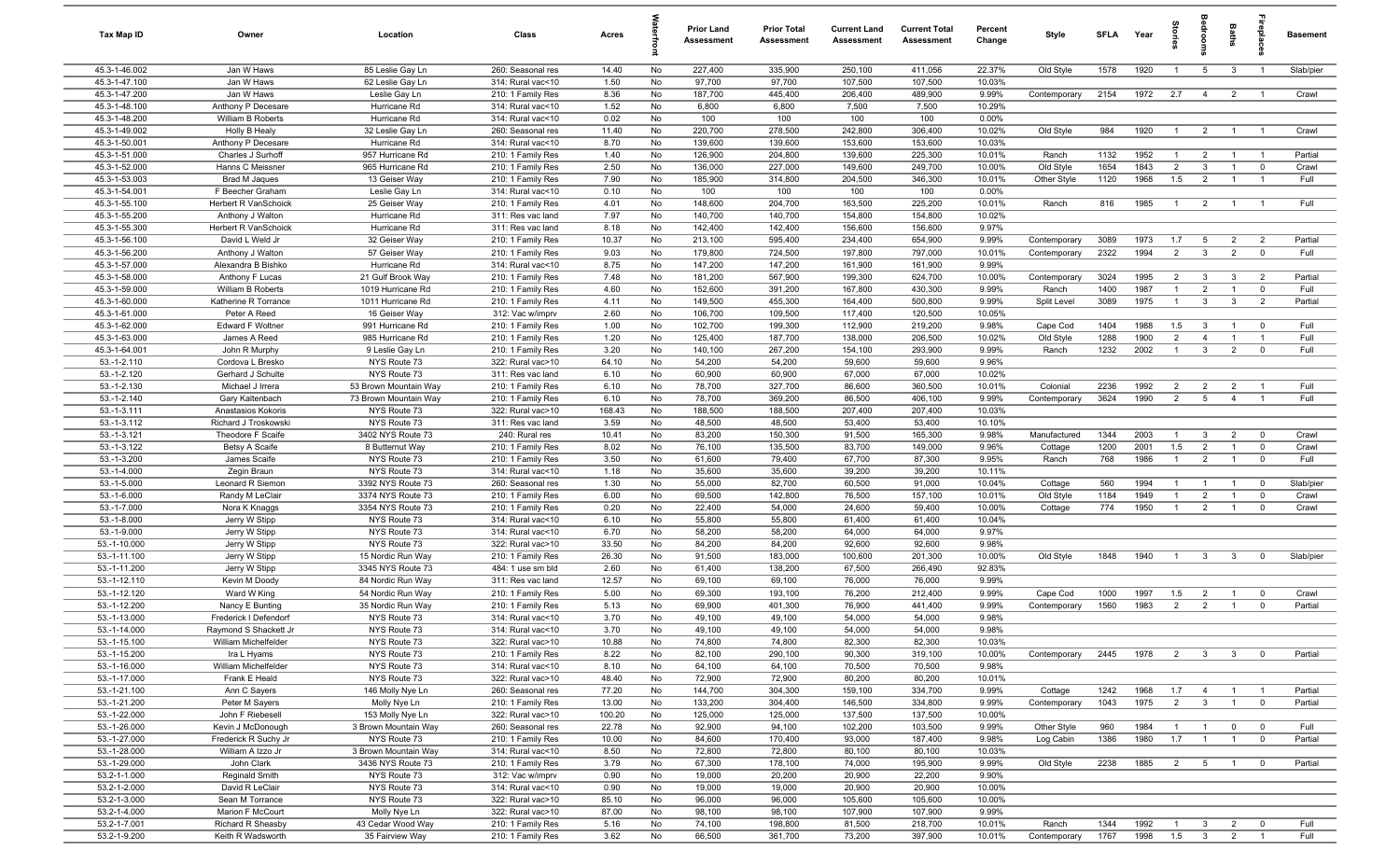| Tax Map ID                     | Owner                                            | Location                               | Class                                  | Acres          | 크        | <b>Prior Land</b><br>Assessment | <b>Prior Total</b><br>Assessment | <b>Current Land</b><br>Assessment | <b>Current Total</b><br>Assessment | Percent<br>Change | Style        | <b>SFLA</b> | Year | 훜              | edroo                          | Baths          |                         | <b>Basement</b> |
|--------------------------------|--------------------------------------------------|----------------------------------------|----------------------------------------|----------------|----------|---------------------------------|----------------------------------|-----------------------------------|------------------------------------|-------------------|--------------|-------------|------|----------------|--------------------------------|----------------|-------------------------|-----------------|
| 53.2-1-10.112                  | Michael J LeClair                                | 458 Hulls Falls Rd                     | 210: 1 Family Res                      | 2.03           | No       | 58,500                          | 162,500                          | 64,400                            | 178,800                            | 10.03%            | Log Cabin    | 1680        | 1985 | 1.5            | $\mathbf{3}$                   | $\overline{2}$ | $\overline{0}$          | Full            |
| 53.2-1-10.113                  | John M Tofanelli                                 | 444 Hulls Falls Rd                     | 314: Rural vac<10                      | 2.06           | No       | 40,800                          | 40,800                           | 44,900                            | 44,900                             | 10.05%            |              |             |      |                |                                |                |                         |                 |
| 53.2-1-10.114                  | Edward Hale                                      | 19 Cedar Wood Way                      | 210: 1 Family Res                      | 8.99           | No       | 93,000                          | 478,600                          | 102,300                           | 526,500                            | 10.01%            | Contemporary | 2308        | 1991 | 1.7            | $\overline{4}$                 | $\overline{2}$ | $\overline{0}$          | Full            |
| 53.2-1-10.200                  | Elizabeth A Richert                              | 14 Cedar Wood Way                      | 210: 1 Family Res                      | 1.00           | No       | 53,500                          | 125,400                          | 58,800                            | 137,900                            | 9.97%             | Log Cabin    | 894         | 1984 | $\overline{2}$ | $\overline{1}$                 | $\overline{1}$ | $\mathbf 0$             | Full            |
| 53.2-1-11.110                  | Jane O Hayden                                    | 10861 NYS Route 9N                     | 473: Greenhouse                        | 5.46           | No       | 66,600                          | 216,000                          | 73,300                            | 237,600                            | 10.00%            |              |             |      |                |                                |                |                         |                 |
| 53.2-1-11.120                  | Champlain National Bank                          | 10849 NYS Route 9N                     | 462: Branch bank                       | 1.00           | No       | 53,500                          | 101,100                          | 58,800                            | 111,200                            | 9.99%             |              |             |      |                |                                |                |                         |                 |
| 53.2-1-11.310<br>53.2-1-11.320 | Michael Hartson<br>R Keith Wadsworth             | <b>Fairview Way</b><br>30 Fairview Way | 311: Res vac land<br>210: 1 Family Res | 4.03<br>3.85   | No<br>No | 35,900<br>67,600                | 35,900<br>281,730                | 39,500<br>74,400                  | 39,500<br>309,900                  | 10.03%<br>10.00%  | Cape Cod     | 1862        | 2001 | 1.7            | $\overline{2}$                 | $\overline{2}$ | $\mathbf 0$             | Full            |
| 53.2-1-11.330                  | Eric T Wells                                     | 45 Fairview Way                        | 210: 1 Family Res                      | 4.66           | No       | 67,900                          | 212,800                          | 74,700                            | 234,100                            | 10.01%            | Cape Cod     | 1260        | 2002 | 1.5            | $\overline{1}$                 | $\overline{1}$ | $\overline{0}$          | Full            |
| 53.2-1-12.000                  | Stewarts Ice Cream Co Inc                        | 10857 NYS Route 9N                     | 486: Mini-mart                         | 1.00           | No       | 53,500                          | 301,100                          | 58,800                            | 331,200                            | 10.00%            |              |             |      |                |                                |                |                         |                 |
| 53.2-1-13.100                  | Denise Purdy                                     | 10827 NYS Route 9N                     | 220: 2 Family Res                      | 1.20           | No       | 54,400                          | 264,400                          | 59,800                            | 290,800                            | 9.98%             | Raised Ranch | 2828        | 1991 | $\overline{1}$ | $\mathbf{3}$                   | $\overline{2}$ | $\overline{\mathbf{0}}$ | Full            |
| 53.2-1-13.200                  | Thomas K McCormick                               | NYS Route 9N                           | 311: Res vac land                      | 1.10           | No       | 17,000                          | 17,000                           | 18,700                            | 18,700                             | 10.00%            |              |             |      |                |                                |                |                         |                 |
| 53.2-1-14.000                  | Mary Shackett                                    | 10821 NYS Route 9N                     | 210: 1 Family Res                      | 2.90           | No       | 62,400                          | 147,300                          | 68,600                            | 162,000                            | 9.98%             | Ranch        | 1144        | 1975 | $\overline{1}$ | 3                              | $\overline{1}$ | $^{\circ}$              | Full            |
| 53.2-1-15.000                  | James F Fay                                      | 10815 NYS Route 9N                     | 210: 1 Family Res                      | 4.00           | No       | 68,200                          | 123,200                          | 75,000                            | 135,500                            | 9.98%             | Cottage      | 672         | 1977 | $\mathbf{1}$   | $\mathbf{1}$                   | $\overline{1}$ | $\mathbf 0$             | Full            |
| 53.2-1-16.002                  | Sarah A Melville                                 | 10807 NYS Route 9N                     | 210: 1 Family Res                      | 0.62           | No       | 37,800                          | 102,300                          | 41,500                            | 112,500                            | 9.97%             | Cottage      | 1029        | 1951 | $\mathbf{1}$   | $\mathbf{3}$                   | $\overline{1}$ | $\overline{1}$          | Partial         |
| 53.2-1-17.001                  | Ann C Eastman                                    | 142 Gristmill Ln                       | 260: Seasonal res                      | 0.38           | No       | 30,800                          | 125,600                          | 33,900                            | 138,200                            | 10.03%            | Old Style    | 720         | 1945 | $\overline{1}$ | $\overline{2}$                 | $\overline{1}$ | $\mathbf 0$             | Slab/pier       |
| 53.2-1-18.000                  | Robert Lashway                                   | 10777 NYS Route 9N                     | 210: 1 Family Res                      | 2.80           | No       | 60,200                          | 148,600                          | 66,300                            | 163,500                            | 10.03%            | Ranch        | 1192        | 1958 | $\overline{1}$ | 3                              | -1             | $\mathbf 0$             | Full            |
| 53.2-1-19.001                  | Daniel H Mason                                   | Molly Nye Ln                           | 314: Rural vac<10                      | 0.35           | No       | 18,600                          | 18,600                           | 20,500                            | 20,500                             | 10.22%            |              |             |      |                |                                |                |                         |                 |
| 53.2-1-20.000                  | Robert L Boyle Jr                                | 10763 NYS Route 9N                     | 210: 1 Family Res                      | 1.54           | No       | 56,200                          | 105,700                          | 61,800                            | 116,300                            | 10.03%            | Old Style    | 1260        | 1948 | 1.5            | -4                             | $\overline{1}$ | $\overline{0}$          | Full            |
| 53.2-1-21.001                  | Keith VanSise                                    | 44 Keene Knolls Way                    | 280: Multiple res                      | 3.40           | No       | 65,400                          | 357,930                          | 71,900                            | 393,700                            | 9.99%             | Old Style    | 2601        | 1945 | 1.5            | $\overline{4}$                 | $\overline{2}$ | $\overline{1}$          | Partial         |
| 53.2-1-22.000<br>53.2-1-23.002 | Leslie S Nason<br>Leslie S Nason                 | 8 Nasons Nubble Way<br>NYS Route 9N    | 210: 1 Family Res<br>322: Rural vac>10 | 43.10<br>44.69 | No<br>No | 95,000<br>109,700               | 318,100<br>109,700               | 104,500<br>120,700                | 349,900<br>120,700                 | 10.00%<br>10.03%  | Old Style    | 2343        | 1934 | $\overline{1}$ | 6                              | $\overline{2}$ | $\overline{7}$          | Partial         |
| 53.2-1-24.100                  | Leslie S Nason                                   | Nasons Nubble Way                      | 322: Rural vac>10                      | 21.19          | No       | 79,100                          | 79,100                           | 87,000                            | 87,000                             | 9.99%             |              |             |      |                |                                |                |                         |                 |
| 53.2-1-24.200                  | Whitman E Knapp                                  | 19 Nasons Nubble Way                   | 210: 1 Family Res                      | 9.45           | No       | 80,600                          | 486,100                          | 88,600                            | 534,700                            | 10.00%            | Colonial     | 2704        | 1994 | 2              | $5\overline{5}$                | -3             | $\overline{1}$          | Crawl           |
| 53.2-1-25.000                  | Leslie Nason                                     | 101 Nasons Nubble Way                  | 210: 1 Family Res                      | 5.50           | No       | 75,700                          | 133,000                          | 83,300                            | 146,300                            | 10.00%            | Cottage      | 672         | 1970 | $\overline{1}$ | $\overline{1}$                 | 2              | $\mathbf 0$             | Full            |
| 53.2-1-26.000                  | Charles K Nason                                  | 27 Nasons Nubble Way                   | 210: 1 Family Res                      | 4.70           | No       | 71,700                          | 209,000                          | 78,900                            | 229,900                            | 10.00%            | Contemporary | 1632        | 1970 | 2              | $\mathbf{3}$                   | $\overline{2}$ | $\overline{\mathbf{0}}$ | Full            |
| 53.2-1-27.000                  | Leslie S Nason                                   | Nasons Nubble Way                      | 322: Rural vac>10                      | 123.52         | No       | 232,400                         | 232,400                          | 255,600                           | 255,600                            | 9.98%             |              |             |      |                |                                |                |                         |                 |
| 53.2-1-28.005                  | John W Koehring                                  | 78 Fairview Way                        | 912: Forest s480a                      | 99.09          | No       | 165,300                         | 205,300                          | 181,800                           | 225,800                            | 9.99%             | Old Style    | 674         | 1940 | -1             | $\overline{2}$                 | $\overline{1}$ | - 1                     | Crawl           |
| 53.2-1-29.100                  | Robert M Biesmeyer                               | 397 Hulls Falls Rd                     | 210: 1 Family Res                      | 5.48           | No       | 75,500                          | 396,300                          | 83,000                            | 435,900                            | 9.99%             | Contemporary | 2528        | 1985 | $\overline{2}$ | $\mathbf{3}$                   | 2              | $\overline{1}$          | Full            |
| 53.2-1-29.210                  | William B Widlund                                | Hulls Falls Rd                         | 322: Rural vac>10                      | 15.80          | No       |                                 |                                  | 153,546                           | 153,546                            |                   |              |             |      |                |                                |                |                         |                 |
| 53.2-1-29.220                  | Elizabeth A Richert                              | Hulls Falls Rd                         | 314: Rural vac<10                      | 3.70           | No       |                                 |                                  | 91,900                            | 91,900                             |                   |              |             |      |                |                                |                |                         |                 |
| 53.2-1-30.100                  | William B Widlund                                | 374 Hulls Falls Rd                     | 210: 1 Family Res                      | 17.20          | No       |                                 |                                  | 105,094                           | 105,094                            |                   | Log Cabin    | 2047        | 1980 | 1.7            | $\mathbf{3}$                   | $\overline{2}$ | $^{\circ}$              | Partial         |
| 53.2-1-30.200                  | Lorraine Mihill                                  | Hulls Falls Rd                         | 210: 1 Family Res                      | 2.50           | No       |                                 |                                  | 66,970                            | 228,683                            |                   |              |             |      |                |                                |                |                         |                 |
| 53.2-1-31.100<br>53.2-1-31.200 | Raymond R Wadsworth                              | Hulls Falls Rd                         | 322: Rural vac>10                      | 34.89          | No       | 86,700                          | 86,700<br>80,700                 | 95,400                            | 95,400                             | 10.03%<br>10.04%  |              |             |      |                |                                |                |                         |                 |
| 53.2-1-32.074                  | William B Widlund<br><b>H&amp;M Realty Trust</b> | Hulls Falls Rd<br>10 Keene Knolls Way  | 322: Rural vac>10<br>210: 1 Family Res | 10.10<br>2.10  | No<br>No | 80,700<br>57,700                | 385,200                          | 88,800<br>93,800                  | 88,800<br>467,030                  | 21.24%            | Contemporary | 2262        | 2000 | 1.7            | $\overline{4}$                 | $\overline{2}$ | $\overline{1}$          | Partial         |
| 53.2-1-33.002                  | Edward J Kerr                                    | 312 Hulls Falls Rd                     | 240: Rural res                         | 18.30          | No       | 100,300                         | 188,300                          | 110,300                           | 207,100                            | 9.98%             | Old Style    | 1423        | 1920 | 1.5            | $\mathbf{3}$                   | $\overline{1}$ | $\mathbf 0$             | Partial         |
| 53.2-1-34.002                  | Douglas V Boivin                                 | 268 Hulls Falls Rd                     | 260: Seasonal res                      | 1.53           | No       | 56,000                          | 94,800                           | 61,600                            | 104,300                            | 10.02%            | Log Cabin    | 809         | 1940 | $\overline{1}$ | $\overline{2}$                 | $\overline{1}$ | $\overline{1}$          | Slab/pier       |
| 53.2-1-35.000                  | <b>Howard Wilkins</b>                            | 262 Hulls Falls Rd                     | 240: Rural res                         | 11.91          | No       | 88,800                          | 185,100                          | 97,700                            | 203,600                            | 9.99%             | Ranch        | 864         | 2000 | $\overline{1}$ | $\mathbf{3}$                   | $\overline{2}$ | $\mathbf 0$             | Full            |
| 53.2-1-36.032                  | Frederick TJ Clement Jr                          | Hulls Falls Rd                         | 322: Rural vac>10                      | 60.00          | No       | 84,300                          | 84,300                           | 92,700                            | 92,700                             | 9.96%             |              |             |      |                |                                |                |                         |                 |
| 53.2-1-37.100                  | Frederick TJ Clement Jr                          | 198 Hulls Falls Rd                     | 240: Rural res                         | 23.30          | No       | 119,900                         | 241,300                          | 131,900                           | 265,400                            | 9.99%             | Colonial     | 1104        | 2004 | $\overline{2}$ | $\overline{1}$                 | $\overline{2}$ | $\overline{1}$          | Full            |
| 53.2-1-37.200                  | Robert D Langmann                                | Hulls Falls Rd                         | 311: Res vac land                      | 8.80           | No       | 43,600                          | 43,600                           | 48,000                            | 48,000                             | 10.09%            |              |             |      |                |                                |                |                         |                 |
| 53.2-1-37.300                  | John A Langmann                                  | Hulls Falls Rd                         | 322: Rural vac>10                      | 26.00          | No       | 73,300                          | 73,300                           | 80,600                            | 80,600                             | 9.96%             |              |             |      |                |                                |                |                         |                 |
| 53.2-1-38.000                  | Peter N Schubert                                 | 244 Hulls Falls Rd                     | 240: Rural res                         | 20.00          | No       | 102,000                         | 261,700                          | 112,200                           | 287,900                            | 10.01%            | Old Style    | 2283        | 1930 | $\overline{1}$ | $\overline{2}$                 | $\overline{2}$ | $\overline{1}$          | Full            |
| 53.2-1-39.100                  | Doris Mikus                                      | 245 Hulls Falls Rd                     | 210: 1 Family Res                      | 2.21           | No       | 57,300                          | 135,800                          | 63,000                            | 149,400                            | 10.01%            | Old Style    | 722         | 1930 |                | $\mathbf{1}$                   | $\mathbf{1}$   | $\Omega$                | Crawl           |
| 53.2-1-41.001                  | Rudolf J Eberhardt                               | 106 Gristmill Ln                       | 210: 1 Family Res                      | 3.10           | No       | 63,800                          | 135,300                          | 70,200                            | 148,800                            | 9.98%             | Old Style    | 1155        | 1940 | $\overline{1}$ | $\overline{2}$                 | $\overline{2}$ | 0                       | Partial         |
| 53.2-1-42.003                  | William T Long                                   | 447 Hulls Falls Rd                     | 210: 1 Family Res                      | 18.12          | No       | 94,300                          | 323,200                          | 103,700                           | 355,500                            | 9.99%             | Contemporary | 1370        | 1961 |                | $\mathbf{3}$                   | $\overline{2}$ | $\overline{0}$          | Partial         |
| 53.2-1-43.001<br>53.2-1-44.001 | Betsy W Blackmer<br>Wendy G Sheasby              | 114 Gristmill Ln<br>Hulls Falls Rd     | 210: 1 Family Res<br>314: Rural vac<10 | 1.70<br>3.12   | No<br>No | 56,900<br>46,200                | 372,200<br>46,200                | 62,600<br>50,800                  | 409,400<br>50,800                  | 9.99%<br>9.96%    | Colonial     | 1888        | 2000 |                | $2 \t 3$                       | $\overline{2}$ | $\overline{1}$          | Full            |
| 53.2-1-45.001                  | Richard L Erenstone                              | Hulls Falls Rd                         | 314: Rural vac<10                      | 1.50           | No       | 38,100                          | 38,100                           | 41,900                            | 41,900                             | 9.97%             |              |             |      |                |                                |                |                         |                 |
| 53.2-1-46.005                  | John W Koehring                                  | 218 Gristmill Ln                       | 240: Rural res                         | 21.50          | No       | 116,000                         | 412,200                          | 127,600                           | 453,400                            | 10.00%            | Old Style    | 2201        | 1932 | $\overline{1}$ | $\overline{4}$                 | $\overline{2}$ | $\overline{2}$          | Partial         |
| 53.2-1-48.000                  | Franklin W Rapp                                  | 126 Molly Nye Ln                       | 312: Vac w/imprv                       | 9.70           | No       | 92,200                          | 123,400                          | 101,400                           | 135,700                            | 9.97%             |              |             |      |                |                                |                |                         |                 |
| 53.2-1-49.000                  | Gordon A Mather                                  | 118 Molly Nye Ln                       | 210: 1 Family Res                      | 6.50           | No       | 78,000                          | 319,600                          | 85,800                            | 351,600                            | 10.01%            | Contemporary | 2993        | 1979 | 1.7            | $\overline{4}$                 | $\overline{2}$ | $\overline{2}$          | Partial         |
| 53.2-1-50.004                  | <b>Nathaniel Selleck</b>                         | 102 Molly Nye Ln                       | 240: Rural res                         | 33.24          | No       | 103,600                         | 282,800                          | 114,000                           | 311,100                            | 10.01%            | Ranch        | 1341        | 1972 | $\overline{1}$ | $\overline{\mathbf{3}}$        | $\overline{1}$ | $\overline{1}$          | Crawl           |
| 53.2-1-50.300                  | Patricia L Ficalora                              | Molly Nye Ln                           | 322: Rural vac>10                      | 16.20          | No       | 86,000                          | 86,000                           | 94,600                            | 94,600                             | 10.00%            |              |             |      |                |                                |                |                         |                 |
| 53.2-1-51.100                  | Maria G Ficalora                                 | Molly Nye Ln                           | 314: Rural vac<10                      | 6.70           | No       | 56,800                          | 56,800                           | 62,500                            | 62,500                             | 10.04%            |              |             |      |                |                                |                |                         |                 |
| 53.2-1-52.100                  | Pamela S Gothner                                 | 40 Molly Nye Ln                        | 240: Rural res                         | 32.51          | No       | 102,300                         | 320,000                          | 112,500                           | 352,000                            | 10.00%            | Old Style    | 1857        | 1874 | $\overline{2}$ | $\overline{4}$                 | $\overline{2}$ | $\overline{1}$          | Partial         |
| 53.2-1-53.052                  | Richard R Sheasby                                | 106 Molly Nye Ln                       | 210: 1 Family Res                      | 3.60           | No       | 66,400                          | 183,800                          | 73,100                            | 202,200                            | 10.01%            | Ranch        | 1258        | 1963 | $\overline{1}$ | $\mathbf{3}$                   | $\overline{1}$ | $\overline{1}$          | Full            |
| 53.2-1-54.002                  | <b>H&amp;M Realty Trust</b>                      | Molly Nye Ln                           | 322: Rural vac>10                      | 33.80          | No       | 86,100                          | 86,100                           | 94,700                            | 94,700                             | 9.99%             |              |             |      |                |                                |                |                         |                 |
| 53.2-1-55.000                  | Roger Bollenbach                                 | 184 Gristmill Ln                       | 260: Seasonal res                      | 14.00          | No       | 106,700                         | 138,800                          | 117,400                           | 152,700                            | 10.01%            | Bungalow     | 648         | 1900 | $\overline{1}$ | $\overline{1}$                 | $\overline{1}$ | $\overline{\mathbf{0}}$ | Full            |
| 53.2-1-56.000                  | William B Widlund                                | Hulls Falls Rd                         | 314: Rural vac<10                      | 3.90           | No       | 49,900                          | 49,900                           | 54,900                            | 54,900                             | 10.02%            |              |             |      |                |                                |                |                         |                 |
| 53.2-1-57.000<br>53.2-1-58.000 | David F Thayer<br>Jill C Bassett                 | Molly Nye Ln<br>166 Gristmill Ln       | 314: Rural vac<10<br>210: 1 Family Res | 0.90<br>0.40   | No<br>No | 31,800<br>31,300                | 31,800<br>79,300                 | 35,000<br>34,400                  | 35,000<br>87,200                   | 10.06%<br>9.96%   | Ranch        | 776         | 1966 | $\overline{1}$ |                                | $\overline{1}$ |                         | Partial         |
| 53.2-1-59.000                  | David F Thayer                                   | 10 Molly Nye Ln                        | 260: Seasonal res                      | 1.40           | No       | 55,400                          | 140,100                          | 60,900                            | 154,100                            | 9.99%             | Old Style    | 1368        | 1930 | $\overline{1}$ | $\mathbf{3}$<br>3 <sup>3</sup> | 2              | $\overline{1}$          | Partial         |
|                                |                                                  |                                        |                                        |                |          |                                 |                                  |                                   |                                    |                   |              |             |      |                |                                |                |                         |                 |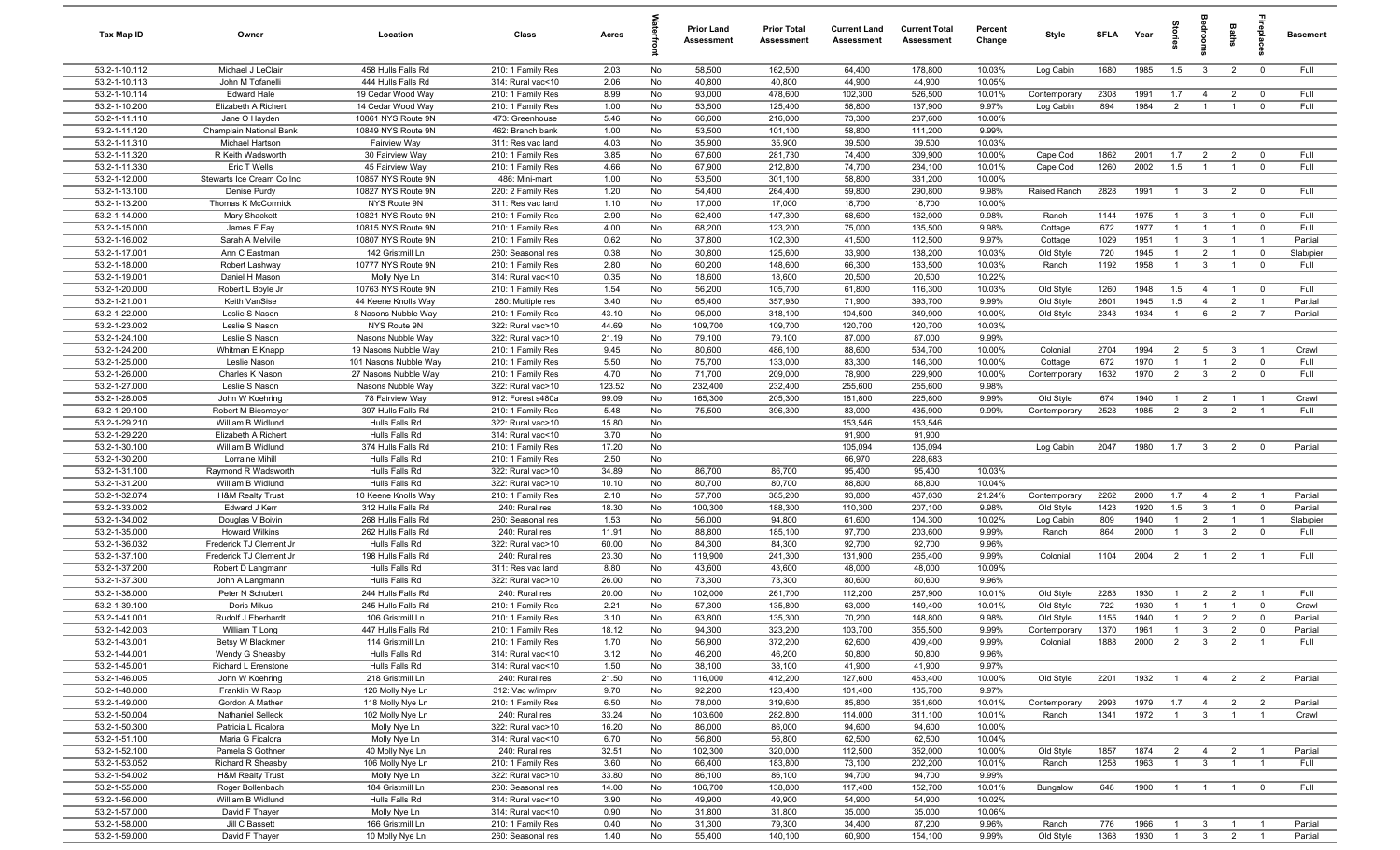| Tax Map ID                     | Owner                                 | Location                                   | Class                                  | Acres         |          | <b>Prior Land</b><br>Assessment | <b>Prior Total</b><br>Assessment | <b>Current Land</b><br>Assessment | <b>Current Total</b><br><b>Assessment</b> | Percent<br>Change | Style        | <b>SFLA</b> | Year         | iories              | edrooi                  | Baths          |                         | <b>Basement</b> |
|--------------------------------|---------------------------------------|--------------------------------------------|----------------------------------------|---------------|----------|---------------------------------|----------------------------------|-----------------------------------|-------------------------------------------|-------------------|--------------|-------------|--------------|---------------------|-------------------------|----------------|-------------------------|-----------------|
| 53.2-1-60.000                  | Pacifico Partnership LLC              | 150 Gristmill Ln                           | 210: 1 Family Res                      | 0.57          | No       | 35,900                          | 142,300                          | 39,500                            | 156,500                                   | 9.98%             | Old Style    | 871         | 1910         | 1.5                 | $\mathbf{3}$            | $\overline{1}$ | $\overline{0}$          | Partial         |
| 53.2-1-61.000                  | Forty Six High Peaks                  | 47 Keene Knolls Way                        | 280: Multiple res                      | 2.10          | No       | 59,000                          | 199,000                          | 64,900                            | 218,900                                   | 10.00%            | Ranch        | 1278        | 1960         |                     | $\overline{2}$          | $\overline{1}$ | $\overline{1}$          | Crawl           |
| 53.2-1-62.000                  | Craig Reynolds                        | 61 Keene Knolls Way                        | 210: 1 Family Res                      | 0.40          | No       | 31,300                          | 294,900                          | 34,400                            | 324,400                                   | 10.00%            | Split Level  | 2380        | 1970         | $\mathbf{1}$        | $\overline{4}$          | $\overline{2}$ | $\overline{2}$          | Full            |
| 53.2-1-63.000                  | Richard C Nye                         | 65 Keene Knolls Way                        | 210: 1 Family Res                      | 5.10          | No       | 104,400                         | 239,600                          | 114,900                           | 263,600                                   | 10.02%            | Old Style    | 1160        | 1940         | $\overline{1}$      | $\overline{2}$          | $\overline{1}$ | $\mathbf 0$             | Full            |
| 53.2-1-65.000<br>53.2-2-1.100  | Daniel H Mason<br>Richard R Sheasby   | 32 Keene Knolls Way<br>210 Bell Meadow Way | 210: 1 Family Res<br>323: Vacant rural | 2.20<br>3.68  | No<br>No | 59,400                          | 181,600                          | 65,400<br>100                     | 199,800<br>100                            | 10.02%            | Cape Cod     | 1097        | 1973         | 1.5                 | $\mathbf{3}$            | $\overline{2}$ | $\overline{1}$          | Full            |
| 53.2-2-1.200                   | Kevin L Gregory                       | Bell Meadow Way                            | 322: Rural vac>10                      | 63.31         | No       |                                 |                                  | 209,380                           | 209,380                                   |                   |              |             |              |                     |                         |                |                         |                 |
| 53.2-2-1.300                   | Richard R Sheasby                     | 210 Bell Meadow Way                        | 260: Seasonal res                      | 63.31         | No       |                                 |                                  | 140,839                           | 157,780                                   |                   | Cottage      | 496         | 2002         | $\overline{1}$      | $\overline{1}$          | $\overline{0}$ | $\mathbf 0$             | Slab/pier       |
| 53.2-2-1.400                   | Richard R Sheasby                     | Bell Meadow Way                            | 314: Rural vac<10                      | 1.21          | No       |                                 |                                  | 73,822                            | 73,822                                    |                   |              |             |              |                     |                         |                |                         |                 |
| 53.2-2-2.100                   | Joseph E Carman Jr                    | 30 Bell Meadow Way                         | 210: 1 Family Res                      | 1.01          | No       | 54,000                          | 228,600                          | 59,400                            | 251,500                                   | 10.02%            | Ranch        | 1176        | 2000         | $\overline{1}$      | $\overline{\mathbf{3}}$ | $\overline{2}$ | $\overline{1}$          | Full            |
| 53.2-2-2.200                   | Matthew Morrelli                      | Bell Meadow Way                            | 210: 1 Family Res                      | 1.17          | No       | 54,300                          | 136,400                          | 59,700                            | 150,000                                   | 9.97%             | Bungalow     | 1593        | 1934         | $\overline{1}$      | $\overline{2}$          | $\overline{1}$ | $\overline{1}$          | Crawl           |
| 53.2-2-3.000                   | Richard R Sheasby                     | NYS Route 73                               | 312: Vac w/imprv                       | 1.10          | No       | 36,000                          | 36,000                           | 39,600                            | 54,000                                    | 50.00%            |              |             |              |                     |                         |                |                         |                 |
| 53.2-2-4.100                   | Thomas L Haskins                      | 96 Bell Meadow Way                         | 210: 1 Family Res                      | 3.42          | No       | 62,964                          | 113,300                          | 69,200                            | 124,600                                   | 9.97%             | Cottage      | 832         | 2005         | $\overline{1}$      | $\overline{2}$          | $\overline{1}$ | $\overline{0}$          | Slab/pier       |
| 53.2-2-4.200                   | Morgan R Sheasby                      | Bell Meadow Way                            | 314: Rural vac<10                      | 1.11          | No       | 36,200                          | 36,200                           | 39,800                            | 39,800                                    | 9.94%             |              |             |              |                     |                         |                |                         |                 |
| 53.2-3-2.100                   | Arthur W Ticknor                      | 40 High Meadow Way                         | 260: Seasonal res                      | 17.81         | No       | 234,980                         | 577,225                          | 197,302                           | 573,802                                   | $-0.59%$          | Cottage      | 840         | 1920         | $\overline{1}$      | $\overline{1}$          | $\overline{1}$ | $\overline{0}$          | Slab/pier       |
| 53.2-3-2.200                   | Donald H Lang                         | 71 High Meadow Way                         | 210: 1 Family Res                      | 30.18         | No       | 181,110                         | 405,620                          | 199,200                           | 446,200                                   | 10.00%            | Contemporary | 1680        | 1991         | $\overline{2}$      | $\overline{4}$          | $\overline{2}$ | $\overline{1}$          | Full            |
| 53.2-3-3.054                   | Robert A Ripps                        | Jackson Rd                                 | 322: Rural vac>10                      | 14.92         | No       | 198,400                         | 198,400                          | 218,200                           | 218,200                                   | 9.98%             |              |             |              |                     |                         |                |                         |                 |
| 53.2-3-4.000                   | Howard K Fuguet                       | 1211 Hurricane Rd                          | 240: Rural res                         | 25.63         | No<br>No | 230,600                         | 380,900                          | 253,700                           | 419,000                                   | 10.00%            | Ranch        | 1822        | 1955<br>1987 | $\mathbf{1}$        | $\overline{4}$          | $\overline{2}$ | $\overline{1}$          | Partial         |
| 53.2-3-5.001<br>53.2-3-7.000   | Steven Humphrey<br>Jane Delisa        | 175 Jackson Rd<br>Jackson Rd               | 210: 1 Family Res<br>314: Rural vac<10 | 8.12<br>0.72  | No       | 176,100<br>5,900                | 354,300<br>5,900                 | 193,700<br>6,500                  | 389,700<br>6,500                          | 9.99%<br>10.17%   | Contemporary | 1200        |              | 1.5                 | $\overline{2}$          | $\overline{1}$ | $\mathbf 0$             | Crawl           |
| 53.2-3-8.110                   | Richard J Strowger                    | Jackson Rd                                 | 311: Res vac land                      | 7.10          | No       | 66,000                          | 66,000                           | 72,600                            | 72,600                                    | 10.00%            |              |             |              |                     |                         |                |                         |                 |
| 53.2-3-8.120                   | Jane A Delisa                         | Jackson Rd                                 | 311: Res vac land                      | 8.37          | No       | 144,000                         | 144,000                          | 158,400                           | 158,400                                   | 10.00%            |              |             |              |                     |                         |                |                         |                 |
| 53.2-3-8.130                   | James T Giglinto                      | 34 Jackson Rd                              | 270: Mfg housing                       | 7.00          | No       | 75,800                          | 175,600                          | 83,400                            | 193,200                                   | 10.02%            |              |             |              |                     |                         |                |                         |                 |
| 53.2-3-8.200                   | <b>Richard Strowger</b>               | 66 Jackson Rd                              | 240: Rural res                         | 14.63         | No       | 227,900                         | 557,000                          | 250,700                           | 612,700                                   | 10.00%            | Contemporary | 1808        | 1990         | 1.7                 | $\overline{\mathbf{3}}$ | $\overline{2}$ | $\overline{1}$          | Full            |
| 53.2-3-9.001                   | William A Penn                        | Jackson Rd                                 | 322: Rural vac>10                      | 10.36         | No       | 82,000                          | 82,000                           | 90,200                            | 90,200                                    | 10.00%            |              |             |              |                     |                         |                |                         |                 |
| 53.2-3-10.000                  | Robert T Bales                        | 2 Moose Hill Way                           | 210: 1 Family Res                      | 8.50          | No       | 185,600                         | 568,700                          | 204,200                           | 625,600                                   | 10.01%            | Contemporary | 2064        | 1988         | 1.7                 | $\overline{\mathbf{3}}$ | $\mathbf{3}$   | $\overline{1}$          | Crawl           |
| 53.2-3-11.000                  | Ellen Jewett                          | Jackson Rd                                 | 314: Rural vac<10                      | 1.40          | No       | 95,200                          | 95,200                           | 104,700                           | 104,700                                   | 9.98%             |              |             |              |                     |                         |                |                         |                 |
| 53.2-3-12.000                  | John D Frisone                        | 71 Jackson Rd                              | 210: 1 Family Res                      | 3.32          | No       | 133,400                         | 205,800                          | 146,800                           | 226,400                                   | 10.01%            | Ranch        | 1053        | 1972         | $\overline{1}$      | $\overline{2}$          | $\overline{1}$ |                         | Full            |
| 53.2-3-13.000                  | Linda R Jeffrey                       | Jackson Rd                                 | 314: Rural vac<10                      | 3.10          | No       | 110,900                         | 110,900                          | 122,000                           | 122,000                                   | 10.01%            |              |             |              |                     |                         |                |                         |                 |
| 53.2-3-14.000                  | Philip S Winterer                     | Jackson Rd                                 | 314: Rural vac<10                      | 7.60          | No       | 73,200                          | 73,200                           | 80,500                            | 80,500                                    | 9.97%             |              |             |              |                     |                         |                |                         |                 |
| 53.2-3-15.000                  | Samuel D Allen Jr                     | 147 Jackson Rd                             | 210: 1 Family Res                      | 3.49          | No       | 136,200                         | 462,900                          | 149,800                           | 509,200                                   | 10.00%            | Contemporary | 2200        | 1979         | $\overline{2}$      | $\mathbf{3}$            | $\mathbf{3}$   | $\overline{0}$          | Full            |
| 53.2-3-16.000                  | Phyllis B Stern                       | 151 Jackson Rd                             | 210: 1 Family Res                      | 3.90          | No       | 142,900                         | 270,300                          | 157,200                           | 297,300                                   | 9.99%             | Contemporary | 1196        | 1975         | $\overline{2}$      | $\overline{\mathbf{3}}$ | $\overline{1}$ | $\overline{2}$          | Crawl           |
| 53.2-3-17.000<br>53.2-3-18.000 | Thomas J Pendlebury<br>Gail E Ring    | Jackson Rd<br>12 Moose Hill Way            | 314: Rural vac<10<br>210: 1 Family Res | 4.80<br>10.71 | No<br>No | 118,600<br>179,700              | 118,600<br>491,500               | 130,500<br>197,600                | 130,500<br>540,600                        | 10.03%<br>9.99%   | Contemporary | 1485        | 1992         | 1.7                 | $\mathbf{3}$            | $\mathbf{3}$   | $\overline{1}$          | Full            |
| 53.2-3-19.100                  | Mary W Mayer                          | Jackson Rd                                 | 322: Rural vac>10                      | 14.69         | No       | 197,900                         | 197,900                          | 217,700                           | 217,700                                   | 10.01%            |              |             |              |                     |                         |                |                         |                 |
| 53.2-3-19.200                  | Margay Family LP                      | Jackson Rd                                 | 323: Vacant rural                      | 1.49          | No       | 1,200                           | 1,200                            | 1,300                             | 1,300                                     | 8.33%             |              |             |              |                     |                         |                |                         |                 |
| 53.2-3-20.100                  | Joshua H Childs                       | 62 Corliss Point Way                       | 210: 1 Family Res                      | 60.00         | No       | 247,100                         | 599,400                          | 271,800                           | 659,300                                   | 9.99%             | Contemporary | 1898        | 1992         | 1.7                 | $\overline{2}$          | $\overline{2}$ |                         | Crawl           |
| 53.2-3-20.211                  | Anthony J Nania                       | Jackson Rd                                 | 322: Rural vac>10                      | 15.30         | No       | 199,200                         | 199,200                          | 219,100                           | 219,100                                   | 9.99%             |              |             |              |                     |                         |                |                         |                 |
| 53.2-3-20.220                  | Samuel D Allen Jr                     | Jackson Rd                                 | 311: Res vac land                      | 8.07          | No       | 157,500                         | 157,500                          | 173,200                           | 173,200                                   | 9.97%             |              |             |              |                     |                         |                |                         |                 |
| 53.2-3-20.230                  | Samuel D Allen Jr                     | Jackson Rd                                 | 311: Res vac land                      | 7.35          | No       | 149,600                         | 149,600                          | 164,600                           | 164,600                                   | 10.03%            |              |             |              |                     |                         |                |                         |                 |
| 53.2-3-20.240                  | Gregory S Vanderhorst                 | Jackson Rd                                 | 311: Res vac land                      | 7.37          | No       | 149,800                         | 149,800                          | 164,800                           | 164,800                                   | 10.01%            |              |             |              |                     |                         |                |                         |                 |
| 53.2-3-21.000                  | Robert A Ripps                        | Jackson Rd                                 | 314: Rural vac<10                      | 3.98          | No       | 118,300                         | 118,300                          | 130,100                           | 130,100                                   | 9.97%             |              |             |              |                     |                         |                |                         |                 |
| 53.2-3-22.100                  | Kenneth S Mayer                       | Jackson Rd                                 | 314: Rural vac<10                      | 5.79          | No       | 133,000                         | 133,000                          | 146,300                           | 146,300                                   | 10.00%            |              |             |              |                     |                         |                |                         |                 |
| 53.2-3-23.100                  | Kathryn Mayer                         | Jackson Rd                                 | 314: Rural vac<10                      | 5.05          | No       | 126,900                         | 126,900                          | 139,600                           | 139,600                                   | 10.01%            |              |             |              |                     |                         |                |                         |                 |
| 53.2-3-24.100                  | Gay A Mayer                           | Jackson Rd                                 | 314: Rural vac<10                      | 6.66          | No       | 142,000                         | 142,000                          | 156,200                           | 156,200                                   | 10.00%            |              |             |              |                     |                         |                |                         |                 |
| 53.2-3-25.000                  | Gay A Mayer                           | Jackson Rd                                 | 314: Rural vac<10                      | 7.70          | No       | 153,400                         | 153,400                          | 168,700                           | 168,700                                   | 9.97%             |              |             |              |                     |                         |                |                         |                 |
| 53.2-3-26.000                  | Carolyn H Kiernan                     | Spring Way                                 | 322: Rural vac>10                      | 101.30        | No       | 101,600                         | 101,600                          | 111,800                           | 111,800                                   | 10.04%            |              |             |              |                     |                         |                |                         |                 |
| 53.2-3-28.000<br>53.2-3-29.000 | Martha JB Hoar<br>Carolyn G Gaffney   | Hickey Ln<br>11 Hickey Ln                  | 314: Rural vac<10<br>312: Vac w/imprv  | 9.80<br>21.40 | No<br>No | 52,500<br>87,400                | 52,500<br>102,300                | 57,800<br>96,100                  | 57,800<br>112,500                         | 10.10%<br>9.97%   |              |             |              |                     |                         |                |                         |                 |
| 53.2-3-33.100                  | Dominic Eisinger                      | Hurricane Rd                               | 322: Rural vac>10                      | 10.85         | No       | 46,300                          | 46,300                           | 50,900                            | 50,900                                    | 9.94%             |              |             |              |                     |                         |                |                         |                 |
| 53.2-3-33.200                  | Larry T White                         | 36 Hill Top Ln                             | 210: 1 Family Res                      | 2.84          | No       | 62,600                          | 148,200                          | 68,800                            | 163,000                                   | 9.99%             | Log Cabin    | 768         | 1980         | $\overline{1}$      | $\overline{1}$          | $\overline{1}$ | $\overline{0}$          | Slab/pier       |
| 53.2-3-34.001                  | Frederick J LaRow                     | 13 Corliss Point Way                       | 210: 1 Family Res                      | 6.86          | No       | 174,500                         | 281,900                          | 192,000                           | 310,100                                   | 10.00%            | Contemporary | 840         | 1989         | 1.5                 | $\overline{2}$          | $\overline{1}$ | $\overline{0}$          | Slab/pier       |
| 53.2-3-35.100                  | Charles M Segard                      | Spring Way                                 | 311: Res vac land                      | 1.50          | No       | 4,400                           | 4,400                            | 4,800                             | 4,800                                     | 9.09%             |              |             |              |                     |                         |                |                         |                 |
| 53.2-3-35.200                  | Charles M Segard                      | 27 Spring Way                              | 210: 1 Family Res                      | 1.00          | No       | 53,400                          | 285,300                          | 58,700                            | 313,800                                   | 9.99%             | Contemporary | 1735        | 1980         | $\overline{2}$      | $\mathbf{3}$            | $\overline{2}$ | $\overline{0}$          | Crawl           |
| 53.2-3-35.300                  | Charles M Segard                      | Spring Way                                 | 311: Res vac land                      | 1.41          | No       | 4,200                           | 4,200                            | 4,600                             | 4,600                                     | 9.52%             |              |             |              |                     |                         |                |                         |                 |
| 53.2-3-36.000                  | <b>Robert Gifford</b>                 | 10740 NYS Route 9N                         | 210: 1 Family Res                      | 0.90          | No       | 49,100                          | 73,900                           | 54,000                            | 129,910                                   | 75.79%            | Ranch        | 1196        | 2004         | $\overline{1}$      | $\mathbf{3}$            | $\overline{1}$ | $\overline{\mathbf{0}}$ | Full            |
| 53.2-3-37.110                  | Peter H Quimby                        | 10788 NYS Route 9N                         | 210: 1 Family Res                      | 101.13        | No       | 291,300                         | 588,500                          | 320,500                           | 647,400                                   | 10.01%            | Log Cabin    | 1930        | 1971         | 1.5                 | $\overline{4}$          | $\overline{2}$ | $\overline{1}$          | Crawl           |
| 53.2-3-38.000                  | Joseph Szot                           | NYS Route 73                               | 210: 1 Family Res                      | 0.90          | No       | 53,500                          | 116,100                          | 58,800                            | 127,700                                   | 9.99%             | Old Style    | 1012        | 1930         | 1.5                 | $\overline{\mathbf{3}}$ | $\overline{1}$ | $\overline{1}$          | Partial         |
| 53.2-3-39.000                  | Joseph Szot                           | 10774 NYS Route 9N                         | 312: Vac w/imprv                       | 0.60          | No       | 23,500                          | 54,700                           | 25,900                            | 60,200                                    | 10.05%            |              |             |              |                     |                         |                |                         |                 |
| 53.2-3-40.002                  | Gregory L Boynton                     | 10782 NYS Route 9N                         | 210: 1 Family Res                      | 1.38          | No       | 55,200                          | 151,000                          | 60,700                            | 166,100                                   | 10.00%            | Raised Ranch | 1112        | 1986         | $\overline{1}$      | $\overline{2}$          | $\overline{1}$ | $\overline{\mathbf{0}}$ | Full            |
| 53.2-3-41.001                  | Robert A Hickey                       | 10862 NYS Route 9N                         | 280: Multiple res                      | 1.20          | No       | 54,500                          | 292,200                          | 59,900                            | 321,400                                   | 9.99%             | Ranch        | 1272        | 1981         | $\overline{1}$      | $\overline{4}$          | $\overline{1}$ | $\overline{0}$          | Full            |
| 53.2-3-42.000<br>53.2-3-44.000 | William R Amsterlaw                   | 10802 NYS Route 9N                         | 210: 1 Family Res                      | 1.00<br>8.50  | No       | 53,500<br>106,300               | 242,600<br>150,200               | 58,900                            | 266,900<br>165,200                        | 10.02%<br>9.99%   | Old Style    | 1709        | 1920         | $\overline{2}$      | $\overline{\mathbf{3}}$ | $\overline{1}$ | $\overline{0}$          | Partial         |
| 53.2-3-45.000                  | Raymond W Manley<br>Kathleen M Gagnon | 10818 NYS Route 9N<br>10820 NYS Route 9N   | 720: Mine/quarry<br>210: 1 Family Res  | 0.90          | No<br>No | 49,200                          | 175,800                          | 116,900<br>54,100                 | 193,400                                   | 10.01%            | Old Style    | 1276        | 1925         | $1 \quad 3 \quad 2$ |                         |                | $\overline{\mathbf{0}}$ | Full            |
|                                |                                       |                                            |                                        |               |          |                                 |                                  |                                   |                                           |                   |              |             |              |                     |                         |                |                         |                 |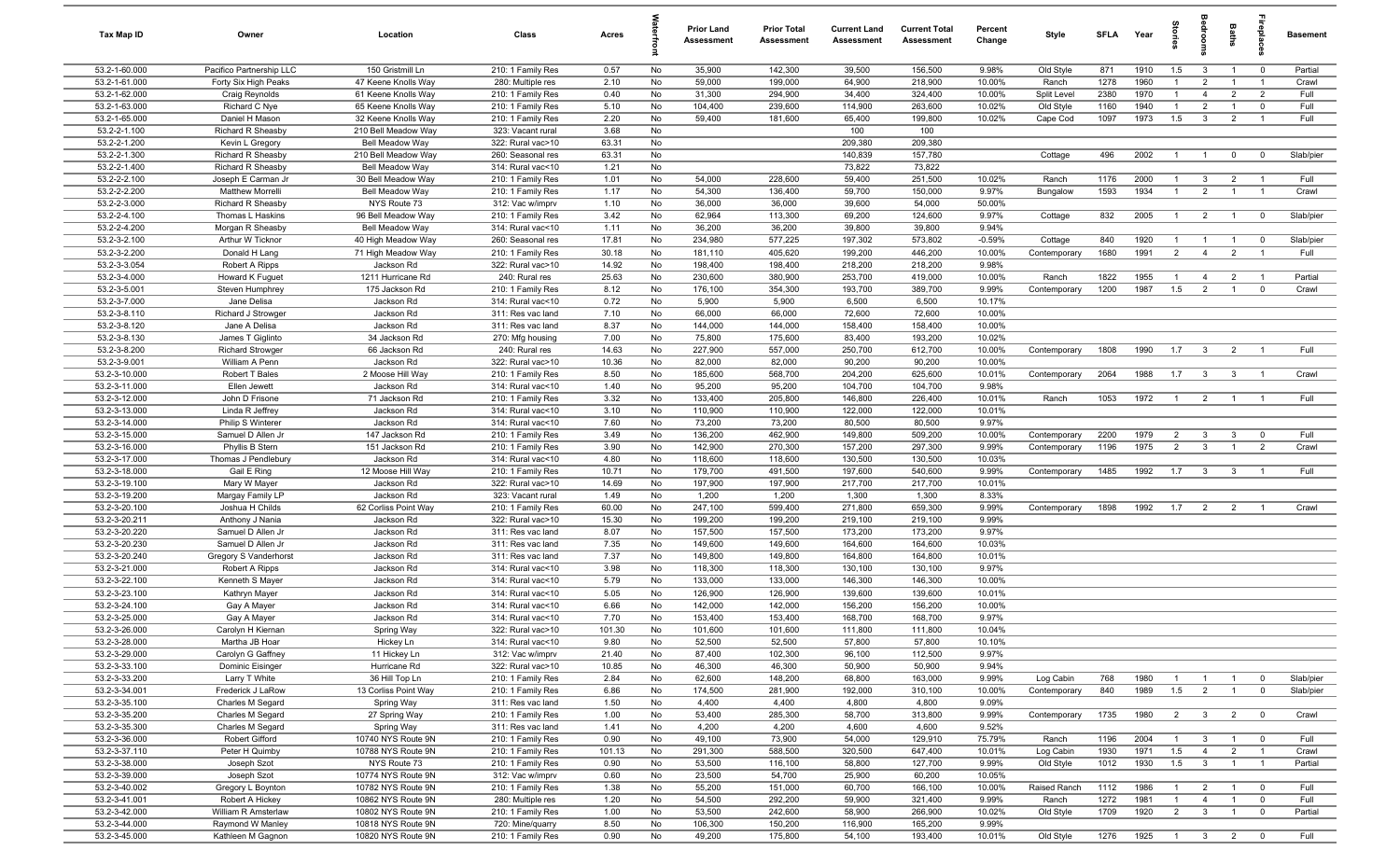| Tax Map ID                     | Owner                                     | Location                            | Class                                  | Acres          |          | <b>Prior Land</b><br>Assessment | <b>Prior Total</b><br>Assessment | <b>Current Land</b><br>Assessment | <b>Current Total</b><br><b>Assessment</b> | Percent<br>Change | <b>Style</b> | <b>SFLA</b> | Year         | grie           | edroo                   | Baths          | 응                                | <b>Basement</b> |
|--------------------------------|-------------------------------------------|-------------------------------------|----------------------------------------|----------------|----------|---------------------------------|----------------------------------|-----------------------------------|-------------------------------------------|-------------------|--------------|-------------|--------------|----------------|-------------------------|----------------|----------------------------------|-----------------|
| 53.2-3-46.000                  | Clifford L LaRose                         | 10830 NYS Route 9N                  | 210: 1 Family Res                      | 0.20           | No       | 22,300                          | 71,400                           | 24,500                            | 78,500                                    | 9.94%             | Old Style    | 990         | 1890         | 1.5            | $\overline{\mathbf{3}}$ | $\overline{1}$ | $\overline{0}$                   | Partial         |
| 53.2-3-47.000                  | Colleen K Nye                             | NYS Route 73                        | 314: Rural vac<10                      | 8.70           | No       | 64,200                          | 64,200                           | 70,600                            | 70,600                                    | 9.97%             |              |             |              |                |                         |                |                                  |                 |
| 53.2-3-48.000                  | David F LaBarge                           | 10858 NYS Route 9N                  | 417: Cottages                          | 1.90           | No       | 57,900                          | 237,600                          | 63,700                            | 261,400                                   | 10.02%            |              |             |              |                |                         |                |                                  |                 |
| 53.2-3-49.001                  | Peter W Martin                            | 32 Corliss Point Way                | 210: 1 Family Res                      | 7.72           | No       | 184,000                         | 445,900                          | 202,400                           | 490,500                                   | 10.00%            | Contemporary | 1584        | 2002         | 1.5            | $\overline{2}$          | $\overline{2}$ | $^{\circ}$                       | Crawl           |
| 53.4-1-1.000                   | John F Riebesell                          | Hulls Falls Rd                      | 312: Vac w/imprv                       | 20.00          | No       | 53,800                          | 56,800                           | 59,200                            | 62,500                                    | 10.04%            |              |             |              |                |                         |                |                                  |                 |
| 53.4-1-2.000                   | John F Riebesell                          | Hulls Falls Rd                      | 322: Rural vac>10                      | 62.86          | No       | 59,200                          | 59,200                           | 65,100                            | 65,100                                    | 9.97%             |              |             |              |                |                         |                |                                  |                 |
| 53.4-1-4.000<br>53.4-1-5.000   | Howard K Fuguet<br>Steven R Mongno        | Hulls Falls Rd                      | 322: Rural vac>10                      | 15.90          | No<br>No | 77,300<br>59,400                | 77,300                           | 85,000                            | 85,000                                    | 9.96%             |              |             |              |                |                         |                |                                  | Partial         |
| 53.4-1-6.110                   | Leslie K Mish                             | 95 Hulls Falls Rd<br>Hulls Falls Rd | 210: 1 Family Res<br>322: Rural vac>10 | 2.20<br>18.62  | No       | 79,900                          | 134,400<br>79,900                | 65,300<br>87,900                  | 176,055<br>87,900                         | 30.99%<br>10.01%  | Old Style    | 1515        | 1911         | 1.7            | $\overline{\mathbf{3}}$ | $\overline{1}$ | $\mathbf 0$                      |                 |
| 53.4-1-6.120                   | Robert D Langmann                         | Hulls Falls Rd                      | 311: Res vac land                      | 13.30          | No       | 26,800                          | 26,800                           | 29,500                            | 29,500                                    | 10.07%            |              |             |              |                |                         |                |                                  |                 |
| 53.4-1-6.130                   | Vincent G Langmann                        | Hulls Falls Rd                      | 311: Res vac land                      | 3.66           | No       | 48,700                          | 48,700                           | 53,600                            | 53,600                                    | 10.06%            |              |             |              |                |                         |                |                                  |                 |
| 53.4-1-6.140                   | William T Langmann                        | Hulls Falls Rd                      | 311: Res vac land                      | 3.66           | No       | 48,700                          | 48,700                           | 53,600                            | 53,600                                    | 10.06%            |              |             |              |                |                         |                |                                  |                 |
| 53.4-1-6.200                   | Monica L Bradbury                         | 141 Hulls Falls Rd                  | 210: 1 Family Res                      | 3.22           | No       | 64,400                          | 286,400                          | 70,800                            | 315,000                                   | 9.99%             | Old Style    | 3588        | 1890         | $\overline{2}$ | 6                       | $\overline{4}$ | $\overline{1}$                   | Partial         |
| 53.4-1-8.002                   | Robert D Langmann                         | 139 Hulls Falls Rd                  | 210: 1 Family Res                      | 6.04           | No       | 78,400                          | 146,500                          | 86,300                            | 161,200                                   | 10.03%            | Old Style    | 1053        | 1815         | 1.5            | $\mathbf{3}$            | $\overline{1}$ | $\overline{1}$                   | Crawl           |
| 53.4-1-10.000                  | Howard K Fuguet                           | Hulls Falls Rd                      | 314: Rural vac<10                      | 19.80          | No       | 73,700                          | 73,700                           | 81,100                            | 81,100                                    | 10.04%            |              |             |              |                |                         |                |                                  |                 |
| 53.4-1-11.100                  | John A Langmann                           | Hulls Falls Rd                      | 322: Rural vac>10                      | 13.50          | No       | 52,500                          | 52,500                           | 57,800                            | 57,800                                    | 10.10%            |              |             |              |                |                         |                |                                  |                 |
| 53.4-1-11.200                  | John A Langmann                           | Hulls Falls Rd                      | 312: Vac w/imprv                       | 5.26           | No       | 54,700                          | 67,000                           | 60,200                            | 73,700                                    | 10.00%            |              |             |              |                |                         |                |                                  |                 |
| 53.4-1-12.000                  | John A Langmann                           | Hulls Falls Rd                      | 314: Rural vac<10                      | 1.14           | No       | 36,400                          | 36,400                           | 40,000                            | 40,000                                    | 9.89%             |              |             |              |                |                         |                |                                  |                 |
| 53.4-1-13.000                  | John A Langmann                           | 136 Hulls Falls Rd                  | 210: 1 Family Res                      | 0.65           | No       | 39,000                          | 143,200                          | 42,900                            | 157,500                                   | 9.99%             | Old Style    | 1613        | 1890         | 1.7            | $\overline{4}$          | $\overline{2}$ | $^{\circ}$                       | Partial         |
| 53.4-1-14.000                  | Nature Conservancy Inc                    | Hulls Falls Rd                      | 322: Rural vac>10                      | 12.00          | No       | 41,600                          | 41,600                           | 45,800                            | 45,800                                    | 10.10%            |              |             |              |                |                         |                |                                  |                 |
| 53.4-1-23.001<br>53.4-1-24.001 | Howard K Fuguet                           | Hulls Falls Rd                      | 322: Rural vac>10                      | 100.00         | No       | 75,200                          | 75,200                           | 82,720                            | 82,720                                    | 10.00%<br>9.90%   |              |             |              |                |                         |                |                                  |                 |
| 53.4-1-26.061                  | Valerie H Wetherell<br>Scott E McClelland | NYS Route 73<br>Airport Rd          | 322: Rural vac>10<br>322: Rural vac>10 | 27.00<br>42.60 | No<br>No | 20,200<br>67,000                | 20,200<br>67,000                 | 22,200<br>73,700                  | 22,200<br>73,700                          | 10.00%            |              |             |              |                |                         |                |                                  |                 |
| 53.4-1-31.000                  | William M Hade                            | 19 Schaefer Rd                      | 312: Vac w/imprv                       | 0.30           | No       | 29,100                          | 51,000                           | 32,000                            | 56,100                                    | 10.00%            |              |             |              |                |                         |                |                                  |                 |
| 53.4-1-32.000                  | Carolyn H Kiernan                         | NYS Route 9N                        | 314: Rural vac<10                      | 0.66           | No       | 3,100                           | 3,100                            | 3,400                             | 3,400                                     | 9.68%             |              |             |              |                |                         |                |                                  |                 |
| 53.4-1-33.000                  | Vincent McClelland                        | 46 Schaefer Rd                      | 240: Rural res                         | 23.20          | No       | 78,800                          | 280,400                          | 86,600                            | 308,400                                   | 9.99%             | Contemporary | 2263        | 1988         | 2              | $\overline{2}$          | $\overline{2}$ | $\overline{1}$                   | Full            |
| 53.4-1-35.000                  | Norman F Smith                            | NYS Route 9N                        | 322: Rural vac>10                      | 191.00         | No       | 214,300                         | 214,300                          | 235,700                           | 235,700                                   | 9.99%             |              |             |              |                |                         |                |                                  |                 |
| 53.4-1-37.000                  | Daniel F Sheldon                          | 10367 NYS Route 9N                  | 322: Rural vac>10                      | 15.00          | No       | 27,800                          | 27,800                           | 30,600                            | 30,600                                    | 10.07%            |              |             |              |                |                         |                |                                  |                 |
| 53.4-1-39.001                  | George K McClelland Jr                    | Airport Rd                          | 912: Forest s480a                      | 52.20          | No       | 74,100                          | 74,100                           | 81,510                            | 81,510                                    | 10.00%            |              |             |              |                |                         |                |                                  |                 |
| 53.4-1-40.000                  | Marcy Neville                             | 2152 NYS Route 73                   | 210: 1 Family Res                      | 7.50           | No       | 79,200                          | 170,300                          | 87,100                            | 187,300                                   | 9.98%             | Contemporary | 1472        | 1979         |                | $\mathbf{3}$            | $\overline{1}$ | $\mathbf 0$                      | Slab/pier       |
| 53.4-1-41.002                  | Christopher P Hyson                       | NYS Route 73                        | 322: Rural vac>10                      | 107.00         | No       | 103,100                         | 103,100                          | 113,410                           | 113,410                                   | 10.00%            |              |             |              |                |                         |                |                                  |                 |
| 53.4-1-47.200                  | Dennis T Sullivan II                      | 19 Hulls Falls Rd                   | 240: Rural res                         | 10.34          | No       | 99,800                          | 249,400                          | 109,700                           | 274,300                                   | 9.98%             | Old Style    | 1949        | 1915         | 1.5            | $\overline{4}$          | $\overline{2}$ | $\overline{1}$                   | Partial         |
| 53.4-1-48.002                  | KHEB Auerbach TRUST                       | 2362 NYS Route 73                   | 240: Rural res                         | 33.73          | No       | 92,100                          | 330,800                          | 101,300                           | 363,900                                   | 10.01%            | Ranch        | 1786        | 1990         | $\overline{1}$ | $\mathbf{3}$            | $\overline{2}$ | $\overline{0}$                   | Slab/pier       |
| 53.4-1-49.000                  | Virginia H Pohlman                        | Hulls Falls Rd                      | 260: Seasonal res                      | 2.00           | No       | 40,600                          | 43,700                           | 44,700                            | 48,100                                    | 10.07%            | Cottage      | 821         | 1940         | 1.5            | $\overline{1}$          | $\mathbf 0$    | $\mathbf 0$                      | Slab/pier       |
| 53.4-1-50.000                  | Steven R Mongno                           | 85 Hulls Falls Rd                   | 260: Seasonal res                      | 1.20           | No       | 54,500                          | 130,500                          | 60,000                            | 143,600                                   | 10.04%            | Log Cabin    | 1008        | 1900         | 1.5            | $\mathbf{3}$            | $\overline{1}$ | $\overline{2}$                   | Crawl           |
| 53.4-1-51.003                  | Inwood Meadows LLC                        | 35 Hulls Falls Rd                   | 240: Rural res                         | 194.14         | No       | 234,500                         | 514,730                          | 257,900                           | 566,200                                   | 10.00%            | Contemporary | 3174        | 2005<br>1920 | $\overline{2}$ | $\mathbf{3}$            | $\overline{2}$ | $\overline{1}$<br>$\overline{1}$ | Full            |
| 53.4-1-53.100<br>53.4-1-53.200 | Jean A Clifford<br>Julie Garno            | 125 Airport Rd<br>110 Airport Rd    | 240: Rural res<br>240: Rural res       | 11.30<br>12.10 | No<br>No | 90,900<br>43,600                | 171,200<br>43,600                | 100,000<br>75,586                 | 209,043<br>226,431                        | 22.10%<br>419.34% | Old Style    | 1966        |              | 2              | $\overline{4}$          | $\overline{1}$ |                                  | Full            |
| 53.4-1-53.300                  | Cheryl A Garno                            | 141 Airport Rd                      | 240: Rural res                         | 45.50          | No       | 93,400                          | 224,500                          | 102,800                           | 247,000                                   | 10.02%            | Log Cabin    | 1261        | 1995         | 1.5            | $\mathbf{3}$            | $\overline{2}$ | $\overline{1}$                   | Full            |
| 53.4-1-54.000                  | Valerie H Wetherell                       | 107 Airport Rd                      | 210: 1 Family Res                      | 1.80           | No       | 57,600                          | 237,600                          | 63,400                            | 261,400                                   | 10.02%            | Colonial     | 3640        | 1980         | $\overline{2}$ | $5\overline{)}$         | $\mathbf{3}$   | $\overline{1}$                   | Crawl           |
| 53.4-1-55.000                  | Joyce S Cole                              | NYS Route 73                        | 314: Rural vac<10                      | 1.70           | No       | 8,400                           | 8,400                            | 9,200                             | 9,200                                     | 9.52%             |              |             |              |                |                         |                |                                  |                 |
| 53.4-1-56.000                  | Anne P Dennis                             | 90 Airport Rd                       | 210: 1 Family Res                      | 1.40           | No       | 55,400                          | 157,300                          | 60,900                            | 173,000                                   | 9.98%             | Ranch        | 1372        | 1975         | $\overline{1}$ | $\mathbf{3}$            | $\overline{2}$ | $\overline{1}$                   | Full            |
| 53.4-1-57.000                  | James M Dennis                            | 84 Airport Rd                       | 210: 1 Family Res                      | 0.88           | No       | 48,300                          | 91,900                           | 53,100                            | 101,100                                   | 10.01%            | Old Style    | 879         | 1920         | 1.7            | 3                       | $\overline{1}$ | $\overline{1}$                   | Partial         |
| 53.4-1-58.000                  | Amy M Somerville                          | 101 Airport Rd                      | 240: Rural res                         | 10.82          | No       | 102,100                         | 450,500                          | 112,400                           | 495,600                                   | 10.01%            | Log Cabin    | 2056        | 1952         | 1.7            | $\mathbf{3}$            | $\overline{1}$ | $\overline{1}$                   | Partial         |
| 53.4-1-61.025                  | Duncan McClelland                         | Airport Rd                          | 912: Forest s480a                      | 55.00          | No       | 76,200                          | 76,200                           | 83,820                            | 83,820                                    | 10.00%            |              |             |              |                |                         |                |                                  |                 |
| 53.4-1-61.100                  | Vincent McClelland                        | Ausable Rd                          | 912: Forest s480a                      | 61.93          | No       | 81,400                          | 81,400                           | 89,540                            | 89,540                                    | 10.00%            |              |             |              |                |                         |                |                                  |                 |
| 53.6-1-1.000                   | Paul Gelina                               | 3488 NYS Route 73                   | 260: Seasonal res                      | 3.74           | No       | 66,330                          | 68,530                           | 73,000                            | 75,400                                    | 10.02%            | Other Style  | 464         | 1960         |                |                         |                |                                  | Slab/pier       |
| 53.6-1-2.000                   | Donald E Nolett                           | NYS Route 73                        | 311: Res vac land                      | 0.50           | No       | 20,200                          | 20,200                           | 22,200                            | 22,200                                    | 9.90%             |              |             |              |                |                         |                |                                  |                 |
| 53.6-1-3.000                   | David Hull                                | 3453 NYS Route 73                   | 260: Seasonal res                      | 1.00           | No       | 35,600                          | 48,500                           | 39,200                            | 53,400                                    | 10.10%            | Old Style    | 857         | 1907         | 1.5            | $\overline{\mathbf{3}}$ | $\overline{0}$ | $\overline{0}$                   | Slab/pier       |
| 53.6-1-4.111                   | Gail M Cookson                            | NYS Route 73                        | 314: Rural vac<10                      | 4.40           | No       | 64,395                          | 64,395                           | 57,717                            | 57,717                                    | $-10.37%$         |              |             |              |                |                         |                |                                  |                 |
| 53.6-1-4.112                   | Richard J Kinsella                        | Owls Head Ln                        | 314: Rural vac<10                      | 5.10           | No       |                                 |                                  | 61,528                            | 61,528                                    |                   |              |             |              |                |                         |                |                                  |                 |
| 53.6-1-4.120<br>53.6-1-4.200   | <b>Timothy Quinty</b><br>Frank Abissi Jr  | NYS Route 73<br>NYS Route 73        | 314: Rural vac<10<br>311: Res vac land | 5.10<br>5.44   | No<br>No | 55,900<br>57,600                | 55,900<br>57,600                 | 61,500<br>63,400                  | 61,500<br>63,400                          | 10.02%<br>10.07%  |              |             |              |                |                         |                |                                  |                 |
| 53.6-1-5.111                   | Cascade Development Inc                   | NYS Route 73                        | 322: Rural vac>10                      | 31.39          | No       | 60,115                          | 60,115                           | 66,100                            | 66,100                                    | 9.96%             |              |             |              |                |                         |                |                                  |                 |
| 53.6-1-5.112                   | Steven Hertzberg                          | NYS Route 73                        | 322: Rural vac>10                      | 19.81          | No       | 71,900                          | 71,900                           | 79,100                            | 79,100                                    | 10.01%            |              |             |              |                |                         |                |                                  |                 |
| 53.6-1-5.120                   | Martha Lee Owen                           | NYS Route 73                        | 314: Rural vac<10                      | 5.80           | No       | 47,400                          | 47,400                           | 52,100                            | 52,100                                    | 9.92%             |              |             |              |                |                         |                |                                  |                 |
| 53.6-1-5.200                   | Michael B Christie                        | NYS Route 73                        | 314: Rural vac<10                      | 9.70           | No       | 78,800                          | 78,800                           | 86,700                            | 86,700                                    | 10.03%            |              |             |              |                |                         |                |                                  |                 |
| 53.6-1-5.310                   | Michael B Christie                        | NYS Route 73                        | 314: Rural vac<10                      | 8.58           | No       |                                 |                                  | 80,477                            | 80,477                                    |                   |              |             |              |                |                         |                |                                  |                 |
| 53.6-1-5.320                   | Brandon J Pominville                      | NYS Route 73                        | 314: Rural vac<10                      | 4.22           | No       |                                 |                                  | 56,736                            | 56,736                                    |                   |              |             |              |                |                         |                |                                  |                 |
| 53.6-1-6.000                   | Robin Lawrence                            | NYS Route 73                        | 314: Rural vac<10                      | 1.80           | No       | 39,600                          | 39,600                           | 43,600                            | 43,600                                    | 10.10%            |              |             |              |                |                         |                |                                  |                 |
| 53.6-1-7.000                   | Lester Sampath                            | NYS Route 73                        | 314: Rural vac<10                      | 5.20           | No       | 56,400                          | 56,400                           | 62,000                            | 62,000                                    | 9.93%             |              |             |              |                |                         |                |                                  |                 |
| 53.6-1-8.000                   | Nicholas A Gully                          | 3526 NYS Route 73                   | 210: 1 Family Res                      | 3.60           | No       | 48,500                          | 48,500                           | 66,330                            | 101,722                                   | 109.74%           | Cape Cod     | 990         | 2006         | 1.5            | $\overline{2}$          | $\overline{2}$ | $\overline{0}$                   | Full            |
| 53.6-1-9.000                   | Ruth Gelina                               | NYS Route 73                        | 210: 1 Family Res                      | 6.16           | No       | 76,670                          | 190,300                          | 84,300                            | 209,300                                   | 9.98%             | Log Cabin    | 1020        | 1993         | 1.5            | $\overline{2}$          | $\overline{1}$ | $\overline{0}$                   | Full            |
| 53.6-1-10.000                  | David Kavner                              | 3492 NYS Route 73                   | 260: Seasonal res                      | 0.90           | No       | 53,500                          | 94,400                           | 58,800                            | 103,800                                   | 9.96%             | Cape Cod     | 1000        | 1981         | $1.7 \t 3$     |                         | $\blacksquare$ | $\overline{0}$                   | Crawl           |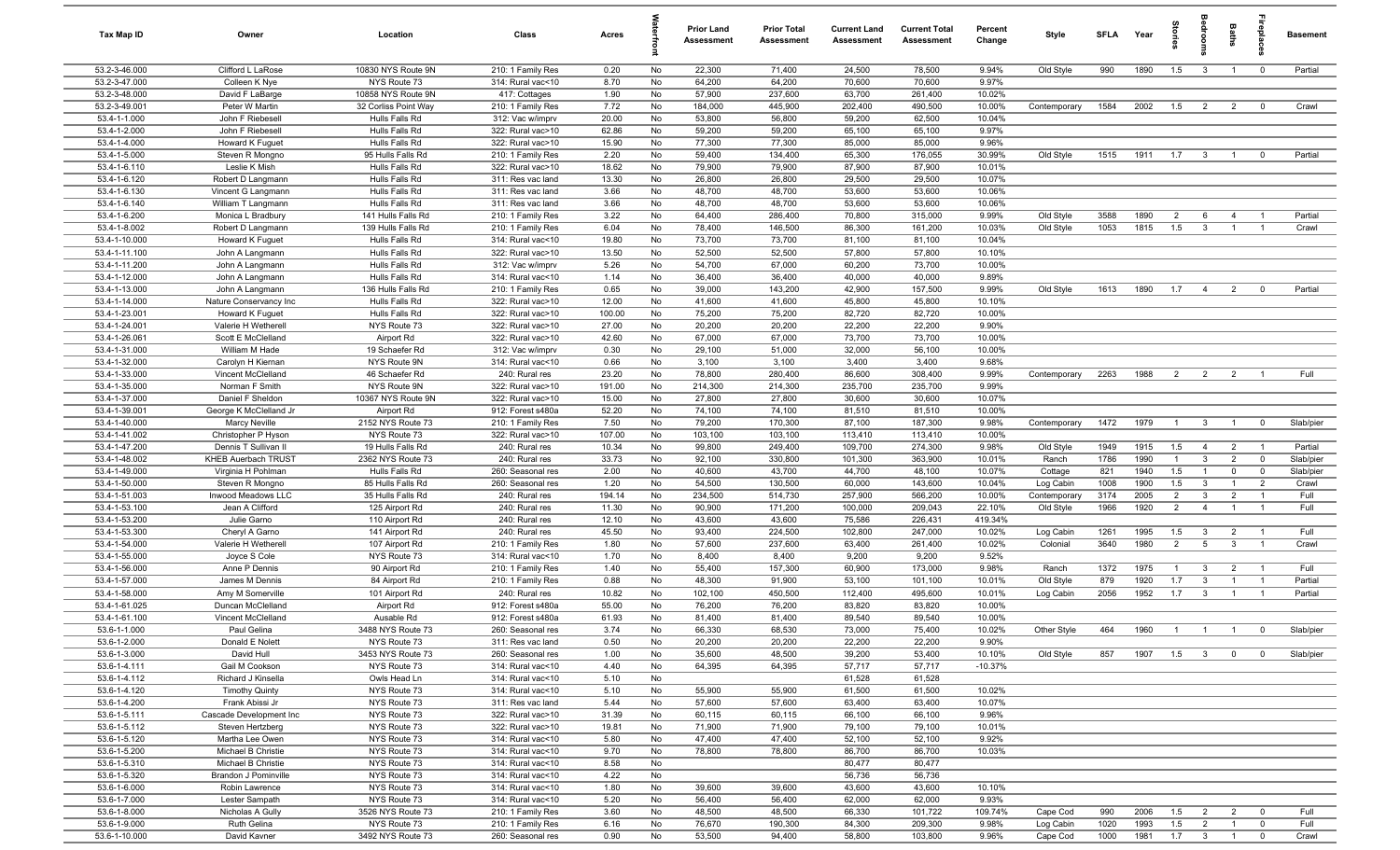| Tax Map ID                       | Owner                               | Location                                 | Class                                   | Acres         |          | Prior Land<br>Assessment | <b>Prior Total</b><br>Assessment | <b>Current Land</b><br>Assessment | <b>Current Total</b><br>Assessment | Percent<br>Change   | Style                  | <b>SFLA</b>  | Year         | par            |                              | Baths                            | repla                         | <b>Basement</b>    |
|----------------------------------|-------------------------------------|------------------------------------------|-----------------------------------------|---------------|----------|--------------------------|----------------------------------|-----------------------------------|------------------------------------|---------------------|------------------------|--------------|--------------|----------------|------------------------------|----------------------------------|-------------------------------|--------------------|
| 53.6-1-11.000                    | lan A Osteyee                       | 36 Owls Head Ln                          | 210: 1 Family Res                       | 7.50          | No       | 85,600                   | 162,800                          | 94,200                            | 179,100                            | 10.01%              | Ranch                  | 1040         | 1975         | $\overline{1}$ | 4                            | $\overline{1}$                   | - 1                           | Full               |
| 53.6-1-12.000                    | Alfred H Turner Jr                  | 64 Owls Head Ln                          | 210: 1 Family Res                       | 4.72          | No       | 71,800                   | 346,800                          | 79,000                            | 381,500                            | 10.01%              | Log Cabin              | 2080         | 1987         | $\overline{2}$ | 2                            | $\overline{2}$                   | $\mathbf 0$                   | Full               |
| 53.6-1-13.000                    | Roman Kostrubiak                    | NYS Route 73                             | 311: Res vac land                       | 5.40          | No       | 57,400                   | 57,400                           | 63,100                            | 63,100                             | 9.93%               |                        |              |              |                |                              |                                  |                               |                    |
| 53.6-1-14.000                    | Marjorie E Burns                    | 33 Owls Head Ln                          | 210: 1 Family Res                       | 5.21          | No       | 74,100                   | 331,100                          | 81,500                            | 364,200                            | 10.00%              | Contemporary           | 2768         | 1999         | $\overline{2}$ | $\overline{\mathbf{3}}$      | $\overline{2}$                   | $\overline{0}$                | Full               |
| 53.6-1-15.000                    | Takis J Pepe                        | NYS Route 73                             | 311: Res vac land                       | 5.00          | No       | 55,400                   | 55,400                           | 60,900                            | 60,900                             | 9.93%               |                        |              |              |                |                              |                                  |                               |                    |
| 53.6-1-16.000                    | Takis J Pepe                        | NYS Route 73                             | 311: Res vac land                       | 7.20          | No       | 66,300                   | 66,300                           | 72,900                            | 72,900                             | 9.95%               |                        |              |              | $\overline{1}$ |                              |                                  | $\Omega$                      |                    |
| 53.6-1-17.000<br>53.6-1-18.000   | Takis J Pepe<br>Joseph C Feller     | 134 Owls Head Ln<br>NYS Route 73         | 210: 1 Family Res<br>322: Rural vac>10  | 7.00<br>15.03 | No<br>No | 83,200<br>90,700         | 154,900<br>90,700                | 91,500<br>99,800                  | 170,400<br>99,800                  | 10.01%<br>10.03%    | Ranch                  | 960          | 1994         |                | $\mathbf{3}$                 | $\overline{2}$                   |                               | Full               |
| 53.6-1-19.000                    | End-Ira Inc                         | NYS Route 73                             | 322: Rural vac>10                       | 15.32         | No       | 50,000                   | 50,000                           | 55,000                            | 55,000                             | 10.00%              |                        |              |              |                |                              |                                  |                               |                    |
| 53.6-1-20.000                    | Eugene Chace                        | NYS Route 73                             | 322: Rural vac>10                       | 21.33         | No       | 90,312                   | 90,312                           | 99,300                            | 99,300                             | 9.95%               |                        |              |              |                |                              |                                  |                               |                    |
| 53.6-1-21.000                    | Thomas R Klein                      | NYS Route 73                             | 314: Rural vac<10                       | 4.30          | No       | 47,250                   | 47,250                           | 52,000                            | 52,000                             | 10.05%              |                        |              |              |                |                              |                                  |                               |                    |
| 53.6-1-22.000                    | Matthew P Mauer                     | NYS Route 73                             | 322: Rural vac>10                       | 23.05         | No       | 93,025                   | 93,025                           | 102,300                           | 102,300                            | 9.97%               |                        |              |              |                |                              |                                  |                               |                    |
| 53.26-1-1.000                    | Steven C Rother                     | 2867 NYS Route 73                        | 210: 1 Family Res                       | 0.30          | No       | 29,100                   | 134,800                          | 32,000                            | 148,300                            | 10.01%              | Old Style              | 918          | 1930         | 1.7            | $\mathbf{3}$                 | $\overline{1}$                   | $\overline{0}$                | Partial            |
| 53.26-1-2.000                    | <b>Bruce B Reed</b>                 | 2865 NYS Route 73                        | 210: 1 Family Res                       | 0.48          | No       | 33,100                   | 86,800                           | 36,400                            | 95,500                             | 10.02%              | Ranch                  | 1168         | 1951         |                | 3                            | $\overline{1}$                   | $^{\circ}$                    | Partial            |
| 53.26-1-3.100                    | High Peaks Development LLC          | 2861 NYS Route 73                        | 210: 1 Family Res                       | 0.62          | No       |                          |                                  | 54,560                            | 201,212                            |                     | Old Style              | 2424         | 1885         | $\overline{2}$ | $5\overline{5}$              | $\mathbf{3}$                     | $\overline{2}$                | Partial            |
| 53.26-1-3.200                    | High Peaks Development LLC          | 2859 NYS Route 73                        | 210: 1 Family Res                       | 0.38          | No       |                          |                                  | 20,314                            | 68,230                             |                     | Cottage                | 792          | 1972         | $\overline{1}$ | $\overline{2}$               | $\overline{1}$                   | $\overline{0}$                | Crawl              |
| 53.26-1-3.300                    | High Peaks Development LLC          | 2863 NYS Route 73                        | 210: 1 Family Res                       | 0.24          | No       |                          |                                  | 12,830                            | 44,774                             |                     | Cottage                | 528          | 1969         | $\overline{1}$ | $\overline{1}$               | $\overline{1}$                   | $\mathbf 0$                   | Crawl              |
| 53.26-1-4.000                    | William M Washburn                  | 4 Gristmill Ln                           | 210: 1 Family Res                       | 0.50          | No       | 33,300                   | 154,100                          | 36,600                            | 169,500                            | 9.99%               | Old Style              | 1919         | 1880         | $\overline{2}$ | $\mathbf{3}$                 | $\overline{1}$                   | $\overline{0}$                | Partial            |
| 53.26-1-5.000                    | William M Washburn                  | 8 Gristmill Ln                           | 464: Office bldg.                       | 0.10          | No       | 14,200                   | 73,600                           | 15,700                            | 81,000                             | 10.05%              |                        |              |              |                |                              |                                  |                               |                    |
| 53.26-1-6.000                    | Peter W Phillips                    | 10 Gristmill Ln                          | 210: 1 Family Res                       | 0.35          | No       | 31,200                   | 113,600                          | 34,400                            | 125,000                            | 10.04%              | Old Style              | 1664         | 1890         | $\overline{2}$ | $\overline{1}$               | $\overline{1}$                   | $^{\circ}$                    | Crawl              |
| 53.26-1-7.000<br>53.26-1-8.000   | Ryan W Ferebee<br>Gary L Davis      | 16 Gristmill Ln<br>NYS Route 73          | 210: 1 Family Res<br>311: Res vac land  | 0.50<br>2.62  | No<br>No | 33,300<br>43,700         | 136,700<br>43,700                | 36,700<br>48,100                  | 101,980<br>48,100                  | $-25.40%$<br>10.07% | Manufactured           | 1632         | 1974         | $\overline{1}$ | $\mathbf{3}$                 | $\overline{1}$                   | $\mathbf 0$                   | Crawl              |
| 53.26-2-1.111                    | High Peaks Development LLC          | 2856 NYS Route 73                        | 220: 2 Family Res                       | 0.61          | No       |                          |                                  | 32,610                            | 129,410                            |                     | Raised Ranch           | 1600         | 1975         | $\overline{1}$ | $\overline{4}$               | $\overline{2}$                   | $\mathbf 0$                   | Full               |
| 53.26-2-1.112                    | High Peaks Development LLC          | 2858 NYS Route 73                        | 210: 1 Family Res                       | 0.14          | No       |                          |                                  | 7,484                             | 47,172                             |                     | Cottage                | 656          | 1980         | $\overline{1}$ | $\overline{1}$               | $\overline{1}$                   | $^{\circ}$                    | Slab/pier          |
| 53.26-2-1.113                    | High Peaks Development LLC          | 2860 NYS Route 73                        | 210: 1 Family Res                       | 0.17          | No       |                          |                                  | 9,088                             | 67,168                             |                     | Other Style            | 960          | 1989         | $\overline{2}$ | $\overline{2}$               | $\overline{1}$                   | $\mathbf 0$                   | Crawl              |
| 53.26-2-1.114                    | High Peaks Development LLC          | 3 Church St                              | 210: 1 Family Res                       | 0.35          | No       |                          |                                  | 18,711                            | 97,361                             |                     | Old Style              | 1300         | 1880         | $\overline{2}$ | $\mathbf{3}$                 |                                  | $\mathbf 0$                   | Partial            |
| 53.26-2-1.220                    | James Murphy                        | 2854 NYS Route 73                        | 270: Mfg housing                        | 0.47          | No       | 32,800                   | 117,600                          | 36,100                            | 129,400                            | 10.03%              |                        |              |              |                |                              |                                  |                               |                    |
| 53.26-2-2.000                    | Peter Weiland                       | 10941 NYS Route 9N                       | 210: 1 Family Res                       | 1.10          | No       | 53,900                   | 131,900                          | 59,300                            | 145,100                            | 10.01%              | Old Style              | 1260         | 1920         | 1.5            | $\overline{2}$               | $\overline{1}$                   | $\overline{\mathbf{0}}$       | Crawl              |
| 53.26-2-3.000                    | Peter Weiland                       | NYS Route 9N                             | 311: Res vac land                       | 0.69          | No       | 24,500                   | 24,500                           | 27,000                            | 27,000                             | 10.20%              |                        |              |              |                |                              |                                  |                               |                    |
| 53.26-2-4.000                    | Jon C Sappah                        | 10936 NYS Route 9N                       | 210: 1 Family Res                       | 5.04          | No       | 68,600                   | 150,200                          | 75,400                            | 165,200                            | 9.99%               | Old Style              | 2000         | 1910         | $\overline{2}$ | $\overline{4}$               | $\overline{1}$                   | $\overline{1}$                | Partial            |
| 53.26-2-5.000                    | Ronald Purdy                        | 2836 NYS Route 73                        | 421: Restaurant                         | 0.50          | No       | 33,400                   | 265,400                          | 36,700                            | 291,900                            | 9.98%               |                        |              |              |                |                              |                                  |                               |                    |
| 53.26-2-6.000                    | Michael L Estes                     | NYS Route 73                             | 311: Res vac land                       | 0.20          | No       | 22,400                   | 22,400                           | 24,600                            | 24,600                             | 9.82%               |                        |              |              |                |                              |                                  |                               |                    |
| 53.26-2-7.100                    | Pamela Hamilton                     | 2842 NYS Route 73                        | 210: 1 Family Res                       | 0.37          | No       | 30,800                   | 122,300                          | 33,800                            | 134,500                            | 9.98%               | Colonial               | 1584         | 1990         | $\overline{2}$ | $\overline{2}$               | $\overline{2}$                   | $\mathbf 0$                   | Crawl              |
| 53.26-3-2.001                    | Mary M Schaefer                     | 10918 NYS Route 9N                       | 210: 1 Family Res                       | 0.20          | No       | 22,500                   | 117,500                          | 24,800                            | 129,300                            | 10.04%              | Old Style              | 1920         | 1890         | $\mathbf{3}$   | $\overline{2}$               | $\overline{1}$                   | $\mathbf 0$                   | Full               |
| 53.26-3-3.001<br>53.26-3-4.002   | Mandy Giampaolo<br>Kathleen A Purdy | 10916 NYS Route 9N<br>10926 NYS Route 9N | 483: Converted Res<br>210: 1 Family Res | 0.20<br>0.52  | No<br>No | 23,500<br>34,200         | 128,600<br>201,500               | 25,900<br>37,700                  | 141,500<br>221,700                 | 10.03%<br>10.02%    | Old Style              | 2704         | 1929         | $\overline{2}$ | $\overline{2}$               | $\overline{1}$                   | $\overline{0}$                | Crawl              |
| 53.26-3-5.001                    | <b>Robert Tupper</b>                | 10920 NYS Route 9N                       | 210: 1 Family Res                       | 0.20          | No       | 22,400                   | 131,300                          | 24,600                            | 144,400                            | 9.98%               | Old Style              | 1760         | 1909         | $\overline{2}$ | 5                            | $\overline{1}$                   | - 1                           | Full               |
| 53.26-4-1.001                    | Sharron Nicholson                   | 498 Hulls Falls Rd                       | 210: 1 Family Res                       | 0.79          | No       | 44,400                   | 117,000                          | 48,800                            | 128,700                            | 10.00%              | Old Style              | 1467         | 1905         | 1.7            | $\overline{4}$               | $\overline{1}$                   | $\mathbf 0$                   | Partial            |
| 53.26-4-2.100                    | Woods McCahill Jr                   | 2841 NYS Route 73                        | 483: Converted Res                      | 0.44          | Yes      | 30,900                   | 173,000                          | 34,000                            | 190,300                            | 10.00%              |                        |              |              |                |                              |                                  |                               |                    |
| 53.26-4-3.000                    | 5th & 20th LLC                      | 2835 NYS Route 73                        | 415: Motel                              | 6.60          | No       | 118,580                  | 492,580                          | 130,400                           | 541,800                            | 9.99%               |                        |              |              |                |                              |                                  |                               |                    |
| 53.26-4-4.000                    | Dorothy Sawczyn                     | 10923 NYS Route 9N                       | 483: Converted Res                      | 0.30          | No       | 30,900                   | 90,300                           | 34,000                            | 99,300                             | 9.97%               |                        |              |              |                |                              |                                  |                               |                    |
| 53.26-4-5.000                    | Charles R Reynolds                  | 10917 NYS Route 9N                       | 210: 1 Family Res                       | 0.50          | No       | 33,400                   | 138,500                          | 36,800                            | 152,400                            | 10.04%              | Old Style              | 1698         | 1880         | 1.5            | $\overline{4}$               | $\overline{1}$                   | $^{\circ}$                    | Partial            |
| 53.26-4-6.100                    | Michael Piserchia                   | NYS Route 9N                             | 330: Vacant comm                        | 0.07          | No       | 4,700                    | 4,700                            | 5,200                             | 5,200                              | 10.64%              |                        |              |              |                |                              |                                  |                               |                    |
| 53.26-4-6.200                    | Timothy A Dulka                     | 10915 NYS Route 9N                       | 485: >1use sm bld                       | 0.25          | No       | 28,000                   | 119,200                          | 30,800                            | 131,100                            | 9.98%               |                        |              |              |                |                              |                                  |                               |                    |
| 53.26-4-7.003                    | Peter C Fish                        | 508 Hulls Falls Rd                       | 210: 1 Family Res                       | 0.70          | No       | 40,800                   | 122,900                          | 44,900                            | 135,200                            | 10.01%              | Ranch                  | 1326         | 1951         | $\overline{1}$ | $\mathbf{3}$                 | $\overline{1}$                   | $\mathbf 0$                   | Full               |
| 53.26-4-8.000                    | Michael Piserchia                   | 10913 NYS Route 9N                       | 483: Converted Res                      | 0.35          | No       | 30,900                   | 336,000                          | 34,000                            | 369,600                            | 10.00%              |                        |              |              |                |                              |                                  |                               |                    |
| 53.26-4-9.000                    | Irene Riedl                         | 10909 NYS Route 9N                       | 210: 1 Family Res                       | 0.35          | No       | 31,000                   | 110,400                          | 34,100                            | 121,400                            | 9.96%               | Contemporary           | 1036         | 1978         | 1.7            | $\overline{1}$               |                                  |                               | Crawl              |
| 53.26-4-10.000<br>53.26-4-11.000 | Timothy J Rasco                     | 10905 NYS Route 9N                       | 210: 1 Family Res                       | 0.80          | No<br>No | 44,900<br>54,400         | 165,700                          | 49,400                            | 182,300                            | 10.02%<br>39.19%    | Old Style<br>Old Style | 1952<br>1893 | 1900<br>1935 | 1.7<br>1.7     | $\mathbf{3}$<br>$\mathbf{3}$ | $\overline{2}$<br>$\overline{2}$ | $\overline{0}$<br>$\mathbf 0$ | Partial<br>Partial |
| 53.26-4-14.002                   | Harrison H Auer<br>Rebecca Dayton   | 10901 NYS Route 9N<br>494 Hulls Falls Rd | 210: 1 Family Res<br>270: Mfg housing   | 1.20<br>1.00  | No       | 53,500                   | 131,300<br>67,800                | 59,800<br>58,900                  | 182,755<br>74,600                  | 10.03%              |                        |              |              |                |                              |                                  |                               |                    |
| 53.26-4-17.000                   | Peter Fish                          | 8 Fairview Way                           | 314: Rural vac<10                       | 2.00          | No       |                          |                                  | 44,649                            | 44,649                             |                     |                        |              |              |                |                              |                                  |                               |                    |
| 53.26-4-18.000                   | Scott M DePalma                     | 30 Fairview Way                          | 210: 1 Family Res                       | 2.16          | No       |                          |                                  | 65,122                            | 263,672                            |                     | Ranch                  | 1568         | 1986         | $\overline{1}$ | $\overline{2}$               | $\overline{2}$                   | $\overline{0}$                | Full               |
| 53.27-1-1.000                    | Kent T Wells                        | 7 Bucks Ln                               | 311: Res vac land                       | 0.50          | No       | 20,200                   | 20,200                           | 22,200                            | 22,200                             | 9.90%               |                        |              |              |                |                              |                                  |                               |                    |
| 53.27-1-2.003                    | Kent T Wells                        | 9 Bucks Ln                               | 210: 1 Family Res                       | 0.20          | No       | 18,700                   | 112,700                          | 20,600                            | 163,976                            | 45.50%              | Ranch                  | 1152         | 1976         | $\overline{1}$ | $\mathbf{3}$                 | $\overline{2}$                   | $\overline{\mathbf{0}}$       | Full               |
| 53.27-1-3.012                    | Michael Piserchia                   | 6 Bucks Ln                               | 270: Mfg housing                        | 0.32          | No       | 29,000                   | 51,800                           | 31,900                            | 57,000                             | 10.04%              |                        |              |              |                |                              |                                  |                               |                    |
| 53.27-1-4.000                    | Michael P Holbrook                  | 19 Bucks Ln                              | 311: Res vac land                       | 0.50          | No       | 20,200                   | 20,200                           | 22,200                            | 22,200                             | 9.90%               |                        |              |              |                |                              |                                  |                               |                    |
| 53.27-1-5.000                    | Michael P Holbrook                  | Hurricane Rd                             | 210: 1 Family Res                       | 0.30          | No       | 29,200                   | 70,000                           | 32,100                            | 77,000                             | 10.00%              | Old Style              | 1000         | 1935         | $\overline{1}$ | $\mathbf{3}$                 | $\overline{1}$                   | $\overline{0}$                | Partial            |
| 53.27-1-6.000                    | Elizabeth J Auer                    | 1282 Hurricane Rd                        | 210: 1 Family Res                       | 3.20          | No       | 62,100                   | 142,200                          | 68,300                            | 156,400                            | 9.99%               | Old Style              | 1618         | 1929         | 1.7            | $\overline{2}$               | $\overline{1}$                   | $\overline{1}$                | Partial            |
| 53.27-1-7.001                    | Andrew E Shaw                       | 10906 NYS Route 9N                       | 210: 1 Family Res                       | 0.20          | No       | 22,400                   | 162,100                          | 24,600                            | 178,300                            | 9.99%               | Old Style              | 1681         | 1930         | 1.7            | $\overline{4}$               | $\overline{2}$                   | $\overline{1}$                | Full               |
| 53.27-1-9.000                    | Anita S Hughes                      | 10902 NYS Route 9N                       | 210: 1 Family Res                       | 0.60          | No       | 37,100                   | 199,500                          | 40,900                            | 219,500                            | 10.03%              | Old Style              | 2260         | 1907         | $\overline{2}$ | 5 <sup>5</sup>               | $5\overline{5}$                  | $\overline{1}$                | Full               |
| 53.27-1-10.000                   | Joseph A Poljanic                   | 10904 NYS Route 9N                       | 210: 1 Family Res                       | 0.11          | No       | 11,200                   | 82,500                           | 12,400                            | 90,800                             | 10.06%              | Old Style              | 1152         | 1900         | $\overline{2}$ | $\mathbf{3}$                 | $\overline{1}$                   | $\overline{0}$                | Partial            |
| 53.27-2-1.001                    | Christopher A Wolfe                 | 1261 Hurricane Rd                        | 210: 1 Family Res                       | 0.46          | No       | 32,500                   | 133,200                          | 35,700                            | 146,500                            | 9.98%               | Ranch                  | 1356         | 1951         | $\overline{1}$ | $\overline{1}$               | $\overline{1}$                   | $\overline{\mathbf{0}}$       | Partial            |
| 53.27-2-3.004                    | Clifford J LeClair                  | 10890 NYS Route 9N                       | 210: 1 Family Res                       | 0.22          | No       | 24,800                   | 80,000                           | 27,300                            | 88,000                             | 10.00%              | Old Style              | 1116         | 1888         | 1.5            | $\mathbf{3}$                 | $\overline{1}$                   | $\mathbf 0$                   | Partial            |
| 53.27-2-4.016                    | Freeborne G Jewett Jr               | 1249 Hurricane Rd                        | 260: Seasonal res                       | 0.49          | No       | 33,100                   | 57,900                           | 36,400                            | 63,700                             | 10.02%              | Cottage                | 500          | 1945         | 1.5            | $\overline{1}$               | $\overline{1}$                   | $\overline{0}$                | Slab/pier          |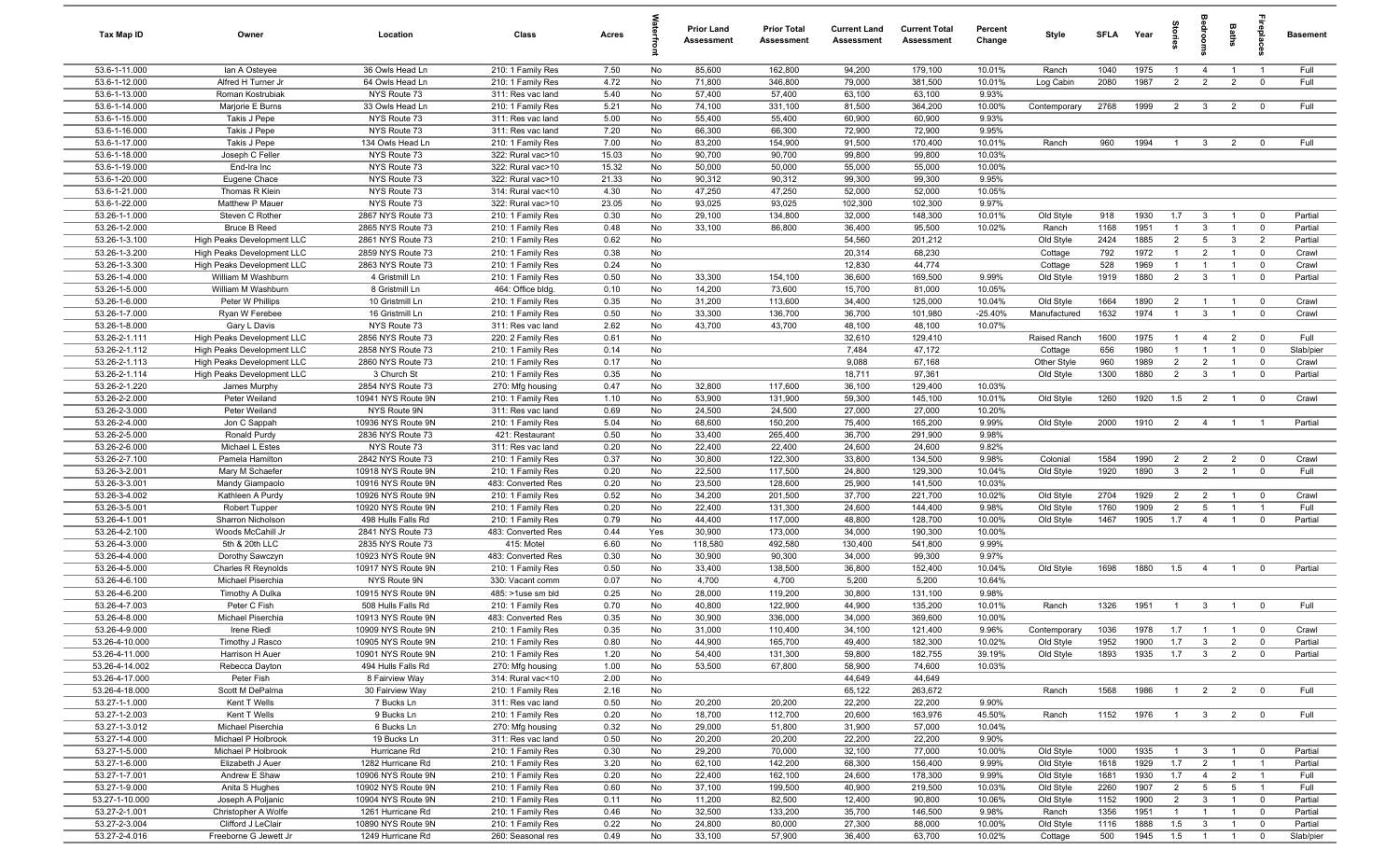| <b>Tax Map ID</b>               | Owner                                  | Location                                | Class                                  | Acres         |          | Prior Land<br>Assessment | <b>Prior Total</b><br>Assessment | <b>Current Land</b><br>Assessment | <b>Current Total</b><br><b>Assessment</b> | Percent<br>Change | Style                    | <b>SFLA</b>  | Year         | iories                | edrooi                                    | Baths                            |                                  | <b>Basement</b> |
|---------------------------------|----------------------------------------|-----------------------------------------|----------------------------------------|---------------|----------|--------------------------|----------------------------------|-----------------------------------|-------------------------------------------|-------------------|--------------------------|--------------|--------------|-----------------------|-------------------------------------------|----------------------------------|----------------------------------|-----------------|
| 53.27-2-5.000                   | Maureen A Roche                        | 10886 NYS Route 9N                      | 210: 1 Family Res                      | 0.76          | No       | 43,100                   | 111,200                          | 47,400                            | 122,300                                   | 9.98%             | Ranch                    | 960          | 1990         | $\overline{1}$        | $\mathbf{3}$                              | $\overline{2}$                   | $\overline{0}$                   | Full            |
| 53.27-2-6.014                   | Dominic P Eisinger                     | 1255 Hurricane Rd                       | 210: 1 Family Res                      | 1.00          | No       | 53,400                   | 163,000                          | 58,700                            | 179,300                                   | 10.00%            | Old Style                | 1770         | 1925         | $\overline{2}$        | $\overline{2}$                            | $\overline{\mathbf{1}}$          | $\overline{1}$                   | Full            |
| 53.27-2-7.006                   | Carolyn H Kiernan                      | 10878 NYS Route 9N                      | 210: 1 Family Res                      | 0.80          | No       | 45,000                   | 139,700                          | 49,500                            | 153,700                                   | 10.02%            | Old Style                | 1531         | 1907         | 1.7                   | $\overline{\mathbf{3}}$                   | $\overline{1}$                   | $\overline{0}$                   | Partial         |
| 53.27-2-8.100                   | Gregory L Boynton                      | Hurricane Rd                            | 314: Rural vac<10                      | 0.54          | No       | 14,000                   | 14,000                           | 15,400                            | 15,400                                    | 10.00%            |                          |              |              |                       |                                           |                                  |                                  |                 |
| 53.27-2-8.200                   | Katherine S LaCroix                    | 13 Hill Top Ln                          | 210: 1 Family Res                      | 0.46          | No       | 32,500                   | 82,900                           | 35,800                            | 91,200                                    | 10.01%            | Bungalow                 | 656          | 1930         | 1.7                   | $\overline{2}$                            | $\overline{1}$                   | $\overline{0}$                   | Crawl           |
| 53.27-2-9.000                   | Stephen Boynton                        | 15 Hill Top Ln                          | 210: 1 Family Res                      | 0.50          | No       | 33,400                   | 97,400                           | 36,700                            | 107,100                                   | 9.96%             | Old Style                | 1034         | 1930         | 1.7                   | $\overline{4}$                            | $\overline{1}$                   | $\overline{0}$                   | Partial         |
| 53.27-2-10.000                  | Brenda L Gonyea                        | 1291 Hurricane Rd                       | 210: 1 Family Res                      | 0.30          | No       | 29,000                   | 88,100                           | 31,900                            | 96,900                                    | 9.99%             | Bungalow                 | 682          | 1939         | $\overline{1}$        | $\overline{2}$                            | $\overline{1}$                   | $\overline{\mathbf{0}}$          | Partial         |
| 53.27-2-11.000                  | Florence M Staats                      | 26 Hill Top Ln                          | 210: 1 Family Res                      | 1.27          | No       | 54,800                   | 127,600                          | 60,300                            | 140,400                                   | 10.03%            | Ranch                    | 1176         | 1970         | $\overline{1}$        | $\mathbf{3}$                              | $\overline{1}$                   | $\mathbf 0$                      | Partial         |
| 53.27-2-12.000                  | Malcolm B Sheldrick Jr                 | 36 Hill Top Ln                          | 210: 1 Family Res                      | 0.40          | No       | 31,400                   | 101,000                          | 34,500                            | 111,100                                   | 10.00%            | Old Style                | 704          | 1940         | $\overline{1}$        | 3                                         | $\overline{2}$                   | $\mathbf 0$                      | Crawl           |
| 53.27-2-13.100<br>53.27-3-1.000 | Michael Gonyea<br>Kathleen M Gagnon    | 1267 Hurricane Rd<br>10897 NYS Route 9N | 210: 1 Family Res<br>482: Det row bldg | 0.85<br>0.40  | No<br>No | 47,100<br>32,100         | 158,200<br>161,000               | 51,800<br>35,300                  | 174,000<br>177,100                        | 9.99%<br>10.00%   | Ranch                    | 1497         | 1976         | $\overline{1}$        | $\mathbf{3}$                              | $\overline{1}$                   | $\overline{1}$                   | Full            |
| 53.27-3-2.000                   | Jan Marek                              | 10895 NYS Route 9N                      | 210: 1 Family Res                      | 0.20          | No       | 22,400                   | 97,500                           | 24,700                            | 107,300                                   | 10.05%            | Old Style                | 1517         | 1899         | 1.7                   | $\overline{4}$                            | $\overline{1}$                   | $\overline{0}$                   | Partial         |
| 53.27-3-3.000                   | Alana W Both                           | 10887 NYS Route 9N                      | 270: Mfg housing                       | 0.20          | No       | 22,500                   | 34,800                           | 24,800                            | 38,300                                    | 10.06%            |                          |              |              |                       |                                           |                                  |                                  |                 |
| 53.27-3-4.001                   | Michael A Hartson                      | 10883 NYS Route 9N                      | 210: 1 Family Res                      | 1.80          | No       | 57,400                   | 136,200                          | 63,100                            | 149,800                                   | 9.99%             | Old Style                | 1590         | 1880         | 1.7                   | $\overline{4}$                            | $\overline{1}$                   | $\overline{0}$                   | Partial         |
| 53.27-3-5.003                   | Darlene A Brady                        | 10885 NYS Route 9N                      | 210: 1 Family Res                      | 1.67          | No       | 56,800                   | 90,000                           | 62,500                            | 99,000                                    | 10.00%            | Old Style                | 1594         | 1880         | $\overline{2}$        | $5\overline{5}$                           | $\overline{1}$                   | $\mathbf 0$                      | Partial         |
| 53.27-3-6.002                   | R Keith Wadsworth                      | 10875 NYS Route 9N                      | 210: 1 Family Res                      | 0.63          | No       | 38,200                   | 240,900                          | 42,000                            | 295,400                                   | 22.62%            | Old Style                | 2643         | 1870         | $\overline{2}$        | 6                                         | $\mathbf{3}$                     | $\overline{1}$                   | Partial         |
| 53.27-3-8.018                   | Alana W Both                           | 10889 NYS Route 9N                      | 210: 1 Family Res                      | 2.40          | No       | 60,400                   | 204,800                          | 66,500                            | 225,300                                   | 10.01%            | Old Style                | 2928         | 1875         | $\overline{2}$        | $\overline{4}$                            | $\overline{1}$                   | 0                                | Partial         |
| 53.27-4-1.000                   | Richard C Austin                       | 10863 NYS Route 9N                      | 210: 1 Family Res                      | 3.90          | No       | 67,700                   | 240,000                          | 74,500                            | 264,000                                   | 10.00%            | Cape Cod                 | 2224         | 1947         | 1.5                   | $\overline{4}$                            | $\overline{1}$                   | $\overline{1}$                   | Full            |
| 53.27-4-3.000                   | Robert Stolz                           | 10873 NYS Route 9N                      | 210: 1 Family Res                      | 0.47          | No       | 31,300                   | 115,700                          | 34,500                            | 127,300                                   | 10.03%            | Old Style                | 984          | 1894         | 1.5                   | $\mathbf{3}$                              | $\overline{1}$                   | $\mathbf 0$                      | Crawl           |
| 53.27-4-4.000                   | Joseph Sawczyn                         | 10867 NYS Route 9N                      | 210: 1 Family Res                      | 0.40          | No       | 31,200                   | 123,100                          | 34,300                            | 135,400                                   | 9.99%             | Old Style                | 1421         | 1937         | $\overline{1}$        | $\mathbf{3}$                              | $\overline{1}$                   | $\overline{1}$                   | Slab/pier       |
| 53.27-4-5.000                   | Shirley A Vagnarelli                   | 10865 NYS Route 9N                      | 210: 1 Family Res                      | 0.30          | No       | 29,100                   | 99,900                           | 32,000                            | 109,900                                   | 10.01%            | Ranch                    | 1144         | 1951         | $\overline{1}$        | $\overline{2}$                            | $\overline{1}$                   | $\mathbf 0$                      | Partial         |
| 54.1-1-1.100                    | Waldo Hutchins III                     | 236 Jackson Rd                          | 260: Seasonal res                      | 16.10         | No       | 231,200                  | 529,300                          | 254,300                           | 582,200                                   | 9.99%             | Contemporary             | 2007         | 1970         | 1.5                   | 3                                         | $\overline{2}$                   | $\overline{1}$                   | Partial         |
| 54.1-1-1.200                    | John S Hutchins                        | Jackson Rd                              | 322: Rural vac>10                      | 11.00         | No       | 175,300                  | 175,300                          | 192,800                           | 192,800                                   | 9.98%             |                          |              |              |                       |                                           |                                  |                                  |                 |
| 54.1-1-1.300                    | Frederick J Hutchins                   | Jackson Rd                              | 322: Rural vac>10                      | 13.00         | No       | 179,100                  | 179,100                          | 197,000                           | 197,000                                   | 9.99%             |                          |              |              |                       |                                           |                                  |                                  |                 |
| 54.1-1-1.400                    | Elizabeth E Hutchins                   | Jackson Rd                              | 322: Rural vac>10                      | 11.00         | No       | 189,800                  | 189,800                          | 208,800                           | 208,800                                   | 10.01%            |                          |              |              |                       |                                           |                                  |                                  |                 |
| 54.1-1-2.100                    | Vincent McClelland                     | Hurricane Rd                            | 322: Rural vac>10                      | 25.85         | No       | 145,400                  | 145,400                          | 159,900                           | 159,900                                   | 9.97%             |                          |              |              |                       |                                           |                                  |                                  |                 |
| 54.1-1-3.062                    | Gilda G Wray                           | 46 Hickey Ln                            | 240: Rural res                         | 15.93         | No       | 153,900                  | 831,100                          | 169,300                           | 914,200                                   | 10.00%            | Contemporary             | 3648         | 1995         | $\overline{2}$        | 5                                         | $\overline{4}$                   | $\overline{1}$                   | Full            |
| 54.1-1-4.503                    | Jenifer H Deming                       | 571 Hurricane Rd                        | 210: 1 Family Res                      | 8.00          | No       | 187,000                  | 438,000                          | 205,700                           | 481,800                                   | 10.00%            | Old Style                | 2929         | 1900         | 1.5                   | $\overline{4}$                            | $\mathbf{3}$                     | $\overline{2}$                   | Partial         |
| 54.1-1-5.063                    | Gregory Jeffers                        | 46 Hickey Ln                            | 210: 1 Family Res                      | 4.19          | No       | 157,530                  | 445,114                          | 173,300                           | 611,610                                   | 37.41%            | Contemporary             | 2752         | 2005         | $\overline{2}$        | $\overline{2}$                            | $\mathbf{3}$                     | $\overline{1}$                   | Partial         |
| 54.1-1-6.000                    | John S Hutchins                        | 282 Jackson Rd                          | 240: Rural res                         | 14.30         | No       | 201,500                  | 271,200                          | 221,600                           | 298,300                                   | 9.99%             | Old Style                | 1014         | 1880         | 1.5                   | $\mathbf{3}$                              | $\overline{2}$                   | $\mathbf 0$                      | Full            |
| 54.1-1-7.100                    | Catherine B Taylor                     | 55 Woodpecker Way                       | 322: Rural vac>10                      | 11.00         | No       | 175,300                  | 175,300                          | 192,800                           | 192,800                                   | 9.98%             |                          |              |              |                       |                                           |                                  |                                  |                 |
| 54.1-1-7.200<br>54.1-1-7.310    | Jacob Piller                           | Jackson Rd                              | 240: Rural res                         | 12.70         | No       | 128,040                  | 709,500                          | 140,900                           | 780,500                                   | 10.01%<br>9.99%   | Contemporary             | 2359<br>2271 | 2005<br>1990 | 1.7<br>1.7            | $\mathbf{3}$<br>3                         | $\overline{2}$<br>$\overline{2}$ | $\overline{1}$<br>$\overline{1}$ | Full<br>Full    |
| 54.1-1-7.320                    | William R Shakun<br>Elizabeth Davidson | 10 Woodpecker Way<br>55 Woodpecker Way  | 210: 1 Family Res<br>210: 1 Family Res | 5.94<br>8.26  | No<br>No | 164,500<br>193,127       | 379,400<br>839,127               | 180,900<br>212,400                | 417,300<br>760,144                        | $-9.41%$          | Cape Cod<br>Contemporary | 2794         | 1998         | $\overline{2}$        | $\overline{4}$                            | $\overline{4}$                   | $\overline{2}$                   | Full            |
| 54.1-1-8.001                    | Thomas Z Carlson                       | 31 Fisk Way                             | 311: Res vac land                      | 8.19          | No       | 158,800                  | 158,800                          | 174,700                           | 249,762                                   | 57.28%            |                          |              |              |                       |                                           |                                  |                                  |                 |
| 54.1-1-9.000                    | Marion E Biesemeyer                    | Hurricane Rd                            | 314: Rural vac<10                      | 5.00          | No       | 20,700                   | 20,700                           | 22,800                            | 22,800                                    | 10.14%            |                          |              |              |                       |                                           |                                  |                                  |                 |
| 54.1-1-10.002                   | Albert H Elfner III                    | 585 Hurricane Rd                        | 240: Rural res                         | 59.00         | No       | 259,300                  | 1,323,700                        | 285,300                           | 1,456,100                                 | 10.00%            | Old Style                | 4671         | 1895         | 2                     | $5\overline{5}$                           | $\overline{2}$                   | $\overline{1}$                   | Slab/pier       |
| 54.1-1-11.012                   | John B Corrado                         | 590 Hurricane Rd                        | 210: 1 Family Res                      | 7.10          | No       | 177,100                  | 261,800                          | 194,800                           | 288,000                                   | 10.01%            | Ranch                    | 1026         | 1972         | $\overline{1}$        | $\overline{2}$                            | $\overline{1}$                   | $\overline{2}$                   | Partial         |
| 54.1-1-13.000                   | <b>Charles McGuire</b>                 | Hurricane Rd                            | 314: Rural vac<10                      | 3.00          | No       | 78,300                   | 78,300                           | 86,100                            | 86,100                                    | 9.96%             |                          |              |              |                       |                                           |                                  |                                  |                 |
| 54.1-1-14.000                   | Daniel F Smith                         | Hurricane Rd                            | 314: Rural vac<10                      | 2.90          | No       | 54,300                   | 54,300                           | 59,700                            | 59,700                                    | 9.94%             |                          |              |              |                       |                                           |                                  |                                  |                 |
| 54.1-1-15.000                   | Samuel Piller                          | 546 Hurricane Rd                        | 210: 1 Family Res                      | 3.00          | No       | 114,400                  | 233,900                          | 125,900                           | 257,300                                   | 10.00%            | Ranch                    | 1448         | 2004         | $\overline{1}$        | $\overline{2}$                            | $\overline{2}$                   |                                  | Full            |
| 54.1-1-16.002                   | Monique W Clague                       | Hurricane Rd                            | 321: Abandoned ag                      | 28.91         | No       | 143,100                  | 143,100                          | 157,400                           | 157,400                                   | 9.99%             |                          |              |              |                       |                                           |                                  |                                  |                 |
| 54.1-1-16.111                   | Roland H Palange                       | 634 Hurricane Rd                        | 210: 1 Family Res                      | 2.06          | No       | 131,200                  | 302,900                          | 144,300                           | 333,200                                   | 10.00%            | Log Cabin                | 2016         | 1988         | 1.7                   | $\overline{\mathbf{3}}$                   | $\overline{2}$                   | - 1                              | Crawl           |
| 54.1-1-16.112                   | John J Palange                         | Hurricane Rd                            | 314: Rural vac<10                      | 8.42          | No       | 151,200                  | 151,200                          | 166,300                           | 166,300                                   | 9.99%             |                          |              |              |                       |                                           |                                  |                                  |                 |
| 54.1-1-16.113                   | Palange C Callander                    | Hurricane Rd                            | 311: Res vac land                      | 5.28          | No       | 128,800                  | 128,800                          | 141,700                           | 141,700                                   | 10.02%            |                          |              |              |                       |                                           |                                  |                                  |                 |
| 54.1-1-16.200                   | Edward T Earley                        | 624 Hurricane Rd                        | 210: 1 Family Res                      | 2.20          | No       | 133,600                  | 278,800                          | 147,000                           | 306,700                                   | 10.01%            | Old Style                | 2112         | 1860         | 1.7                   | $\overline{\mathbf{3}}$                   | $\mathbf{3}$                     |                                  | Crawl           |
| 54.1-1-17.000                   | Alan N Miner                           | 638 Hurricane Rd                        | 312: Vac w/imprv                       | 2.40          | No       | 105,000                  | 130,900                          | 115,500                           | 144,000                                   | 10.01%            |                          |              |              |                       |                                           |                                  |                                  |                 |
| 54.1-1-18.000                   | Jonathan B Hooker                      | Hurricane Rd                            | 322: Rural vac>10                      | 47.20         | No       | 166,000                  | 166,000                          | 182,600                           | 182,600                                   | 10.00%            |                          |              |              |                       |                                           |                                  |                                  |                 |
| 54.1-1-19.001                   | Charles G Uffelman                     | Hickey Ln                               | 311: Res vac land                      | 8.00          | No       | 156,800                  | 156,800                          | 172,500                           | 172,500                                   | 10.01%            |                          |              |              |                       |                                           |                                  |                                  |                 |
| 54.1-1-20.001                   | William M Redpath                      | 16 Fisk Way                             | 210: 1 Family Res                      | 5.86          | No       | 163,900                  | 247,500                          | 180,200                           | 272,200                                   | 9.98%             |                          |              |              |                       |                                           |                                  |                                  |                 |
| 54.1-1-21.100<br>54.1-1-23.000  | Timothy P Byrne                        | 681 Hurricane Rd                        | 240: Rural res                         | 26.73         | No       | 177,600                  | 260,600                          | 195,400                           | 286,700                                   | 10.02%            | Old Style                | 1830         | 1910         | $\overline{2}$        | $\mathbf{3}$                              | $\overline{1}$                   | $\overline{1}$                   | Slab/pier       |
| 54.1-1-24.000                   | Nancy D Kohlbecker<br>D Bruce Whitman  | 824 Hurricane Rd<br>20 OToole Ln        | 210: 1 Family Res<br>210: 1 Family Res | 6.20<br>11.10 | No<br>No | 167,200<br>220,400       | 300,600<br>393,600               | 184,000<br>242,500                | 330,700<br>433,000                        | 10.01%<br>10.01%  | Old Style<br>Cape Cod    | 986<br>2100  | 1902<br>1968 | $\overline{1}$<br>1.7 | $\overline{2}$<br>$\overline{\mathbf{3}}$ | $\overline{1}$<br>$\mathbf{3}$   | $\overline{0}$<br>$\overline{1}$ | Crawl<br>Crawl  |
| 54.1-1-25.000                   | Martha Hoar                            | 179 Hickey Ln                           | 240: Rural res                         | 52.70         | No       | 221,000                  | 535,500                          | 243,000                           | 589,000                                   | 9.99%             | Contemporary             | 2118         | 1978         | $\overline{2}$        | $\mathbf{3}$                              | $\overline{2}$                   | $\overline{1}$                   | Crawl           |
| 54.1-1-26.000                   | Monique W Clague                       | 55 Red Fox Way                          | 210: 1 Family Res                      | 11.09         | No       | 205,700                  | 380,500                          | 226,300                           | 418,600                                   | 10.01%            | Ranch                    | 1025         | 1982         | $\overline{1}$        | $\overline{4}$                            | $\overline{2}$                   | $\overline{0}$                   | Full            |
| 54.1-1-27.002                   | Sandra G Nowicki                       | 537 Hurricane Rd                        | 210: 1 Family Res                      | 77.99         | No       | 233,800                  | 732,500                          | 257,200                           | 805,800                                   | 10.01%            | Ranch                    | 2687         | 1979         | $\overline{1}$        | 6                                         | $\mathbf{3}$                     | $\overline{2}$                   | Full            |
| 54.1-1-28.000                   | Jonathan B Hooker                      | 722 Hurricane Rd                        | 260: Seasonal res                      | 159.30        | No       | 330,700                  | 480,300                          | 363,700                           | 528,300                                   | 9.99%             | Old Style                | 2155         | 1900         | $\overline{2}$        | $\overline{\mathbf{3}}$                   | $\overline{2}$                   | $\overline{3}$                   | Slab/pier       |
| 54.1-1-32.003                   | Ann C Graff                            | 60 Cavanaugh Ln                         | 312: Vac w/imprv                       | 169.90        | No       | 297,100                  | 335,400                          | 326,800                           | 368,900                                   | 9.99%             |                          |              |              |                       |                                           |                                  |                                  |                 |
| 54.1-1-33.000                   | Lelia B Matthews                       | Hurricane Rd                            | 312: Vac w/imprv                       | 12.00         | No       | 172,300                  | 202,000                          | 189,500                           | 222,200                                   | 10.00%            |                          |              |              |                       |                                           |                                  |                                  |                 |
| 54.1-1-34.003                   | John Costello                          | 79 Cavanaugh Ln                         | 260: Seasonal res                      | 84.50         | No       | 209,800                  | 255,000                          | 230,800                           | 280,500                                   | 10.00%            | Cottage                  | 997          | 1830         | $\overline{1}$        | $\overline{2}$                            | $\overline{1}$                   | $\overline{0}$                   | Slab/pier       |
| 54.1-1-36.000                   | Gerard Drohan                          | 101 Cavanaugh Ln                        | 260: Seasonal res                      | 72.00         | No       | 177,300                  | 216,300                          | 195,000                           | 237,900                                   | 9.99%             | Log Cabin                | 861          | 1900         | $\overline{1}$        | 2                                         | $\overline{1}$                   | $\mathbf 0$                      | Slab/pier       |
| 54.1-1-37.000                   | Stephen J Sickels                      | Hurricane Rd                            | 314: Rural vac<10                      | 3.30          | No       | 27,300                   | 27,300                           | 30,000                            | 30,000                                    | 9.89%             |                          |              |              |                       |                                           |                                  |                                  |                 |
| 54.1-1-38.000                   | Stephen J Sickels                      | Hurricane Rd                            | 314: Rural vac<10                      | 4.50          | No       | 37,200                   | 37,200                           | 40,900                            | 40,900                                    | 9.95%             |                          |              |              |                       |                                           |                                  |                                  |                 |
| 54.1-1-39.200                   | Edward H Prendergast                   | 25 Cavanaugh Ln                         | 210: 1 Family Res                      | 1.00          | No       | 123,800                  | 198,000                          | 136,200                           | 217,800                                   | 10.00%            | Other Style              | 1080         | 1980         | $1.5$ 2 1             |                                           |                                  | $\overline{1}$                   | Full            |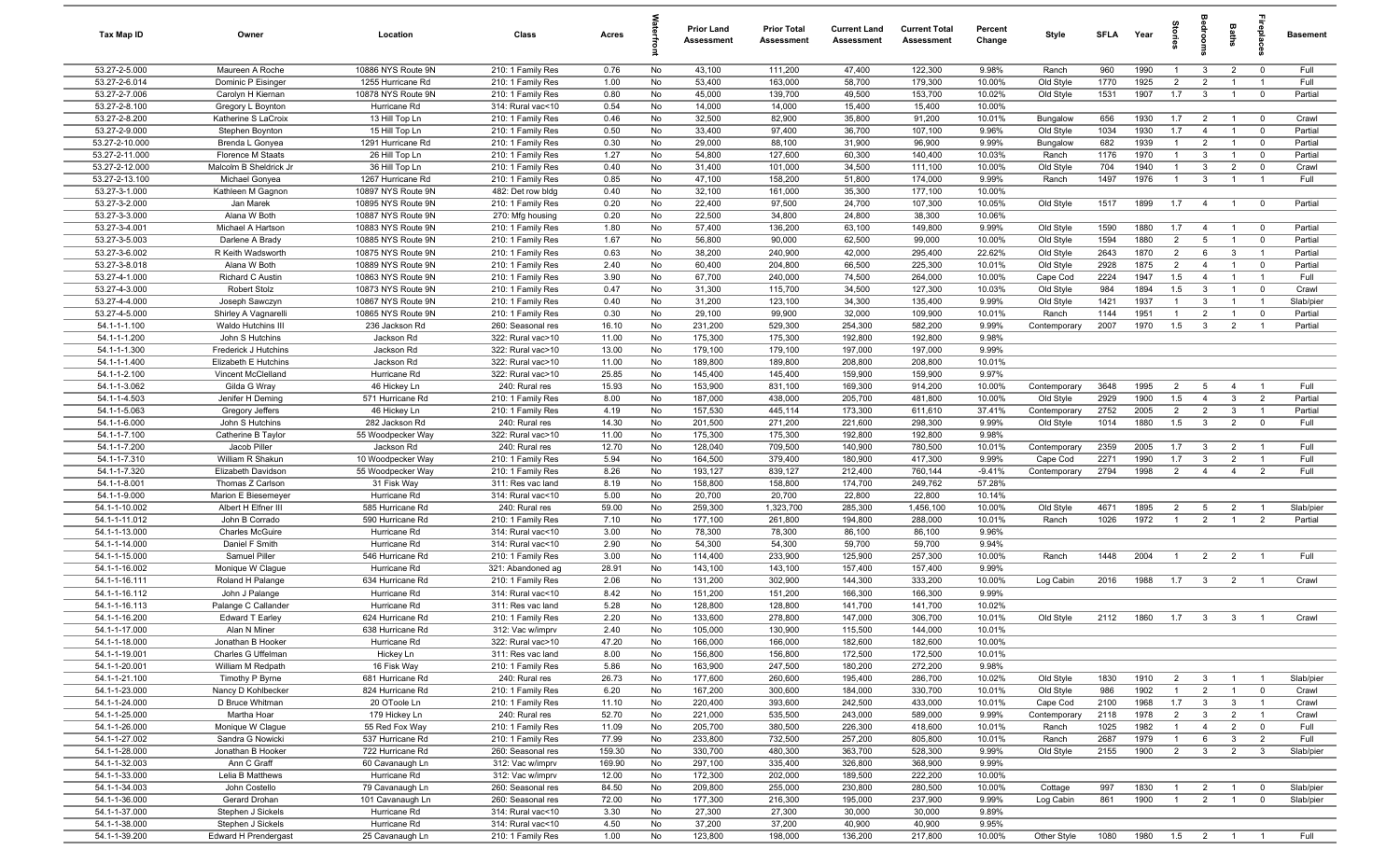| Tax Map ID                     | Owner                                             | Location                             | Class                                  | Acres          |          | Prior Land<br><b>Assessment</b> | <b>Prior Total</b><br>Assessment | <b>Current Land</b><br>Assessment | <b>Current Total</b><br><b>Assessment</b> | Percent<br>Change | Style                  | <b>SFLA</b>  | Year         | arie                             | edroo                          | Baths                            |                            | <b>Basement</b> |
|--------------------------------|---------------------------------------------------|--------------------------------------|----------------------------------------|----------------|----------|---------------------------------|----------------------------------|-----------------------------------|-------------------------------------------|-------------------|------------------------|--------------|--------------|----------------------------------|--------------------------------|----------------------------------|----------------------------|-----------------|
| 54.1-1-40.000                  | Gerald V Munson Jr                                | 25 Cavanaugh Ln                      | 210: 1 Family Res                      | 1.00           | No       | 123,700                         | 244,900                          | 136,100                           | 269,400                                   | 10.00%            | Log Cabin              | 1224         | 1977         | 1.5                              | $\overline{\mathbf{3}}$        | $\overline{1}$                   | $\overline{1}$             | Full            |
| 54.1-1-41.001                  | John J Palange                                    | Hurricane Rd                         | 312: Vac w/imprv                       | 1.15           | No       | 94,700                          | 98,900                           | 104,200                           | 108,800                                   | 10.01%            |                        |              |              |                                  |                                |                                  |                            |                 |
| 54.1-1-42.001                  | Warren Gunderson                                  | 199 Hickey Ln                        | 210: 1 Family Res                      | 1.30           | No       | 126,200                         | 232,800                          | 138,800                           | 256,100                                   | 10.01%            | Colonial               | 1550         | 1900         | $\overline{2}$                   | $3^{\circ}$                    | $\overline{2}$                   | $\overline{\mathbf{2}}$    | Full            |
| 54.1-1-43.000                  | Lelia B Matthews                                  | Hurricane Rd                         | 322: Rural vac>10                      | 32.30          | No       | 67,500                          | 67,500                           | 74,200                            | 74,200                                    | 9.93%             |                        |              |              |                                  |                                |                                  |                            |                 |
| 54.1-1-44.000                  | Malcolm Slater                                    | 374 Hurricane Rd                     | 260: Seasonal res                      | 16.80          | No       | 210,900                         | 275,800                          | 232,000                           | 303,400                                   | 10.01%            | Old Style              | 1179         | 1930         |                                  | $\overline{2}$                 | $\overline{1}$                   |                            | Slab/pier       |
| 54.1-1-45.001<br>54.1-1-46.001 | Warren Gunderson<br>Carol Blakeslee-Collin        | Hickey Ln<br>Schaefer Rd             | 314: Rural vac<10<br>311: Res vac land | 2.40<br>8.38   | No<br>No | 23,100<br>140,700               | 23,100<br>140,700                | 25,400<br>154,800                 | 25,400<br>154,800                         | 9.96%<br>10.02%   |                        |              |              |                                  |                                |                                  |                            |                 |
| 54.1-1-47.003                  | Lelia B Matthews                                  | 400 Hurricane Rd                     | 260: Seasonal res                      | 9.90           | No       | 178,500                         | 314,500                          | 196,400                           | 346,000                                   | 10.02%            | Old Style              | 1978         | 1923         | 1.5                              | $\overline{4}$                 | $\overline{2}$                   | $\overline{1}$             | Partial         |
| 54.1-1-48.000                  | Joseph Principato                                 | 404 Hurricane Rd                     | 314: Rural vac<10                      | 2.66           | No       | 105,200                         | 105,200                          | 115,700                           | 115,700                                   | 9.98%             |                        |              |              |                                  |                                |                                  |                            |                 |
| 54.1-1-49.100                  | David W Holmes                                    | 13 Cavanaugh Ln                      | 210: 1 Family Res                      | 8.53           | No       | 164,200                         | 362,200                          | 180,600                           | 398,400                                   | 9.99%             | Ranch                  | 1920         | 2000         | $\overline{1}$                   | $\mathbf{3}$                   | $\overline{2}$                   | $\overline{1}$             | Crawl           |
| 54.1-1-49.112                  | Michel Demuszka                                   | Hurricane Rd                         | 210: 1 Family Res                      | 16.81          | No       | 216,300                         | 339,100                          | 237,900                           | 373,000                                   | 10.00%            | Contemporary           | 1190         | 1996         | 2                                | $\mathbf{3}$                   | $\mathbf{1}$                     | $\overline{1}$             | Crawl           |
| 54.1-1-49.200                  | Stefan M Nowicki                                  | 533 Hurricane Rd                     | 311: Res vac land                      | 6.44           | No       | 135,100                         | 135,100                          | 148,600                           | 148,600                                   | 9.99%             |                        |              |              |                                  |                                |                                  |                            |                 |
| 54.1-1-50.000                  | <b>Harold Speert</b>                              | 415 Hurricane Rd                     | 240: Rural res                         | 53.00          | No       | 216,000                         | 389,800                          | 237,600                           | 428,800                                   | 10.01%            | Ranch                  | 2106         | 1971         | $\overline{1}$                   | $\mathbf{3}$                   | $\overline{2}$                   | - 1                        | Partial         |
| 54.1-1-51.000                  | <b>Harold Speert</b>                              | 133 Schaefer Rd                      | 260: Seasonal res                      | 91.80          | No       | 313,500                         | 331,000                          | 344,900                           | 364,100                                   | 10.00%            | Old Style              | 850          | 1890         | 1.5                              | 3                              |                                  | $\overline{1}$             | Slab/pier       |
| 54.1-1-52.110                  | Samuel H Fisk                                     | 8 Fisk Way                           | 260: Seasonal res                      | 6.25           | No       |                                 |                                  | 228,140                           | 662,310                                   |                   | Contemporary           | 3299         | 1950         | $\overline{2}$                   | 6                              | $\mathbf{3}$                     | $\overline{0}$             | Slab/pier       |
| 54.1-1-52.120                  | Erik Jacobson                                     | Hickey Way                           | 314: Rural vac<10                      | 3.46           | No       |                                 |                                  | 128,833                           | 128,833                                   |                   |                        |              |              |                                  |                                |                                  |                            |                 |
| 54.1-1-52.200                  | Patrick J Gorry                                   | 8 Fisk Way                           | 210: 1 Family Res                      | 7.35           | No       | 171,500                         | 361,400                          | 188,600                           | 397,500                                   | 9.99%             | Contemporary           | 1406         | 1962         |                                  | $\overline{2}$                 | $\overline{2}$                   | $\overline{2}$             | Partial         |
| 54.1-1-53.000<br>54.1-1-54.100 | Andrew Hoar<br>Virginia H Frecha                  | Hickey Ln<br>76 Fisk Way             | 311: Res vac land<br>260: Seasonal res | 9.77<br>25.00  | No<br>No | 167,900<br>207,900              | 167,900<br>220,700               | 184,700<br>228,700                | 184,700<br>242,800                        | 10.01%<br>10.01%  | Cottage                | 582          | 1988         | $\overline{1}$                   | $\overline{1}$                 | $\overline{1}$                   | $\overline{\mathbf{0}}$    | Slab/pier       |
| 54.1-1-55.002                  | Michel Demuszka                                   | 478 Hurricane Rd                     | 322: Rural vac>10                      | 32.50          | No       | 149,500                         | 149,500                          | 164,400                           | 164,400                                   | 9.97%             |                        |              |              |                                  |                                |                                  |                            |                 |
| 54.1-1-56.001                  | Paul Z Nowicki                                    | 501 Hurricane Rd                     | 280: Multiple res                      | 25.34          | No       | 251,600                         | 901,164                          | 276,800                           | 991,300                                   | 10.00%            | Old Style              | 2751         | 1860         | $\overline{2}$                   | 5                              | $\overline{2}$                   | $\mathbf 0$                | Partial         |
| 54.3-1-1.000                   | Michael B Peabody                                 | 138 Schaefer Rd                      | 314: Rural vac<10                      | 9.12           | No       | 157,700                         | 157,700                          | 173,500                           | 173,500                                   | 10.02%            |                        |              |              |                                  |                                |                                  |                            |                 |
| 54.3-1-2.000                   | Marie Cohen                                       | Schaefer Rd                          | 311: Res vac land                      | 4.50           | No       | 118,100                         | 118,100                          | 129,900                           | 129,900                                   | 9.99%             |                        |              |              |                                  |                                |                                  |                            |                 |
| 54.3-1-3.000                   | Roberta M Heyne                                   | 72 Schaefer Rd                       | 312: Vac w/imprv                       | 6.16           | No       | 125,800                         | 150,900                          | 138,400                           | 166,000                                   | 10.01%            |                        |              |              |                                  |                                |                                  |                            |                 |
| 54.3-1-4.000                   | Marie Cohen                                       | 72 Schaefer Rd                       | 240: Rural res                         | 35.00          | No       | 177,100                         | 368,100                          | 194,800                           | 404,900                                   | 10.00%            | Contemporary           | 1415         | 1979         | 1.5                              | $\overline{\mathbf{3}}$        | $\overline{2}$                   | $\overline{1}$             | Full            |
| 54.3-1-5.000                   | Robin Lawrence                                    | NYS Route 9N                         | 322: Rural vac>10                      | 16.30          | No       | 60,900                          | 60,900                           | 67,000                            | 67,000                                    | 10.02%            |                        |              |              |                                  |                                |                                  |                            |                 |
| 54.3-1-6.000                   | Robert R Purdy                                    | NYS Route 9N                         | 314: Rural vac<10                      | 0.40           | No       | 9,600                           | 9,600                            | 10,600                            | 10,600                                    | 10.42%            |                        |              |              |                                  |                                |                                  |                            |                 |
| 54.3-1-7.000                   | Kevin E Straight                                  | 10322 NYS Route 9N                   | 210: 1 Family Res                      | 2.30           | No       | 56,700                          | 109,800                          | 62,400                            | 120,800                                   | 10.02%            | Contemporary           | 1227         | 1990         |                                  | $\overline{2}$                 | $\overline{1}$                   | $^{\circ}$                 | Slab/pier       |
| 54.3-1-8.100                   | Elias Haddad                                      | NYS Route 9N                         | 322: Rural vac>10                      | 43.90          | No       | 104,200                         | 104,200                          | 114,600                           | 114,600                                   | 9.98%             |                        |              |              |                                  |                                |                                  |                            |                 |
| 54.3-1-8.210                   | <b>Gregory Farrell</b>                            | 10238 NYS Route 9N                   | 312: Vac w/imprv                       | 82.90          | No       | 165,600                         | 168,000                          | 182,200                           | 184,800                                   | 10.00%            |                        |              |              |                                  |                                |                                  |                            |                 |
| 54.3-1-8.220<br>54.3-1-8.230   | Dougald F MacArthur III<br>Kenneth E MacArthur Jr | NYS Route 9N<br>NYS Route 9N         | 314: Rural vac<10<br>314: Rural vac<10 | 7.56<br>2.34   | No<br>No | 68,100<br>19,400                | 68,100<br>19,400                 | 74,900<br>21,300                  | 74,900<br>21,300                          | 9.99%<br>9.79%    |                        |              |              |                                  |                                |                                  |                            |                 |
| 54.3-1-9.100                   | Edmund Merle-Smith                                | 144 Schaefer Rd                      | 240: Rural res                         | 37.47          | No       | 188,500                         | 319,552                          | 207,300                           | 351,500                                   | 10.00%            | Old Style              | 1146         | 1934         | 1.5                              | $\overline{2}$                 | $\overline{1}$                   | $\overline{1}$             | Partial         |
| 54.3-1-9.200                   | Michael B Peabody                                 | 128 Schaefer Rd                      | 210: 1 Family Res                      | 8.93           | No       | 186,100                         | 381,000                          | 204,700                           | 419,100                                   | 10.00%            | Ranch                  | 2362         | 1930         | $\overline{1}$                   | $\overline{4}$                 | $\overline{2}$                   | $\overline{1}$             | Crawl           |
| 54.3-1-10.110                  | Pamela W Leighton                                 | 283 Hurricane Rd                     | 210: 1 Family Res                      | 11.05          | No       | 205,700                         | 1,032,800                        | 226,300                           | 1,136,100                                 | 10.00%            | Contemporary           | 3856         | 1998         | 2                                | $\mathbf{3}$                   | $\mathbf{3}$                     | $\overline{1}$             | Full            |
| 54.3-1-10.120                  | Jane A Owens                                      | Hurricane Rd                         | 322: Rural vac>10                      | 15.61          | No       | 183,900                         | 183,900                          | 202,300                           | 202,300                                   | 10.01%            |                        |              |              |                                  |                                |                                  |                            |                 |
| 54.3-1-10.210                  | James B Hayden                                    | 309 Hurricane Rd                     | 240: Rural res                         | 13.60          | No       | 200,200                         | 316,000                          | 220,200                           | 347,600                                   | 10.00%            | Cape Cod               | 1404         | 1977         | 1.5                              | 3                              | $\overline{2}$                   | $\mathbf 0$                | Full            |
| 54.3-1-10.220                  | Elizabeth M Jaques                                | 200 Schaefer Rd                      | 210: 1 Family Res                      | 5.00           | No       | 148,500                         | 429,000                          | 136,300                           | 444,900                                   | 3.71%             | Contemporary           | 2464         | 1990         | $\overline{2}$                   | $\overline{1}$                 | $\overline{2}$                   | $\overline{1}$             | Full            |
| 54.3-1-11.001                  | Kathleen A Purdy                                  | NYS Route 9N                         | 322: Rural vac>10                      | 72.18          | No       | 116,200                         | 116,200                          | 127,800                           | 127,800                                   | 9.98%             |                        |              |              |                                  |                                |                                  |                            |                 |
| 54.3-1-12.002                  | Thaddeus J Zelski Jr                              | 273 Hurricane Rd                     | 312: Vac w/imprv                       | 3.40           | No       | 108,300                         | 111,200                          | 119,100                           | 122,300                                   | 9.98%             |                        |              |              |                                  |                                |                                  |                            |                 |
| 54.3-1-13.000                  | Warren P Deland                                   | Hurricane Rd                         | 314: Rural vac<10                      | 3.60           | No       | 109,600                         | 109,600                          | 120,600                           | 120,600                                   | 10.04%            |                        |              |              |                                  |                                |                                  |                            |                 |
| 54.3-1-14.000                  | J Forrest Crooks                                  | 242 Hurricane Rd                     | 210: 1 Family Res                      | 2.40           | No       | 132,400                         | 224,800                          | 145,700                           | 247,300                                   | 10.01%            | Ranch                  | 700          | 1975         |                                  | 3                              | - 1                              | $\mathbf 0$                | Full            |
| 54.3-1-15.003<br>54.3-1-18.002 | Warren P Deland<br>Thaddeus J Zelski Jr           | 252 Hurricane Rd<br>270 Hurricane Rd | 210: 1 Family Res<br>210: 1 Family Res | 3.91<br>4.10   | No<br>No | 141,700<br>143,000              | 241,100<br>289,300               | 155,900<br>157,300                | 241,240<br>318,200                        | 0.06%<br>9.99%    | Log Cabin<br>Old Style | 1004<br>1716 | 1980<br>1920 | $\overline{1}$<br>$\overline{2}$ | $\overline{2}$<br>$\mathbf{3}$ | $\overline{1}$<br>$\overline{1}$ | $\mathbf 0$<br>$\mathbf 0$ | Full<br>Crawl   |
| 54.3-1-20.000                  | Stephen Wilberding                                | 182 Hurricane Rd                     | 240: Rural res                         | 138.40         | No       | 355,300                         | 526,800                          | 390,800                           | 579,500                                   | 10.00%            | Old Style              | 2494         | 1920         | 2                                | $5\overline{)}$                | $\overline{2}$                   | $\overline{1}$             | Crawl           |
| 54.3-1-21.200                  | Michael W Curran                                  | 288 Hurricane Rd                     | 240: Rural res                         | 56.80          | No       | 208,600                         | 670,200                          | 229,400                           | 737,200                                   | 10.00%            | Contemporary           | 3108         | 1989         | $\overline{2}$                   | $\overline{4}$                 | $\overline{2}$                   | $\mathbf 0$                | Slab/pier       |
| 54.3-1-22.000                  | Polly P ODonoghue                                 | 69 Bear Brook Way                    | 240: Rural res                         | 124.90         | No       | 277,000                         | 712,900                          | 304,700                           | 784,200                                   | 10.00%            | Contemporary           | 1887         | 1980         | $\overline{1}$                   | $\overline{4}$                 | $\mathcal{R}$                    |                            | Full            |
| 54.3-1-23.000                  | Daniel J Rosenthal                                | 7 Sky High Way                       | 312: Vac w/imprv                       | 2.00           | No       | 29,200                          | 33,600                           | 32,200                            | 37,000                                    | 10.12%            | Cottage                | 300          | 1945         | $\overline{1}$                   | $\mathbf 0$                    | $\overline{0}$                   | $\overline{\mathbf{0}}$    | Slab/pier       |
| 54.3-1-24.000                  | Janet K Downs                                     | 9 Sky High Way                       | 312: Vac w/imprv                       | 21.50          | No       | 79,700                          | 83,600                           | 87,700                            | 92,000                                    | 10.05%            |                        |              |              |                                  |                                |                                  |                            |                 |
| 54.3-1-25.000                  | Merle D Tanis                                     | 8 Sky High Way                       | 260: Seasonal res                      | 21.70          | No       | 80,600                          | 84,500                           | 88,700                            | 93,000                                    | 10.06%            | Cottage                | 561          | 1935         | $\overline{1}$                   | $\overline{1}$                 | $\overline{1}$                   | $\overline{0}$             | Slab/pier       |
| 54.3-1-27.100                  | <b>Tracey G Whitney</b>                           | NYS Route 9N                         | 322: Rural vac>10                      | 69.95          | No       | 90,800                          | 90,800                           | 99,900                            | 99,900                                    | 10.02%            |                        |              |              |                                  |                                |                                  |                            |                 |
| 54.3-1-27.202                  | <b>Tracey G Whitney</b>                           | NYS Route 9N                         | 322: Rural vac>10                      | 100.17         | No       | 136,000                         | 136,000                          | 149,600                           | 149,600                                   | 10.00%            |                        |              |              |                                  |                                |                                  |                            |                 |
| 54.3-1-28.000                  | Lawrence F House                                  | 9992 NYS Route 9N                    | 210: 1 Family Res                      | 5.40           | No       | 75,200                          | 139,800                          | 82,700                            | 153,800                                   | 10.01%            | Raised Ranch           | 1044         | 1975         |                                  | $\mathbf{3}$                   | $\overline{1}$                   | $\mathbf 0$                | Full            |
| 54.3-1-29.000                  | Diana C House                                     | 9990 NYS Route 9N                    | 210: 1 Family Res                      | 3.90           | No       | 67,700                          | 117,000                          | 74,500                            | 128,700                                   | 10.00%            | Log Cabin              | 796          | 1974         |                                  | $\overline{2}$                 | $\overline{1}$                   |                            | Full            |
| 54.3-1-30.100<br>54.3-1-30.200 | Racquette Flow Corp<br>Wade H Whitney             | NYS Route 9N<br>NYS Route 9N         | 322: Rural vac>10<br>322: Rural vac>10 | 85.84<br>72.36 | No<br>No | 208,000<br>143,000              | 208,000<br>143,000               | 228,800<br>157,300                | 228,800<br>157,300                        | 10.00%<br>10.00%  |                        |              |              |                                  |                                |                                  |                            |                 |
| 54.3-1-31.000                  | William Daly                                      | 10008 NYS Route 9N                   | 270: Mfg housing                       | 0.40           | No       | 31,300                          | 36,300                           | 34,400                            | 39,900                                    | 9.92%             |                        |              |              |                                  |                                |                                  |                            |                 |
| 54.3-1-32.000                  | Alvin Goldman                                     | 10008 NYS Route 9N                   | 260: Seasonal res                      | 3.90           | No       | 67,800                          | 124,000                          | 74,600                            | 136,400                                   | 10.00%            | Old Style              | 1135         | 1930         | $\overline{1}$                   | $\mathbf{3}$                   | $\overline{1}$                   | $\overline{1}$             | Slab/pier       |
| 54.3-1-33.001                  | Conway J Gagnier                                  | 10123 NYS Route 9N                   | 270: Mfg housing                       | 0.40           | No       | 31,300                          | 37,500                           | 34,400                            | 41,200                                    | 9.87%             |                        |              |              |                                  |                                |                                  |                            |                 |
| 54.3-1-34.003                  | David R Deyo                                      | 10050 NYS Route 9N                   | 418: Inn/lodge                         | 10.70          | No       | 89,400                          | 225,600                          | 98,400                            | 248,200                                   | 10.02%            |                        |              |              |                                  |                                |                                  |                            |                 |
| 54.3-1-35.001                  | Lyman P Collins                                   | 84 Baxter Mountain Ln                | 260: Seasonal res                      | 22.36          | No       | 118,800                         | 146,500                          | 130,700                           | 161,200                                   | 10.03%            | Cottage                | 841          | 1987         | 1.5                              | $\overline{1}$                 | $\overline{1}$                   | $\mathbf 0$                | Slab/pier       |
| 54.3-1-36.110                  | Maria Cipriani                                    | NYS Route 9N                         | 311: Res vac land                      | 4.40           | No       | 48,300                          | 48,300                           | 53,100                            | 53,100                                    | 9.94%             |                        |              |              |                                  |                                |                                  |                            |                 |
| 54.3-1-36.120                  | Yvette Tillema                                    | NYS Route 9N                         | 311: Res vac land                      | 9.50           | No       | 59,200                          | 59,200                           | 65,100                            | 65,100                                    | 9.97%             |                        |              |              |                                  |                                |                                  |                            |                 |
| 54.3-1-36.200                  | Maria Cipriani                                    | 10076 NYS Route 9N                   | 210: 1 Family Res                      | 12.60          | No       | 188,500                         | 275,200                          | 207,300                           | 302,700                                   | 9.99%             | Contemporary           | 840          | 1980         | $\overline{1}$                   | $\overline{2}$                 | $\overline{1}$                   | $\overline{0}$             | Full            |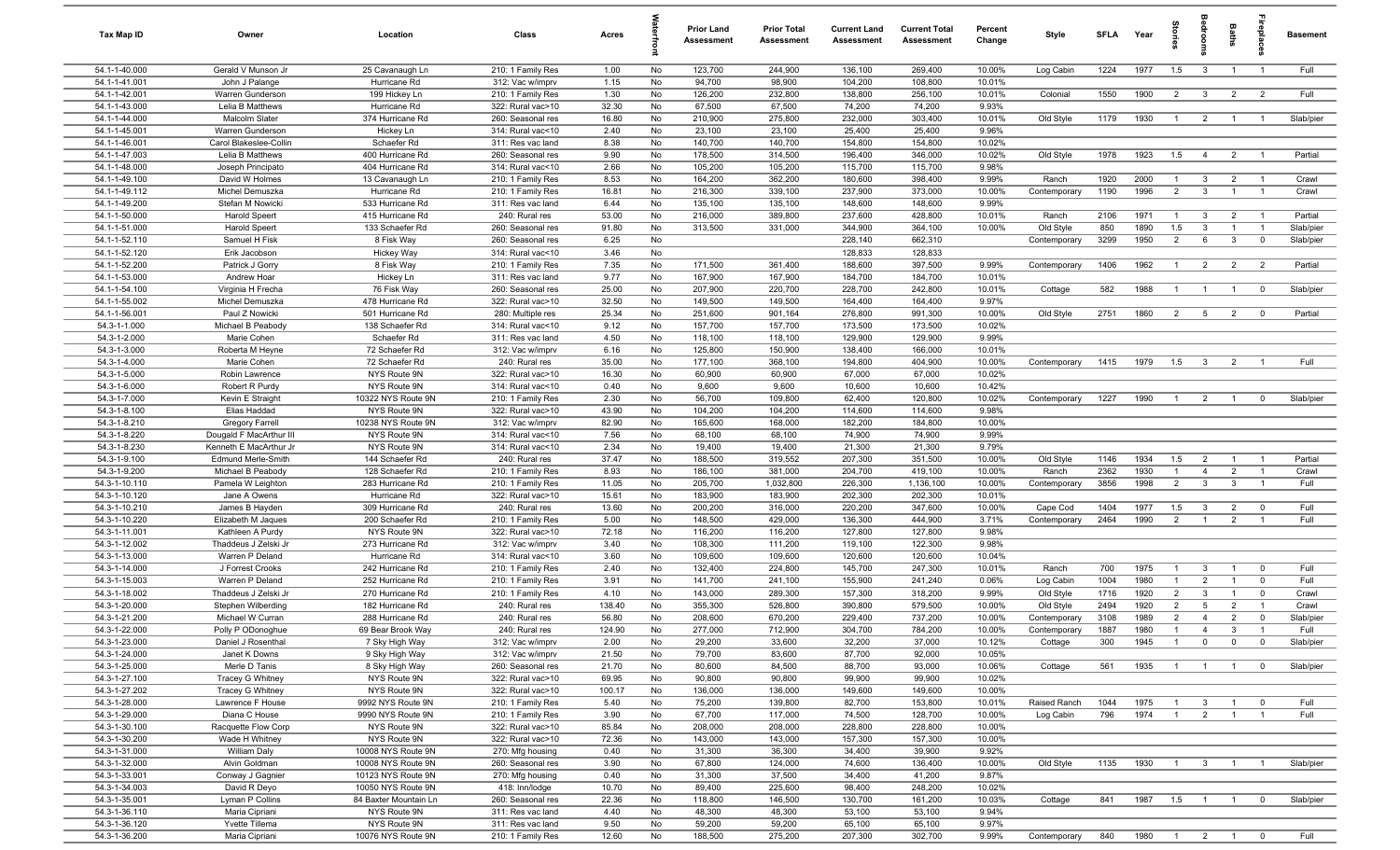| Tax Map ID                     | Owner                                        | Location                                 | Class                                  | Acres        | 크        | <b>Prior Land</b><br>Assessment | <b>Prior Total</b><br>Assessment | <b>Current Land</b><br><b>Assessment</b> | <b>Current Total</b><br>Assessment | Percent<br>Change | Style                 | <b>SFLA</b>  | Year         | ŝ.                             | e<br>So                        | Baths                            | epla                             | <b>Basement</b>   |
|--------------------------------|----------------------------------------------|------------------------------------------|----------------------------------------|--------------|----------|---------------------------------|----------------------------------|------------------------------------------|------------------------------------|-------------------|-----------------------|--------------|--------------|--------------------------------|--------------------------------|----------------------------------|----------------------------------|-------------------|
| 54.3-1-37.000                  | Spruce Hill Trust                            | Hurricane Rd                             | 322: Rural vac>10                      | 22.50        | No       | 77,100                          | 77,100                           | 84,800                                   | 84,800                             | 9.99%             |                       |              |              |                                |                                |                                  |                                  |                   |
| 54.3-1-38.000                  | Spruce Hill Trust                            | 114 Hurricane Rd                         | 210: 1 Family Res                      | 15.00        | No       | 99,800                          | 173,800                          | 109,800                                  | 191,200                            | 10.01%            | Log Cabin             | 1118         | 1988         | $\overline{1}$                 | $\overline{2}$                 | $\overline{1}$                   | $\mathbf 0$                      | Crawl             |
| 54.3-1-39.000                  | Michael A Hartson                            | 10 Bear Brook Way                        | 312: Vac w/imprv                       | 8.20         | No       | 71,200                          | 77,400                           | 78,300                                   | 85,100                             | 9.95%             |                       |              |              |                                |                                |                                  |                                  |                   |
| 54.3-1-40.000                  | Michael A Hartson                            | 2 Bear Brook Way                         | 210: 1 Family Res                      | 0.50         | No       | 33,300                          | 101,500                          | 36,700                                   | 111,700                            | 10.05%            | Ranch                 | 918          | 1981         | $\overline{1}$                 | $\overline{2}$                 | $\overline{1}$                   | $^{\circ}$                       | Full              |
| 54.3-1-41.000                  | Corinne S Kiernan                            | 134 Hurricane Rd                         | 260: Seasonal res                      | 4.40         | No       | 70,100                          | 89,500                           | 77,200                                   | 98,500                             | 10.06%            | Old Style             | 850          | 1900         | $\overline{1}$                 | $\overline{2}$                 | $\overline{1}$                   | -1                               | Slab/pier         |
| 54.3-1-42.000                  | Judith A Strobeck                            | 119 Hurricane Rd                         | 210: 1 Family Res                      | 2.40         | No       | 60,400                          | 261,300                          | 66,400                                   | 287,400                            | 9.99%             | Contemporary          | 2576         | 1983         | $\overline{2}$                 | $\mathbf{3}$                   | $\overline{2}$                   |                                  | Full              |
| 54.3-1-43.100                  | Beverly L OConnor                            | 93 Hurricane Rd                          | 270: Mfg housing                       | 5.11         | No       | 73,800                          | 86,100                           | 81,200                                   | 94,700                             | 9.99%             |                       |              |              |                                |                                |                                  |                                  |                   |
| 54.3-1-43.200                  | <b>Bruce Gundensen</b><br>William A Superior | 47 Hurricane Rd                          | 210: 1 Family Res                      | 16.57        | No       | 90,100                          | 171,700                          | 99,100                                   | 188,900                            | 10.02%            | Old Style             | 1319         | 1900         | 1.7                            | $\overline{4}$                 | $\overline{1}$                   | $\overline{0}$                   | Full              |
| 54.3-1-44.000<br>54.3-1-45.001 | Haven Hunting Club Inc                       | NYS Route 9N<br>10145 NYS Route 9N       | 210: 1 Family Res<br>260: Seasonal res | 9.80<br>0.60 | No<br>No | 86,000<br>37,100                | 271,700<br>67,800                | 94,600<br>40,800                         | 370,823<br>74,600                  | 36.48%<br>10.03%  | Ranch<br>Cottage      | 2466<br>1181 | 1992<br>1930 | $\mathbf{1}$<br>$\overline{1}$ | $\mathbf{3}$<br>$\overline{1}$ | $\overline{2}$<br>$\overline{1}$ | $\overline{1}$<br>$\mathbf 0$    | Full<br>Slab/pier |
| 54.3-1-46.002                  | Ryan W Ferebee                               | 10148 NYS Route 9N                       | 210: 1 Family Res                      | 0.82         | No       | 45,900                          | 118,500                          | 50,500                                   | 130,400                            | 10.04%            | Ranch                 | 864          | 1979         | $\overline{1}$                 | $\overline{2}$                 | $\overline{2}$                   | $\mathbf 0$                      | Full              |
| 54.3-1-47.001                  | Robert F Reid                                | NYS Route 9N                             | 314: Rural vac<10                      | 8.60         | No       | 36,000                          | 36,000                           | 39,600                                   | 39,600                             | 10.00%            |                       |              |              |                                |                                |                                  |                                  |                   |
| 54.3-1-48.002                  | Frances L Netti                              | 10146 NYS Route 9N                       | 260: Seasonal res                      | 1.67         | No       | 56,700                          | 77,200                           | 62,300                                   | 84,900                             | 9.97%             | Cottage               | 736          | 1966         | $\overline{1}$                 | $\overline{2}$                 | $\overline{1}$                   | $\mathbf{0}$                     | Slab/pier         |
| 54.3-1-49.000                  | <b>Bruce K Mitchell</b>                      | 10120 NYS Route 9N                       | 483: Converted Res                     | 4.40         | No       | 70,300                          | 242,700                          | 77,400                                   | 267,000                            | 10.01%            |                       |              |              |                                |                                |                                  |                                  |                   |
| 54.3-1-50.000                  | Kathleen T Russell                           | 10101 NYS Route 9N                       | 210: 1 Family Res                      | 2.35         | No       | 60,200                          | 115,000                          | 66,200                                   | 126,500                            | 10.00%            | Old Style             | 885          | 1940         | $\overline{1}$                 | $\overline{2}$                 | $\overline{1}$                   | $\mathbf{0}$                     | Full              |
| 54.3-1-51.000                  | Robert F Reid                                | 10093 NYS Route 9N                       | 260: Seasonal res                      | 1.98         | No       | 27,000                          | 66,900                           | 29,700                                   | 73,600                             | 10.01%            | Cottage               | 978          | 1900         | 1.5                            | $\overline{2}$                 | $\overline{1}$                   | $\mathbf 0$                      | Slab/pier         |
| 54.3-1-52.001                  | William J Dobrowski                          | NYS Route 9N                             | 314: Rural vac<10                      | 7.00         | No       | 127,500                         | 127,500                          | 140,200                                  | 140,200                            | 9.96%             |                       |              |              |                                |                                |                                  |                                  |                   |
| 54.3-1-53.000                  | June Evans                                   | 10073 NYS Route 9N                       | 210: 1 Family Res                      | 3.50         | No       | 65,900                          | 225,400                          | 72,500                                   | 247,900                            | 9.98%             | Old Style             | 2079         | 1904         | 1.7                            | $\overline{4}$                 | $\overline{2}$                   | $\overline{0}$                   | Partial           |
| 54.3-1-54.000                  | <b>Robert Denton</b>                         | NYS Route 9N                             | 322: Rural vac>10                      | 10.70        | No       | 83,600                          | 83,600                           | 92,000                                   | 92,000                             | 10.05%            |                       |              |              |                                |                                |                                  |                                  |                   |
| 54.3-1-57.001                  | John Thaxton                                 | 84 Baxter Mountain Ln                    | 240: Rural res                         | 16.19        | No       | 136,400                         | 298,100                          | 150,000                                  | 327,900                            | 10.00%            | Contemporary          | 1568         | 1990         | 1.5                            | $\overline{1}$                 | $\overline{2}$                   | $\overline{\mathbf{0}}$          | Partial           |
| 54.3-1-61.002                  | Robert J Graham                              | 10131 NYS Route 9N                       | 312: Vac w/imprv                       | 1.08         | No       | 53,900                          | 57,000                           | 59,300                                   | 62,700                             | 10.00%            |                       |              |              |                                |                                |                                  |                                  |                   |
| 54.3-1-63.001                  | <b>Edward G Gregory</b>                      | 10151 NYS Route 9N                       | 210: 1 Family Res                      | 0.77         | No       | 43,600                          | 159,800                          | 48,000                                   | 175,800                            | 10.01%            | Ranch                 | 1564         | 1960         | $\overline{1}$                 | $\overline{\mathbf{3}}$        | $\overline{1}$                   | $\overline{\mathbf{0}}$          | Partial           |
| 54.3-1-68.000                  | Martha Lee E Owen                            | NYS Route 9N                             | 322: Rural vac>10                      | 12.40        | No       | 74,200                          | 74,200                           | 81,600                                   | 81,600                             | 9.97%             |                       |              |              |                                |                                |                                  |                                  |                   |
| 54.3-1-69.100                  | John Trimbur                                 | 111 Baxter Mountain Ln                   | 210: 1 Family Res                      | 7.30         | No       | 115,100                         | 246,800                          | 126,600                                  | 271,500                            | 10.01%            | Contemporary          | 887          | 1991         | $\overline{1}$                 | $\overline{1}$                 | $\overline{1}$                   |                                  | Partial           |
| 54.3-1-69.200                  | Ethel S Webb                                 | 71 Baxter Mountain Ln                    | 210: 1 Family Res                      | 7.30         | No       | 115,200                         | 264,200                          | 126,700                                  | 290,600                            | 9.99%             | Contemporary          | 842          | 1990         | 1.5                            | $\overline{2}$                 | $\overline{1}$                   | $\overline{1}$                   | Partial           |
| 54.3-1-69.300                  | Martha Lee Owen                              | NYS Route 9N                             | 311: Res vac land                      | 6.10         | No       | 48,800                          | 48,800                           | 53,700                                   | 53,700                             | 10.04%            |                       |              |              |                                |                                |                                  |                                  |                   |
| 54.3-1-69.400                  | Martha Lee Owen                              | 64 Baxter Mountain Ln                    | 311: Res vac land                      | 8.53         | No       | 56,300                          | 56,300                           | 61,900                                   | 61,900                             | 9.95%             |                       |              |              |                                |                                |                                  |                                  |                   |
| 54.3-1-70.000                  | Manouch Yektai                               | NYS Route 9N                             | 322: Rural vac>10                      | 56.40        | No       | 95,900                          | 95,900                           | 105,500                                  | 105,500                            | 10.01%            |                       |              |              |                                |                                |                                  |                                  |                   |
| 54.3-1-71.000                  | Robert H Shelton                             | 35 Baxter Mountain Ln                    | 210: 1 Family Res                      | 6.60         | No       | 89,100                          | 158,400                          | 98,000                                   | 174,200                            | 9.97%             | Ranch                 | 1008         | 1991         | $\overline{1}$                 | $\overline{\mathbf{3}}$        | $\overline{1}$                   | $\mathbf 0$                      | Full              |
| 54.3-1-72.000                  | Norman F Smith                               | NYS Route 9N                             | 322: Rural vac>10                      | 60.20        | No       | 104,300                         | 104,300                          | 114,700                                  | 114,700                            | 9.97%             |                       |              |              |                                |                                |                                  |                                  |                   |
| 54.3-1-73.100                  | Kenneth Barber                               | 4 Hurricane Rd                           | 260: Seasonal res                      | 6.50         | No       | 78,000                          | 101,000                          | 85,800                                   | 111,100                            | 10.00%            | Cottage               | 465          | 1960<br>1991 | $\overline{1}$                 | $\overline{1}$                 | $\overline{1}$                   | $\overline{0}$                   | Slab/pier         |
| 54.3-2-1.000<br>54.3-2-2.000   | Marilyn J Murphy<br>Donna M Dillingham       | 10057 NYS Route 9N<br>10051 NYS Route 9N | 210: 1 Family Res<br>210: 1 Family Res | 0.84<br>1.72 | No<br>No |                                 |                                  | 50,700<br>62,700                         | 215,400<br>124,500                 |                   | Cape Cod<br>Old Style | 2016<br>1620 | 1860         | 1.5<br>$\overline{2}$          | $\mathbf{3}$<br>$\overline{4}$ | $\mathbf{1}$<br>$\overline{1}$   | $\overline{0}$<br>$\overline{0}$ | Partial<br>Full   |
| 54.3-2-3.000                   | Charles E Venner                             | 10043 NYS Route 9N                       | 270: Mfg housing                       | 0.70         | No       |                                 |                                  | 45,100                                   | 164,100                            |                   |                       |              |              |                                |                                |                                  |                                  |                   |
| 54.3-2-4.000                   | Matthew L Dumas                              | 10037 NYS Route 9N                       | 210: 1 Family Res                      | 4.70         | No       |                                 |                                  | 79,000                                   | 158,000                            |                   | Ranch                 | 825          | 1978         | $\overline{1}$                 | $\overline{1}$                 | $\overline{1}$                   | $\mathbf 0$                      | Crawl             |
| 54.3-2-5.000                   | Stan Oliva                                   | 10027 NYS Route 9N                       | 210: 1 Family Res                      | 4.81         | No       |                                 |                                  | 79,500                                   | 159,400                            |                   | Ranch                 | 1224         | 1951         | $\overline{1}$                 | $\mathbf{3}$                   | $\overline{1}$                   | $\mathbf 0$                      | Crawl             |
| 54.3-2-6.000                   | Yvette Tillema                               | 10015 NYS Route 9N                       | 210: 1 Family Res                      | 7.50         | No       |                                 |                                  | 88,800                                   | 184,000                            |                   | Ranch                 | 1456         | 1986         | $\overline{1}$                 | $\mathbf{3}$                   | 2                                | $\overline{0}$                   | Full              |
| 54.3-2-7.000                   | Steven J Gagnon                              | NYS Route 9N                             | 311: Res vac land                      | 7.50         | No       |                                 |                                  | 69,300                                   | 69,300                             |                   |                       |              |              |                                |                                |                                  |                                  |                   |
| 54.3-2-8.000                   | Edward L Jewett                              | NYS Route 9N                             | 322: Rural vac>10                      | 12.30        | No       |                                 |                                  | 190,100                                  | 190,100                            |                   |                       |              |              |                                |                                |                                  |                                  |                   |
| 54.3-2-9.000                   | Keene Lookouts Inc                           | Round Top Ln                             | 322: Rural vac>10                      | 29.77        | No       |                                 |                                  | 126,098                                  | 126,098                            |                   |                       |              |              |                                |                                |                                  |                                  |                   |
| 54.3-2-10.000                  | TJB Roundtop LLC                             | Round Top Ln                             | 210: 1 Family Res                      | 8.23         | No       |                                 |                                  | 149,300                                  | 545,400                            |                   | Contemporary          | 2328         | 2005         | 1.5                            | $\overline{\mathbf{3}}$        | $\mathbf{3}$                     | -1                               | Full              |
| 54.3-2-11.000                  | Cobblers Cove Real Estate LLC                | 154 Round Top Ln                         | 210: 1 Family Res                      | 7.80         | No       |                                 |                                  | 146,200                                  | 634,800                            |                   | Contemporary          | 2664         | 2005         | 2.5                            | $\overline{4}$                 | $\overline{2}$                   |                                  | Slab/pier         |
| 54.3-2-12.000                  | Thomas F Spitzner                            | 123 Round Top Ln                         | 314: Rural vac<10                      | 7.23         | No       |                                 |                                  | 117,530                                  | 117,530                            |                   |                       |              |              |                                |                                |                                  |                                  |                   |
| 54.3-2-13.000                  | Christopher P Kimball                        | Round Top Ln                             | 314: Rural vac<10                      | 6.48         | No       |                                 |                                  | 98,100                                   | 98,100                             |                   |                       |              |              |                                |                                |                                  |                                  |                   |
| 54.3-2-14.000                  | James Daly                                   | Round Top Ln                             | 314: Rural vac<10                      | 7.20         | No       |                                 |                                  | 106,600                                  | 106,600                            |                   |                       |              |              |                                |                                |                                  |                                  |                   |
| 54.3-2-15.000                  | John W Nields Jr                             | 70 Round Top Ln                          | 210: 1 Family Res                      | 7.60         | No       |                                 |                                  | 127,800                                  | 293,200                            |                   | Contemporary          | 1458         | 2000         | 1.7                            | $\overline{2}$                 | $\mathbf{3}$                     | $\mathbf 0$                      | Full              |
| 54.3-2-16.000                  | Thomas C Dubois                              | 43 Round Top Ln                          | 210: 1 Family Res                      | 5.30         | No       |                                 |                                  | 123,400                                  | 245,320                            |                   | Other Style           | 1440         | 2004         | 1.5                            | $\mathbf{3}$                   | $\overline{2}$                   |                                  | Full              |
| 54.3-2-17.000                  | James Bordley IV                             | 59 Round Top Ln                          | 260: Seasonal res                      | 5.20         | No       |                                 |                                  | 116,700                                  | 240,600                            |                   | Other Style           | 1092         |              | 1992  1.5  2                   |                                | $-1$                             | $\overline{\mathbf{0}}$          | Full              |
| 54.3-2-18.000                  | Keene Lookouts Inc                           | NYS Route 9N                             | 322: Rural vac>10                      | 14.35        | No       |                                 |                                  | 169,219                                  | 169,219                            |                   |                       |              |              |                                |                                |                                  |                                  |                   |
| 61.-1-2.000                    | Frederick B Burton                           | Adrians Acres Ln                         | 322: Rural vac>10                      | 40.00        | No       | 33,900                          | 33,900                           | 37,300                                   | 37,300                             | 10.03%            |                       |              |              |                                |                                |                                  |                                  |                   |
| 62.-1-3.110                    | <b>Adrians Acres Inc</b>                     | Adrians Acres Ln                         | 322: Rural vac>10                      | 31.81        | No       | 116,100                         | 116,100                          | 127,700                                  | 127,700                            | 9.99%             |                       |              |              |                                |                                |                                  | $\overline{0}$                   |                   |
| 62.-1-4.000                    | Wesley W Gonyea<br>McClintock Family LLC     | 190 Rugged Ridge Way<br>Adrians Acres Ln | 260: Seasonal res                      | 3.70         | No       | 39,800                          | 47,900                           | 43,800                                   | 52,700                             | 10.02%            | Bungalow              | 588          | 1940         | $\overline{1}$                 | $\overline{1}$                 | $\overline{0}$                   |                                  | Slab/pier         |
| 62.-1-5.000<br>62.-1-6.000     | <b>McClintock Family LLC</b>                 | 200 Rugged Ridge Way                     | 314: Rural vac<10<br>260: Seasonal res | 2.50<br>3.00 | No<br>No | 52,900<br>140,200               | 52,900<br>717,300                | 58,200<br>154,200                        | 58,200<br>789,000                  | 10.02%<br>10.00%  | Contemporary          | 2262         | 1983         | 2                              | $\overline{4}$                 | $\overline{\mathbf{3}}$          |                                  | Slab/pier         |
| 62.-1-7.000                    | Robert J Schwartz                            | Adrians Acres Ln                         | 314: Rural vac<10                      | 5.50         | No       | 130,700                         | 130,700                          | 143,800                                  | 143,800                            | 10.02%            |                       |              |              |                                |                                |                                  |                                  |                   |
| 62.-1-8.000                    | Robert J Schwartz                            | Adrians Acres Ln                         | 314: Rural vac<10                      | 1.90         | No       | 101,000                         | 101,000                          | 111,100                                  | 111,100                            | 10.00%            |                       |              |              |                                |                                |                                  |                                  |                   |
| 62.-1-9.000                    | Philip C Haskins                             | 34 Snow Shoe Way                         | 312: Vac w/imprv                       | 0.40         | No       | 38,500                          | 39,800                           | 42,400                                   | 43,800                             | 10.05%            |                       |              |              |                                |                                |                                  |                                  |                   |
| 62.-1-10.000                   | Gregory Gallacher                            | 10 Snow Shoe Way                         | 260: Seasonal res                      | 5.10         | No       | 157,600                         | 187,400                          | 173,300                                  | 254,300                            | 35.70%            | Cottage               | 677          | 1978         | $\mathbf{1}$                   |                                | $\mathbf 0$                      | $\mathbf 0$                      | Slab/pier         |
| 62.-1-11.002                   | Wesley E Lanyon                              | 7 Snow Shoe Way                          | 260: Seasonal res                      | 4.88         | No       | 155,800                         | 299,900                          | 171,400                                  | 329,900                            | 10.00%            | Log Cabin             | 1455         | 1980         | $\mathbf{1}$                   | $\overline{2}$                 | $\overline{2}$                   | $\overline{1}$                   | Slab/pier         |
| 62.-1-12.000                   | Normand F Smith III                          | 229 Smith Way                            | 240: Rural res                         | 238.30       | No       | 346,800                         | 706,100                          | 381,500                                  | 776,700                            | 10.00%            | Contemporary          | 1267         | 1997         | $\overline{1}$                 | $\mathbf{3}$                   | $\overline{2}$                   | $\overline{1}$                   | Full              |
| 62.-1-14.000                   | James E Lloyd                                | 71 Nimrod Trl                            | 260: Seasonal res                      | 72.60        | No       | 168,300                         | 179,300                          | 185,100                                  | 197,200                            | 9.98%             | Cottage               | 320          | 1910         | $\overline{1}$                 | $\overline{1}$                 | $\mathbf 0$                      | $\overline{0}$                   | Slab/pier         |
| 62.-1-15.000                   | George Jaques                                | 71 Nimrod Trl                            | 260: Seasonal res                      | 1.00         | No       | 53,400                          | 109,300                          | 58,700                                   | 120,200                            | 9.97%             | Cape Cod              | 1506         | 1930         | $\overline{2}$                 | $\overline{1}$                 | $\overline{0}$                   | $\overline{0}$                   | Slab/pier         |
| 62.-1-17.002                   | Jennifer A Nachbur                           | 276 Johns Brook Ln                       | 240: Rural res                         | 19.83        | No       | 239,400                         | 482,400                          | 263,300                                  | 530,600                            | 9.99%             | Old Style             | 3534         | 1910         | $\overline{2}$                 | 6                              | $\overline{2}$                   | $\overline{2}$                   | Full              |
| 62.-1-18.000                   | Curtis R Reitz                               | 45 Snow Shoe Way                         | 260: Seasonal res                      | 6.15         | No       | 84,700                          | 487,000                          | 93,200                                   | 535,700                            | 10.00%            | Contemporary          | 2512         | 1999         | $\overline{2}$                 | $\overline{3}$                 | $\overline{2}$                   | $\mathbf 0$                      | Slab/pier         |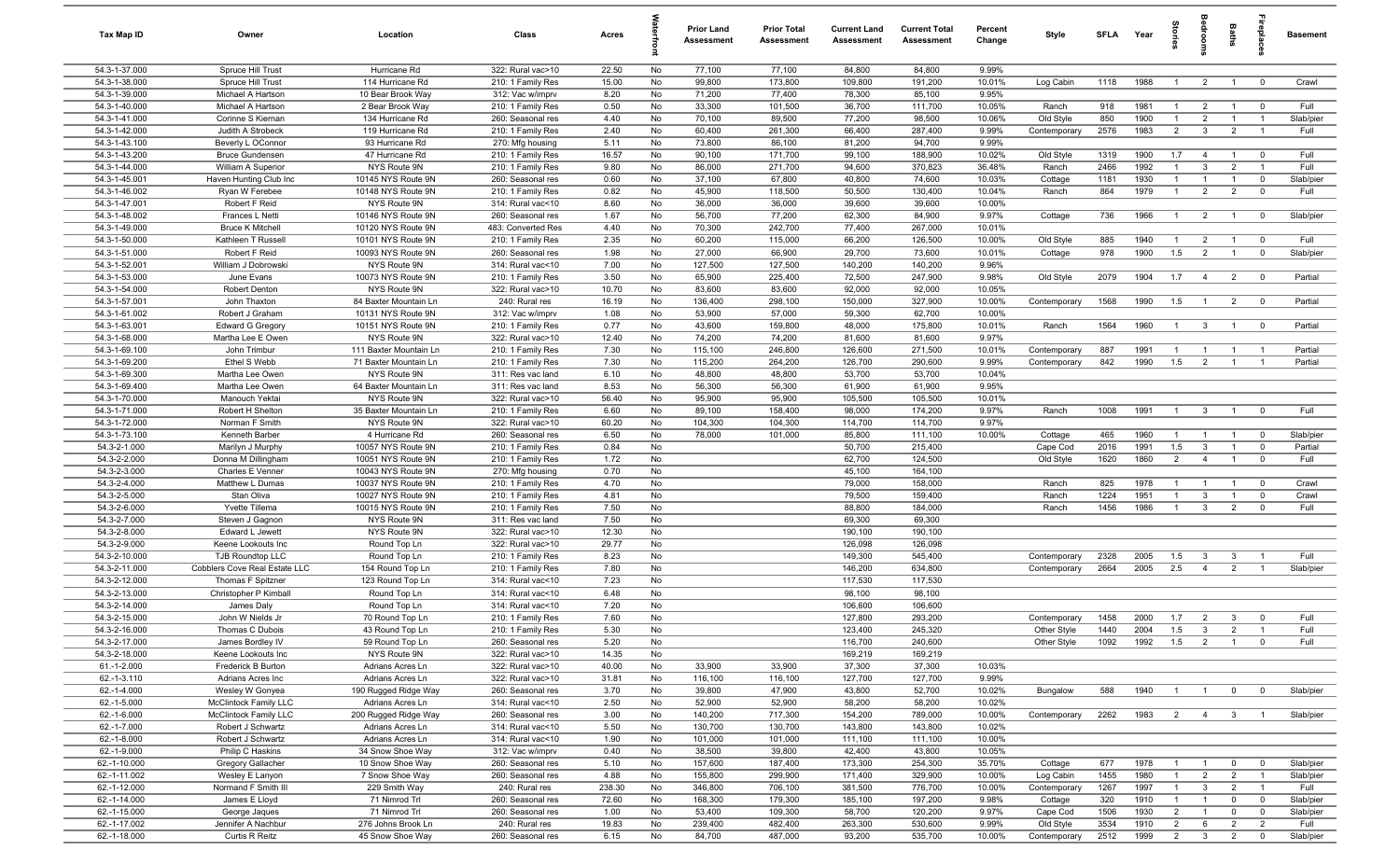| Tax Map ID                     | Owner                                    | Location                                 | Class                                  | Acres         |          | Prior Land<br>Assessment | <b>Prior Total</b><br><b>Assessment</b> | <b>Current Land</b><br>Assessment | <b>Current Total</b><br><b>Assessment</b> | Percent<br>Change | Style                | SFLA        | Year         | $\frac{1}{2}$                    |                                | Baths                            | leb<br>19                 | <b>Basement</b> |
|--------------------------------|------------------------------------------|------------------------------------------|----------------------------------------|---------------|----------|--------------------------|-----------------------------------------|-----------------------------------|-------------------------------------------|-------------------|----------------------|-------------|--------------|----------------------------------|--------------------------------|----------------------------------|---------------------------|-----------------|
| 62.-1-19.000                   | <b>McClintock Family LLC</b>             | Adrians Acres Ln                         | 314: Rural vac<10                      | 5.70          | No       | 132,200                  | 132,200                                 | 145,400                           | 145,400                                   | 9.98%             |                      |             |              |                                  |                                |                                  |                           |                 |
| 62.-1-20.001                   | Peter F Johantgen                        | 409 Adrians Acres Ln                     | 312: Vac w/imprv                       | 3.58          | No       | 27,100                   | 30,500                                  | 29,900                            | 33,600                                    | 10.16%            |                      |             |              |                                  |                                |                                  |                           |                 |
| 62.-1-21.000                   | Edward F Wheeler                         | 33 Panther Path                          | 210: 1 Family Res                      | 2.49          | No       | 136,000                  | 326,500                                 | 149,600                           | 359,200                                   | 10.02%            | Other Style          | 1283        | 1993         | $\overline{1}$                   | $\overline{2}$                 | $\overline{1}$                   | $\overline{1}$            | Partial         |
| 62.-1-22.000                   | William J Newman                         | 43 Panther Path                          | 312: Vac w/imprv                       | 2.53          | No       | 136,400                  | 170,700                                 | 150,100                           | 187,800                                   | 10.02%            |                      |             |              |                                  |                                |                                  |                           |                 |
| 62.-1-23.002                   | Hugo Benschop                            | 13 Panther Path                          | 210: 1 Family Res                      | 5.64          | No       | 162,000                  | 395,000                                 | 178,200                           | 434,500                                   | 10.00%            | Contemporary         | 1594        | 1986<br>1986 | $\overline{2}$<br>$\overline{1}$ | $\overline{2}$                 | $\overline{1}$<br>$\overline{1}$ |                           | Slab/pier       |
| 62.-1-25.003<br>62.-1-26.001   | Frank B Gill<br><b>Gregory Gallacher</b> | 109 Rugged Ridge Way<br>Adrians Acres Ln | 260: Seasonal res<br>311: Res vac land | 8.01<br>1.94  | No<br>No | 165,000<br>14,400        | 386,400<br>14,400                       | 181,500<br>15,800                 | 425,000<br>15,800                         | 9.99%<br>9.72%    | Log Cabin            | 1289        |              |                                  | $\overline{1}$                 |                                  | $\mathbf 0$               | Slab/pier       |
| 62.2-1-1.000                   | Richard A Porter                         | 205 Porter Mill Way                      | 312: Vac w/imprv                       | 50.00         | No       | 51,900                   | 51,900                                  | 57,100                            | 57,100                                    | 10.02%            |                      |             |              |                                  |                                |                                  |                           |                 |
| 62.2-1-2.000                   | Richard A Porter                         | Porter Mill Way                          | 910: Priv forest                       | 50.00         | No       | 51,900                   | 51,900                                  | 57,100                            | 57,100                                    | 10.02%            |                      |             |              |                                  |                                |                                  |                           |                 |
| 62.2-1-3.000                   | Martha Lee Owen                          | Adrians Acres Ln                         | 314: Rural vac<10                      | 4.20          | No       | 10,000                   | 10,000                                  | 11,000                            | 11,000                                    | 10.00%            |                      |             |              |                                  |                                |                                  |                           |                 |
| 62.2-1-4.000                   | Martha Lee Owen                          | Adrians Acres Ln                         | 314: Rural vac<10                      | 4.20          | No       | 10,000                   | 10,000                                  | 11,000                            | 11,000                                    | 10.00%            |                      |             |              |                                  |                                |                                  |                           |                 |
| 62.2-1-5.000                   | Martha Lee Owen                          | Adrians Acres Ln                         | 314: Rural vac<10                      | 4.20          | No       | 10,000                   | 10,000                                  | 11,000                            | 11,000                                    | 10.00%            |                      |             |              |                                  |                                |                                  |                           |                 |
| 62.2-1-6.000                   | Martha Lee Owen                          | Adrians Acres Ln                         | 314: Rural vac<10                      | 4.10          | No       | 10,000                   | 10,000                                  | 11,000                            | 11,000                                    | 10.00%            |                      |             |              |                                  |                                |                                  |                           |                 |
| 62.2-1-7.000                   | Martha Lee Owen                          | Adrians Acres Ln                         | 314: Rural vac<10                      | 4.20          | No       | 10,000                   | 10,000                                  | 11,000                            | 11,000                                    | 10.00%            |                      |             |              |                                  |                                |                                  |                           |                 |
| 62.2-1-8.000                   | Martha Lee Owen                          | Adrians Acres Ln                         | 314: Rural vac<10                      | 4.20          | No       | 10,000                   | 10,000                                  | 11,000                            | 11,000                                    | 10.00%            |                      |             |              |                                  |                                |                                  |                           |                 |
| 62.2-1-9.000                   | Martha Lee Owen                          | Adrians Acres Ln                         | 314: Rural vac<10                      | 4.90          | No       | 11,400                   | 11,400                                  | 12,500                            | 12,500                                    | 9.65%             |                      |             |              |                                  |                                |                                  |                           |                 |
| 62.2-1-10.000                  | Martha Lee Owen                          | Adrians Acres Ln                         | 314: Rural vac<10                      | 4.20          | No       | 10,000                   | 10,000                                  | 11,000                            | 11,000                                    | 10.00%            |                      |             |              |                                  |                                |                                  |                           |                 |
| 62.2-1-11.000                  | Martha Lee Owen                          | Adrians Acres Ln                         | 314: Rural vac<10                      | 4.20          | No       | 10,000                   | 10,000                                  | 11,000                            | 11,000                                    | 10.00%            |                      |             |              |                                  |                                |                                  |                           |                 |
| 62.2-1-12.000<br>62.2-1-13.000 | Martha Lee Owen<br>Jeffrey R Brown       | Adrians Acres Ln<br>Adrians Acres Ln     | 314: Rural vac<10<br>314: Rural vac<10 | 4.20<br>4.20  | No<br>No | 10,000<br>10,000         | 10,000<br>10,000                        | 11,000<br>11,000                  | 11,000<br>11,000                          | 10.00%<br>10.00%  |                      |             |              |                                  |                                |                                  |                           |                 |
| 62.2-1-14.000                  | Ronald A Brown                           | Adrians Acres Ln                         | 314: Rural vac<10                      | 4.20          | No       | 10,000                   | 10,000                                  | 11,000                            | 11,000                                    | 10.00%            |                      |             |              |                                  |                                |                                  |                           |                 |
| 62.2-1-15.000                  | Fowler Merle-Smith                       | Adrians Acres Ln                         | 314: Rural vac<10                      | 9.50          | No       | 170,600                  | 170,600                                 | 187,700                           | 187,700                                   | 10.02%            |                      |             |              |                                  |                                |                                  |                           |                 |
| 62.2-1-16.110                  | VanSantvoord Merle-Smith Jr              | Mason Young Ln                           | 312: Vac w/imprv                       | 41.47         | No       | 165,500                  | 166,800                                 | 182,100                           | 183,500                                   | 10.01%            |                      |             |              |                                  |                                |                                  |                           |                 |
| 62.2-1-16.120                  | Mark T Gallogly                          | 72 Mason Young Ln                        | 240: Rural res                         | 10.29         | No       | 212,200                  | 1,047,100                               | 233,400                           | 1,151,800                                 | 10.00%            | Old Style            | 6747        | 1890         | 2.5                              | $\overline{7}$                 | $\mathbf{3}$                     | 6                         | Partial         |
| 62.2-1-16.130                  | VanSantvoord Merle-Smith Jr              | Mason Young Ln                           | 311: Res vac land                      | 0.72          | No       | 77,000                   | 77,000                                  | 84,700                            | 84,700                                    | 10.00%            |                      |             |              |                                  |                                |                                  |                           |                 |
| 62.2-1-16.200                  | James C Mooney                           | 29 Adrians Acres Ln                      | 210: 1 Family Res                      | 3.80          | No       | 143,300                  | 415,000                                 | 157,600                           | 456,500                                   | 10.00%            | Contemporary         | 2744        | 1980         | $\overline{2}$                   | $\overline{4}$                 | $\overline{2}$                   | - 1                       | Full            |
| 62.2-1-17.000                  | VanStanfoord Merle-Smith Jr              | Mason Young Ln                           | 321: Abandoned ag                      | 35.00         | No       | 153,900                  | 153,900                                 | 169,300                           | 169,300                                   | 10.01%            |                      |             |              |                                  |                                |                                  |                           |                 |
| 62.2-1-18.000                  | Fowler Merle-Smith                       | Adrians Acres Ln                         | 314: Rural vac<10                      | 8.50          | No       | 151,900                  | 151,900                                 | 167,100                           | 167,100                                   | 10.01%            |                      |             |              |                                  |                                |                                  |                           |                 |
| 62.2-1-19.100                  | Adrians Acres Inc                        | Adrians Acres Ln                         | 322: Rural vac>10                      | 25.68         | No       | 45,700                   | 45,700                                  | 50,300                            | 50,300                                    | 10.07%            |                      |             |              |                                  |                                |                                  |                           |                 |
| 62.2-1-19.200                  | Anna P Dennis                            | 103 Mason Young Ln                       | 312: Vac w/imprv                       | 10.26         | No       | 174,500                  | 175,800                                 | 192,000                           | 193,400                                   | 10.01%            |                      |             |              |                                  |                                |                                  |                           |                 |
| 62.2-1-20.000                  | Jane S Bickford                          | 103 Mason Young Ln                       | 260: Seasonal res                      | 7.80          | No       | 107,098                  | 181,798                                 | 117,800                           | 200,000                                   | 10.01%            | Old Style            | 1350        | 1949         | $\overline{1}$                   | $\mathbf{3}$                   | $\overline{1}$                   | $\overline{1}$            | Slab/pier       |
| 62.2-1-21.000<br>62.2-1-22.000 | Mark T Gallogly<br>S Prescott B Clement  | Adrians Acres Ln<br>61 Mesa Way          | 311: Res vac land<br>240: Rural res    | 9.30<br>20.10 | No<br>No | 159,400<br>222,600       | 159,400<br>540,600                      | 175,300<br>244,900                | 175,300<br>594,700                        | 9.97%<br>10.01%   | Old Style            | 2972        | 1924         | $\overline{2}$                   | 6                              | $\overline{2}$                   | $\mathbf{3}$              | Slab/pier       |
| 62.2-1-23.000                  | M Andrus T Nichols                       | 50 Mesa Way                              | 240: Rural res                         | 27.25         | No       | 157,300                  | 306,700                                 | 101,986                           | 262,714                                   | $-14.34%$         | Old Style            | 2172        | 1948         | $\overline{1}$                   | $\overline{4}$                 | $\mathbf{3}$                     | $\overline{1}$            | Slab/pier       |
| 62.2-1-24.000                  | Douglas R Hardin                         | 97 Porter Mill Way                       | 312: Vac w/imprv                       | 173.60        | No       | 256,000                  | 257,300                                 | 281,600                           | 283,000                                   | 9.99%             |                      |             |              |                                  |                                |                                  |                           |                 |
| 62.2-1-25.046                  | Janet Salisbury                          | NYS Route 73                             | 311: Res vac land                      | 5.00          | No       | 103,400                  | 103,400                                 | 113,700                           | 113,700                                   | 9.96%             |                      |             |              |                                  |                                |                                  |                           |                 |
| 62.2-1-26.000                  | Alan T Broughton                         | 61 Porter Mill Way                       | 280: Multiple res                      | 3.10          | No       | 131,600                  | 251,800                                 | 144,800                           | 277,000                                   | 10.01%            | Old Style            | 1727        | 1920         | $\overline{1}$                   | $\overline{4}$                 | $\overline{2}$                   | $\overline{1}$            | Slab/pier       |
| 62.2-1-27.100                  | Wayne C Bardin                           | 62 Porter Mill Way                       | 240: Rural res                         | 25.50         | No       | 156,900                  | 679,100                                 | 172,600                           | 747,000                                   | 10.00%            | Contemporary         | 3516        | 1998         | $\overline{2}$                   | $5\overline{)}$                | $5\overline{6}$                  | $\overline{1}$            | Slab/pier       |
| 62.2-1-27.200                  | Frances T Cole                           | 51 Airport Rd                            | 240: Rural res                         | 8.30          | No       | 91,000                   | 302,900                                 | 100,100                           | 333,200                                   | 10.00%            | Colonial             | 2874        | 1880         | $\overline{2}$                   | $\overline{4}$                 | $\overline{2}$                   | $\overline{1}$            | Partial         |
| 62.2-1-28.000                  | Patricia M Healy                         | 63 Airport Rd                            | 210: 1 Family Res                      | 5.70          | No       | 76,800                   | 186,100                                 | 84,500                            | 204,700                                   | 9.99%             | Old Style            | 2210        | 1924         | $\overline{1}$                   | $\mathbf{3}$                   | $\overline{2}$                   | $\overline{2}$            | Partial         |
| 62.2-1-30.002                  | <b>Brooknoll Trust</b>                   | 41 Airport Rd                            | 260: Seasonal res                      | 7.15          | No       | 83,900                   | 375,000                                 | 92,300                            | 412,500                                   | 10.00%            | Log Cabin            | 4704        | 1930         | $\overline{2}$                   | 6                              | $\mathbf{3}$                     | $\overline{1}$            | Slab/pier       |
| 62.2-1-31.000                  | Julie E Frick                            | 7 Old Sugar Way                          | 260: Seasonal res                      | 3.10          | No       | 63,800                   | 94,700                                  | 70,200                            | 104,200                                   | 10.03%            | Old Style            | 1247        | 1930         | $\overline{1}$                   | $\overline{4}$                 | $\overline{1}$                   | $\mathbf{0}$              | Slab/pier       |
| 62.2-1-32.000                  | Norbert J Woods                          | 25 Old Sugar Way                         | 260: Seasonal res                      | 4.60          | No       | 146,100                  | 385,000                                 | 160,700                           | 423,500                                   | 10.00%            | Log Cabin            | 1931        | 1952         | 1.5                              | $5\overline{5}$                | $\overline{1}$                   | $\overline{1}$            | Crawl           |
| 62.2-1-33.111                  | Ann C Logan                              | Ausable Rd                               | 311: Res vac land                      | 3.20          | No       | 105,400                  | 105,400                                 | 115,900                           | 115,900                                   | 9.96%             |                      |             |              |                                  |                                |                                  |                           |                 |
| 62.2-1-33.112<br>62.2-1-33.113 | Gloster B Aaron                          | Ausable Rd                               | 314: Rural vac<10                      | 5.70<br>2.70  | No<br>No | 122,700<br>102,000       | 122,700<br>103,300                      | 135,000<br>112,200                | 135,000<br>113,600                        | 10.02%<br>9.97%   |                      | 600         | 1989         | $\overline{1}$                   | $\overline{1}$                 | $\overline{1}$                   | $\mathbf 0$               | Slab/pier       |
| 62.2-1-33.200                  | Elizabeth A Aaron<br>Laurence Scovel     | 81 Old Sugar Way<br>36 Old Sugar Way     | 312: Vac w/imprv<br>210: 1 Family Res  | 7.71          | No       | 154,000                  | 301,500                                 | 169,400                           | 331,600                                   | 9.98%             | Cottage<br>Colonial  | 1872        | 1988         | 2                                | 3                              | $\overline{2}$                   |                           | Slab/pier       |
| 62.2-1-34.000                  | Gloster B Aaron                          | NYS Route 73                             | 311: Res vac land                      | 8.10          | No       | 65,500                   | 65,500                                  | 72,000                            | 72,000                                    | 9.92%             |                      |             |              |                                  |                                |                                  |                           |                 |
| 62.2-1-35.000                  | Felicity Hannay                          | 85 Old Sugar Way                         | 260: Seasonal res                      | 5.90          | No       | 154,100                  | 232,300                                 | 169,500                           | 255,500                                   | 9.99%             | Old Style            | 1723        | 1933         | $\overline{1}$                   | 5                              | $\mathbf{3}$                     | $\overline{1}$            | Slab/pier       |
| 62.2-1-36.000                  | Sabra G Upjohn                           | 47 Holt Rd                               | 210: 1 Family Res                      | 1.50          | No       | 72,800                   | 195,800                                 | 80,100                            | 215,400                                   | 10.01%            | Old Style            | 3012        | 1890         | $\overline{2}$                   | 5 <sup>5</sup>                 | $\overline{2}$                   | $\mathbf 0$               | Partial         |
| 62.2-1-37.000                  | S Prescott B Clement                     | Pillar Way                               | 322: Rural vac>10                      | 14.30         | No       | 43,600                   | 43,600                                  | 48,000                            | 48,000                                    | 10.09%            |                      |             |              |                                  |                                |                                  |                           |                 |
| 62.2-1-39.000                  | S Prescott B Clement                     | NYS Route 73                             | 314: Rural vac<10                      | 2.10          | No       | 79,200                   | 79,200                                  | 87,100                            | 87,100                                    | 9.97%             |                      |             |              |                                  |                                |                                  |                           |                 |
| 62.2-1-40.100                  | Duane A Estes                            | 190 Mason Young Ln                       | 260: Seasonal res                      | 24.10         | No       | 166,100                  | 184,400                                 | 182,700                           | 202,800                                   | 9.98%             | Cottage              | 664         | 1945         | $\overline{1}$                   | $\overline{1}$                 | $\overline{1}$                   | $\overline{1}$            | Slab/pier       |
| 62.2-1-40.210                  | Joan E Hall                              | 74 Bobcat Basin Way                      | 322: Rural vac>10                      | 12.66         | No       | 137,747                  | 137,747                                 | 151,500                           | 151,500                                   | 9.98%             |                      |             |              |                                  |                                |                                  |                           |                 |
| 62.2-1-40.220                  | Joan E Hall                              | Mason Young Rd                           | 260: Seasonal res                      | 6.15          | No       | 115,740                  | 115,740                                 | 127,324                           | 152,924                                   | 32.13%            | Cottage              | 640         | 1970         | $\overline{1}$                   | $\overline{2}$                 | $\overline{1}$                   | $\overline{0}$            | Slab/pier       |
| 62.2-1-40.300                  | Ronald C Hall                            | 240 Mason Young Ln                       | 210: 1 Family Res                      | 8.89          | No       | 157,923                  | 272,323                                 | 173,800                           | 299,600                                   | 10.02%            | Other Style          | 1664        | 1984         | 1.5                              | $\overline{2}$                 | $\overline{1}$                   | $\overline{0}$            | Slab/pier       |
| 62.2-1-41.210                  | Tad Welch                                | NYS Route 73                             | 322: Rural vac>10                      | 16.15         | No       | 163,500                  | 163,500                                 | 179,800                           | 179,800                                   | 9.97%             |                      |             |              |                                  |                                |                                  |                           |                 |
| 62.2-1-41.220                  | Martha Lee Owen                          | NYS Route 73                             | 311: Res vac land                      | 7.85          | No       | 58,100                   | 58,100                                  | 26,900                            | 26,900                                    | $-53.70%$         |                      |             |              |                                  |                                |                                  |                           |                 |
| 62.2-1-41.310<br>62.2-1-41.320 | Richard A Hall<br>Carol H Reed           | 170 Mason Young Ln<br>146 Mason Young Ln | 210: 1 Family Res<br>210: 1 Family Res | 3.10<br>3.10  | No<br>No | 141,000<br>123,800       | 207,000<br>247,900                      | 155,100<br>136,200                | 227,700<br>272,700                        | 10.00%<br>10.00%  | Ranch<br>Other Style | 960<br>2096 | 1988<br>1986 | $\overline{1}$<br>$\overline{2}$ | $\mathbf{3}$<br>$\overline{4}$ | $\overline{1}$<br>$\overline{2}$ | $^{\circ}$<br>$\mathbf 0$ | Full<br>Full    |
| 62.2-1-42.000                  | Jack G Blair                             | 40 Old Sugar Way                         | 311: Res vac land                      | 4.17          | No       | 106,600                  | 106,600                                 | 117,300                           | 117,300                                   | 10.04%            |                      |             |              |                                  |                                |                                  |                           |                 |
| 62.2-1-43.000                  | <b>Essex County</b>                      | NYS Route 73                             | 311: Res vac land                      | 3.24          | No       | 81,200                   | 81,200                                  | 89,300                            | 89,300                                    | 9.98%             |                      |             |              |                                  |                                |                                  |                           |                 |
| 62.2-1-44.000                  | <b>Essex County</b>                      | NYS Route 73                             | 311: Res vac land                      | 3.20          | No       | 81,000                   | 81,000                                  | 89,100                            | 89,100                                    | 10.00%            |                      |             |              |                                  |                                |                                  |                           |                 |
| 62.2-1-45.000                  | William S Salisbury                      | NYS Route 73                             | 311: Res vac land                      | 5.00          | No       | 110,000                  | 110,000                                 | 121,000                           | 121,000                                   | 10.00%            |                      |             |              |                                  |                                |                                  |                           |                 |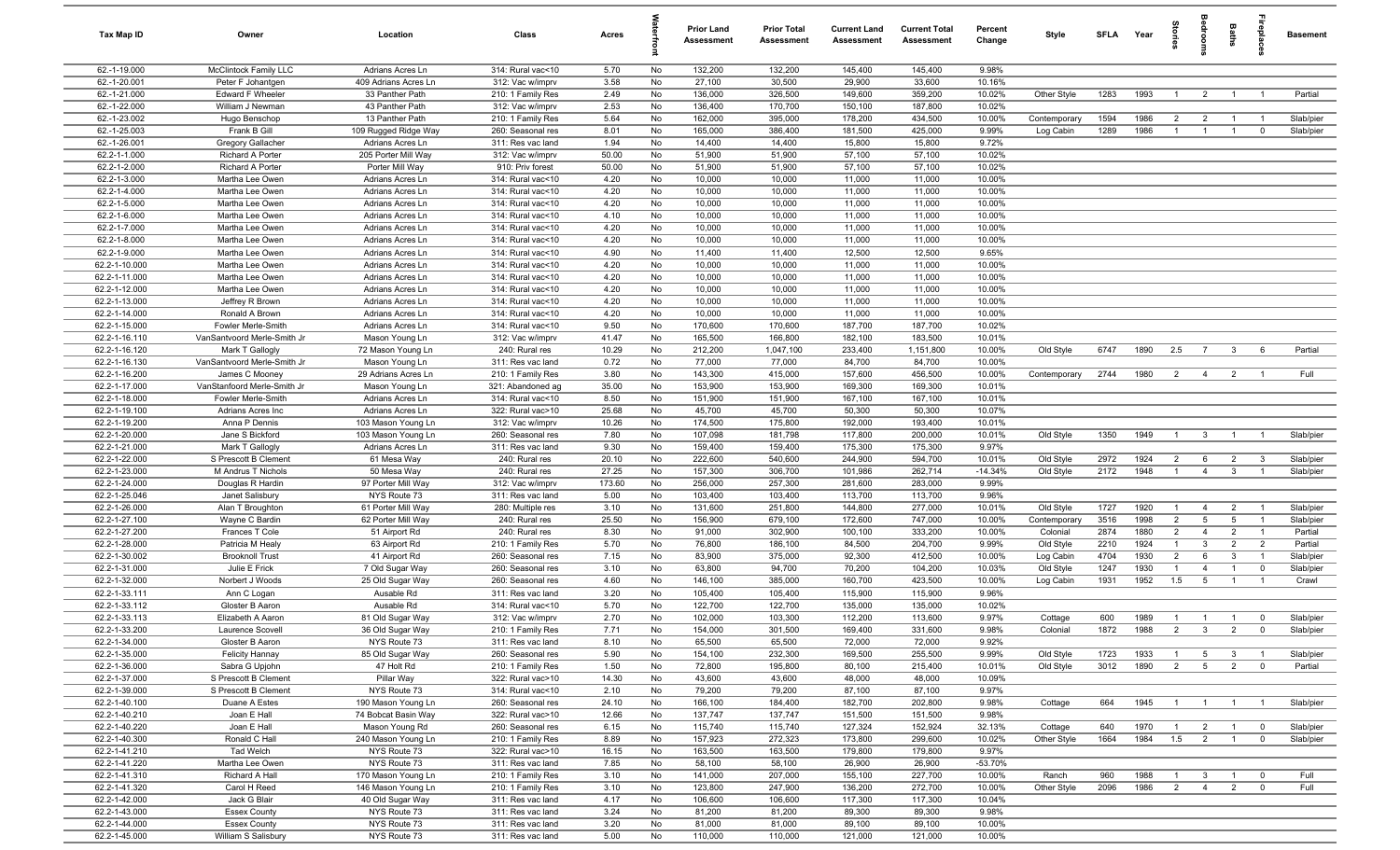| Tax Map ID                     | Owner                                            | Location                                    | Class                                  | Acres        |           | <b>Prior Land</b><br>Assessment | <b>Prior Total</b><br>Assessment | <b>Current Land</b><br>Assessment | <b>Current Total</b><br><b>Assessment</b> | Percent<br>Change | Style                     | <b>SFI A</b> | Year         | 들.                    |                                  | Baths                            |                                           | <b>Basement</b>    |
|--------------------------------|--------------------------------------------------|---------------------------------------------|----------------------------------------|--------------|-----------|---------------------------------|----------------------------------|-----------------------------------|-------------------------------------------|-------------------|---------------------------|--------------|--------------|-----------------------|----------------------------------|----------------------------------|-------------------------------------------|--------------------|
| 62.2-1-46.001                  | Martha Lee Owen                                  | NYS Route 73                                | 311: Res vac land                      | 5.06         | No        | 37,600                          | 37,600                           | 41,400                            | 41,400                                    | 10.11%            |                           |              |              |                       |                                  |                                  |                                           |                    |
| 62.2-1-47.001                  | Martha Lee Owen                                  | NYS Route 73                                | 311: Res vac land                      | 5.07         | No        | 42,000                          | 42,000                           | 46,200                            | 46,200                                    | 10.00%            |                           |              |              |                       |                                  |                                  |                                           |                    |
| 62.2-1-48.001                  | Martha Lee Owen                                  | NYS Route 73                                | 311: Res vac land                      | 5.08         | No        | 37,800                          | 37,800                           | 41,600                            | 41,600                                    | 10.05%            |                           |              |              |                       |                                  |                                  |                                           |                    |
| 62.2-2-1.000                   | Frances T Cole                                   | NYS Route 73                                | 322: Rural vac>10                      | 32.00        | No        | 93,900                          | 93,900                           | 103,300                           | 103,300                                   | 10.01%            |                           |              |              |                       |                                  |                                  |                                           |                    |
| 62.2-2-2.000                   | William C Woodbridge                             | NYS Route 73                                | 322: Rural vac>10                      | 60.10        | No        | 66,800                          | 66,800                           | 73,500                            | 73,500                                    | 10.03%            |                           |              |              |                       |                                  |                                  |                                           |                    |
| 62.2-2-3.000                   | Rivermede Inc                                    | NYS Route 73                                | 322: Rural vac>10                      | 128.50       | No        | 148,600                         | 148,600                          | 163,500                           | 163,500                                   | 10.03%            |                           |              |              |                       |                                  |                                  |                                           |                    |
| 62.2-2-4.001<br>62.2-2-5.001   | Margaret L Scholz                                | NYS Route 73                                | 314: Rural vac<10                      | 0.20<br>0.40 | No<br>No  | 13,600<br>31,300                | 13,600                           | 15,000                            | 15,000<br>402,100                         | 10.29%            |                           | 1929         | 2001         | 1.7                   |                                  |                                  | $\overline{1}$                            | Partial            |
| 62.2-2-6.001                   | <b>Brookhollow Trust</b><br>John G Fritzinger Jr | 34 Airport Rd<br>38 Airport Rd              | 210: 1 Family Res<br>210: 1 Family Res | 1.60         | No        | 56,400                          | 365,500<br>237,900               | 34,500<br>62,000                  | 261,700                                   | 10.01%<br>10.00%  | Contemporary<br>Old Style | 2365         | 1880         | 1.7                   | $\overline{2}$<br>$\overline{4}$ | $\overline{2}$<br>$\mathbf{3}$   | $\overline{0}$                            | Full               |
| 62.2-2-7.003                   | Gary F Rockwell                                  | 177 Beede Ln                                | 260: Seasonal res                      | 27.43        | No        | 129,500                         | 455,100                          | 142,400                           | 500,600                                   | 10.00%            | Old Style                 | 2631         | 1929         | 1.5                   | $5\overline{5}$                  | $\mathbf{3}$                     | $\mathbf{3}$                              | Partial            |
| 62.2-2-8.004                   | Lone Pine                                        | 133 Beede Ln                                | 210: 1 Family Res                      | 20.50        | No        | 169,600                         | 628,000                          | 186,600                           | 690,800                                   | 10.00%            | Old Style                 | 5065         | 1900         | 2                     | 9                                | $\overline{4}$                   | $\overline{\mathbf{3}}$                   | Partial            |
| 62.2-2-9.000                   | Waightman Washbond                               | 2032 NYS Route 73                           | 210: 1 Family Res                      | 10.70        | No        | 89,600                          | 168,100                          | 98,500                            | 184,900                                   | 9.99%             | Contemporary              | 1271         | 1987         | 1.7                   | $\overline{2}$                   | $\overline{1}$                   | $\mathbf 0$                               | Slab/pier          |
| 62.2-2-10.000                  | John G Fritzinger Jr                             | NYS Route 73                                | 314: Rural vac<10                      | 5.20         | No        | 53,400                          | 53,400                           | 58,700                            | 58,700                                    | 9.93%             |                           |              |              |                       |                                  |                                  |                                           |                    |
| 62.2-2-11.000                  | Heidi B Hamilton                                 | NYS Route 73                                | 311: Res vac land                      | 4.10         | <b>No</b> | 48,600                          | 48,600                           | 53,500                            | 53,500                                    | 10.08%            |                           |              |              |                       |                                  |                                  |                                           |                    |
| 62.2-2-12.000                  | Margaret L Scholz                                | 24 Airport Rd                               | 210: 1 Family Res                      | 0.70         | No        | 40,800                          | 151,600                          | 44,900                            | 198,600                                   | 31.00%            | Old Style                 | 1790         | 1910         | 1.7                   | $\overline{4}$                   | $\mathbf{1}$                     | $\overline{0}$                            | Partial            |
| 62.2-3-1.003                   | Virginia R Jackson                               | 384 Adrians Acres Ln                        | 260: Seasonal res                      | 8.75         | No        | 218,200                         | 386,700                          | 240,000                           | 425,400                                   | 10.01%            | Ranch                     | 1609         | 1973         |                       | $\overline{4}$                   | $\overline{2}$                   | $\overline{1}$                            | Slab/pier          |
| 62.2-3-2.000                   | Fairman R Thompson                               | 302 Adrians Acres Ln                        | 210: 1 Family Res                      | 2.90         | No        | 139,400                         | 461,300                          | 153,300                           | 507,400                                   | 9.99%             | Contemporary              | 1734         | 1967         |                       | 3                                |                                  | $\mathbf{3}$                              | Slab/pier          |
| 62.2-3-3.000                   | Reginald E Gilliam                               | 362 Adrians Acres Ln                        | 312: Vac w/imprv                       | 3.60         | No        | 145,200                         | 194,000                          | 159,700                           | 213,400                                   | 10.00%            |                           |              |              |                       |                                  |                                  |                                           |                    |
| 62.2-3-4.000                   | Jonathan P Nye                                   | 48 Racoon Ridge Way                         | 260: Seasonal res                      | 2.70         | No        | 137,700                         | 271,600                          | 151,500                           | 298,800                                   | 10.01%            | Contemporary              | 1570         | 1972         | $\overline{2}$        | 5                                | $\overline{2}$                   | $\overline{\mathbf{0}}$                   | Slab/pier          |
| 62.2-3-5.000                   | Carol K Luthringshauser                          | 46 Racoon Ridge Way                         | 210: 1 Family Res                      | 3.40         | No        | 143,500                         | 751,500                          | 157,900                           | 826,700                                   | 10.01%            | Contemporary              | 3275         | 1991         | 1.7                   | $\overline{4}$                   | $\overline{4}$                   | $\overline{2}$                            | Partial            |
| 62.2-3-6.000                   | Daniel R Luthringshauser                         | Adrians Acres Ln                            | 314: Rural vac<10                      | 3.00         | No        | 82,500                          | 82,500                           | 90,800                            | 90,800                                    | 10.06%            |                           |              |              |                       |                                  |                                  |                                           |                    |
| 62.2-3-7.000<br>62.2-3-8.002   | Joseph F Dooling                                 | 10 Racoon Ridge Way                         | 210: 1 Family Res                      | 3.20         | No        | 141,900<br>149,200              | 291,800                          | 156,100                           | 321,000                                   | 10.01%            | Contemporary              | 814<br>2501  | 1969<br>1954 | $\overline{1}$        | 3                                | $\overline{1}$<br>$\overline{2}$ | $\overline{\mathbf{0}}$<br>$\overline{1}$ | Partial<br>Partial |
| 62.2-3-9.001                   | Victor B Forbes<br>Dora S Sommers                | 244 Adrians Acres Ln<br>55 Racoon Ridge Way | 210: 1 Family Res<br>260: Seasonal res | 4.10<br>3.08 | No<br>No  | 140,900                         | 355,500<br>331,000               | 164,200<br>155,000                | 391,100<br>364,100                        | 10.01%<br>10.00%  | Cape Cod<br>Contemporary  | 1228         | 1988         | 1.5<br>$\overline{1}$ | $\overline{2}$<br>$\mathbf{1}$   | $\overline{2}$                   | $\overline{1}$                            | Slab/pier          |
| 62.2-3-10.000                  | William G Curtis                                 | 11 Bobcat Basin Way                         | 260: Seasonal res                      | 3.20         | No        | 141,900                         | 182,100                          | 156,100                           | 200,300                                   | 9.99%             | Cottage                   | 730          | 1993         | $\overline{1}$        | $\overline{2}$                   | $\overline{1}$                   | $\overline{0}$                            | Slab/pier          |
| 62.2-3-11.001                  | <b>Edward N Winch</b>                            | 362 Adrians Acres Ln                        | 314: Rural vac<10                      | 5.00         | No        | 126,500                         | 126,500                          | 162,745                           | 354,738                                   | 180.43%           |                           |              |              |                       |                                  |                                  |                                           |                    |
| 62.2-3-12.000                  | Martha Lee Owen                                  | Adrians Acres Ln                            | 314: Rural vac<10                      | 3.10         | No        | 52,800                          | 52,800                           | 58,100                            | 58,100                                    | 10.04%            |                           |              |              |                       |                                  |                                  |                                           |                    |
| 62.2-3-13.000                  | Mark L Timon                                     | 14 Bobcat Basin Way                         | 210: 1 Family Res                      | 6.15         | No        | 166,100                         | 785,000                          | 182,700                           | 949,590                                   | 20.97%            | Contemporary              | 3334         | 1999         | $\overline{2}$        | 3                                | $\mathbf{3}$                     | $\overline{1}$                            | Full               |
| 62.2-3-14.000                  | Joel A Grinker                                   | 216 Adrians Acres Ln                        | 210: 1 Family Res                      | 5.70         | No        | 162,500                         | 268,200                          | 178,700                           | 295,000                                   | 9.99%             | Cape Cod                  | 1281         | 1950         | 1.5                   | 3                                |                                  | $\overline{1}$                            | Partial            |
| 62.2-3-15.100                  | Judith F Hopkins                                 | Adrians Acres Ln                            | 314: Rural vac<10                      | 4.04         | No        | 118,600                         | 118,600                          | 130,500                           | 130,500                                   | 10.03%            |                           |              |              |                       |                                  |                                  |                                           |                    |
| 62.2-3-15.200                  | Raymond D Nardelli Jr                            | 26 Wieschhoff Ln                            | 210: 1 Family Res                      | 3.52         | No        | 144,500                         | 408,200                          | 158,900                           | 449,000                                   | 10.00%            | Log Cabin                 | 1712         | 1996         | 1.5                   | $\overline{2}$                   | $\overline{2}$                   | $\overline{\mathbf{0}}$                   | Full               |
| 62.2-3-15.300                  | Adrians Acres Inc                                | 28 Wieschhoff Ln                            | 311: Res vac land                      | 0.55         | No        | 4,500                           | 4,500                            | 5,000                             | 5,000                                     | 11.11%            |                           |              |              |                       |                                  |                                  |                                           |                    |
| 62.2-3-16.000                  | MacHold Adk Partnership                          | 184 Adrians Acres Ln                        | 210: 1 Family Res                      | 4.00         | No        | 148,500                         | 389,600                          | 163,400                           | 428,600                                   | 10.01%            | Contemporary              | 1624         | 1971         | 1.5                   | $\mathbf{3}$                     | $\overline{1}$                   | $\overline{1}$                            | Full               |
| 62.2-3-17.000                  | James Marlatt                                    | 166 Adrians Acres Ln                        | 210: 1 Family Res                      | 3.64         | No        | 145,200                         | 540,900                          | 159,700                           | 595,000                                   | 10.00%            | Contemporary              | 2283         | 1987         | $\overline{2}$        | 2                                | $\overline{2}$                   | $\overline{0}$                            | Full               |
| 62.2-3-18.001                  | Fairman R Thompson                               | Adrians Acres Ln                            | 314: Rural vac<10                      | 1.90         | No        | 15,600                          | 15,600                           | 17,200                            | 17,200                                    | 10.26%            |                           |              |              |                       |                                  |                                  |                                           |                    |
| 62.2-3-19.002                  | Fowler Merle-Smith                               | 146 Adrians Acres Ln                        | 210: 1 Family Res                      | 8.80         | No        | 195,800                         | 829,800                          | 215,400                           | 912,800                                   | 10.00%            | Contemporary              | 4270         | 1965         | $\overline{1}$        | 5                                | $\mathbf{3}$                     | $\overline{2}$                            | Partial            |
| 62.2-3-20.001<br>62.2-3-21.002 | Judith F Hopkins                                 | 200 Adrians Acres Ln<br>89 Adrians Acres Ln | 210: 1 Family Res<br>210: 1 Family Res | 5.90<br>4.20 | No<br>No  | 164,100<br>146,200              | 559,900<br>461,900               | 180,500<br>160,800                | 615,900<br>508,100                        | 10.00%<br>10.00%  | Log Cabin<br>Contemporary | 2050<br>2126 | 1987<br>1951 | 1.5<br>$\overline{1}$ | $5\overline{5}$<br>$\mathbf{3}$  | $\overline{2}$<br>$\overline{1}$ | $\overline{1}$<br>$\overline{1}$          | Full<br>Partial    |
| 62.2-3-22.001                  | George L Swirsky<br>Anne M Naktenis              | 33 Racoon Ridge Way                         | 260: Seasonal res                      | 3.70         | No        | 115,700                         | 152,900                          | 127,300                           | 168,200                                   | 10.01%            | Cottage                   | 580          | 1998         |                       | $\overline{1}$                   | $\mathbf 1$                      | $\mathbf 0$                               | Slab/pier          |
| 62.2-3-23.002                  | Jonathan W Miller                                | 93 Adrians Acres Ln                         | 210: 1 Family Res                      | 4.70         | No        | 154,200                         | 411,600                          | 169,700                           | 452,800                                   | 10.01%            | Old Style                 | 3744         | 1900         | $\overline{2}$        | $5\overline{5}$                  | $\overline{2}$                   | $\overline{2}$                            | Slab/pier          |
| 62.2-3-24.000                  | William A OConnor                                | 123 Adrians Acres Ln                        | 210: 1 Family Res                      | 4.40         | No        | 151,800                         | 382,800                          | 167,000                           | 421,100                                   | 10.01%            | Contemporary              | 2240         | 1997         | 1.5                   | $\mathbf{3}$                     | $\overline{1}$                   | $\overline{0}$                            | Partial            |
| 62.2-3-25.000                  | Paul E Rose                                      | 126 Adrians Acres Ln                        | 312: Vac w/imprv                       | 4.50         | No        | 145,400                         | 150,900                          | 159,900                           | 166,000                                   | 10.01%            |                           |              |              |                       |                                  |                                  |                                           |                    |
| 62.2-3-26.000                  | Theodore W Roussin                               | 90 Adrians Acres Ln                         | 260: Seasonal res                      | 2.40         | No        | 105,000                         | 110,000                          | 115,500                           | 121,000                                   | 10.00%            | Cottage                   | 625          | 1968         |                       |                                  |                                  | $\mathbf 0$                               | Slab/pier          |
| 62.2-3-27.000                  | Joan Dixon                                       | 140 Adrians Acres Ln                        | 210: 1 Family Res                      | 2.20         | No        | 133,800                         | 288,000                          | 147,200                           | 316,800                                   | 10.00%            | Ranch                     | 1463         | 1960         |                       | 3                                | $\overline{2}$                   | $\mathbf 0$                               | Slab/pier          |
| 62.2-3-28.000                  | James M Barrett                                  | 157 Adrians Acres Ln                        | 210: 1 Family Res                      | 5.20         | No        | 158,400                         | 567,700                          | 174,300                           | 624,500                                   | 10.01%            | Contemporary              | 1706         | 1976         |                       | 3                                | -3                               |                                           | Full               |
| 62.2-3-29.002                  | Kathleen Wiley                                   | 41 Wieschhoff Ln                            | 260: Seasonal res                      | 4.90         | No        | 156,000                         | 169,300                          | 171,600                           | 186,200                                   | 9.98%             | Cottage                   | 472          | 1933         | $\overline{1}$        | $\overline{1}$                   | $\mathbf 0$                      | $\overline{1}$                            | Slab/pier          |
| 62.2-3-30.000                  | Nancy Merle-Smith Stover                         | 99 Adrians Acres Ln                         | 240: Rural res                         | 25.70        | No        | 167,700                         | 535,300                          | 184,400                           | 588,800                                   | 9.99%             | Old Style                 | 4312         | 1949         | 2.7                   | 10                               | $\mathbf{A}$                     |                                           | Partial            |
| 62.2-3-31.000                  | Wieschhoff Family LLC                            | 41 Wieschhoff Ln                            | 210: 1 Family Res                      | 5.00         | No        | 156,800                         | 382,300                          | 172,400                           | 420,500                                   | 9.99%             | Colonial                  | 1920         | 1959         | $\overline{2}$        | $\overline{4}$                   | $\mathbf{3}$                     | $\overline{2}$                            | Partial            |
| 62.2-3-32.001                  | Arnold L Alfert                                  | 300 Adrians Acres Ln                        | 260: Seasonal res                      | 2.49         | No        | 135,900                         | 176,200                          | 149,500                           | 193,800                                   | 9.99%             | Cottage                   | 1170         | 2002         | 1.5                   | $\overline{1}$                   | $\overline{1}$                   | $^{\circ}$                                | Slab/pier          |
| 62.2-3-33.000                  | Nancy Merle-Smith Stover                         | Adrians Acres Ln                            | 314: Rural vac<10                      | 3.30         | No        | 112,400                         | 112,400                          | 123,600                           | 123,600                                   | 9.96%             |                           |              |              |                       |                                  |                                  |                                           |                    |
| 62.2-3-34.000<br>62.2-3-36.000 | Nancy Stover<br>Roland Morris                    | Adrians Acres Ln<br>Adrians Acres Ln        | 314: Rural vac<10<br>314: Rural vac<10 | 6.10<br>6.96 | No<br>No  | 135,800<br>148,000              | 135,800<br>148,000               | 149,400<br>162,800                | 149,400<br>162,800                        | 10.01%<br>10.00%  |                           |              |              |                       |                                  |                                  |                                           |                    |
| 62.2-3-37.000                  | Carol J Kobak                                    | 42 Wieschhoff Ln                            | 210: 1 Family Res                      | 4.00         | No        | 148,500                         | 333,600                          | 163,400                           | 367,000                                   | 10.01%            | Contemporary              | 1247         | 1975         |                       | $1.7 \t3$                        | $\overline{2}$                   | $\overline{0}$                            | Crawl              |
| 62.2-3-38.100                  | Ann B Barrett                                    | Adrians Acres Ln                            | 314: Rural vac<10                      | 4.90         | No        | 125,600                         | 125,600                          | 138,200                           | 138,200                                   | 10.03%            |                           |              |              |                       |                                  |                                  |                                           |                    |
| 62.2-3-38.200                  | Wieschhoff Family LLC                            | 15 Wieschhoff Ln                            | 210: 1 Family Res                      | 4.10         | No        | 149,200                         | 271,000                          | 164,100                           | 298,100                                   | 10.00%            | Ranch                     | 984          | 1979         |                       | $\overline{2}$                   | $\overline{1}$                   | $\overline{0}$                            | Slab/pier          |
| 62.2-3-39.000                  | Reginald E Gilliam                               | 362 Adrians Acres Ln                        | 260: Seasonal res                      | 1.51         | No        | 128,000                         | 212,700                          | 140,800                           | 234,000                                   | 10.01%            | Ranch                     | 900          | 1968         |                       | $\overline{1}$                   | $\overline{1}$                   | $\mathbf 0$                               | Slab/pier          |
| 62.2-3-40.000                  | Wieschhoff Family LLC                            | Adrians Acres Ln                            | 311: Res vac land                      | 3.00         | No        | 110,000                         | 110,000                          | 121,000                           | 121,000                                   | 10.00%            |                           |              |              |                       |                                  |                                  |                                           |                    |
| 62.2-3-41.100                  | Robert D Weeks Jr                                | Adrians Acres Ln                            | 314: Rural vac<10                      | 3.80         | No        | 116,600                         | 116,600                          | 128,300                           | 128,300                                   | 10.03%            |                           |              |              |                       |                                  |                                  |                                           |                    |
| 62.2-3-41.200                  | Mark D Sturges                                   | 239 Adrians Acres Ln                        | 210: 1 Family Res                      | 4.52         | No        | 152,800                         | 576,400                          | 168,000                           | 634,000                                   | 9.99%             | Contemporary              | 2282         | 2000         | $\overline{2}$        | $\overline{4}$                   | $\mathbf{3}$                     | $\overline{1}$                            | Full               |
| 62.2-3-42.000                  | Howell Martyn                                    | 35 Nimrod Trl                               | 260: Seasonal res                      | 3.80         | No        | 102,400                         | 127,200                          | 112,600                           | 139,900                                   | 9.98%             | Cottage                   | 720          | 1969         | $\overline{1}$        | $\overline{1}$                   | $\overline{1}$                   | $\mathbf 0$                               | Slab/pier          |
| 62.2-3-43.000                  | Reginald E Gilliam                               | Adrians Acres Ln                            | 314: Rural vac<10                      | 0.20         | No        | 2,000                           | 2,000                            | 2,200                             | 2,200                                     | 10.00%            |                           |              |              |                       |                                  |                                  |                                           |                    |
| 62.2-3-44.002                  | Taylor S Hay                                     | 285 Adrians Acres Ln                        | 210: 1 Family Res                      | 5.81         | No        | 163,600                         | 355,000                          | 180,000                           | 390,500                                   | 10.00%            | Ranch                     | 1497         | 1988         | $\overline{1}$        | $\mathbf{3}$                     | $\overline{2}$                   | $\overline{2}$                            | Crawl              |
| 62.2-3-45.000                  | Jonathan D Wetchler                              | 319 Adrians Acres Ln                        | 210: 1 Family Res                      | 4.20         | No        | 119,000                         | 334,600                          | 130,900                           | 368,100                                   | 10.01%            | Other Style               | 2380         | 2004         | 1.7                   | $\mathbf{3}$                     | $\overline{2}$                   | $\overline{1}$                            | Partial            |
| 62.2-3-46.000                  | George L Jaques                                  | 11 Rugged Ridge Way                         | 260: Seasonal res                      | 7.90         | No        | 187,000                         | 400,000                          | 205,700                           | 440,000                                   | 10.00%            | Ranch                     | 1451         | 1968         | $\overline{1}$        | $\overline{4}$                   | $\overline{2}$                   | $\overline{1}$                            | Slab/pier          |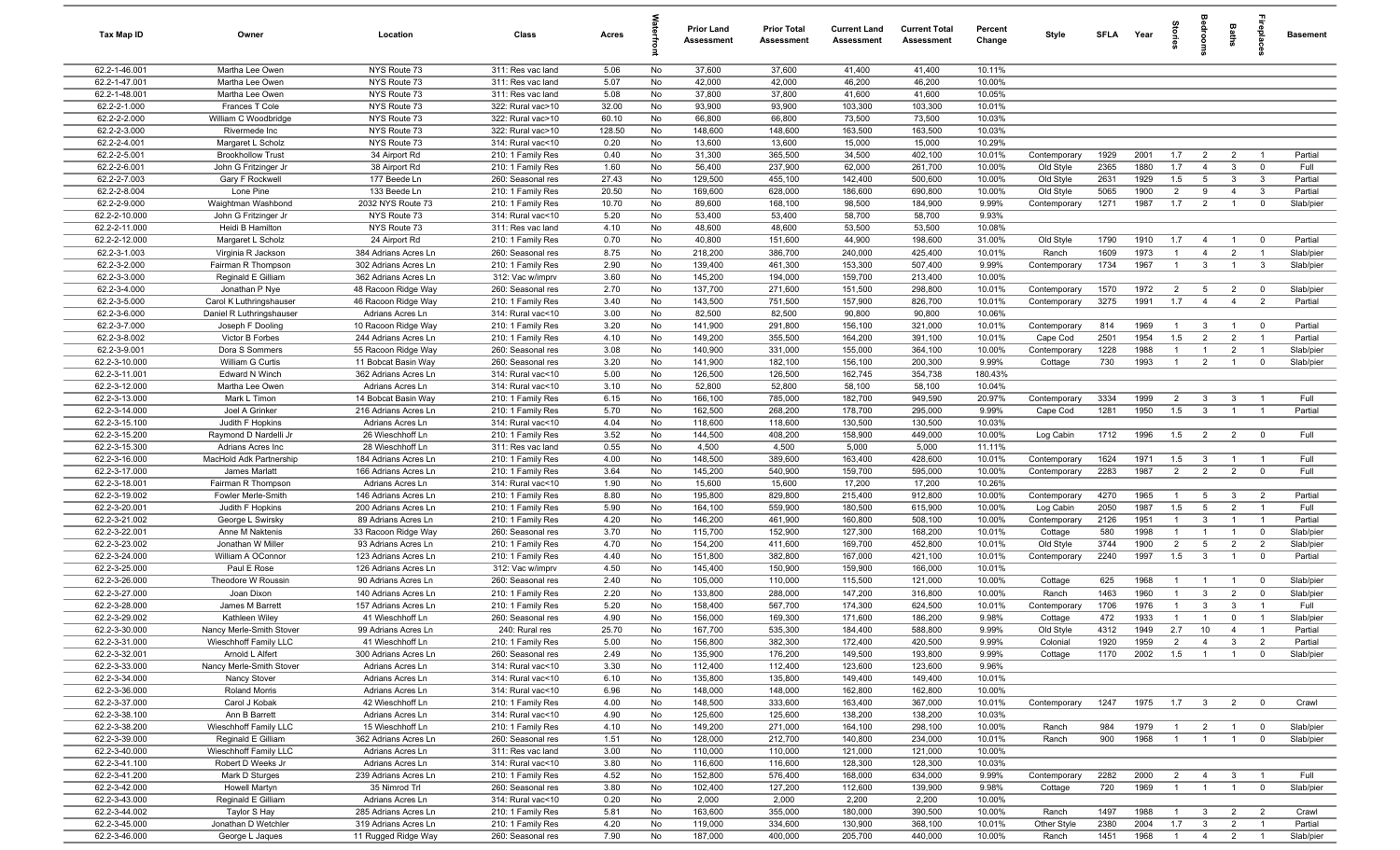| Tax Map ID                     | Owner                                   | Location                                 | Class                                  | Acres         |          | Prior Land<br>Assessment | <b>Prior Total</b><br><b>Assessment</b> | <b>Current Land</b><br>Assessment | <b>Current Total</b><br><b>Assessment</b> | Percent<br>Change | Style                     | <b>SFLA</b>  | Year         | ទ្ទ                              |                                | Baths                            | repia                            | <b>Basement</b>        |
|--------------------------------|-----------------------------------------|------------------------------------------|----------------------------------------|---------------|----------|--------------------------|-----------------------------------------|-----------------------------------|-------------------------------------------|-------------------|---------------------------|--------------|--------------|----------------------------------|--------------------------------|----------------------------------|----------------------------------|------------------------|
| 62.2-3-47.000                  | Nicholas PW Coe                         | 27 Rugged Ridge Way                      | 210: 1 Family Res                      | 1.80          | No       | 90,700                   | 474,100                                 | 99,800                            | 521,500                                   | 10.00%            | Contemporary              | 2065         | 2000         | $\overline{1}$                   | $\overline{2}$                 | $\overline{2}$                   | $\overline{1}$                   | Slab/pier              |
| 62.2-3-48.000                  | Michael H Welles                        | Adrians Acres Ln                         | 314: Rural vac<10                      | 1.90          | No       | 101,000                  | 101,000                                 | 111,100                           | 111,100                                   | 10.00%            |                           |              |              |                                  |                                |                                  |                                  |                        |
| 62.2-3-49.000                  | Moogy Trust                             | Adrians Acres Ln                         | 314: Rural vac<10                      | 1.90          | No       | 101,000                  | 101,000                                 | 111,100                           | 111,100                                   | 10.00%            |                           |              |              |                                  |                                |                                  |                                  |                        |
| 62.2-3-50.000                  | Joan R Burchenal                        | Adrians Acres Ln                         | 314: Rural vac<10                      | 3.10          | No       | 110,900                  | 110,900                                 | 122,000                           | 122,000                                   | 10.01%            |                           |              |              |                                  |                                |                                  |                                  |                        |
| 62.2-3-51.100                  | Andrew T Bauer                          | 86 Rugged Ridge Way                      | 314: Rural vac<10                      | 3.90          | No       | 117,500                  | 117,500                                 | 129,300                           | 129,300                                   | 10.04%            |                           |              |              |                                  |                                |                                  |                                  |                        |
| 62.2-3-51.200                  | Frank B Gill                            | Rugged Ridge Way                         | 314: Rural vac<10                      | 2.74          | No       | 94,900                   | 94,900                                  | 104,400                           | 104,400                                   | 10.01%            |                           |              |              |                                  |                                |                                  |                                  |                        |
| 62.2-3-52.000<br>62.2-3-53.000 | Joan R Burchenal<br>Richard T Carr Jr   | Adrians Acres Ln<br>104 Rugged Ridge Way | 314: Rural vac<10<br>311: Res vac land | 4.00<br>2.88  | No<br>No | 118,300<br>109,000       | 118,300<br>109,000                      | 130,100<br>148,845                | 130,100<br>371,045                        | 9.97%<br>240.41%  |                           |              |              |                                  |                                |                                  |                                  |                        |
| 62.2-3-54.100                  | Adrians Acres Inc                       | Adrians Acres Ln                         | 311: Res vac land                      | 6.07          | No       | 51,600                   | 51,600                                  | 56,800                            | 56,800                                    | 10.08%            |                           |              |              |                                  |                                |                                  |                                  |                        |
| 62.2-3-54.200                  | Virginia R Jackson                      | Adrians Acres Ln                         | 311: Res vac land                      | 3.70          | No       | 104,600                  | 104,600                                 | 115,100                           | 115,100                                   | 10.04%            |                           |              |              |                                  |                                |                                  |                                  |                        |
| 62.2-3-55.000                  | Adrians Acres Inc                       | Adrians Acres Ln                         | 311: Res vac land                      | 6.73          | No       | 57,900                   | 57,900                                  | 63,700                            | 63,700                                    | 10.02%            |                           |              |              |                                  |                                |                                  |                                  |                        |
| 62.2-3-56.000                  | Adrians Acres Inc                       | Adrians Acres Ln                         | 314: Rural vac<10                      | 5.53          | No       | 400                      | 400                                     | 400                               | 400                                       | 0.00%             |                           |              |              |                                  |                                |                                  |                                  |                        |
| 62.2-3-57.001                  | Virginia R Jackson                      | Adrians Acres Ln                         | 311: Res vac land                      | 2.75          | No       | 22,700                   | 22,700                                  | 25,000                            | 25,000                                    | 10.13%            |                           |              |              |                                  |                                |                                  |                                  |                        |
| 62.2-4-1.000                   | Adrians Acres Inc                       | Adrians Acres Ln                         | 322: Rural vac>10                      | 28.30         | No       |                          |                                         | 124,700                           | 124,700                                   |                   |                           |              |              |                                  |                                |                                  |                                  |                        |
| 62.4-1-2.000                   | Tri-Vista Trust                         | Interbrook Ln                            | 314: Rural vac<10                      | 2.10          | No       | 102,500                  | 102,500                                 | 112,800                           | 112,800                                   | 10.05%            |                           |              |              |                                  |                                |                                  |                                  |                        |
| 62.4-1-4.100                   | <b>Chalets Trust</b>                    | 266 Johns Brook Ln                       | 280: Multiple res                      | 12.55         | No       | 223,500                  | 516,500                                 | 245,900                           | 568,200                                   | 10.01%            | Old Style                 | 2394         | 1900         | $\overline{2}$                   | 5                              | $\mathbf{3}$                     |                                  | Slab/pier              |
| 62.4-1-6.001                   | Ernest P Sachs                          | NYS Route 73                             | 314: Rural vac<10                      | 1.70          | No       | 65,600                   | 65,600                                  | 72,200                            | 72,200                                    | 10.06%            |                           |              |              |                                  |                                |                                  |                                  |                        |
| 62.4-1-7.001                   | Stephen P Hall                          | 5 Evergreen Ln                           | 270: Mfg housing                       | 4.80          | No       | 84,000                   | 86,400                                  | 92,400                            | 95,000                                    | 9.95%             |                           |              |              |                                  |                                |                                  |                                  |                        |
| 62.4-1-8.001                   | Margaret LaRose                         | 1585 NYS Route 73                        | 270: Mfg housing                       | 2.14          | No       | 77,800                   | 161,600                                 | 80,096                            | 172,296                                   | 6.62%             |                           |              |              |                                  |                                |                                  |                                  |                        |
| 62.4-1-9.001                   | Sachs Family Trust                      | NYS Route 73                             | 314: Rural vac<10                      | 8.20          | No       | 101,800                  | 101,800                                 | 112,000                           | 112,000                                   | 10.02%            |                           |              |              |                                  |                                |                                  |                                  |                        |
| 62.4-1-10.001                  | Stephen R Hall                          | 1577 NYS Route 73                        | 210: 1 Family Res                      | 1.10          | No       | 73,400                   | 161,600                                 | 80,800                            | 177,800                                   | 10.02%            | Cape Cod                  | 1188         | 1974         | 1.5                              | $\overline{2}$                 | $\overline{1}$                   | $\overline{\mathbf{0}}$          | Crawl                  |
| 62.4-1-11.001<br>62.4-1-12.001 | Sachs Family Trust<br>Jennifer VH Davis | 21 Rushing Brook Way                     | 322: Rural vac>10<br>260: Seasonal res | 13.40<br>3.40 | No<br>No | 120,300<br>86,200        | 120,300<br>194,300                      | 132,300<br>94,800                 | 132,300<br>213,700                        | 9.98%<br>9.98%    | Old Style                 | 2185         | 1880         | 1.7                              | $\overline{4}$                 | $\overline{1}$                   | $\overline{1}$                   | Slab/pier              |
| 62.4-1-13.001                  | Robert H Moench                         | 40 Rushing Brook Way<br>74 Evergreen Ln  | 240: Rural res                         | 19.00         | No       | 120,400                  | 224,400                                 | 132,400                           | 246,800                                   | 9.98%             | Old Style                 | 2089         | 1947         | $\overline{2}$                   | $\overline{4}$                 | $\mathbf{3}$                     | 5                                | Crawl                  |
| 62.4-1-14.100                  | Normand F Smith III                     | Johns Brook Ln                           | 322: Rural vac>10                      | 277.25        | No       | 160,400                  | 160,400                                 | 176,400                           | 176,400                                   | 9.98%             |                           |              |              |                                  |                                |                                  |                                  |                        |
| 62.4-1-14.261                  | Normand F Smith III                     | Smith Way                                | 311: Res vac land                      | 6.56          | No       | 29,300                   | 29,300                                  | 32,200                            | 32,200                                    | 9.90%             |                           |              |              |                                  |                                |                                  |                                  |                        |
| 62.4-1-14.305                  | Thomas L Smith                          | 81 Smith Way                             | 240: Rural res                         | 27.24         | No       | 148,500                  | 354,200                                 | 163,300                           | 389,600                                   | 9.99%             | Contemporary              | 2368         | 1999         | $\overline{2}$                   | $\mathbf{3}$                   | $\overline{2}$                   | $\overline{1}$                   | Slab/pier              |
| 62.4-1-15.001                  | Elizabeth Lehmann                       | 65 Evergreen Ln                          | 260: Seasonal res                      | 13.00         | No       | 113,700                  | 323,100                                 | 125,100                           | 355,400                                   | 10.00%            | Old Style                 | 5129         | 1890         | 1.7                              | 8                              | $5\overline{6}$                  | $\overline{1}$                   | Partial                |
| 62.4-1-17.001                  | Maureen R Smith                         | NYS Route 73                             | 314: Rural vac<10                      | 1.00          | No       | 5,900                    | 5,900                                   | 6,500                             | 6,500                                     | 10.17%            |                           |              |              |                                  |                                |                                  |                                  |                        |
| 62.4-1-18.001                  | <b>Ethel M Edmonds</b>                  | 1565 NYS Route 73                        | 210: 1 Family Res                      | 11.16         | No       | 117,200                  | 177,400                                 | 128,900                           | 195,100                                   | 9.98%             | Old Style                 | 1215         | 1870         | 1.5                              | $\mathbf{3}$                   | $\overline{1}$                   | $\overline{0}$                   | Crawl                  |
| 62.4-1-20.001                  | Elizabeth Bean                          | NYS Route 73                             | 314: Rural vac<10                      | 2.02          | No       | 6,200                    | 6,200                                   | 6,800                             | 6,800                                     | 9.68%             |                           |              |              |                                  |                                |                                  |                                  |                        |
| 62.4-1-21.001                  | Francis G McHale                        | 1534 NYS Route 73                        | 260: Seasonal res                      | 9.20          | No       | 84,800                   | 149,500                                 | 93,200                            | 164,400                                   | 9.97%             | Contemporary              | 1306         | 1987         | 1.7                              | $\overline{2}$                 | $\overline{1}$                   | $\overline{0}$                   | Slab/pier              |
| 62.4-1-22.001                  | Sara J Cook                             | 38 Beers Bridge Way                      | 240: Rural res                         | 34.80         | No       | 117,600                  | 429,400                                 | 129,300                           | 472,300                                   | 9.99%             | Old Style                 | 2334         | 1945         | 1.7                              | $\overline{4}$                 | $\overline{2}$                   | $\overline{1}$                   | Crawl                  |
| 62.4-1-26.001                  | Jane C Wylen                            | 1582 NYS Route 73                        | 240: Rural res                         | 11.50         | No       | 120,700                  | 255,300                                 | 132,700                           | 280,800                                   | 9.99%             | Contemporary              | 1451         | 1989         | $\overline{2}$                   | $\mathbf{3}$                   | $\overline{1}$                   | $\mathbf 0$                      | Crawl                  |
| 62.4-1-27.001                  | Ernest P Sachs                          | 12 Evergreen Ln                          | 210: 1 Family Res                      | 5.20          | No       | 96,100                   | 309,100                                 | 105,700                           | 340,000                                   | 10.00%            | Ranch                     | 2868         | 1951         | $\overline{1}$                   | $\mathbf{3}$                   | $\mathbf{3}$                     | $\overline{1}$                   | Crawl                  |
| 62.4-1-28.001                  | Lynda M Harvey                          | 7 Rushing Brook Way                      | 210: 1 Family Res                      | 0.50          | No       | 44,600                   | 146,100                                 | 49,000                            | 160,700                                   | 9.99%             | Old Style                 | 1641         | 1930         | 1.7                              | $\overline{3}$                 | $\overline{1}$                   | $\overline{1}$                   | Crawl                  |
| 62.4-1-29.001<br>62.4-1-30.001 | Jennifer VH Davis<br>Mason E Snyder     | NYS Route 73<br>23 Dunham Ln             | 314: Rural vac<10<br>260: Seasonal res | 0.10<br>3.30  | No<br>No | 5,000<br>85,700          | 5,000<br>154,300                        | 5,500<br>94,200                   | 5,500<br>169,700                          | 10.00%<br>9.98%   | Old Style<br>Cottage      | 996<br>1110  | 1910<br>1900 | 1.5<br>$\overline{1}$            | $\overline{2}$<br>$\mathbf{3}$ | $\overline{1}$<br>$\overline{2}$ | $\mathbf 0$<br>$\mathbf 0$       | Slab/pier<br>Slab/pier |
| 62.4-1-31.001                  | Thomas S Strickler                      | 29 Dunham Ln                             | 260: Seasonal res                      | 22.70         | No       | 142,900                  | 259,600                                 | 157,200                           | 285,600                                   | 10.02%            | Old Style                 | 2358         | 1870         | 1.5                              | $5\overline{)}$                | $\overline{2}$                   | $\overline{2}$                   | Slab/pier              |
| 62.4-1-32.001                  | Janet W Gilliland                       | NYS Route 73                             | 322: Rural vac>10                      | 11.85         | No       | 59,600                   | 59,600                                  | 65,600                            | 65,600                                    | 10.07%            |                           |              |              |                                  |                                |                                  |                                  |                        |
| 62.4-1-33.002                  | Elizabeth A Stinson                     | 171 Johns Brook Ln                       | 210: 1 Family Res                      | 2.30          | No       | 129,100                  | 276,100                                 | 142,000                           | 303,700                                   | 10.00%            | Cape Cod                  | 1781         | 1950         | 1.5                              | $\mathbf{3}$                   | $\overline{2}$                   | $\overline{0}$                   | Full                   |
| 62.4-1-34.002                  | Sachs Family Trust                      | NYS Route 73                             | 260: Seasonal res                      | 2.40          | No       | 80,500                   | 308,200                                 | 88,500                            | 339,000                                   | 9.99%             | Old Style                 | 3680         | 1913         | $\overline{1}$                   | $5^{\circ}$                    | $\mathbf{3}$                     | $\overline{1}$                   | Slab/pier              |
| 62.4-1-35.000                  | Juliette E Forbes                       | 201 Johns Brook Ln                       | 260: Seasonal res                      | 6.80          | No       | 161,300                  | 334,200                                 | 177,400                           | 367,600                                   | 9.99%             | Log Cabin                 | 1345         | 1900         | 1.5                              | 6                              | $\overline{2}$                   | $\mathbf 0$                      | Slab/pier              |
| 62.4-1-36.000                  | Wynant D VanderPoel                     | 211 Johns Brook Ln                       | 210: 1 Family Res                      | 3.63          | No       | 140,500                  | 611,300                                 | 154,500                           | 672,400                                   | 10.00%            | Contemporary              | 3057         | 1961         | 1.7                              | 6                              | $\overline{4}$                   | $\mathbf{3}$                     | Full                   |
| 62.4-1-37.000                  | Karen M Dibblee                         | 235 Johns Brook Ln                       | 210: 1 Family Res                      | 2.50          | No       | 133,100                  | 412,900                                 | 146,400                           | 454,200                                   | 10.00%            | Ranch                     | 2544         | 1959         | $\overline{1}$                   | $\overline{4}$                 | $\mathbf{3}$                     | $\overline{1}$                   | Partial                |
| 62.4-1-38.000                  | George K McClelland                     | 245 Johns Brook Ln                       | 210: 1 Family Res                      | 4.80          | No       | 147,200                  | 363,200                                 | 161,900                           | 399,500                                   | 9.99%             | Ranch                     | 2095         | 1959         | $\overline{1}$                   | $\mathbf{3}$                   | $\mathbf{3}$                     | $\overline{2}$                   | Partial                |
| 62.4-1-39.001                  | Alice R Cheney                          | 43 Dunham Ln                             | 260: Seasonal res                      | 22.60         | No       | 124,500                  | 251,700                                 | 137,000                           | 276,900                                   | 10.01%            | Old Style                 | 2569         | 1872         | 2                                | $\overline{4}$                 | 2                                | $\mathcal{P}$                    | Slab/pier              |
| 62.4-1-40.003                  | Sandra R Robinson                       | 271 Johns Brook Ln                       | 210: 1 Family Res                      | 7.60          | No       | 168,000                  | 301,200                                 | 184,800                           | 331,300                                   | 9.99%             | Ranch                     | 1615         | 1940         | $\overline{1}$                   | $\mathbf{3}$                   | $\overline{1}$                   | $\overline{1}$                   | Slab/pier              |
| 62.4-1-41.001                  | Thomas J Boutte                         | 18 Dunham Ln                             | 210: 1 Family Res                      | 0.60          | No       | 50,500                   | 181,700                                 | 55,600                            | 199,900                                   | 10.02%            | Old Style                 | 2121         | 1880         | 1.7                              | $\overline{2}$                 | $\mathbf{3}$                     | $\overline{1}$                   | Partial                |
| 62.4-1-42.000                  | James A Goodwin                         | 285 Johns Brook Ln                       | 210: 1 Family Res                      | 2.90          | No       | 135,700                  | 241,500                                 | 149,200                           | 265,600                                   | 9.98%             | Ranch                     | 1283         | 1940         | $\overline{1}$                   | $\mathbf{3}$                   | $\overline{1}$                   | $\overline{1}$                   | Slab/pier              |
| 62.4-1-43.000                  | Norman F Smith                          | 123 Smith Way                            | 210: 1 Family Res                      | 6.50          | No       | 170,500                  | 662,400                                 | 187,500                           | 728,600                                   | 9.99%             | Colonial                  | 3187         | 1904         | 1.7                              | $\overline{4}$                 | $\mathbf{3}$                     | $\overline{1}$                   | Partial                |
| 62.4-1-44.000<br>62.4-1-45.000 | Nancy L Smith<br>Helena Maybank ER      | 116 Smith Way<br>55 Smith Way            | 210: 1 Family Res<br>260: Seasonal res | 6.60<br>2.60  | No<br>No | 148,000<br>81,700        | 552,900<br>192,000                      | 162,800<br>89,900                 | 608,200<br>211,200                        | 10.00%<br>10.00%  | Contemporary<br>Log Cabin | 3394<br>1238 | 1998<br>1940 | $\overline{2}$<br>$\overline{1}$ | $\overline{4}$<br>$\mathbf{3}$ | $\mathbf{3}$<br>$\overline{1}$   | $\overline{1}$<br>$\overline{1}$ | Full<br>Slab/pier      |
| 62.4-1-46.000                  | Janet W Gilliland                       | 100 Trails End Way                       | 240: Rural res                         | 15.30         | No       | 129,600                  | 255,900                                 | 142,600                           | 281,500                                   | 10.00%            | Old Style                 | 2552         | 1880         | 1.7                              | 6                              | $\mathbf{3}$                     | $\overline{2}$                   | Slab/pier              |
| 62.4-1-47.000                  | Mary L Buschman-Kelly                   | Interbrook Ln                            | 314: Rural vac<10                      | 9.90          | No       | 111,200                  | 111,200                                 | 122,300                           | 122,300                                   | 9.98%             |                           |              |              |                                  |                                |                                  |                                  |                        |
| 62.4-1-48.000                  | Pacifico Partnership LLC                | 58 Trails End Way                        | 483: Converted Res                     | 2.45          | No       | 81,700                   | 571,566                                 | 89,800                            | 628,700                                   | 10.00%            |                           |              |              |                                  |                                |                                  |                                  |                        |
| 62.4-1-49.001                  | Jennifer VH Davis                       | NYS Route 73                             | 322: Rural vac>10                      | 12.80         | No       | 64,400                   | 64,400                                  | 70,800                            | 70,800                                    | 9.94%             |                           |              |              |                                  |                                |                                  |                                  |                        |
| 62.4-1-51.000                  | Katherine S Marsh                       | NYS Route 73                             | 314: Rural vac<10                      | 0.40          | No       | 8,200                    | 8,200                                   | 9,000                             | 9,000                                     | 9.76%             |                           |              |              |                                  |                                |                                  |                                  |                        |
| 62.12-1-1.100                  | Phebe Thorne                            | NYS Route 73                             | 260: Seasonal res                      | 4.22          | No       | 150,300                  | 215,500                                 | 165,400                           | 237,100                                   | 10.02%            | Old Style                 | 1186         | 1928         | $\overline{1}$                   | $\overline{2}$                 | $\overline{2}$                   | $\overline{1}$                   | Slab/pier              |
| 62.12-1-1.200                  | George Peterson III                     | NYS Route 73                             | 322: Rural vac>10                      | 10.05         | No       | 247,500                  | 247,500                                 | 272,200                           | 272,200                                   | 9.98%             |                           |              |              |                                  |                                |                                  |                                  |                        |
| 62.12-1-2.000                  | S Prescott B Clement                    | Pillar Way                               | 311: Res vac land                      | 1.00          | No       | 5,600                    | 5,600                                   | 6,200                             | 6,200                                     | 10.71%            |                           |              |              |                                  |                                |                                  |                                  |                        |
| 62.12-1-3.000                  | S Prescott B Clement                    | NYS Route 73                             | 311: Res vac land                      | 0.60          | No       | 18,800                   | 18,800                                  | 20,700                            | 20,700                                    | 10.11%            |                           |              |              |                                  |                                |                                  |                                  |                        |
| 62.12-1-4.000                  | Geoffrey L Watson                       | 27 Holt Rd                               | 270: Mfg housing                       | 0.20          | No       | 32,800                   | 36,500                                  | 36,100                            | 40,200                                    | 10.14%            |                           |              |              |                                  |                                |                                  |                                  |                        |
| 62.12-1-5.000                  | Henry P Auer                            | 29 Holt Rd                               | 210: 1 Family Res                      | 7.50          | No       | 73,100                   | 156,300                                 | 80,400                            | 171,900                                   | 9.98%             | Log Cabin                 | 1344         | 1975 1 3 1 0 |                                  |                                |                                  |                                  | Crawl                  |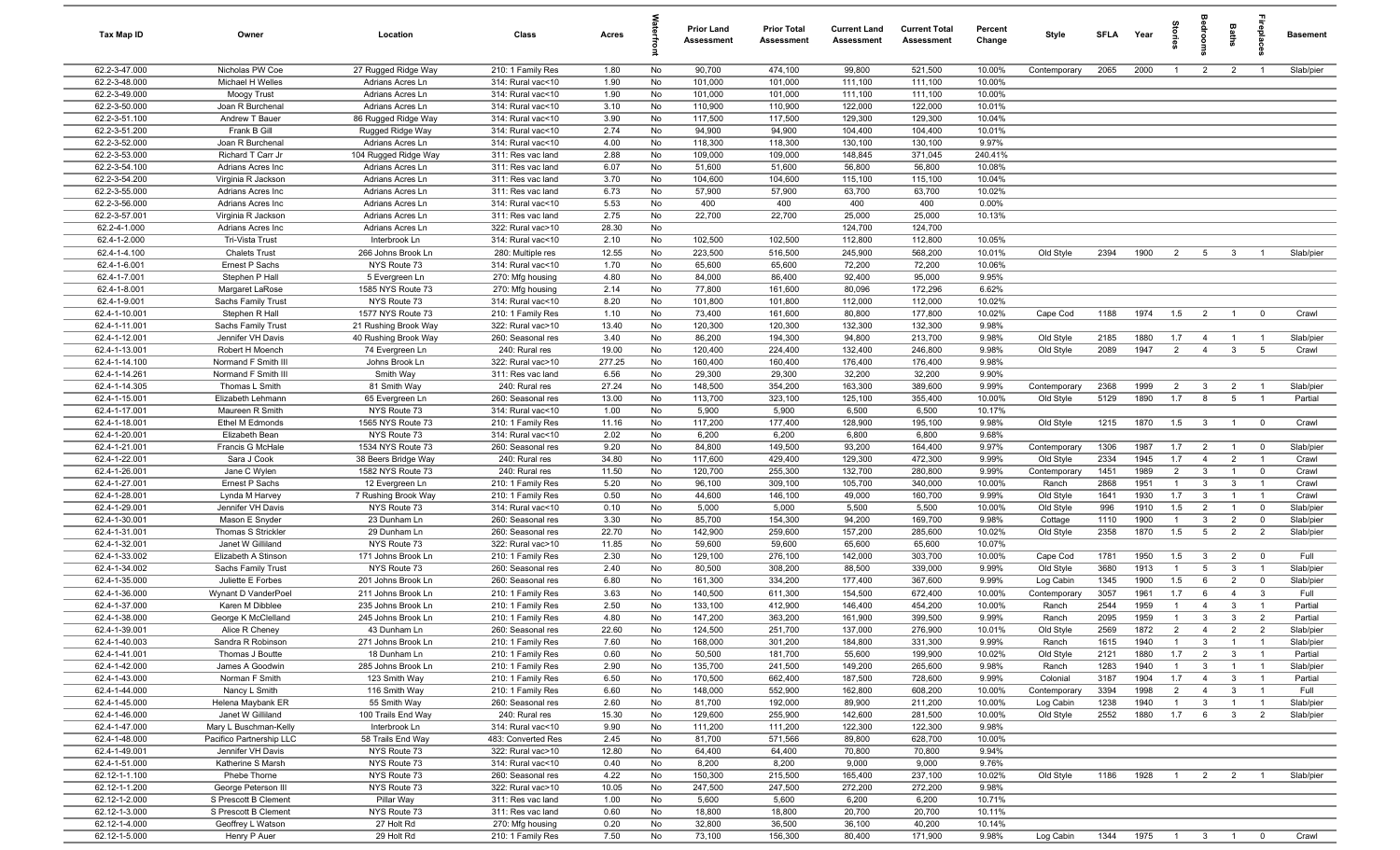| Tax Map ID                       | Owner                                        | Location                                 | Class                                  | Acres         |          | <b>Prior Land</b><br>Assessment | <b>Prior Total</b><br><b>Assessment</b> | <b>Current Land</b><br>Assessment | <b>Current Total</b><br><b>Assessment</b> | Percent<br>Change | Style                  | <b>SFLA</b>  | Year         | parle                            | edroo                          | Baths                            | 융                                | <b>Basement</b>    |
|----------------------------------|----------------------------------------------|------------------------------------------|----------------------------------------|---------------|----------|---------------------------------|-----------------------------------------|-----------------------------------|-------------------------------------------|-------------------|------------------------|--------------|--------------|----------------------------------|--------------------------------|----------------------------------|----------------------------------|--------------------|
| 62.12-1-6.000                    | Daniel C Lee                                 | 15 Holt Rd                               | 270: Mfg housing                       | 2.00          | No       | 72,800                          | 75,200                                  | 80,100                            | 82,700                                    | 9.97%             |                        |              |              |                                  |                                |                                  |                                  |                    |
| 62.12-1-7.200                    | John Hudson                                  | 9 Holt Rd                                | 270: Mfg housing                       | 0.30          | No       | 37,400                          | 46,600                                  | 41,200                            | 51,300                                    | 10.09%            |                        |              |              |                                  |                                |                                  |                                  |                    |
| 62.12-1-8.002                    | Richard Galeski                              | 5 Holt Rd                                | 210: 1 Family Res                      | 4.85          | No       | 72,700                          | 123,200                                 | 79,900                            | 135,500                                   | 9.98%             | Old Style              | 2040         | 1920         | 2                                | $\overline{2}$                 | $\overline{1}$                   | $\overline{0}$                   | Crawl              |
| 62.12-1-9.000                    | John S Porter                                | 1961 NYS Route 73                        | 260: Seasonal res                      | 1.70          | No       | 46,200                          | 57,300                                  | 50,800                            | 63,000                                    | 9.95%             | Old Style              | 816          | 1875         | 1.5                              | $\overline{2}$                 | $\overline{1}$                   | $^{\circ}$                       | Crawl              |
| 62.12-1-10.000                   | Lawrence F House                             | 1959 NYS Route 73                        | 210: 1 Family Res                      | 6.90          | No       | 90,600                          | 210,200                                 | 99,600                            | 231,200                                   | 9.99%             | Old Style              | 2415         | 1900         | $\overline{2}$<br>$\overline{1}$ | $5\overline{5}$                | $\overline{1}$                   | $\overline{0}$                   | Partial            |
| 62.12-1-11.001<br>62.12-1-12.002 | Milton P Devane<br>Richard A Porter          | Mason Young Ln<br>1937 NYS Route 73      | 210: 1 Family Res<br>280: Multiple res | 10.00<br>7.30 | No<br>No | 196,200<br>84,600               | 270,800<br>228,700                      | 215,800<br>93,100                 | 297,900<br>251,600                        | 10.01%<br>10.01%  | Old Style<br>Old Style | 1085<br>1608 | 1915<br>1890 | 1.5                              | $\overline{1}$<br>$\mathbf{3}$ | $\overline{2}$<br>$\overline{1}$ | $\overline{1}$<br>$\overline{0}$ | Crawl<br>Crawl     |
| 62.12-1-14.000                   | Richard M Combs IV                           | Mason Young Ln                           | 311: Res vac land                      | 9.00          | No       | 30,800                          | 30,800                                  | 33,900                            | 33,900                                    | 10.06%            |                        |              |              |                                  |                                |                                  |                                  |                    |
| 62.12-1-15.000                   | Todd D Dickerson Sr                          | 1925 NYS Route 73                        | 210: 1 Family Res                      | 0.63          | No       | 52,300                          | 121,600                                 | 57,600                            | 133,800                                   | 10.03%            | Old Style              | 1698         | 1930         | $\overline{2}$                   | $\overline{4}$                 | $\overline{2}$                   | $\overline{1}$                   | Crawl              |
| 62.12-1-16.000                   | <b>Raymond Rivers</b>                        | 1921 NYS Route 73                        | 210: 1 Family Res                      | 0.20          | No       | 28,300                          | 51,000                                  | 31,100                            | 56,100                                    | 10.00%            | Old Style              | 731          | 1900         | 1.7                              | $\overline{2}$                 | $\overline{1}$                   | $\mathbf 0$                      | Crawl              |
| 62.12-1-17.000                   | Katrina M Ohman                              | 1919 NYS Route 73                        | 210: 1 Family Res                      | 0.20          | No       | 28,500                          | 82,600                                  | 31,400                            | 90,900                                    | 10.05%            | Manufactured           | 1215         | 1996         | $\overline{1}$                   | $\mathbf{3}$                   | $\overline{2}$                   | $\overline{1}$                   | Crawl              |
| 62.12-1-18.000                   | Dean R Cook                                  | 1915 NYS Route 73                        | 210: 1 Family Res                      | 0.20          | No       | 28,500                          | 87,600                                  | 31,400                            | 96,400                                    | 10.05%            | Old Style              | 1193         | 1900         | 1.5                              | $\overline{2}$                 | $\overline{2}$                   | $\mathbf 0$                      | Crawl              |
| 62.12-1-19.001                   | Phebe Thorne                                 | 35 Thorne Way                            | 250: Estate                            | 10.51         | No       | 157,500                         | 701,200                                 | 173,200                           | 771,300                                   | 10.00%            | Old Style              | 7085         | 1909         | 2                                | 9                              | $\overline{4}$                   | $\overline{2}$                   | Crawl              |
| 62.12-1-20.002                   | Erin M McCabe                                | NYS Route 73                             | 311: Res vac land                      | 0.30          | No       | 30,900                          | 30,900                                  | 34,000                            | 34,000                                    | 10.03%            |                        |              |              |                                  |                                |                                  |                                  |                    |
| 62.12-1-21.000                   | James R McDonough                            | NYS Route 73                             | 311: Res vac land                      | 0.40          | No       | 34,600                          | 34,600                                  | 38,100                            | 38,100                                    | 10.12%            |                        |              |              |                                  |                                |                                  |                                  |                    |
| 62.12-1-22.001                   | Katherine S Merle-Smith                      | 51 Mason Young Ln                        | 250: Estate                            | 14.40         | No       | 153,700                         | 661,600                                 | 169,100                           | 727,800                                   | 10.01%            | Old Style              | 4574         | 1897         | $\overline{2}$                   | 9                              | $5\overline{)}$                  | 8                                | Partial            |
| 62.12-1-23.002                   | David J McDonough                            | 8 Mason Young Ln                         | 270: Mfg housing                       | 0.74          | No       | 58,700                          | 125,600                                 | 64,600                            | 138,200                                   | 10.03%            |                        |              |              |                                  |                                |                                  |                                  |                    |
| 62.12-1-24.000                   | James Strasko                                | 30 Mason Young Ln                        | 210: 1 Family Res                      | 0.20          | No       | 28,500                          | 84,800                                  | 31,400                            | 93,300                                    | 10.02%            | Old Style              | 1138         | 1900         | 1.7                              | $\overline{2}$                 | $\overline{1}$                   | $\overline{0}$                   | Slab/pier          |
| 62.12-1-25.000                   | Linda Hamilton                               | 13 Mason Young Ln                        | 210: 1 Family Res                      | 0.60          | No       | 50,500                          | 275,000                                 | 55,500                            | 302,500                                   | 10.00%            | Old Style              | 2326         | 1874         | 1.7                              | $\overline{2}$                 | $\overline{1}$                   | $\overline{1}$                   | Partial            |
| 62.12-1-26.001                   | Phebe Thorne                                 | NYS Route 73                             | 311: Res vac land                      | 10.47         | No       | 174,900                         | 174,900                                 | 192,400                           | 192,400                                   | 10.01%            |                        |              |              |                                  |                                |                                  |                                  |                    |
| 62.12-1-27.002<br>62.12-1-28.000 | McDonoughs VH Co Inc<br>Van S Merle-Smith Jr | 1901 NYS Route 73<br>NYS Route 73        | 484: 1 use sm bld<br>311: Res vac land | 0.57<br>1.70  | No<br>No | 48,700<br>65,600                | 204,500<br>65,600                       | 53,600<br>72,200                  | 225,000<br>72,200                         | 10.02%<br>10.06%  |                        |              |              |                                  |                                |                                  |                                  |                    |
| 62.12-1-29.000                   | Van S Merle-Smith Jr                         | NYS Route 73                             | 322: Rural vac>10                      | 17.30         | No       | 121,400                         | 121,400                                 | 133,500                           | 133,500                                   | 9.97%             |                        |              |              |                                  |                                |                                  |                                  |                    |
| 62.12-1-30.000                   | George L Jaques                              | 1845 NYS Route 73                        | 210: 1 Family Res                      | 1.46          | No       | 75,400                          | 325,400                                 | 82,900                            | 357,900                                   | 9.99%             | Ranch                  | 1645         | 1969         | $\mathbf{1}$                     | $\overline{2}$                 | $\overline{1}$                   | $\overline{1}$                   | Crawl              |
| 62.12-1-31.000                   | George L Jaques                              | 1839 NYS Route 73                        | 311: Res vac land                      | 0.94          | No       | 69,600                          | 183,200                                 | 76,500                            | 76,500                                    | $-58.24%$         | Old Style              | 1836         | 1830         | 1.7                              | $\overline{4}$                 | $\overline{2}$                   | $\mathbf{3}$                     | Partial            |
| 62.12-1-32.000                   | Cornelius Hendrickson                        | 1829 NYS Route 73                        | 210: 1 Family Res                      | 0.50          | No       | 44,600                          | 263,900                                 | 49,100                            | 290,300                                   | 10.00%            | Ranch                  | 1794         | 1976         | $\overline{1}$                   | $\overline{2}$                 | $\overline{2}$                   | $\overline{2}$                   | Full               |
| 62.12-1-33.000                   | Kathleen S Hart                              | 1835 NYS Route 73                        | 210: 1 Family Res                      | 0.20          | No       | 28,500                          | 178,000                                 | 31,400                            | 195,800                                   | 10.00%            | Old Style              | 1947         | 1872         | $\overline{2}$                   | $\overline{4}$                 | $\overline{1}$                   | $\overline{0}$                   | Partial            |
| 62.12-1-34.000                   | Horst Lichtenberg                            | 1827 NYS Route 73                        | 210: 1 Family Res                      | 0.30          | No       | 37,200                          | 141,200                                 | 40,900                            | 155,300                                   | 9.99%             | Old Style              | 2098         | 1916         | $\overline{2}$                   | $\mathbf{3}$                   | $\overline{2}$                   | $\mathbf 0$                      | Partial            |
| 62.12-1-35.000                   | Gregory E Jeffers                            | 1823 NYS Route 73                        | 210: 1 Family Res                      | 0.20          | No       | 28,300                          | 88,400                                  | 31,100                            | 97,200                                    | 9.95%             | Old Style              | 1212         | 1910         | 1.5                              | $\mathbf{3}$                   | $\overline{1}$                   | $\Omega$                         | Partial            |
| 62.12-1-36.100                   | Karl F Weckel                                | 1829 NYS Route 73                        | 210: 1 Family Res                      | 7.13          | No       | 106,900                         | 260,700                                 | 117,600                           | 286,800                                   | 10.01%            | Old Style              | 1657         | 1948         | $\overline{1}$                   | $\mathbf{3}$                   | $\overline{2}$                   |                                  | Crawl              |
| 62.12-1-36.200                   | George L Jaques                              | NYS Route 73                             | 311: Res vac land                      | 0.37          | No       | 16,700                          | 16,700                                  | 18,400                            | 18,400                                    | 10.18%            |                        |              |              |                                  |                                |                                  |                                  |                    |
| 62.12-1-37.000                   | Nancy Merle-Smith Stover                     | Mason Young Ln                           | 322: Rural vac>10                      | 10.00         | No       | 172,800                         | 172,800                                 | 190,100                           | 190,100                                   | 10.01%            |                        |              |              |                                  |                                |                                  |                                  |                    |
| 62.12-1-38.110                   | VanSantvoord Merle-Smith Jr                  | Mason Young Ln                           | 312: Vac w/imprv                       | 4.20          | No       | 150,100                         | 152,900                                 | 165,100                           | 168,200                                   | 10.01%            |                        |              |              |                                  |                                |                                  |                                  |                    |
| 62.12-1-38.120                   | Margaret Merle-Smith                         | Mason Young Ln                           | 240: Rural res                         | 10.00         | No       | 209,000                         | 517,100                                 | 229,900                           | 568,800                                   | 10.00%            | Old Style              | 2508         | 1920         | $\overline{2}$                   | $\mathbf{3}$                   | $\mathbf{3}$                     | $\overline{1}$                   | Partial            |
| 62.12-1-38.200                   | Nancy Merle-Smith Stover                     | Mason Young Ln                           | 311: Res vac land                      | 0.81          | No       | 74,200                          | 74,200                                  | 81,600                            | 81,600                                    | 9.97%             |                        |              |              |                                  |                                |                                  |                                  |                    |
| 62.12-2-1.120<br>62.12-2-1.200   | Gerald Ormsby                                | 1960 NYS Route 73<br>12 Alan Washbond Dr | 210: 1 Family Res<br>210: 1 Family Res | 0.73<br>1.00  | No<br>No | 58,100<br>72,700                | 135,000<br>183,900                      | 63,900<br>80,000                  | 148,500<br>202,300                        | 10.00%<br>10.01%  | Ranch<br>Ranch         | 1242<br>1797 | 1982<br>1978 | $\overline{1}$<br>$\overline{1}$ | $\mathbf{3}$<br>$\overline{4}$ | $\overline{1}$<br>$\overline{1}$ | $\overline{0}$<br>$\mathbf 0$    | Slab/pier<br>Crawl |
| 62.12-2-2.000                    | Gregory Pelkey<br>Rivermede Inc              | 49 Beede Ln                              | 240: Rural res                         | 39.80         | No       | 140,100                         | 556,600                                 | 154,100                           | 612,300                                   | 10.01%            | Old Style              | 7421         | 1878         | 2.5                              | 15                             | $\overline{4}$                   | $\overline{2}$                   | Partial            |
| 62.12-2-3.000                    | <b>Blaikie F Worth</b>                       | 49 Beede Ln                              | 210: 1 Family Res                      | 2.70          | No       | 91,500                          | 206,000                                 | 100,600                           | 226,600                                   | 10.00%            | Old Style              | 1851         | 1941         | $\overline{2}$                   | $5\overline{)}$                | 3                                | $\overline{1}$                   | Crawl              |
| 62.12-2-5.024                    | Michael J Marino                             | NYS Route 73                             | 311: Res vac land                      | 0.76          | No       | 51,000                          | 51,000                                  | 56,100                            | 56,100                                    | 10.00%            |                        |              |              |                                  |                                |                                  |                                  |                    |
| 62.12-2-6.775                    | Headley H Smith                              | 133 Beede Ln                             | 210: 1 Family Res                      | 3.84          | No       | 104,000                         | 256,200                                 | 114,400                           | 281,800                                   | 9.99%             | Log Cabin              | 1230         | 1945         | $\overline{1}$                   | 3                              | $\overline{2}$                   | $\overline{1}$                   | Full               |
| 62.12-2-7.001                    | Jane M Martin                                | 30 Alan Washbond Dr                      | 210: 1 Family Res                      | 0.86          | No       | 65,400                          | 198,600                                 | 72,000                            | 218,500                                   | 10.02%            | Ranch                  | 2243         | 1972         | $\overline{1}$                   | $5^{\circ}$                    | $\overline{2}$                   | $\overline{1}$                   | Crawl              |
| 62.12-2-8.001                    | Julia W Loomis                               | NYS Route 73                             | 314: Rural vac<10                      | 6.49          | No       | 92,200                          | 92,200                                  | 101,400                           | 101,400                                   | 9.98%             |                        |              |              |                                  |                                |                                  |                                  |                    |
| 62.12-2-9.000                    | Beede Farm LLC                               | 155 Beede Ln                             | 260: Seasonal res                      | 4.70          | No       | 108,800                         | 497,500                                 | 119,600                           | 547,200                                   | 9.99%             | Old Style              | 4560         | 1910         | $\overline{2}$                   | 10                             | 8                                | 6                                | Crawl              |
| 62.12-2-10.000                   | Hope CL Colt                                 | Beede Ln                                 | 210: 1 Family Res                      | 9.40          | No       | 135,200                         | 215,800                                 | 148,700                           | 237,400                                   | 10.01%            | Old Style              | 1173         | 1912         | $\overline{1}$                   | $\overline{2}$                 | $\overline{1}$                   | $\overline{1}$                   | Partial            |
| 62.12-2-11.000                   | Hope Cheney L Colt                           | 99 Beede Ln                              | 260: Seasonal res                      | 5.90          | No       | 104,000                         | 318,800                                 | 114,400                           | 350,700                                   | 10.01%            | Old Style              | 4340         | 1912         | $\overline{2}$                   | 9                              | $\overline{4}$                   | $\overline{2}$                   | Slab/pier          |
| 62.12-2-12.000                   | Hope Cheney L Colt                           | Beede Ln                                 | 314: Rural vac<10                      | 0.10          | No       | 8,800                           | 8,800                                   | 9,700                             | 9,700                                     | 10.23%            |                        |              |              |                                  |                                |                                  |                                  |                    |
| 62.12-2-13.025                   | Michael J Marino                             | NYS Route 73                             | 311: Res vac land                      | 2.44          | No       | 69,600                          | 69,600                                  | 76,600                            | 76,600                                    | 10.06%            |                        |              |              |                                  |                                |                                  |                                  |                    |
| 62.12-2-14.000                   | Matthew A Cross                              | 59 Beede Ln                              | 270: Mfg housing                       | 0.12          | No       | 17,400                          | 18,600                                  | 19,200                            | 20,500                                    | 10.22%            |                        |              |              |                                  |                                |                                  |                                  |                    |
| 62.12-2-15.013                   | Arthur H Estes                               | 71 Beede Ln                              | 210: 1 Family Res                      | 2.10          | No       | 72,800                          | 95,000                                  | 80,100                            | 104,500                                   | 10.00%            | Old Style              | 982          | 1890         | 1.5                              | $\overline{2}$                 | $\overline{1}$                   | $\overline{0}$                   | Full               |
| 62.12-2-16.000<br>62.12-2-17.000 | Gary D Manley<br>Debra A Whitson             | 55 Beede Ln<br>51 Beede Ln               | 210: 1 Family Res<br>210: 1 Family Res | 0.70<br>1.50  | No<br>No | 56,400<br>75,700                | 99,100<br>169,200                       | 62,000<br>83,200                  | 109,000<br>186,100                        | 9.99%<br>9.99%    | Old Style<br>Old Style | 1046<br>1512 | 1910<br>1920 | 1.7<br>$\overline{2}$            | $\overline{2}$<br>$\mathbf{3}$ | $\overline{1}$<br>$\overline{1}$ | $\overline{0}$<br>$\overline{1}$ | Partial<br>Partial |
| 62.12-2-18.100                   | Patricia Smith                               | 47 Beede Ln                              | 210: 1 Family Res                      | 0.20          | No       | 28,500                          | 93,800                                  | 31,400                            | 103,200                                   | 10.02%            | Old Style              | 1536         | 1920         | 1.7                              | $\overline{\mathbf{3}}$        | $\overline{1}$                   | $\overline{1}$                   | Partial            |
| 62.12-2-18.200                   | Patricia Smith                               | Beede Ln                                 | 311: Res vac land                      | 1.70          | No       | 10,100                          | 10,100                                  | 11,100                            | 11,100                                    | 9.90%             |                        |              |              |                                  |                                |                                  |                                  |                    |
| 62.12-2-19.001                   | Wade Whitney Inc                             | 22 Alan Washbond Dr                      | 311: Res vac land                      | 1.03          | No       | 61,600                          | 61,600                                  | 67,800                            | 67,800                                    | 10.06%            |                        |              |              |                                  |                                |                                  |                                  |                    |
| 62.12-2-20.000                   | Mabel B Stamm                                | 27 Beede Ln                              | 210: 1 Family Res                      | 1.20          | No       | 72,900                          | 166,800                                 | 80,200                            | 183,500                                   | 10.01%            | Old Style              | 1898         | 1888         | $\overline{2}$                   | $\overline{4}$                 | $\overline{1}$                   | $\overline{0}$                   | Partial            |
| 62.12-3-1.100                    | Noel C Miller                                | 14 Lowrie Way                            | 210: 1 Family Res                      | 7.40          | No       | 123,900                         | 533,000                                 | 136,300                           | 586,300                                   | 10.00%            | Old Style              | 4799         | 1888         | $\overline{2}$                   | 6                              | $\mathbf{3}$                     | $\mathbf{3}$                     | Partial            |
| 62.12-3-2.000                    | Beede Farm LLC                               | Beede Ln                                 | 314: Rural vac<10                      | 2.70          | No       | 77,000                          | 77,000                                  | 84,700                            | 84,700                                    | 10.00%            |                        |              |              |                                  |                                |                                  |                                  |                    |
| 62.12-3-3.000                    | Lucinda Longstreth                           | 41 Lowrie Way                            | 260: Seasonal res                      | 4.70          | No       | 110,000                         | 478,000                                 | 121,000                           | 525,800                                   | 10.00%            | Colonial               | 3120         | 1896         | $\overline{2}$                   | 5                              | $\mathbf{3}$                     | $\overline{2}$                   | Partial            |
| 62.12-3-4.100                    | Patricia D March                             | 14 Lowrie Way                            | 260: Seasonal res                      | 2.87          | No       | 98,400                          | 231,100                                 | 108,200                           | 254,200                                   | 10.00%            | Old Style              | 2111         | 1910         | $\overline{2}$                   | $\overline{4}$                 | $\overline{2}$                   | $\overline{2}$                   | Crawl              |
| 62.12-3-5.003                    | Andrew F Derr III                            | 61 Phelps Brook Ln                       | 260: Seasonal res                      | 4.70          | No       | 108,800                         | 304,300                                 | 119,600                           | 334,700                                   | 9.99%             | Old Style              | 3484         | 1926         | $\overline{2}$                   | 6                              | $\overline{4}$                   | $\overline{2}$                   | Slab/pier          |
| 62.12-3-6.000                    | Nathaniel Davis                              | 25 Phelps Brook Ln                       | 210: 1 Family Res                      | 4.23          | No       | 106,100                         | 201,500                                 | 116,800                           | 223,800                                   | 11.07%            | Old Style              | 1387         | 1880         | 1.5                              | $\overline{4}$                 | $\mathbf{3}$                     | $\overline{1}$                   | Crawl              |
| 62.12-3-7.008                    | Richard J Gaffney                            | 11 Phelps Brook Ln                       | 210: 1 Family Res                      | 2.60          | No       | 96,900                          | 303,500                                 | 106,500                           | 333,800                                   | 9.98%             | Contemporary           | 3004         | 1970         | $\overline{1}$                   | $\overline{4}$                 | $\mathbf{3}$                     | $\overline{1}$                   | Partial            |
| 62.12-3-8.009                    | Chalet Bleu Realty Trust                     | 122 Beede Ln                             | 210: 1 Family Res                      | 4.00          | No       | 104,800                         | 635,600                                 | 115,300                           | 699,200                                   | 10.01%            | Old Style              | 3059         | 1900         | $\overline{2}$                   | 6                              | $\overline{\mathbf{3}}$          | $\overline{2}$                   | Crawl              |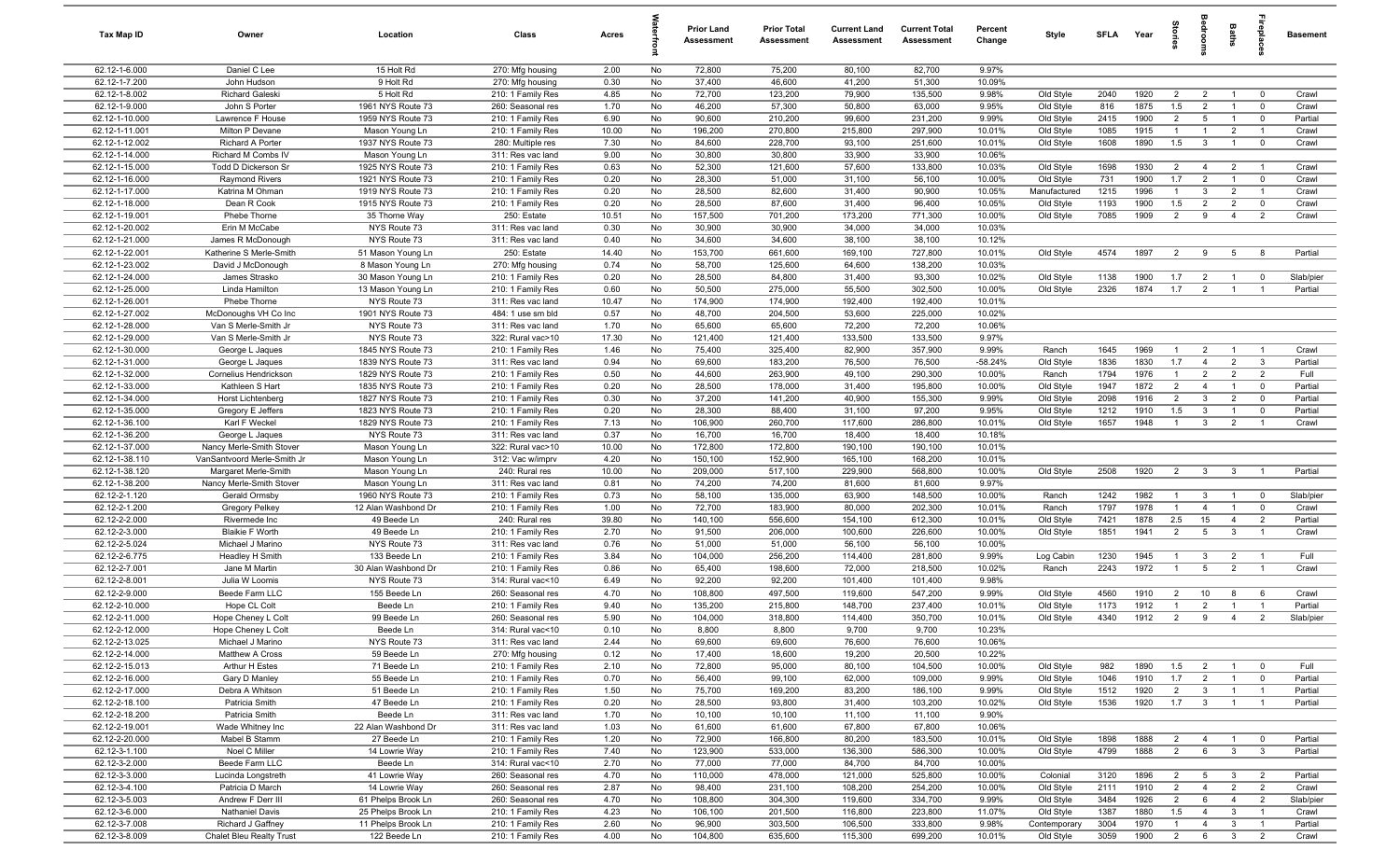| Tax Map ID                       | Owner                                | Location                               | Class                                  | Acres        |          | <b>Prior Land</b><br>Assessment | <b>Prior Total</b><br>Assessment | <b>Current Land</b><br>Assessment | <b>Current Total</b><br>Assessment | Percent<br>Change | Style            | <b>SFLA</b>  | Year         | 흨                                | e<br>So                        | Baths                            | 률                                | <b>Basement</b> |
|----------------------------------|--------------------------------------|----------------------------------------|----------------------------------------|--------------|----------|---------------------------------|----------------------------------|-----------------------------------|------------------------------------|-------------------|------------------|--------------|--------------|----------------------------------|--------------------------------|----------------------------------|----------------------------------|-----------------|
| 62.12-5-1.000                    | Warren Ashe                          | 1928 NYS Route 73                      | 210: 1 Family Res                      | 1.00         | No       | 72,700                          | 158,100                          | 80,000                            | 173,900                            | 9.99%             | Old Style        | 1724         | 1910         | 2                                | $5\overline{5}$                | $\overline{2}$                   | $\overline{0}$                   | Crawl           |
| 62.12-5-2.000                    | John L Otis                          | 1918 NYS Route 73                      | 210: 1 Family Res                      | 0.50         | No       | 44,600                          | 110,600                          | 49,100                            | 162,100                            | 46.56%            | Old Style        | 1616         | 1920         | 2                                | $\mathbf{3}$                   | $\overline{1}$                   | $\mathbf 0$                      | Crawl           |
| 62.12-5-3.000                    | Stacey L Purdy                       | 1916 NYS Route 73                      | 210: 1 Family Res                      | 0.37         | No       | 39,600                          | 121,400                          | 43,500                            | 133,500                            | 9.97%             | Cape Cod         | 850          | 1970         | 1.5                              | $\overline{2}$                 | $\overline{1}$                   | $\mathbf 0$                      | Full            |
| 62.12-5-4.000                    | Michael J Buysse                     | 1912 NYS Route 73                      | 210: 1 Family Res                      | 0.60         | No       | 50,500                          | 158,300                          | 55,500                            | 174,100                            | 9.98%             | Old Style        | 1742         | 1900         | 1.7                              | $\overline{4}$                 | $\overline{1}$                   | $\mathbf 0$                      | Partial         |
| 62.12-5-5.000                    | James R McDonough                    | 1908 NYS Route 73                      | 210: 1 Family Res                      | 0.40         | No       | 40,900                          | 129,600                          | 45,000                            | 142,600                            | 10.03%            | Old Style        | 1432         | 1890         | $\overline{2}$                   | $\overline{4}$                 | $\overline{1}$                   | $\overline{0}$                   | Crawl           |
| 62.12-5-6.000                    | Kathryn V House                      | 1906 NYS Route 73                      | 210: 1 Family Res                      | 1.30         | No       | 74,500                          | 180,100                          | 81,900                            | 198,100                            | 9.99%             | Old Style        | 1707         | 1890         | 1.7                              | $\overline{4}$                 | $\overline{1}$                   | $\mathbf 0$                      | Partial         |
| 62.12-5-7.000                    | Interbrook Inc                       | 1900 NYS Route 73                      | 484: 1 use sm bld                      | 1.49         | No       | 82,200                          | 137,300                          | 90,400                            | 151,000                            | 9.98%             |                  |              |              |                                  |                                |                                  |                                  |                 |
| 62.12-5-8.000                    | Charles J Platt                      | 1898 NYS Route 73                      | 210: 1 Family Res                      | 0.68         | No       | 55,200                          | 165,900                          | 60,700                            | 182,500                            | 10.01%            | Old Style        | 1352         | 1930         | $\overline{2}$                   | $\mathbf{3}$                   | $\overline{1}$                   | $\overline{1}$                   | Full            |
| 62.12-5-9.000                    | <b>Ben Stechschulte</b>              | 1894 NYS Route 73                      | 210: 1 Family Res                      | 0.55         | No       | 47,500                          | 166,600                          | 52,300                            | 183,300                            | 10.02%            | Old Style        | 1926         | 1921         | 2                                | $5\overline{5}$                | $\overline{1}$                   | $\mathbf 0$                      | Full            |
| 62.12-5-10.000                   | Louise L Gregg                       | 50 Beede Ln<br>1914 NYS Route 73       | 210: 1 Family Res                      | 10.50        | No       | 150,700                         | 522,000                          | 165,800                           | 574,200                            | 10.00%            | Contemporary     | 2400         | 1977         | $\overline{1}$                   | $\overline{4}$                 | $\mathbf{3}$                     | $\overline{2}$                   | Full            |
| 62.12-5-11.000<br>62.12-5-12.000 | John S Lecky                         |                                        | 210: 1 Family Res                      | 5.33         | No<br>No | 96,900<br>48,200                | 369,300                          | 106,600                           | 406,200<br>148,600                 | 9.99%<br>9.99%    | Log Cabin        | 1965<br>1755 | 1996<br>2003 | $\overline{1}$<br>$\overline{1}$ | $\overline{2}$<br>$\mathbf{3}$ | $\overline{2}$<br>$\overline{2}$ | $\overline{0}$<br>$\overline{0}$ | Crawl<br>Crawl  |
| 62.12-5-13.000                   | Donald Ashe<br>Ronald Ashe           | 16 Beede Ln<br>28 Beede Ln             | 210: 1 Family Res<br>210: 1 Family Res | 0.70<br>0.70 | No       | 56,500                          | 135,100<br>90,600                | 53,000<br>62,200                  | 99,700                             | 10.04%            | Ranch<br>Cottage | 552          | 1980         | $\overline{1}$                   | $\overline{2}$                 | $\overline{1}$                   | $\overline{0}$                   | Crawl           |
| 62.12-5-14.000                   | Warren Ashe                          | Beede Ln                               | 311: Res vac land                      | 1.00         | No       | 12,300                          | 12,300                           | 13,500                            | 13,500                             | 9.76%             |                  |              |              |                                  |                                |                                  |                                  |                 |
| 62.12-5-15.000                   | <b>Stewart Crawford</b>              | 44 Beede Ln                            | 210: 1 Family Res                      | 0.30         | No       | 37,100                          | 100,200                          | 40,800                            | 110,200                            | 9.98%             | Cape Cod         | 850          | 1970         | 1.5                              | $\overline{4}$                 | $\overline{1}$                   | $^{\circ}$                       | Full            |
| 62.12-5-16.000                   | Elizabeth S Crawford                 | 50 Beede Ln                            | 210: 1 Family Res                      | 1.70         | No       | 76,900                          | 160,200                          | 84,600                            | 176,200                            | 9.99%             | Old Style        | 1682         | 1900         | 1.5                              | $\mathbf{3}$                   | 2                                | $\mathbf{3}$                     | Full            |
| 62.12-5-17.000                   | Jeff Weig                            | 54 Beede Ln                            | 210: 1 Family Res                      | 0.38         | No       | 40,300                          | 129,400                          | 44,300                            | 142,300                            | 9.97%             | Ranch            | 1064         | 1951         | $\overline{1}$                   | $\mathbf{3}$                   | $\overline{1}$                   | $\overline{1}$                   | Full            |
| 62.12-5-18.000                   | Gavin B Isham                        | 56 Beede Ln                            | 210: 1 Family Res                      | 1.30         | No       | 74,600                          | 122,700                          | 82,100                            | 135,000                            | 10.02%            | Old Style        | 972          | 1912         | 1.5                              | $\overline{2}$                 | $\overline{1}$                   | $\mathbf 0$                      | Partial         |
| 62.12-5-19.000                   | Wesley C Whitney                     | 64 Beede Ln                            | 270: Mfg housing                       | 0.58         | No       | 49,300                          | 60,400                           | 54,200                            | 66,400                             | 9.93%             |                  |              |              |                                  |                                |                                  |                                  |                 |
| 62.12-5-20.000                   | John D ODell                         | Beede Ln                               | 270: Mfg housing                       | 0.72         | No       | 58,700                          | 172,600                          | 64,600                            | 189,900                            | 10.02%            |                  |              |              |                                  |                                |                                  |                                  |                 |
| 62.12-5-21.000                   | Walter D Whitney                     | 70 Beede Ln                            | 210: 1 Family Res                      | 1.21         | No       | 73,800                          | 100,000                          | 81,200                            | 110,000                            | 10.00%            | Old Style        | 1320         | 1880         | 1.5                              | 5                              | $\overline{1}$                   | $\overline{0}$                   | Slab/pier       |
| 62.12-5-22.000                   | Kerry L Whitney                      | 14 Levi Lamb Way                       | 312: Vac w/imprv                       | 0.59         | No       | 40,300                          | 54,100                           | 44,300                            | 59,500                             | 9.98%             |                  |              |              |                                  |                                |                                  |                                  |                 |
| 62.12-5-23.000                   | Naj M Wikoff                         | 22 Levi Lamb Way                       | 210: 1 Family Res                      | 1.98         | No       | 94,500                          | 192,400                          | 103,900                           | 211,600                            | 9.98%             | Old Style        | 1328         | 1920         | $\overline{1}$                   | $\mathbf{3}$                   | $\overline{1}$                   | $\overline{1}$                   | Crawl           |
| 62.12-5-24.000                   | Christopher P Hyson                  | 84 Beede Ln                            | 210: 1 Family Res                      | 5.72         | No       | 114,500                         | 304,000                          | 125,900                           | 334,400                            | 10.00%            | Old Style        | 2757         | 1900         | $\overline{2}$                   | $\overline{4}$                 | 2                                | $\overline{2}$                   | Full            |
| 62.12-5-25.000                   | John Butterworth                     | Phelps Brook Ln                        | 210: 1 Family Res                      | 4.54         | No       | 107,800                         | 360,400                          | 118,500                           | 396,400                            | 9.99%             | Contemporary     | 1640         | 1986         | $\overline{2}$                   | $\mathbf{3}$                   | $\overline{2}$                   | $\mathbf 0$                      | Slab/pier       |
| 62.12-5-26.000                   | James E Butterworth Jr               | 20 Phelps Brook Ln                     | 260: Seasonal res                      | 4.54         | No       | 107,800                         | 311,600                          | 118,600                           | 342,800                            | 10.01%            | Ranch            | 2471         | 1960         | $\overline{1}$                   | $\overline{4}$                 | $\overline{4}$                   | $\overline{1}$                   | Slab/pier       |
| 62.12-5-27.000                   | Dora S Sommers                       | 40 Phelps Brook Ln                     | 210: 1 Family Res                      | 1.80         | No       | 79,400                          | 334,400                          | 87,300                            | 367,800                            | 9.99%             | Ranch            | 2472         | 1961         | $\overline{1}$                   | $\mathbf{3}$                   | $\mathbf{3}$                     | $\overline{1}$                   | Partial         |
| 62.12-5-28.000                   | John Butterworth                     | 43 Levi Lamb Way                       | 311: Res vac land                      | 4.44         | No       | 85,500                          | 85,500                           | 94,100                            | 94,100                             | 10.06%            |                  |              |              |                                  |                                |                                  |                                  |                 |
| 62.12-5-29.000                   | John A Sargent                       | 71 Levi Lamb Way                       | 260: Seasonal res                      | 1.50         | No       | 77,500                          | 168,300                          | 85,200                            | 185,100                            | 9.98%             | Cape Cod         | 1375         | 1932         | 1.5                              | $\overline{4}$                 | $\overline{1}$                   | $\overline{1}$                   | Slab/pier       |
| 62.12-5-30.000                   | Benjamin Kernan                      | Phelps Brook Ln                        | 314: Rural vac<10                      | 2.40         | No       | 74,100                          | 74,100                           | 81,500                            | 81,500                             | 9.99%             |                  |              |              |                                  |                                |                                  |                                  |                 |
| 62.12-5-31.000                   | Anne MacKinnon                       | 99 Levi Lamb Way                       | 312: Vac w/imprv                       | 8.60         | No       | 125,600                         | 158,500                          | 138,200                           | 174,400                            | 10.03%            |                  |              |              |                                  |                                |                                  |                                  |                 |
| 62.12-5-32.000                   | Helene Yektai                        | Phelps Brook Ln                        | 314: Rural vac<10                      | 3.93         | No       | 81,000                          | 81,000                           | 89,100                            | 89,100                             | 10.00%            |                  |              |              |                                  |                                |                                  |                                  |                 |
| 62.12-5-33.000                   | David T Ralston                      | Phelps Brook Ln                        | 312: Vac w/imprv                       | 2.90         | No       | 73,800                          | 83,300                           | 81,200                            | 91,600                             | 9.96%             |                  |              |              |                                  |                                |                                  |                                  |                 |
| 62.12-5-34.000                   | Kerry L Whitney                      | Senecal Way                            | 314: Rural vac<10                      | 3.74         | No       | 79,300                          | 79,300                           | 87,200                            | 87,200                             | 9.96%             |                  |              |              |                                  |                                |                                  |                                  |                 |
| 62.12-5-35.000                   | George B Penrose                     | 52 Senecal Way                         | 260: Seasonal res                      | 1.90         | No       | 64,500                          | 99,800                           | 71,000                            | 109,800                            | 10.02%            | Other Style      | 1008         | 1979         | 1.7                              | $\overline{2}$                 | $\overline{1}$                   | $\overline{0}$                   | Slab/pier       |
| 62.12-5-36.000                   | John F Penrose                       | 51 Senecal Way                         | 260: Seasonal res                      | 1.90         | No       | 71,600                          | 152,900                          | 78,800                            | 168,200                            | 10.01%            | Other Style      | 1482         | 1986         | 1.5                              | $\mathbf{3}$                   | $\overline{1}$                   | $\mathbf 0$                      | Full            |
| 62.12-5-37.000<br>62.12-5-38.000 | Theresa M Streb                      | 38 Senecal Way                         | 312: Vac w/imprv<br>314: Rural vac<10  | 1.86         | No<br>No | 71,400<br>27,700                | 76,900                           | 78,500<br>30,500                  | 84,600<br>30,500                   | 10.01%            |                  |              |              |                                  |                                |                                  |                                  |                 |
| 62.12-5-39.000                   | Kerry L Whitney<br>Helene Yektai     | 144 Levi Lamb Way<br>151 Levi Lamb Way | 210: 1 Family Res                      | 8.40<br>3.60 | No       | 100,900                         | 27,700<br>473,300                | 111,000                           | 520,600                            | 10.11%<br>9.99%   | Colonial         | 2418         | 1991         | 2                                | $\overline{4}$                 | $\overline{2}$                   | $\overline{1}$                   | Full            |
| 62.12-5-40.000                   | Suzanne M Brush                      | 110 Levi Lamb Way                      | 260: Seasonal res                      | 2.40         | No       | 72,600                          | 113,200                          | 79,800                            | 124,500                            | 9.98%             | Other Style      | 806          | 1972         | $\overline{1}$                   | $\mathbf 0$                    | $\mathbf 0$                      | $\mathbf 0$                      | Full            |
| 62.12-5-41.000                   | Frederick S Wonham                   | 124 Levi Lamb Way                      | 210: 1 Family Res                      | 3.20         | No       | 97,400                          | 1,433,840                        | 107,100                           | 1,577,200                          | 10.00%            | Contemporary     | 3220         | 2005         | 1.5                              | 5 <sub>5</sub>                 | $\mathbf{3}$                     | $\overline{1}$                   | Full            |
| 62.12-5-42.000                   | Helene Yektai                        | Phelps Brook Ln                        | 314: Rural vac<10                      | 2.20         | No       | 70,800                          | 70,800                           | 77,900                            | 77,900                             | 10.03%            |                  |              |              |                                  |                                |                                  |                                  |                 |
| 62.12-5-43.000                   | Adrians Acres Inc                    | Phelps Brook Ln                        | 314: Rural vac<10                      | 0.20         | No       | 200                             | 200                              | 200                               | 200                                | 0.00%             |                  |              |              |                                  |                                |                                  |                                  |                 |
| 62.12-5-44.000                   | Frederick S Wonham                   | Levi Lamb Way                          | 314: Rural vac<10                      | 5.50         | No       | 84,900                          | 84,900                           | 93,400                            | 93,400                             | 10.01%            |                  |              |              |                                  |                                |                                  |                                  |                 |
| 62.12-5-45.000                   | Randolph G Titsworth                 | Levi Lamb Way                          | 322: Rural vac>10                      | 10.20        | No       | 105,200                         | 105,200                          | 115,700                           | 115,700                            | 9.98%             |                  |              |              |                                  |                                |                                  |                                  |                 |
| 62.12-5-46.000                   | John H Notman                        | Phelps Brook Ln                        | 322: Rural vac>10                      | 19.60        | No       | 104,200                         | 104,200                          | 114,600                           | 114,600                            | 9.98%             |                  |              |              |                                  |                                |                                  |                                  |                 |
| 62.12-5-47.000                   | Edward Hallinan                      | 72 Levi Lamb Way                       | 210: 1 Family Res                      | 5.08         | No       | 105,500                         | 185,900                          | 116,100                           | 204,500                            | 10.01%            | Ranch            | 1997         | 1951         |                                  |                                |                                  |                                  |                 |
| 62.12-5-48.000                   | Adrians Acres Inc                    | Phelps Brook Ln                        | 314: Rural vac<10                      | 0.50         | No       | 1,200                           | 1,200                            | 1,300                             | 1,300                              | 8.33%             |                  |              |              |                                  |                                |                                  |                                  |                 |
| 62.12-5-49.000                   | Randolph G Titsworth                 | Beede Ln                               | 314: Rural vac<10                      | 4.60         | No       | 81,200                          | 81,200                           | 89,300                            | 89,300                             | 9.98%             |                  |              |              |                                  |                                |                                  |                                  |                 |
| 62.12-5-50.000                   | Randolph Titsworth                   | 68 Laight Hall Ln                      | 210: 1 Family Res                      | 32.37        | No       | 125,900                         | 429,600                          | 138,500                           | 472,600                            | 10.01%            | Contemporary     | 1108         | 1970         | $\overline{1}$                   | $\overline{2}$                 | $\overline{1}$                   | $\overline{0}$                   | Crawl           |
| 62.12-5-51.000                   | Gary Roth                            | NYS Route 73                           | 311: Res vac land                      | 6.60         | No       | 97,000                          | 97,000                           | 106,700                           | 106,700                            | 10.00%            |                  |              |              |                                  |                                |                                  |                                  |                 |
| 62.12-5-52.000                   | Charlotte R Hitchcock                | NYS Route 73                           | 314: Rural vac<10                      | 3.85         | No       | 78,000                          | 78,000                           | 85,800                            | 85,800                             | 10.00%            |                  |              |              |                                  |                                |                                  |                                  |                 |
| 62.12-5-53.000                   | Joan R Burchenal                     | NYS Route 73                           | 314: Rural vac<10                      | 8.78         | No       | 99,100                          | 99,100                           | 109,000                           | 109,000                            | 9.99%             |                  |              |              |                                  |                                |                                  |                                  |                 |
| 62.12-5-54.000                   | Keene Valley Country Club            | 31 Neville Way                         | 312: Vac w/imprv                       | 5.15         | No       | 89,000                          | 95,800                           | 97,900                            | 105,400                            | 10.02%            |                  |              |              |                                  |                                |                                  |                                  |                 |
| 62.12-5-55.000                   | William Hall                         | 32 Laight Hall Ln                      | 260: Seasonal res                      | 2.50         | No       | 74,100                          | 104,900                          | 81,500                            | 115,400                            | 10.01%            | Cottage          | 448          | 1996         | $\overline{1}$                   | $\overline{1}$                 | $\overline{1}$                   | $\overline{0}$                   | Crawl           |
| 62.12-5-56.000                   | Platukis Family Trust                | 14 Laight Hall Ln                      | 210: 1 Family Res                      | 2.97         | No       | 99,000                          | 231,600                          | 108,900                           | 254,800                            | 10.02%            | Old Style        | 1616         | 1900         | 1.5                              | $\mathbf{3}$                   | $\overline{2}$                   | $\overline{1}$                   | Crawl           |
| 62.12-5-57.000                   | Stephen RR Farrelly                  | 2 Laight Hall Ln                       | 210: 1 Family Res                      | 1.10         | No       | 73,900                          | 168,100                          | 81,300                            | 184,900                            | 9.99%             | Old Style        | 1522         | 1900         | 1.7                              | $\overline{\mathbf{3}}$        | $\overline{1}$                   | $\overline{0}$                   | Full            |
| 62.12-5-58.000                   | Louis CR Farrelly                    | NYS Route 73                           | 210: 1 Family Res                      | 1.00         | No       | 66,900                          | 197,500                          | 73,600                            | 217,300                            | 10.03%            | Old Style        | 1702         | 1900         | 1.7                              | $5\overline{5}$                | $\overline{1}$                   | $\mathbf 0$                      | Crawl           |
| 62.12-5-59.000                   | Martha L Owen                        | Neville Way                            | 312: Vac w/imprv                       | 0.50         | No       | 37,300                          | 39,200                           | 41,000                            | 43,100                             | 9.95%             |                  |              |              |                                  |                                |                                  |                                  |                 |
| 62.12-5-60.000                   | <b>Edward Prince</b>                 | Neville Way                            | 311: Res vac land                      | 2.30         | No       | 70,000                          | 70,000                           | 77,000                            | 77,000                             | 10.00%            |                  |              |              |                                  |                                |                                  |                                  |                 |
| 62.12-5-61.000<br>62.12-5-62.000 | Joan R Burchenal<br>George T Daniels | NYS Route 73<br>1834 NYS Route 73      | 311: Res vac land<br>418: Inn/lodge    | 7.93<br>1.26 | No<br>No | 95,500<br>74,300                | 95,500<br>265,800                | 105,100<br>81,700                 | 105,100<br>292,400                 | 10.05%<br>10.01%  |                  |              |              |                                  |                                |                                  |                                  |                 |
| 62.12-5-63.000                   | George T Daniels                     | 1838 NYS Route 73                      | 210: 1 Family Res                      | 0.23         | No       | 32,800                          | 141,500                          | 36,000                            | 155,600                            | 9.96%             | Old Style        | 1416         | 1880         | 1.5                              | $\overline{4}$                 | $\overline{2}$                   | $\mathbf 0$                      | Full            |
| 62.12-5-66.000                   | Interbrook Inc                       | 1866 NYS Route 73                      | 484: 1 use sm bld                      | 0.80         | Yes      | 64,400                          | 329,900                          | 70,900                            | 362,900                            | 10.00%            |                  |              |              |                                  |                                |                                  |                                  |                 |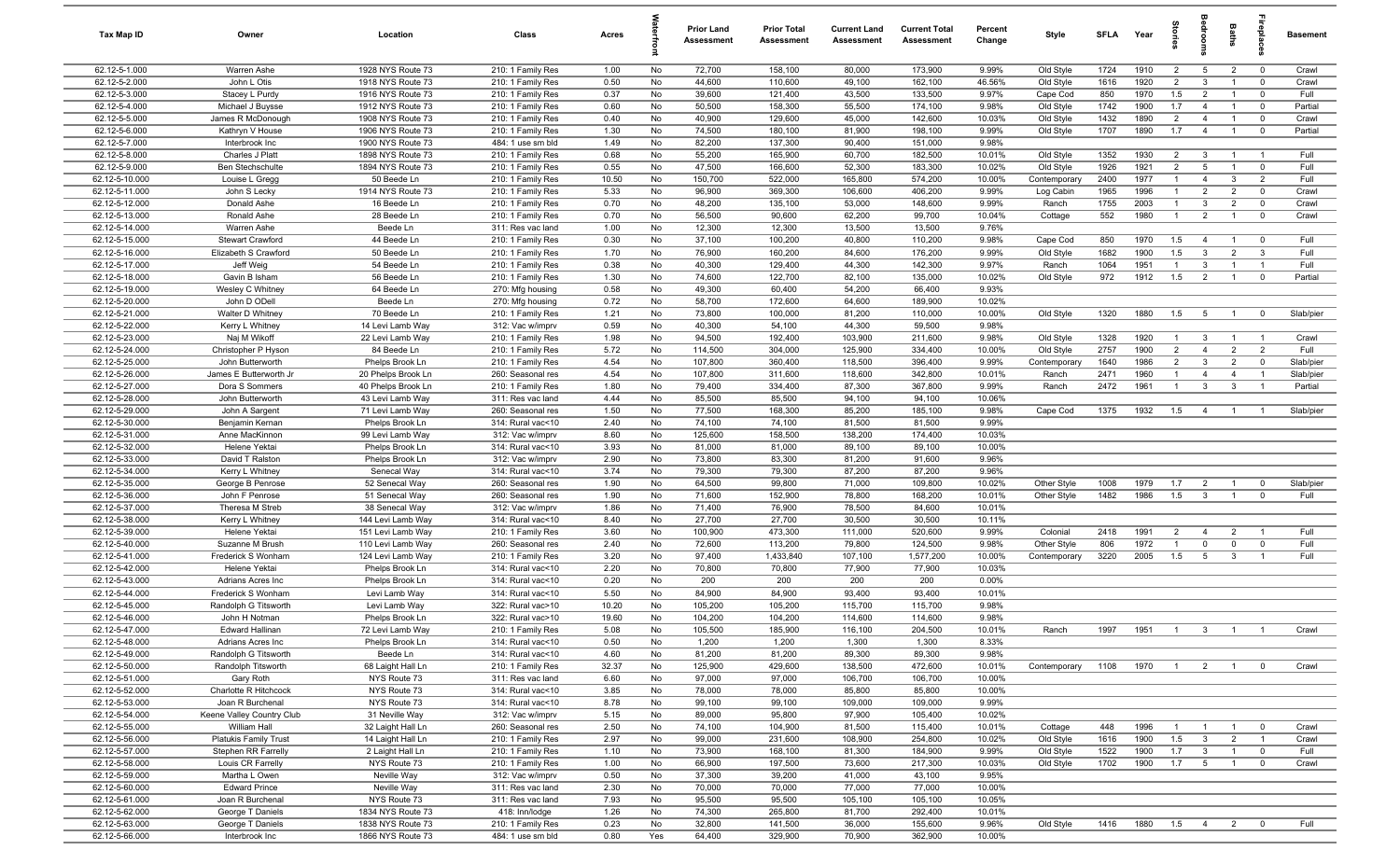| Tax Map ID                       | Owner                                  | Location                               | Class                                  | Acres         |          | Prior Land<br>Assessment | <b>Prior Total</b><br>Assessment | <b>Current Land</b><br>Assessment | <b>Current Total</b><br><b>Assessment</b> | Percent<br>Change | Style              | <b>SFLA</b>  | Year         | $\frac{1}{2}$         |                                | Baths                            |                                  | <b>Basement</b>      |
|----------------------------------|----------------------------------------|----------------------------------------|----------------------------------------|---------------|----------|--------------------------|----------------------------------|-----------------------------------|-------------------------------------------|-------------------|--------------------|--------------|--------------|-----------------------|--------------------------------|----------------------------------|----------------------------------|----------------------|
| 62.12-5-67.000                   | Valerie A Warner                       | 1874 NYS Route 73                      | 210: 1 Family Res                      | 0.18          | No       | 28,500                   | 102,700                          | 31,400                            | 113,000                                   | 10.03%            | Old Style          | 1200         | 1930         | $\overline{1}$        | $\mathbf{3}$                   | $\overline{1}$                   | $\overline{0}$                   | Crawl                |
| 62.12-5-68.000                   | Wayne R Ignatuk                        | 1876 NYS Route 73                      | 210: 1 Family Res                      | 0.20          | No       | 28,300                   | 68,500                           | 31,200                            | 75,400                                    | 10.07%            | Old Style          | 982          | 1945         |                       |                                |                                  | $^{\circ}$                       | Crawl                |
| 62.12-5-69.000                   | Douglas E Downs                        | 1880 NYS Route 73                      | 210: 1 Family Res                      | 0.50          | No       | 44,400                   | 93,500                           | 48,900                            | 102,900                                   | 10.05%            | Old Style          | 792          | 1935         | $\overline{1}$        | $\mathbf{3}$                   | $\overline{1}$                   | $^{\circ}$                       | Full                 |
| 62.12-5-70.000                   | Stephen D Bowers                       | 1884 NYS Route 73                      | 210: 1 Family Res                      | 0.30          | No       | 37,300                   | 115,300                          | 41,000                            | 126,800                                   | 9.97%             | Old Style          | 1260         | 1932         | 1.7                   | $\mathbf{3}$                   |                                  | $\overline{1}$                   | Full                 |
| 62.12-5-71.000                   | Keene Valley Gourmet LLC               | 1888 NYS Route 73                      | 484: 1 use sm bld                      | 0.51          | No       | 45,300                   | 197,500                          | 49,900                            | 217,300                                   | 10.03%            |                    |              |              |                       |                                |                                  |                                  |                      |
| 62.12-5-72.000                   | Stephanie Wilber                       | NYS Route 73                           | 210: 1 Family Res                      | 0.18          | No       | 25,660                   | 78,212                           | 28,200                            | 121,470                                   | 55.31%            | Cape Cod           | 1340         | 2006         | 1.7                   | $\overline{2}$                 | $\overline{1}$                   | $\overline{0}$                   | Full                 |
| 62.12-5-73.000                   | Constance L Drayton                    | NYS Route 73                           | 311: Res vac land                      | 9.20          | No       | 101,000                  | 101,000                          | 111,100                           | 111,100                                   | 10.00%            |                    |              |              |                       |                                |                                  |                                  |                      |
| 62.12-5-74.000                   | Constance L Drayton                    | 88 Laight Hall Ln                      | 210: 1 Family Res                      | 5.68          | No       | 114,300                  | 386,200                          | 125,700                           | 424,800                                   | 9.99%             | Old Style          | 3955         | 1895         | $\overline{2}$        | $\overline{7}$                 | $\mathbf{3}$                     | $\mathbf{3}$                     | Partial              |
| 62.15-1-1.000                    | Carolyn H Juckett                      | Interbrook Ln                          | 311: Res vac land                      | 0.15          | No       | 1,200                    | 1,200                            | 1,300                             | 1,300                                     | 8.33%             |                    |              |              |                       |                                |                                  |                                  |                      |
| 62.15-1-2.000                    | Hillock C Juckett                      | 38 Interbrook Ln                       | 260: Seasonal res                      | 0.50          | No       | 82,600                   | 154,600                          | 90,900                            | 170,100                                   | 10.03%            | Bungalow           | 1164         | 1910         | $\overline{1}$        | $\overline{2}$                 | $\overline{1}$                   | $\overline{1}$                   | Crawl                |
| 62.15-1-3.000                    | Brian J Dixson                         | 36 Interbrook Ln                       | 260: Seasonal res                      | 0.50          | No       | 82,500                   | 130,700                          | 90,800                            | 143,800                                   | 10.02%            | Bungalow           | 832          | 1935         | -1                    | $\mathbf{3}$                   | $\overline{1}$                   | $\overline{1}$                   | Partial              |
| 62.15-1-4.000<br>62.15-1-4.000/1 | Karen M Turner<br>Karen M Turner       | 35 Interbrook Ln                       | 312: Vac w/imprv                       | 0.60          | No       | 61,900<br>100            | 64,000<br>21,900                 | 68,100<br>100                     | 70,400<br>24,100                          | 10.00%<br>10.05%  |                    | 794          | 1910         | $\overline{1}$        | $\overline{1}$                 | $\overline{1}$                   | $^{\circ}$                       | Slab/pier            |
| 62.15-1-4.000/2                  | Karen M Turner                         | Interbrook Ln<br>Interbrook Ln         | 260: Seasonal res<br>314: Rural vac<10 | 0.01<br>0.01  | No<br>No | 100                      | 100                              | 100                               | 100                                       | 0.00%             | Cottage            |              |              |                       |                                |                                  |                                  |                      |
| 62.15-1-4.000/3                  | Karen M Turner                         | Interbrook Ln                          | 312: Vac w/imprv                       | 0.01          | No       | 100                      | 2,300                            | 100                               | 2,500                                     | 8.70%             |                    |              |              |                       |                                |                                  |                                  |                      |
| 62.15-1-5.100                    | Lynn R Edmonds                         | 10 Interbrook Ln                       | 312: Vac w/imprv                       | 3.70          | No       |                          |                                  | 96,375                            | 96,375                                    |                   |                    |              |              |                       |                                |                                  |                                  |                      |
| 62.15-1-5.200                    | Lynn R Edmonds                         | 10 Interbrook Ln                       | 210: 1 Family Res                      | 2.10          | No       |                          |                                  | 147,770                           | 340,270                                   |                   | Old Style          | 2638         | 1900         | $\overline{1}$        | $\mathbf{3}$                   | $\overline{2}$                   | - 1                              | Partial              |
| 62.15-1-6.000                    | Eliza Twichell                         | 21 Interbrook Ln                       | 260: Seasonal res                      | 1.10          | No       | 124,500                  | 172,500                          | 137,000                           | 189,800                                   | 10.03%            | Cottage            | 872          | 1920         | $\overline{1}$        | $\overline{1}$                 | $\overline{1}$                   | $\overline{1}$                   | Slab/pier            |
| 62.15-1-7.000                    | Cary H Twichell                        | 15 Interbrook Ln                       | 210: 1 Family Res                      | 1.10          | No       | 124,500                  | 181,900                          | 137,000                           | 200,100                                   | 10.01%            | Old Style          | 1044         | 1920         | $\overline{1}$        | $\overline{2}$                 | $\overline{1}$                   | $\overline{1}$                   | Slab/pier            |
| 62.15-1-10.000                   | Gerald A Bunn                          | 196 Johns Brook Ln                     | 210: 1 Family Res                      | 1.90          | No       | 129,400                  | 245,000                          | 142,300                           | 269,500                                   | 10.00%            | Old Style          | 1681         | 1945         | $\overline{2}$        | $\overline{2}$                 | $\overline{1}$                   | $\overline{1}$                   | Slab/pier            |
| 62.15-1-11.000                   | Tri-Vista Trust                        | 200 Johns Brook Ln                     | 260: Seasonal res                      | 1.14          | No       | 124,900                  | 216,200                          | 137,400                           | 237,800                                   | 9.99%             | Old Style          | 1107         | 1930         | 1.7                   | $\mathbf{3}$                   | $\overline{1}$                   | $\overline{1}$                   | Slab/pier            |
| 62.15-1-12.000                   | Frederick B Burton                     | 186 Johns Brook Ln                     | 210: 1 Family Res                      | 4.60          | No       | 145,900                  | 210,500                          | 160,500                           | 231,600                                   | 10.02%            | Ranch              | 1204         | 1951         | $\overline{1}$        | $\mathbf{3}$                   | $\overline{2}$                   | $\overline{1}$                   | Partial              |
| 62.15-1-13.000                   | Keene Valley Rackets Club              | 156 Johns Brook Ln                     | 210: 1 Family Res                      | 3.40          | No       | 138,600                  | 302,700                          | 152,500                           | 333,000                                   | 10.01%            | Old Style          | 2985         | 1905         | $\overline{2}$        | 5                              | $\mathbf{3}$                     | $\overline{1}$                   | Crawl                |
| 62.15-1-14.000                   | M Mavin Howley                         | 138 Johns Brook Ln                     | 260: Seasonal res                      | 2.34          | No       | 130,900                  | 229,900                          | 144,000                           | 252,900                                   | 10.00%            | Old Style          | 1800         | 1920         | 1.5                   | $\overline{2}$                 | $\overline{2}$                   | $\overline{1}$                   | Slab/pier            |
| 62.15-1-15.000                   | Robert C Wei                           | 114 Johns Brook Ln                     | 210: 1 Family Res                      | 3.06          | No       | 140,800                  | 558,000                          | 85,001                            | 464,715                                   | $-16.72%$         | Cape Cod           | 2709         | 1998         | 1.5                   | $\overline{4}$                 | 2                                | $\mathbf 0$                      | Crawl                |
| 62.15-1-16.200                   | Jan Boswinkel                          | Interbrook Ln                          | 311: Res vac land                      | 1.70          | No       | 99,200                   | 99,200                           | 109,100                           | 109,100                                   | 9.98%             |                    |              |              |                       |                                |                                  |                                  |                      |
| 62.15-1-17.000                   | Joseph D Andrew Jr                     | 86 Johns Brook Ln                      | 210: 1 Family Res                      | 1.40          | No       | 127,100                  | 397,800                          | 139,800                           | 437,600                                   | 10.01%            | Ranch              | 1785         | 1987         | $\overline{1}$        | $\mathbf{3}$                   | $\overline{2}$                   | $\overline{0}$                   | Full                 |
| 62.15-1-18.000                   | Joan Barnum                            | 82 Johns Brook Ln                      | 210: 1 Family Res                      | 0.40          | No       | 76,100                   | 175,100                          | 83,700                            | 192,600                                   | 9.99%             | Old Style          | 1440         | 1907         | $\overline{2}$        | $\overline{2}$                 | $\mathbf{1}$                     | $\overline{1}$                   | Partial              |
| 62.15-1-19.000                   | Kate F Merle-Smith                     | Interbrook Ln                          | 314: Rural vac<10                      | 1.30          | No       | 8,000                    | 8,000                            | 8,800                             | 8,800                                     | 10.00%            |                    |              |              |                       |                                |                                  |                                  |                      |
| 62.15-1-20.000                   | Mary L Buschman-Kelly                  | 22 Gibson Way                          | 280: Multiple res                      | 8.60          | No       | 176,200                  | 643,400                          | 193,800                           | 707,700                                   | 9.99%             | Old Style          | 6160         | 1891         | $\overline{2}$        | 8                              | $\overline{4}$                   | 5                                | Partial              |
| 62.15-1-21.000                   | Henrietta B Jordan                     | 8 Gibson Way                           | 210: 1 Family Res                      | 0.63          | No       | 93,200                   | 230,900                          | 102,500                           | 254,000                                   | 10.00%            | Old Style          | 2003         | 1910         | 1.7                   | $\overline{4}$                 | $\overline{1}$                   | $\overline{1}$                   | Partial              |
| 62.15-1-22.000                   | Lawrence J Strode                      | 89 Johns Brook Ln                      | 210: 1 Family Res                      | 1.14          | No       | 124,900                  | 553,100                          | 137,400                           | 608,400                                   | 10.00%            | Contemporary       | 2307         | 1996         | $\overline{2}$        | $\overline{2}$                 | $\overline{2}$                   | $\overline{1}$                   | Crawl                |
| 62.15-1-23.100                   | Charles HG Buschman                    | Interbrook Ln                          | 314: Rural vac<10                      | 0.17          | No       | 1,300                    | 1,300                            | 1,400                             | 1,400                                     | 7.69%             |                    |              |              |                       |                                |                                  |                                  |                      |
| 62.15-1-23.200<br>62.15-1-24.000 | Lesley D Cummin<br>Reynolds Family LLC | 3 Smith Way                            | 240: Rural res<br>210: 1 Family Res    | 19.23         | No       | 278,500<br>127,900       | 491,900<br>309,500               | 306,400<br>140,600                | 541,100<br>340,400                        | 10.00%<br>9.98%   | Log Cabin          | 882<br>1588  | 2002<br>1972 | 1.7<br>$\overline{1}$ | $\mathbf{3}$<br>$\overline{2}$ | $\mathbf{3}$<br>$\overline{1}$   | $\overline{1}$<br>$\overline{1}$ | Full<br>Full         |
| 62.15-1-25.000                   | Norman F Smith Jr                      | 10 Smith Way<br>30 Smith Way           | 280: Multiple res                      | 1.50<br>10.40 | No<br>No | 171,100                  | 1,036,800                        | 188,200                           | 1,140,500                                 | 10.00%            | Ranch<br>Old Style | 1241         | 1949         | $\overline{1}$        | $\overline{2}$                 | $\overline{2}$                   | $\overline{1}$                   | Partial              |
| 62.16-5-1.100                    | Gregory A Shunick                      | 1820 NYS Route 73                      | 210: 1 Family Res                      | 0.20          | No       | 28,500                   | 147,712                          | 31,400                            | 162,500                                   | 10.01%            | Old Style          | 1275         | 1940         | $\overline{2}$        | $\overline{4}$                 | $\overline{2}$                   | $\mathbf 0$                      | Crawl                |
| 62.16-5-1.202                    | Jerilea Zempel                         | 1822 NYS Route 73                      | 210: 1 Family Res                      | 0.53          | No       | 46,300                   | 146,600                          | 51,000                            | 161,300                                   | 10.03%            | Old Style          | 1621         | 1880         | 1.5                   | $\mathbf{3}$                   | $\overline{1}$                   | $\mathbf 0$                      | Slab/pier            |
| 62.16-5-2.000                    | <b>Edward Prince</b>                   | 6 Country Club Way                     | 260: Seasonal res                      | 2.00          | No       | 78,800                   | 167,800                          | 86,700                            | 184,600                                   | 10.01%            | Ranch              | 1199         | 1963         | $\overline{1}$        | $\overline{2}$                 | $\overline{1}$                   | - 1                              | Slab/pier            |
| 62.16-5-3.000                    | Joan R Burchenal                       | NYS Route 73                           | 314: Rural vac<10                      | 4.70          | No       | 57,800                   | 57,800                           | 63,600                            | 63,600                                    | 10.03%            |                    |              |              |                       |                                |                                  |                                  |                      |
| 62.16-5-4.000                    | John H Notman                          | 26 Country Club Way                    | 250: Estate                            | 7.40          | No       | 123,900                  | 665,800                          | 136,300                           | 732,400                                   | 10.00%            | Old Style          | 5656         | 1900         | $\overline{2}$        | 6                              | $\overline{4}$                   | $\mathbf{3}$                     | Crawl                |
| 62.16-5-5.000                    | John H Notman                          | NYS Route 73                           | 314: Rural vac<10                      | 2.40          | No       | 74,900                   | 74,900                           | 82,400                            | 82,400                                    | 10.01%            |                    |              |              |                       |                                |                                  |                                  |                      |
| 62.16-5-6.000                    | Tam L Neville                          | 118 Neville Way                        | 240: Rural res                         | 24.90         | No       | 176,600                  | 428,000                          | 194,300                           | 470,800                                   | 10.00%            | Old Style          | 5540         | 1878         | $\overline{2}$        | 8                              | $5\overline{6}$                  | $\overline{2}$                   | Partial              |
| 62.16-5-7.001                    | Augusta A Prince                       | 1798 NYS Route 73                      | 210: 1 Family Res                      | 0.40          | No       | 41,000                   | 258,700                          | 45,100                            | 284,600                                   | 10.01%            | Colonial           | 3519         | 1900         | $\overline{2}$        | 6                              | $\overline{4}$                   | $\overline{2}$                   | Partial              |
| 62.16-5-8.000                    | Normand Smith                          | NYS Route 73                           | 314: Rural vac<10                      | 2.40          | No       | 74,900                   | 74,900                           | 82,400                            | 82,400                                    | 10.01%            |                    |              |              |                       |                                |                                  |                                  |                      |
| 62.16-5-9.000                    | Joan R Burchenal                       | 73 Neville Way                         | 210: 1 Family Res                      | 3.50          | No       | 100,300                  | 389,200                          | 110,300                           | 428,100                                   | 9.99%             | Log Cabin          | 3388         | 1941         | $\overline{2}$        | 6                              | $\overline{4}$                   | $\overline{4}$                   | Slab/pier            |
| 62.16-5-10.000                   | Joan R Burchena                        | NYS Route 73                           | 314: Rural vac<10                      | 5.50          | No       | 86,500                   | 86,500                           | 95,200                            | 95,200                                    | 10.06%            |                    |              |              |                       |                                |                                  |                                  |                      |
| 62.16-5-11.001                   | Allo LLC                               | 1770 NYS Route 73                      | 483: Converted Res                     | 0.42          | No       | 39,600                   | 241,800                          | 43,600                            | 266,000                                   | 10.01%            |                    |              |              |                       |                                |                                  |                                  |                      |
| 62.16-5-12.000                   | John H Notman                          | NYS Route 73                           | 322: Rural vac>10                      | 13.60         | No       | 118,400                  | 118,400                          | 130,200                           | 130,200                                   | 9.97%             |                    |              |              |                       |                                |                                  |                                  |                      |
| 62.16-5-13.002                   | Joan R Burchenal                       | NYS Route 73                           | 322: Rural vac>10                      | 56.30         | No       | 55,800                   | 55,800                           | 61,400                            | 61,400                                    | 10.04%            |                    |              |              |                       |                                |                                  |                                  |                      |
| 62.16-5-14.003                   | Keene Valley Country Club              | 8 Country Club Way                     | 553: Country club                      | 5.50          | No       | 99,500                   | 218,400                          | 109,400                           | 240,200                                   | 9.98%             |                    |              |              |                       |                                |                                  |                                  |                      |
| 62.16-5-15.100                   | Lawrence M Shipps                      | 1814 NYS Route 73                      | 210: 1 Family Res                      | 0.12          | No       |                          |                                  | 45,000                            | 175,700                                   |                   | Old Style          | 1920         | 1890         | $\overline{2}$        | $\mathbf{3}$                   | $\overline{2}$                   | $\overline{1}$                   | Full                 |
| 62.16-5-16.001                   | Frances P Bailie                       | 1790 NYS Route 73                      | 210: 1 Family Res                      | 0.30          | No       | 37,400                   | 162,100                          | 41,100                            | 178,300                                   | 9.99%             | Old Style          | 2864         | 1933         | 1.7                   | $\overline{2}$                 | $\overline{1}$                   | $\overline{1}$                   | Partial              |
| 62.16-5-17.001                   | Anitra S Christoffel-Pell              | 1794 NYS Route 73                      | 210: 1 Family Res                      | 1.00          | No       | 72,700                   | 287,200                          | 79,900                            | 315,900                                   | 9.99%             | Old Style          | 3466         | 1888         | $\overline{2}$        | 6                              | $\overline{1}$                   | $\overline{0}$                   | Partial              |
| 62.16-5-19.000<br>62.16-5-20.000 | Brad M Hurlburt<br>Robert A Andrews    | 1816 NYS Route 73<br>1818 NYS Route 73 | 210: 1 Family Res<br>210: 1 Family Res | 0.32<br>0.30  | No<br>No | 28,400<br>37,300         | 161,000<br>124,500               | 35,200<br>41,100                  | 199,100<br>137,000                        | 23.66%<br>10.04%  | Old Style          | 1728<br>1409 | 1900<br>1890 | $\overline{2}$<br>1.7 | $\mathbf{3}$<br>$\overline{4}$ | $\overline{1}$<br>$\overline{1}$ | $\overline{1}$<br>$\mathbf 0$    | Partial<br>Slab/pier |
| 62.16-5-21.000                   | Normand Smith                          | NYS Route 73                           | 322: Rural vac>10                      | 179.10        | No       | 187,100                  | 187,100                          | 205,800                           | 205,800                                   | 9.99%             | Old Style          |              |              |                       |                                |                                  |                                  |                      |
| 62.16-5-22.000                   | Thomas L Smith                         | NYS Route 73                           | 314: Rural vac<10                      | 5.90          | No       | 75,900                   | 75,900                           | 49,903                            | 49,903                                    | $-34.25%$         |                    |              |              |                       |                                |                                  |                                  |                      |
| 62.16-5-23.000                   | <b>Schloss Freiheit</b>                | 53 Ranney Way                          | 260: Seasonal res                      | 5.90          | No       | 120,300                  | 309,100                          | 132,300                           | 340,000                                   | 10.00%            | Old Style          | 2746         | 1930         | 1.5                   | $\overline{4}$                 | $\overline{2}$                   | $\overline{2}$                   | Slab/pier            |
| 62.16-5-24.000                   | <b>Schloss Freiheit</b>                | NYS Route 73                           | 314: Rural vac<10                      | 5.20          | No       | 90,000                   | 90,000                           | 99,000                            | 99,000                                    | 10.00%            |                    |              |              |                       |                                |                                  |                                  |                      |
| 62.16-5-26.000                   | Peter Kaufman                          | 36 Ranney Way                          | 260: Seasonal res                      | 11.70         | No       | 108,900                  | 169,300                          | 119,800                           | 186,200                                   | 9.98%             | Cottage            | 1219         | 1908         | 1.5                   | $\overline{\mathbf{2}}$        | $\overline{1}$                   | $\overline{1}$                   | Slab/pier            |
| 62.16-5-28.000                   | Robert W Hudson                        | 1656 NYS Route 73                      | 210: 1 Family Res                      | 0.20          | No       | 28,500                   | 96,700                           | 31,400                            | 106,400                                   | 10.03%            | Old Style          | 1102         | 1900         | $\overline{2}$        | $\overline{\mathbf{3}}$        | $\overline{1}$                   | $\mathbf 0$                      | Partial              |
| 62.16-5-29.000                   | Peter Kaufman                          | NYS Route 73                           | 314: Rural vac<10                      | 1.20          | No       | 6,700                    | 6,700                            | 7,400                             | 7,400                                     | 10.45%            |                    |              |              |                       |                                |                                  |                                  |                      |
| 62.16-5-31.001                   | Marion Evans                           | 1778 NYS Route 73                      | 483: Converted Res                     | 0.10          | No       | 14,300                   | 183,400                          | 15,700                            | 201,700                                   | 9.98%             |                    |              |              |                       |                                |                                  |                                  |                      |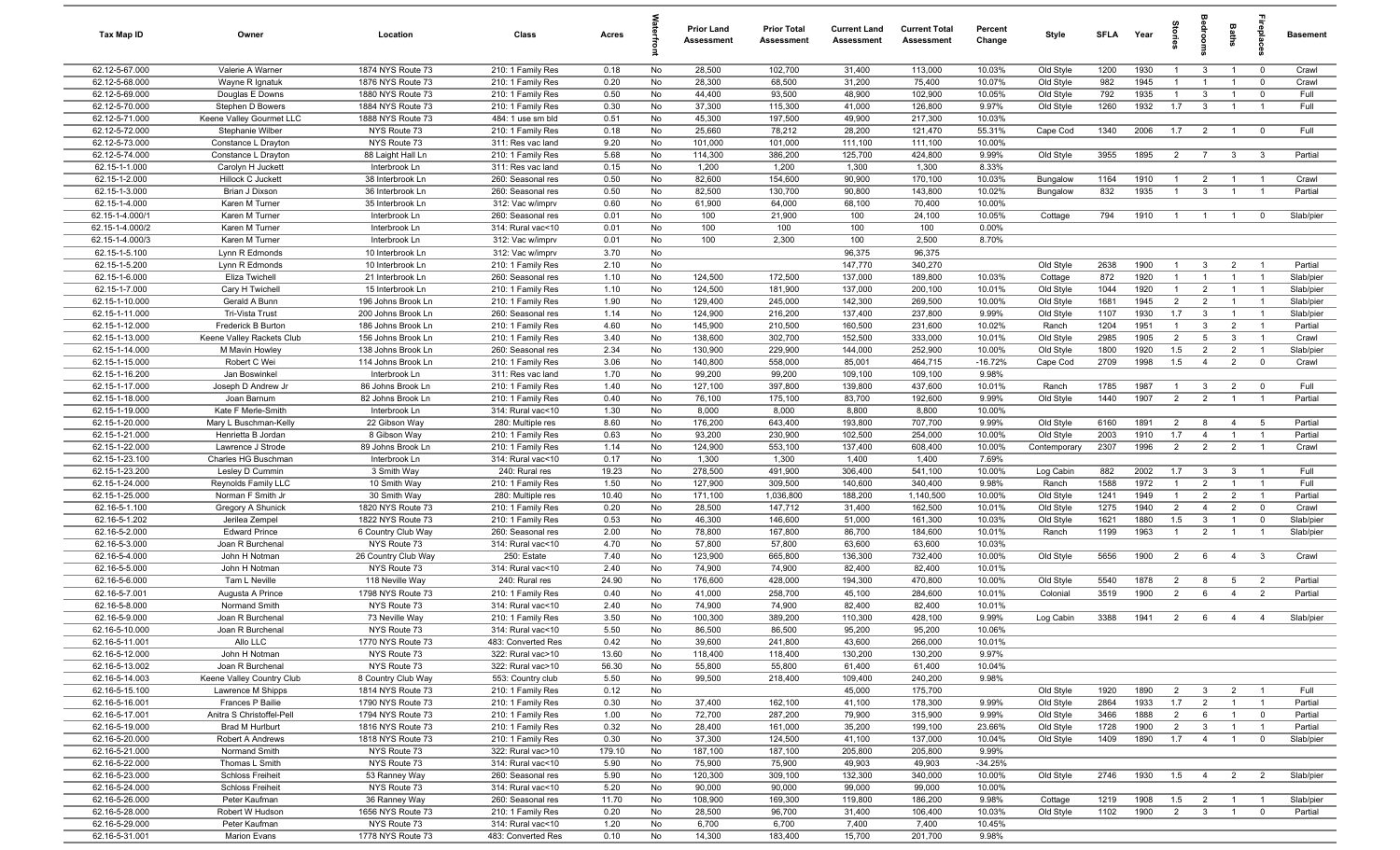| Tax Map ID                         | Owner                                            | Location                               | Class                                  | Acres        |          | <b>Prior Land</b><br><b>Assessment</b> | <b>Prior Total</b><br><b>Assessment</b> | <b>Current Land</b><br>Assessment | <b>Current Total</b><br><b>Assessment</b> | Percent<br>Change      | Style                  | <b>SFLA</b>  | Year         | iories         | <b>B</b>                         | Baths                            |                               | <b>Basement</b>    |
|------------------------------------|--------------------------------------------------|----------------------------------------|----------------------------------------|--------------|----------|----------------------------------------|-----------------------------------------|-----------------------------------|-------------------------------------------|------------------------|------------------------|--------------|--------------|----------------|----------------------------------|----------------------------------|-------------------------------|--------------------|
| 62.16-5-32.001                     | Franklin C Owen                                  | 1774 NYS Route 73                      | 483: Converted Res                     | 0.40         | No       | 40,900                                 | 329,100                                 | 45,000                            | 362,000                                   | 10.00%                 |                        |              |              |                |                                  |                                  |                               |                    |
| 62.16-5-33.004                     | Katherine S Marsh                                | 1712 NYS Route 73                      | 210: 1 Family Res                      | 3.50         | No       | 83,900                                 | 241,900                                 | 92,300                            | 266,100                                   | 10.00%                 | Old Style              | 2059         | 1925         | 2              | $\overline{2}$                   | $\mathbf{3}$                     | $\overline{1}$                | Slab/pier          |
| 62.16-5-34.000                     | Knox M Mitchell                                  | 1730 NYS Route 73                      | 210: 1 Family Res                      | 8.70         | No       | 107,000                                | 266,200                                 | 117,700                           | 292,800                                   | 9.99%                  | Ranch                  | 1715         | 1964         |                | $\mathbf{3}$                     | $\overline{2}$                   | $\overline{1}$                | Crawl              |
| 62.16-5-35.000                     | Nicholas A Quinn                                 | 1756 NYS Route 73                      | 210: 1 Family Res                      | 10.80        | No       | 116,500                                | 378,100                                 | 128,100                           | 415,900                                   | 10.00%                 | Colonial               | 4562         | 1897         | 2              | 8                                | $\overline{4}$                   | $\overline{1}$                | Crawl              |
| 62.16-5-36.002                     | Seymour Preston Jr                               | 1762 NYS Route 73                      | 280: Multiple res                      | 1.00         | No       | 72,700                                 | 715,900                                 | 80,000                            | 787,500                                   | 10.00%                 | Old Style              | 2192         | 1895         | $\overline{2}$ | $\overline{4}$                   | $\overline{1}$                   | $\overline{0}$                | Partial            |
| 62.16-5-37.000<br>62.16-5-38.000   | Warren A Radcliffe                               | NYS Route 73<br>1745 NYS Route 73      | 311: Res vac land<br>280: Multiple res | 1.00<br>3.30 | No<br>No | 61,600<br>85,700                       | 61,600<br>534,500                       | 67,800<br>94,300                  | 67,800<br>588,000                         | 10.06%<br>10.01%       | Old Style              | 3158         | 1920         | $\overline{2}$ | $\overline{4}$                   | $\mathbf{3}$                     | $\mathbf{3}$                  | Crawl              |
| 62.16-5-39.000                     | Warren A Radcliffe<br>Barbara R Strowger         | 15 Trails End Way                      | 210: 1 Family Res                      | 0.31         | No       | 37,800                                 | 325,400                                 | 41,500                            | 357,900                                   | 9.99%                  | Contemporary           | 3018         | 1997         | 2              | $\mathbf{3}$                     | $\overline{2}$                   | $\overline{1}$                | Crawl              |
| 62.59-1-1.000                      | Craig W Allen                                    | 76 Johns Brook Ln                      | 210: 1 Family Res                      | 0.80         | No       | 62,200                                 | 199,800                                 | 68,400                            | 219,800                                   | 10.01%                 | Ranch                  | 1854         | 1988         | $\overline{1}$ | $\mathbf{3}$                     | $\overline{2}$                   | $\mathbf 0$                   | Full               |
| 62.59-1-2.000                      | Martha Lee Owen                                  | Interbrook Ln                          | 311: Res vac land                      | 0.80         | No       | 34,800                                 | 34,800                                  | 25,426                            | 25,426                                    | $-26.94%$              |                        |              |              |                |                                  |                                  |                               |                    |
| 62.59-1-3.000                      | Martha Lee Owen                                  | Interbrook Ln                          | 311: Res vac land                      | 0.50         | No       | 33,400                                 | 33,400                                  | 23,828                            | 23,828                                    | $-28.66%$              |                        |              |              |                |                                  |                                  |                               |                    |
| 62.59-1-4.000                      | Martha Lee Owen                                  | Interbrook Ln                          | 311: Res vac land                      | 0.51         | No       | 33,400                                 | 33,400                                  | 23,828                            | 23,828                                    | $-28.66%$              |                        |              |              |                |                                  |                                  |                               |                    |
| 62.59-1-5.000                      | Rocky Brook LLC                                  | 54 Adirondack St                       | 260: Seasonal res                      | 3.88         | No       | 85,600                                 | 218,800                                 | 94,200                            | 240,700                                   | 10.01%                 | Log Cabin              | 1195         | 1945         | $\overline{1}$ | $\overline{2}$                   | $\overline{2}$                   | $\overline{1}$                | Slab/pier          |
| 62.59-1-6.000                      | Leslie Kalnajs                                   | 44 Adirondack St                       | 260: Seasonal res                      | 9.00         | No       | 117,400                                | 244,200                                 | 129,100                           | 268,600                                   | 9.99%                  | Old Style              | 2563         | 1870         | 1.7            | $5\overline{)}$                  | $\overline{2}$                   | $\overline{2}$                | Crawl              |
| 62.59-1-7.000                      | Thomas P Nigra                                   | 7 Nigra Way                            | 260: Seasonal res                      | 0.60         | No       | 50,500                                 | 90,200                                  | 55,500                            | 99,200                                    | 9.98%                  | Cottage                | 642          | 1940         | $\overline{1}$ | $\overline{2}$                   | $\overline{1}$                   | $\overline{1}$                | Slab/pier          |
| 62.59-1-8.000                      | C Luthringshauser                                | 11 Nigra Way                           | 260: Seasonal res                      | 0.30         | No       | 37,400                                 | 84,900                                  | 41,100                            | 93,400                                    | 10.01%                 | Cottage                | 960          | 1945         | $\overline{1}$ | $\overline{2}$                   | $\overline{1}$                   | $\mathbf 0$                   | Slab/pier          |
| 62.59-1-9.000                      | Jame B Nigra                                     | 13 Nigra Way                           | 260: Seasonal res                      | 0.30         | No       | 37,300                                 | 133,600                                 | 41,100                            | 147,000                                   | 10.03%                 | Log Cabin              | 1080         | 1940         | $\overline{1}$ | $\overline{2}$                   | $\overline{1}$                   | $\overline{1}$                | Slab/pier          |
| 62.59-1-10.000                     | Lewis T Hamilton                                 | 13 Wildflower Way                      | 210: 1 Family Res                      | 0.50         | No       | 44,600                                 | 199,900                                 | 49,100                            | 219,900                                   | 10.01%                 | Log Cabin              | 1395         | 1930         | $\overline{1}$ | $\overline{2}$                   | $\overline{1}$                   | $\overline{1}$                | Crawl              |
| 62.59-1-11.000                     | Lewis T Hamilton                                 | Adirondack St                          | 311: Res vac land                      | 0.24         | No       | 1,300                                  | 1,300                                   | 1,400                             | 1,400                                     | 7.69%                  |                        |              |              |                |                                  |                                  |                               |                    |
| 62.59-1-12.000                     | Sandra Burke                                     | 12 Wildflower Way                      | 260: Seasonal res                      | 0.30         | No       | 37,400                                 | 100,800                                 | 41,200                            | 110,900                                   | 10.02%                 | Log Cabin              | 868          | 1948         | $\overline{1}$ | $\overline{2}$                   | $\overline{1}$                   | $\overline{1}$                | Crawl              |
| 62.59-1-13.000<br>62.59-1-14.000   | John I DeZalia                                   | 8 Adirondack St                        | 210: 1 Family Res                      | 0.80         | No       | 62,100<br>40,900                       | 166,800                                 | 68,300                            | 183,500                                   | 10.01%<br>10.03%       | Old Style<br>Old Style | 1656<br>2352 | 1810<br>1880 | 2<br>2         | $\overline{4}$<br>$\overline{4}$ | $\overline{1}$<br>$\overline{1}$ | $\mathbf 0$<br>$\overline{1}$ | Partial            |
| 62.59-1-15.000                     | Walter D Whitney<br>Gail J Hall                  | 1821 NYS Route 73<br>1819 NYS Route 73 | 210: 1 Family Res<br>210: 1 Family Res | 0.40<br>0.11 | No<br>No | 14,200                                 | 113,700<br>46,500                       | 45,000<br>15,700                  | 125,100<br>51,200                         | 10.11%                 | Old Style              | 793          | 1920         | $\overline{1}$ | $\overline{1}$                   | $\overline{1}$                   | $\mathbf 0$                   | Crawl<br>Slab/pier |
| 62.59-1-17.000                     | Richard L Hall                                   | 1815 NYS Route 73                      | 454: Supermarket                       | 0.30         | No       | 37,500                                 | 186,500                                 | 41,300                            | 205,200                                   | 10.03%                 |                        |              |              |                |                                  |                                  |                               |                    |
| 62.59-1-18.000                     | Almeda Senecal                                   | 1811 NYS Route 73                      | 483: Converted Res                     | 0.40         | No       | 41,000                                 | 208,000                                 | 45,100                            | 228,800                                   | 10.00%                 |                        |              |              |                |                                  |                                  |                               |                    |
| 62.59-1-19.000                     | R Keith Wadsworth                                | 1809 NYS Route 73                      | 421: Restaurant                        | 0.20         | No       | 28,500                                 | 248,900                                 | 31,400                            | 273,800                                   | 10.00%                 |                        |              |              |                |                                  |                                  |                               |                    |
| 62.59-1-20.000                     | Claude Boisvert                                  | 6 Adirondack St                        | 210: 1 Family Res                      | 0.10         | No       | 13,600                                 | 108,800                                 | 15,000                            | 119,700                                   | 10.02%                 | Old Style              | 1923         | 1890         | $\overline{2}$ | $\overline{4}$                   | $\overline{1}$                   | $\overline{1}$                | Crawl              |
| 62.59-1-21.000                     | Andrew J Pelosi                                  | 12 Adirondack St                       | 210: 1 Family Res                      | 0.30         | No       | 37,400                                 | 97,200                                  | 41,100                            | 106,900                                   | 9.98%                  | Cottage                | 775          | 1965         | $\mathbf{1}$   | $\overline{2}$                   | $\overline{1}$                   | $\overline{1}$                | Crawl              |
| 62.59-1-22.000                     | Peter Rapelye                                    | 8 Wildflower Way                       | 260: Seasonal res                      | 0.30         | No       | 37,400                                 | 205,800                                 | 41,200                            | 226,400                                   | 10.01%                 | Contemporary           | 1569         | 1945         | 1.5            | $\overline{2}$                   | $\overline{1}$                   | $\overline{1}$                | Slab/pier          |
| 62.59-1-23.000                     | Jame B Nigra                                     | Adirondack St                          | 311: Res vac land                      | 0.70         | No       | 50,700                                 | 50,700                                  | 55,800                            | 55,800                                    | 10.06%                 |                        |              |              |                |                                  |                                  |                               |                    |
| 62.59-1-24.000                     | Elizabeth B Kenn                                 | 3 Nigra Way                            | 312: Vac w/imprv                       | 0.50         | No       | 44,500                                 | 84,000                                  | 49,000                            | 92,400                                    | 10.00%                 |                        |              |              |                |                                  |                                  |                               |                    |
| 62.59-2-1.000                      | Michael R Buchanan                               | 70 Market St                           | 210: 1 Family Res                      | 0.61         | No       | 51,100                                 | 258,500                                 | 56,300                            | 284,400                                   | 10.02%                 | Cape Cod               | 1862         | 1992         | 1.7            | $\overline{\mathbf{3}}$          | $\overline{2}$                   | $\overline{0}$                | Full               |
| 62.59-2-2.000                      | Frank Owen                                       | 49 Adirondack St                       | 449: Warehouse                         | 1.10         | No       | 73,400                                 | 170,000                                 | 80,700                            | 187,000                                   | 10.00%                 |                        |              |              |                |                                  |                                  |                               |                    |
| 62.59-2-3.000                      | Laurence I Shopmaker                             | 41 Adirondack St                       | 210: 1 Family Res                      | 2.70         | No       | 82,300                                 | 146,400                                 | 90,500                            | 161,000                                   | 9.97%                  | Old Style              | 1036         | 1938         | $\overline{1}$ | $\overline{2}$                   | $\overline{1}$                   | $\overline{1}$                | Crawl              |
| 62.59-2-4.000                      | Martha Lee Owen                                  | Adirondack St                          | 311: Res vac land                      | 0.27         | No       | 29,700                                 | 29,700                                  | 17,768                            | 17,768                                    | $-40.18%$              |                        |              |              |                |                                  |                                  |                               |                    |
| 62.59-2-5.000<br>62.59-2-6.000     | Martha Lee Owen<br>Martha Lee Owen               | Adirondack St<br>Adirondack St         | 311: Res vac land<br>311: Res vac land | 0.26<br>0.26 | No<br>No | 29,700<br>29,700                       | 29,700<br>29,700                        | 17,768<br>17,768                  | 17,768<br>17,768                          | $-40.18%$<br>$-40.18%$ |                        |              |              |                |                                  |                                  |                               |                    |
| 62.59-2-7.000                      | Martha Lee Owen                                  | Adirondack St                          | 311: Res vac land                      | 0.30         | No       | 32,100                                 | 32,100                                  | 20,366                            | 20,366                                    | $-36.55%$              |                        |              |              |                |                                  |                                  |                               |                    |
| 62.59-2-8.000                      | Alana W Both                                     | 25 Adirondack St                       | 220: 2 Family Res                      | 0.50         | No       | 44,700                                 | 282,700                                 | 49,200                            | 311,000                                   | 10.01%                 | Old Style              | 3848         | 1900         | $\overline{2}$ | $\overline{7}$                   | $\mathbf{3}$                     | $\overline{0}$                | Partial            |
| 62.59-2-9.000                      | Jerry D Smith                                    | 16 Ivan Brown Way                      | 271: Mfg housings                      | 0.79         | No       | 61,500                                 | 115,300                                 | 67,600                            | 126,800                                   | 9.97%                  |                        |              |              |                |                                  |                                  |                               |                    |
| 62.59-2-10.000                     | Jerry D Smith                                    | 19 Adirondack St                       | 210: 1 Family Res                      | 0.30         | No       | 37,400                                 | 69,300                                  | 41,100                            | 76,200                                    | 9.96%                  | Old Style              | 2212         | 1838         | $\overline{2}$ | $5\overline{5}$                  | $\overline{1}$                   | $\mathbf 0$                   | Partial            |
| 62.59-2-11.100                     | Jerry D Smith                                    | Market St                              | 210: 1 Family Res                      | 0.12         | No       |                                        |                                         | 14,355                            | 19,355                                    |                        | Ranch                  | 759          | 1951         | $\overline{1}$ | $\mathbf{3}$                     | $\overline{1}$                   | $\overline{0}$                | Full               |
| 62.59-2-11.200                     | Jerry D Smith                                    | Market St                              | 210: 1 Family Res                      | 0.24         | No       |                                        |                                         | 29,145                            | 64,045                                    |                        |                        |              |              |                |                                  |                                  |                               |                    |
| 62.59-2-12.000                     | Earl G Marsh                                     | 17 Adirondack St                       | 210: 1 Family Res                      | 0.10         | No       | 14,200                                 | 130,000                                 | 15,600                            | 143,000                                   | 10.00%                 | Old Style              | 2340         | 1943         | $\overline{2}$ | $\mathbf{3}$                     | $\overline{1}$                   | $\mathbf 0$                   | Slab/pier          |
| 62.59-2-13.000                     | Philip Forman                                    | 15 Adirondack St                       | 210: 1 Family Res                      | 0.20         | No       | 28,500                                 | 107,300                                 | 31,300                            | 118,000                                   | 9.97%                  | Old Style              | 1273         | 1900         | 1.7            | $\mathbf{3}$                     | $\overline{2}$                   | $\overline{1}$                | Partial            |
| 62.59-2-14.000                     | <b>Brett S Lawrence</b>                          | 11 Adirondack St                       | 210: 1 Family Res                      | 0.20         | No       | 28,500                                 | 106,800                                 | 31,400                            | 117,500                                   | 10.02%                 | Old Style              | 1409         | 1885         | 1.5            | $\mathbf{3}$                     | $\overline{1}$                   | $\overline{1}$                | Partial            |
| 62.59-2-15.000                     | Nature Conservancy Inc                           | Adirondack St                          | 312: Vac w/imprv                       | 0.40         | No       | 41,000                                 | 81,400                                  | 45,100                            | 89,500                                    | 9.95%                  |                        |              |              |                |                                  |                                  |                               |                    |
| 62.59-2-16.000                     | Richard L Hall                                   | 9 Adirondack St                        | 210: 1 Family Res                      | 0.20         | No       | 28,500                                 | 143,800                                 | 31,400                            | 158,200                                   | 10.01%                 | Old Style              | 1863         | 1846         | 1.7            | $\overline{4}$                   | $\overline{2}$                   | $\overline{0}$                | Partial            |
| 62.59-2-17.000                     | Susan B Whitney                                  | 7 Adirondack St                        | 210: 1 Family Res                      | 0.37         | No       | 40,000                                 | 164,600                                 | 44,000                            | 181,100                                   | 10.02%                 | Old Style              | 2014         | 1930         | $\overline{2}$ | $\overline{4}$                   | $\overline{1}$                   | $\mathbf 0$                   | Partial            |
| 62.59-2-18.000                     | <b>Tracey G Whitney</b>                          | 1803 NYS Route 73<br>1799 NYS Route 73 | 210: 1 Family Res                      | 0.31         | No       | 37,700                                 | 107,900                                 | 41,500                            | 118,700                                   | 10.01%                 | Old Style              | 1134         | 1888         | $\overline{2}$ | $\mathbf{3}$                     | $\overline{1}$                   | $\overline{0}$                | Full               |
| 62.59-2-19.000<br>62.59-2-21.000/1 | Tracey G Whitney<br>KV Congregational Church Inc | 1787 NYS Route 73                      | 484: 1 use sm bld<br>210: 1 Family Res | 0.10<br>0.01 | No<br>No | 14,200<br>1,300                        | 64,700<br>59,500                        | 14,200<br>1,500                   | 64,700<br>65,500                          | $0.00\%$<br>10.08%     | Old Style              | 2353         | 1935         | $\overline{2}$ | $\mathbf{3}$                     | $\overline{1}$                   | $\overline{0}$                | Partial            |
| 62.59-2-22.000                     | Spencer O Nye                                    | 9 Nature Way                           | 210: 1 Family Res                      | 0.14         | No       | 19,900                                 | 94,300                                  | 21,900                            | 103,700                                   | 9.97%                  | Old Style              | 1201         | 1932         | 1.7            | $5\overline{)}$                  | $\overline{2}$                   | $\overline{0}$                | Partial            |
| 62.59-2-23.000                     | Nathaniel M Caner                                | 11 Nature Way                          | 210: 1 Family Res                      | 0.20         | No       | 28,500                                 | 124,100                                 | 31,300                            | 136,500                                   | 9.99%                  | Old Style              | 1932         | 1888         | $\overline{2}$ | $\mathbf{3}$                     | $\overline{1}$                   | $\mathbf 0$                   | Crawl              |
| 62.59-2-24.000                     | Jerry Smith                                      | Market St                              | 312: Vac w/imprv                       | 0.20         | No       | 28,500                                 | 29,700                                  | 31,400                            | 32,700                                    | 10.10%                 |                        |              |              |                |                                  |                                  |                               |                    |
| 62.59-2-25.000                     | Alden Dumas                                      | 14 Market St                           | 210: 1 Family Res                      | 0.30         | No       | 37,400                                 | 181,000                                 | 41,100                            | 199,100                                   | 10.00%                 | Old Style              | 2619         | 1910         | $\overline{2}$ | $\overline{4}$                   | $\overline{2}$                   | $\overline{\mathbf{0}}$       | Crawl              |
| 62.59-2-26.000                     | Timothy R Smith                                  | 16 Market St                           | 210: 1 Family Res                      | 0.30         | No       | 37,400                                 | 140,500                                 | 41,200                            | 154,600                                   | 10.04%                 | Old Style              | 1666         | 1900         | 1.7            | $\overline{4}$                   | $\overline{1}$                   | $\overline{0}$                | Partial            |
| 62.59-2-27.000                     | Jerry Smith                                      | Market St                              | 270: Mfg housing                       | 0.14         | No       | 20,000                                 | 22,400                                  | 22,000                            | 24,600                                    | 9.82%                  |                        |              |              |                |                                  |                                  |                               |                    |
| 62.59-2-28.000                     | Jerry Smith                                      | Market St                              | 270: Mfg housing                       | 0.14         | No       | 20,000                                 | 22,400                                  | 22,000                            | 24,600                                    | 9.82%                  |                        |              |              |                |                                  |                                  |                               |                    |
| 62.59-2-29.000                     | Susan C Doolittle                                | 22 Market St                           | 220: 2 Family Res                      | 0.30         | No       | 37,400                                 | 152,000                                 | 41,100                            | 167,200                                   | 10.00%                 | Old Style              | 1418         | 1885         | 1.5            | $\overline{4}$                   | $\overline{2}$                   | $\mathbf 0$                   | Partial            |
| 62.59-2-30.000                     | Jerry Smith                                      | Market St                              | 270: Mfg housing                       | 0.14         | No       | 20,000                                 | 22,400                                  | 22,000                            | 24,600                                    | 9.82%                  |                        |              |              |                |                                  |                                  |                               |                    |
| 62.59-2-31.000                     | Tri-Vista Trust                                  | 24 Market St                           | 210: 1 Family Res                      | 0.25         | No       | 35,600                                 | 118,900                                 | 39,200                            | 130,800                                   | 10.01%                 | Old Style              | 1346         | 1910         | 1.5            | $\overline{2}$                   | $-1$                             | $\overline{\mathbf{0}}$       | Partial            |
| 62.59-2-32.000                     | Howard A Glass                                   | 28 Market St                           | 210: 1 Family Res                      | 0.20         | No       | 28,400                                 | 247,400                                 | 31,200                            | 272,100                                   | 9.98%                  | Cape Cod               | 1966         | 1996         | 1.5            | $\overline{\mathbf{3}}$          | $\overline{2}$                   | $\overline{1}$                | Full               |
| 62.59-2-33.000                     | Bernard R Miller                                 | 32 Market St                           | 210: 1 Family Res                      | 0.20         | No       | 28,400                                 | 119,000                                 | 31,200                            | 130,900                                   | 10.00%                 | Old Style              | 1398         | 1910         |                | $2 \t 3 \t 2$                    |                                  | $\overline{1}$                | Partial            |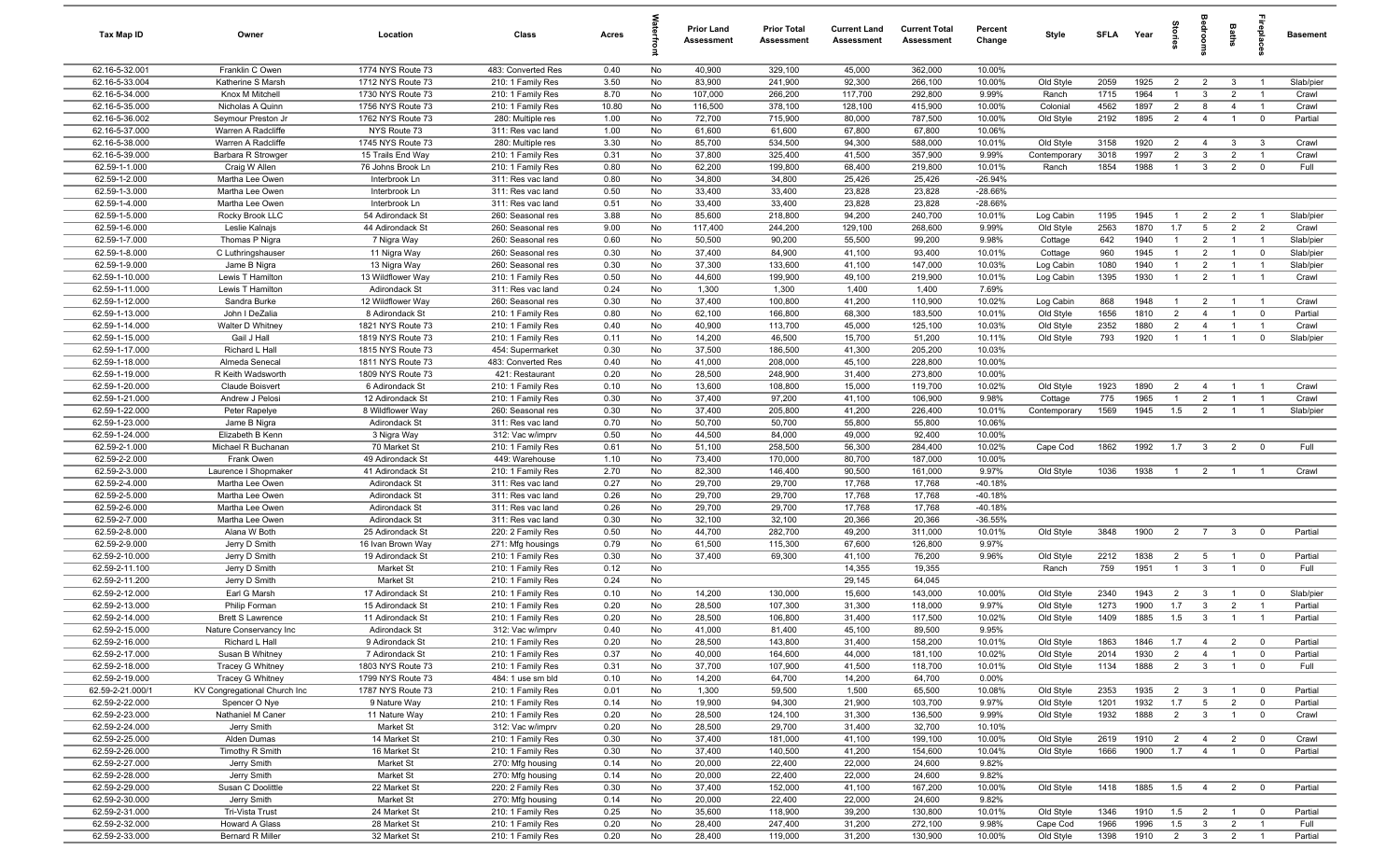| Tax Map ID                       | Owner                                      | Location                            | Class                                  | Acres         |          | <b>Prior Land</b><br>Assessment | <b>Prior Total</b><br><b>Assessment</b> | <b>Current Land</b><br>Assessment | <b>Current Total</b><br>Assessment | Percent<br>Change | Style                     | <b>SFLA</b>  | Year         | iories                | bedrooms                       | Baths                            |                                           | <b>Basement</b>    |
|----------------------------------|--------------------------------------------|-------------------------------------|----------------------------------------|---------------|----------|---------------------------------|-----------------------------------------|-----------------------------------|------------------------------------|-------------------|---------------------------|--------------|--------------|-----------------------|--------------------------------|----------------------------------|-------------------------------------------|--------------------|
| 62.59-2-34.000                   | Nancy Edmonds                              | Market St                           | 311: Res vac land                      | 0.10          | No       | 11,900                          | 11,900                                  | 13,100                            | 13,100                             | 10.08%            |                           |              |              |                       |                                |                                  |                                           |                    |
| 62.59-2-35.000                   | <b>Baird Edmonds</b>                       | 34 Market St                        | 210: 1 Family Res                      | 0.20          | No       | 28,500                          | 189,100                                 | 31,300                            | 208,000                            | 9.99%             | Old Style                 | 2596         | 1980         | $\overline{2}$        | $\mathbf{3}$                   | $\overline{2}$                   | $\overline{0}$                            | Partial            |
| 62.59-2-36.000                   | <b>Baird Edmonds</b>                       | Market St                           | 312: Vac w/imprv                       | 0.16          | No       | 21,100                          | 24,800                                  | 23,200                            | 27,300                             | 10.08%            |                           |              |              |                       |                                |                                  |                                           |                    |
| 62.59-2-37.000                   | Raymond W Manley                           | 36 Market St                        | 210: 1 Family Res                      | 0.20          | No       | 28,500                          | 161,600                                 | 31,400                            | 177,800                            | 10.02%            | Old Style                 | 2152         | 1888         | $\overline{2}$        | $\overline{4}$                 | $\overline{2}$                   | $\overline{0}$                            | Partial            |
| 62.59-2-38.000                   | Charles W Scrafford Jr                     | 40 Market St                        | 210: 1 Family Res                      | 0.40          | No       | 28,500                          | 176,000                                 | 44,104                            | 206,304                            | 17.22%            | Old Style                 | 2384         | 1920         | $\overline{2}$        | $\overline{4}$                 | $\overline{2}$                   | $\overline{0}$                            | Crawl              |
| 62.59-2-41.000                   | Edwin H Juckett                            | 44 Market St                        | 210: 1 Family Res                      | 0.30          | No       | 37,400                          | 207,700                                 | 41,200                            | 228,500                            | 10.01%            | Cape Cod                  | 1835         | 1939         | 1.7                   | $\mathbf{3}$                   |                                  |                                           | Full               |
| 62.59-2-42.000                   | Carolyn H Juckett<br>Daniel F Sheldon      | Market St<br>52 Market St           | 312: Vac w/imprv                       | 0.40          | No       | 34,800                          | 37,200                                  | 38,300<br>41,200                  | 40,900                             | 9.95%<br>10.04%   |                           | 1031         | 1900         | 1.5                   |                                |                                  |                                           |                    |
| 62.59-2-43.000<br>62.59-2-44.000 | Charles R Parmele IV                       | 56 Market St                        | 210: 1 Family Res<br>210: 1 Family Res | 0.30<br>0.10  | No<br>No | 37,400<br>14,300                | 111,500<br>83,500                       | 15,800                            | 122,700<br>91,900                  | 10.06%            | Old Style<br>Old Style    | 1119         | 1930         | 1.5                   | $\mathbf{3}$<br>$\overline{2}$ | - 1<br>$\overline{1}$            | $\overline{\mathbf{0}}$<br>$\overline{0}$ | Partial<br>Partial |
| 62.59-2-45.000                   | Nancy J Emrich                             | 60 Market St                        | 210: 1 Family Res                      | 0.10          | No       | 14,300                          | 110,000                                 | 15,700                            | 121,000                            | 10.00%            | Old Style                 | 1547         | 1940         | 1.5                   | $\mathbf{3}$                   | $\overline{1}$                   | $\overline{\mathbf{0}}$                   | Partial            |
| 62.59-2-46.000                   | Frederick E Maerker                        | 62 Market St                        | 210: 1 Family Res                      | 0.20          | No       | 28,400                          | 103,300                                 | 31,200                            | 113,600                            | 9.97%             | Old Style                 | 1210         | 1910         | 1.5                   | $\overline{2}$                 | $\overline{1}$                   | $\overline{0}$                            | Partial            |
| 62.59-2-47.000                   | Wise Family Trust                          | 64 Market St                        | 210: 1 Family Res                      | 0.30          | No       | 37,400                          | 154,100                                 | 41,100                            | 169,500                            | 9.99%             | Old Style                 | 1886         | 1888         | $\overline{2}$        | $\mathbf{3}$                   | $\overline{2}$                   | $\overline{1}$                            | Full               |
| 62.59-2-48.000                   | John Monroe                                | 68 Market St                        | 210: 1 Family Res                      | 0.30          | No       | 37,300                          | 170,100                                 | 41,000                            | 187,100                            | 9.99%             | Old Style                 | 1434         | 1880         | 1.5                   | $\overline{4}$                 | $\overline{2}$                   | $\overline{1}$                            | Partial            |
| 62.59-3-1.000                    | Martha L Owen                              | 71 Johns Brook Ln                   | 210: 1 Family Res                      | 0.33          | No       | 38,300                          | 190,700                                 | 42,200                            | 209,800                            | 10.02%            | Old Style                 | 1985         | 1938         | $\overline{1}$        | $\overline{2}$                 | $\overline{1}$                   | $\overline{1}$                            | Partial            |
| 62.59-3-2.000                    | Lee W Edmonds                              | 71 Market St                        | 260: Seasonal res                      | 0.20          | No       | 28,400                          | 73,000                                  | 31,200                            | 80,300                             | 10.00%            | Old Style                 | 901          | 1930         | $\overline{1}$        | $\overline{2}$                 | $\overline{1}$                   | $\overline{1}$                            | Crawl              |
| 62.59-3-3.000                    | William B Evans                            | 65 Market St                        | 210: 1 Family Res                      | 0.50          | No       | 44,500                          | 165,000                                 | 48,900                            | 181,500                            | 10.00%            | Old Style                 | 1946         | 1895         | 1.7                   | $5\overline{5}$                | $\overline{2}$                   | $\overline{0}$                            | Partial            |
| 62.59-3-4.000                    | William B Evans                            | Market St                           | 311: Res vac land                      | 0.20          | No       | 23,500                          | 23,500                                  | 25,900                            | 25,900                             | 10.21%            |                           |              |              |                       |                                |                                  |                                           |                    |
| 62.59-3-5.000                    | Anne P Dennis                              | 61 Market St                        | 210: 1 Family Res                      | 0.50          | No       | 44,500                          | 174,200                                 | 48,900                            | 191,600                            | 9.99%             | Old Style                 | 2300         | 1900         | $\overline{2}$        | 5                              | $\overline{1}$                   | - 1                                       | Partial            |
| 62.59-3-6.000                    | Thomas L Hickey                            | 53 Market St                        | 210: 1 Family Res                      | 1.11          | No       | 73,400                          | 140,900                                 | 80,800                            | 155,000                            | 10.01%            | Old Style                 | 1091         | 1910         | 1.5                   | 3                              |                                  | - 1                                       | Partial            |
| 62.59-3-7.000                    | <b>Tina Bell</b>                           | 51 Market St                        | 210: 1 Family Res                      | 0.20          | No       | 28,400                          | 106,300                                 | 31,200                            | 116,900                            | 9.97%             | Old Style                 | 897          | 1800         | 1.7                   | $\overline{2}$                 | $\overline{1}$                   | $\overline{\mathbf{0}}$                   | Partial            |
| 62.59-3-8.000                    | Jeanne P Noth                              | 45 Market St                        | 210: 1 Family Res                      | 0.55          | No       | 47,500                          | 222,600                                 | 52,300                            | 244,900                            | 10.02%            | Colonial                  | 2282         | 1925         | $\overline{2}$        | $\overline{4}$                 | $\overline{2}$                   | $\overline{\phantom{0}}$                  | Full               |
| 62.59-3-9.000                    | <b>Todd J Waxgiser</b>                     | 41 Market St                        | 210: 1 Family Res                      | 0.25          | No       | 35,600                          | 155,300                                 | 39,100                            | 170,800                            | 9.98%             | Old Style                 | 1560         | 1928         | $\overline{2}$        | $\mathbf{3}$                   | $\overline{1}$                   | $\overline{1}$                            | Full               |
| 62.59-3-10.000                   | Elaine Walsh                               | 35 Market St                        | 210: 1 Family Res                      | 0.25          | No       | 35,600                          | 141,000                                 | 39,200                            | 155,100                            | 10.00%            | Old Style                 | 1704         | 1917<br>1927 | $\overline{2}$<br>1.7 | $\mathbf{3}$                   | $\overline{1}$<br>$\overline{1}$ | $\overline{0}$                            | Partial            |
| 62.59-4-1.000<br>62.59-4-2.000   | Patrick Kirmer<br>Richard T Marsh          | 31 Market St<br>27 Market St        | 210: 1 Family Res<br>210: 1 Family Res | 0.30<br>0.20  | No<br>No | 37,400<br>28,500                | 139,700<br>68,200                       | 41,200<br>31,300                  | 153,700<br>75,000                  | 10.02%<br>9.97%   | Old Style<br>Cottage      | 1393<br>642  | 1930         | $\overline{1}$        | $\mathbf{3}$<br>$\overline{2}$ | $\overline{1}$                   | $\overline{1}$<br>$\mathbf 0$             | Partial<br>Full    |
| 62.59-4-3.000                    | Mark Nassan                                | Market St                           | 210: 1 Family Res                      | 0.20          | No       | 28,500                          | 87,700                                  | 31,400                            | 96,500                             | 10.03%            | Old Style                 | 2900         | 1921         | $\overline{2}$        | $\mathbf{3}$                   | $\overline{1}$                   | $^{\circ}$                                | Partial            |
| 62.59-4-4.000                    | Frank Huchro Jr                            | 21 Market St                        | 210: 1 Family Res                      | 0.23          | No       | 32,800                          | 184,500                                 | 36,100                            | 203,000                            | 10.03%            | Colonial                  | 2452         | 1925         | $\overline{2}$        | $\overline{4}$                 | $\overline{2}$                   | $\overline{0}$                            | Full               |
| 62.59-4-6.000                    | Harold P Heald                             | 15 Maple Tree Way                   | 210: 1 Family Res                      | 2.50          | No       | 81,600                          | 159,600                                 | 89,800                            | 175,600                            | 10.03%            | Old Style                 | 1260         | 1936         | 1.5                   | 3                              | $\overline{2}$                   | $\overline{0}$                            | Partial            |
| 62.59-4-7.000                    | Paul V Tryon                               | 3 Market St                         | 210: 1 Family Res                      | 0.90          | No       | 67,400                          | 301,500                                 | 74,100                            | 331,600                            | 9.98%             | Old Style                 | 3783         | 1880         | $\overline{2}$        | $\overline{7}$                 | 2                                | $\overline{0}$                            | Partial            |
| 62.59-4-8.000                    | Paul V Tryon                               | Market St                           | 311: Res vac land                      | 0.10          | No       | 11,900                          | 11,900                                  | 13,100                            | 13,100                             | 10.08%            |                           |              |              |                       |                                |                                  |                                           |                    |
| 62.59-4-9.000                    | John A Fehlner                             | 1775 NYS Route 73                   | 210: 1 Family Res                      | 0.30          | No       | 37,400                          | 147,500                                 | 41,100                            | 162,200                            | 9.97%             | Old Style                 | 2224         | 1900         | $\overline{2}$        | $\overline{2}$                 | $\overline{1}$                   | $\overline{\mathbf{0}}$                   | Crawl              |
| 62.59-4-10.000                   | Keene Fitness LLC                          | 5 Maple Tree Way                    | 432: Gas station                       | 0.70          | No       | 56,400                          | 236,400                                 | 62,000                            | 328,640                            | 39.02%            |                           |              |              |                       |                                |                                  |                                           |                    |
| 62.59-4-11.000                   | Mary F Kelly                               | 1767 NYS Route 73                   | 483: Converted Res                     | 0.20          | No       | 28,500                          | 152,900                                 | 31,400                            | 168,200                            | 10.01%            |                           |              |              |                       |                                |                                  |                                           |                    |
| 62.59-4-12.000                   | Mary E Lashway                             | NYS Route 73                        | 311: Res vac land                      | 0.53          | No       | 38,800                          | 38,800                                  | 42,700                            | 42,700                             | 10.05%            |                           |              |              |                       |                                |                                  |                                           |                    |
| 62.59-4-13.000                   | Mary E Lashway                             | NYS Route 73                        | 210: 1 Family Res                      | 0.50          | No       | 44,500                          | 141,900                                 | 49,000                            | 156,100                            | 10.01%            | Old Style                 | 1573         | 1920         | 1.5                   | $\mathbf{3}$                   | $\overline{1}$                   | $\overline{0}$                            | Full               |
| 62.59-4-14.000                   | Cynthia F Johnston                         | 1755 NYS Route 73                   | 210: 1 Family Res                      | 0.80          | No       | 62,100                          | 262,000                                 | 68,300                            | 288,200                            | 10.00%            | Old Style                 | 2462         | 1900         | $\overline{2}$        | $\overline{4}$                 | $\mathbf{3}$                     | $\overline{1}$                            | Full               |
| 62.59-4-15.000                   | Frank Bruckert-Holland                     | 12 Trails End Way                   | 210: 1 Family Res                      | 0.90          | No       | 67,500                          | 236,200                                 | 74,200                            | 259,800                            | 9.99%             | Old Style                 | 2295         | 1901         | 1.7                   | $\overline{2}$                 | $\overline{2}$                   | $\overline{0}$                            | Crawl              |
| 63.-2-2.000<br>63.-2-3.100       | Richard P Suttmeier<br>Beede Farm LLC      | 207 Beede Ln<br>229 Beede Ln        | 210: 1 Family Res<br>210: 1 Family Res | 5.40<br>97.20 | No<br>No | 103,300<br>258,800              | 366,600<br>563,300                      | 113,700<br>284,600                | 403,300<br>619,600                 | 10.01%<br>9.99%   | Raised Ranch<br>Old Style | 2184<br>1659 | 1975<br>1840 | $\overline{1}$<br>1.7 | 3<br>$\mathbf{3}$              | $\mathbf{3}$<br>$\overline{2}$   | $\overline{1}$<br>$\overline{1}$          | Full<br>Crawl      |
| 63.-2-3.200                      | Richard Hall                               | Beede Ln                            | 314: Rural vac<10                      | 1.00          | No       | 9,700                           | 9,700                                   | 10,700                            | 10,700                             | 10.31%            |                           |              |              |                       |                                |                                  |                                           |                    |
| 63.-2-4.100                      | <b>RWF Management LLC</b>                  | Beede Ln                            | 322: Rural vac>10                      | 18.00         | No       | 141,626                         | 141,626                                 | 155,800                           | 155,800                            | 10.01%            |                           |              |              |                       |                                |                                  |                                           |                    |
| 63.-2-4.200                      | Kent T Wells                               | 158 Stage Coach Way                 | 260: Seasonal res                      | 3.60          | No       | 75,900                          | 119,100                                 | 83,500                            | 131,000                            | 9.99%             | Cottage                   | 720          | 1998         | $\overline{1}$        | $\overline{1}$                 | - 1                              | $^{\circ}$                                | Full               |
| 63.-2-5.000                      | Gloria JP Shontz                           | 165 Stage Coach Way                 | 312: Vac w/imprv                       | 20.30         | No       | 106,300                         | 120,100                                 | 116,900                           | 132,100                            | 9.99%             |                           |              |              |                       |                                |                                  |                                           |                    |
| 63.-2-6.100                      | William L Paternotte                       | 162 Round Top Ln                    | 210: 1 Family Res                      | 9.44          | No       | 123,500                         | 1,687,600                               | 135,900                           | 1,856,400                          | 10.00%            | Mansion                   | 6500         | 2001         | $\overline{2}$        | $5^{\circ}$                    | 5                                | $\overline{2}$                            | Full               |
| 63.-2-6.200                      | William L Paternotte                       | Stage Coach Way                     | 311: Res vac land                      | 7.35          | No       | 48,500                          | 48,500                                  | 53,400                            | 53,400                             | 10.10%            |                           |              |              |                       |                                |                                  |                                           |                    |
| 63.-2-6.300                      | William L Paternotte                       | Stage Coach Way                     | 311: Res vac land                      | 7.35          | No       | 48,500                          | 48,500                                  | 53,400                            | 53,400                             | 10.10%            |                           |              |              |                       |                                |                                  |                                           |                    |
| 63.-2-7.110                      | William L Paternotte                       | Stage Coach Way                     | 322: Rural vac>10                      | 11.30         | No       | 74,600                          | 74,600                                  | 82,100                            | 82,100                             | 10.05%            |                           |              |              |                       |                                |                                  |                                           |                    |
| 63.-2-7.120                      | William L Paternotte                       | Stage Coach Way                     | 322: Rural vac>10                      | 11.00         | No       | 72,600                          | 72,600                                  | 79,900                            | 79,900                             | 10.06%            |                           |              |              |                       |                                |                                  |                                           |                    |
| 63.-2-7.200                      | Matthew J Morrison                         | Stage Coach Way                     | 314: Rural vac<10                      | 7.10          | No       | 46,900                          | 46,900                                  | 51,600                            | 51,600                             | 10.02%            |                           |              |              |                       |                                |                                  |                                           |                    |
| 63.-2-8.100                      | William L Paternotte                       | Round Top Ln                        | 311: Res vac land                      | 4.80          | No       | 31,700                          | 31,700                                  | 34,900                            | 34,900                             | 10.09%            |                           |              |              |                       |                                |                                  |                                           |                    |
| 63.-2-8.200                      | William L Paternotte                       | Stage Coach Way                     | 311: Res vac land                      | 2.80          | No       | 18,500                          | 18,500                                  | 20,400                            | 20,400                             | 10.27%            |                           |              |              |                       |                                |                                  |                                           |                    |
| 63.-2-8.300                      | William L Paternotte                       | Stage Coach Way                     | 311: Res vac land                      | 2.10          | No       | 13,900                          | 13,900                                  | 15,300                            | 15,300                             | 10.07%            |                           |              |              |                       |                                |                                  |                                           |                    |
| 63.-2-9.000                      | William L Paternotte                       | Stage Coach Way                     | 314: Rural vac<10                      | 3.20          | No       | 21,100                          | 21,100                                  | 23,200                            | 23,200                             | 9.95%             |                           |              |              |                       |                                |                                  |                                           | Full               |
| 63.-2-10.000<br>63.-2-11.000     | <b>Brian Crowl</b><br>William L Paternotte | 160 Round Top Ln<br>Stage Coach Way | 210: 1 Family Res<br>311: Res vac land | 3.30<br>3.20  | No<br>No | 103,180<br>21,100               | 236,249<br>21,100                       | 113,500<br>23,200                 | 259,900<br>23,200                  | 10.01%<br>9.95%   | Cape Cod                  | 1779         |              | 2006 1.5 3            |                                | $\overline{2}$                   | $\overline{0}$                            |                    |
| 63.-2-12.000                     | William L Paternotte                       | Stage Coach Way                     | 314: Rural vac<10                      | 6.50          | No       | 42,900                          | 42,900                                  | 47,200                            | 47,200                             | 10.02%            |                           |              |              |                       |                                |                                  |                                           |                    |
| 63.-2-13.000                     | William L Paternotte                       | Stage Coach Way                     | 314: Rural vac<10                      | 3.72          | No       | 24,500                          | 24,500                                  | 27,000                            | 27,000                             | 10.20%            |                           |              |              |                       |                                |                                  |                                           |                    |
| 63.-2-14.000                     | <b>Brett S Lawrence</b>                    | 264 Stage Coach Way                 | 312: Vac w/imprv                       | 1.00          | No       | 32,900                          | 35,200                                  | 36,200                            | 38,700                             | 9.94%             |                           |              |              |                       |                                |                                  |                                           |                    |
| 63.-2-15.100                     | Patricia L Smith                           | 226 Stage Coach Way                 | 312: Vac w/imprv                       | 8.90          | No       | 58,900                          | 66,100                                  | 64,800                            | 72,700                             | 9.98%             |                           |              |              |                       |                                |                                  |                                           |                    |
| 63.-2-15.200                     | Ronald J Ashe                              | 246 Stage Coach Way                 | 312: Vac w/imprv                       | 2.00          | No       | 36,100                          | 41,200                                  | 39,700                            | 45,300                             | 9.95%             |                           |              |              |                       |                                |                                  |                                           |                    |
| 63.-2-16.100                     | Amy Groff                                  | Stage Coach Way                     | 311: Res vac land                      | 3.20          | No       | 21,100                          | 21,100                                  | 23,200                            | 23,200                             | 9.95%             |                           |              |              |                       |                                |                                  |                                           |                    |
| 63.-2-16.200                     | Martha Lee Owen                            | Stage Coach Way                     | 311: Res vac land                      | 3.70          | No       | 24,400                          | 24,400                                  | 26,800                            | 26,800                             | 9.84%             |                           |              |              |                       |                                |                                  |                                           |                    |
| 63.-2-16.300                     | Martha Lee Owen                            | Stage Coach Way                     | 311: Res vac land                      | 2.90          | No       | 19,100                          | 19,100                                  | 21,000                            | 21,000                             | 9.95%             |                           |              |              |                       |                                |                                  |                                           |                    |
| 63.-2-17.000                     | Robert Hudson                              | 198 Stage Coach Way                 | 312: Vac w/imprv                       | 1.00          | No       | 32,800                          | 35,400                                  | 36,000                            | 38,900                             | 9.89%             |                           |              |              |                       |                                |                                  |                                           |                    |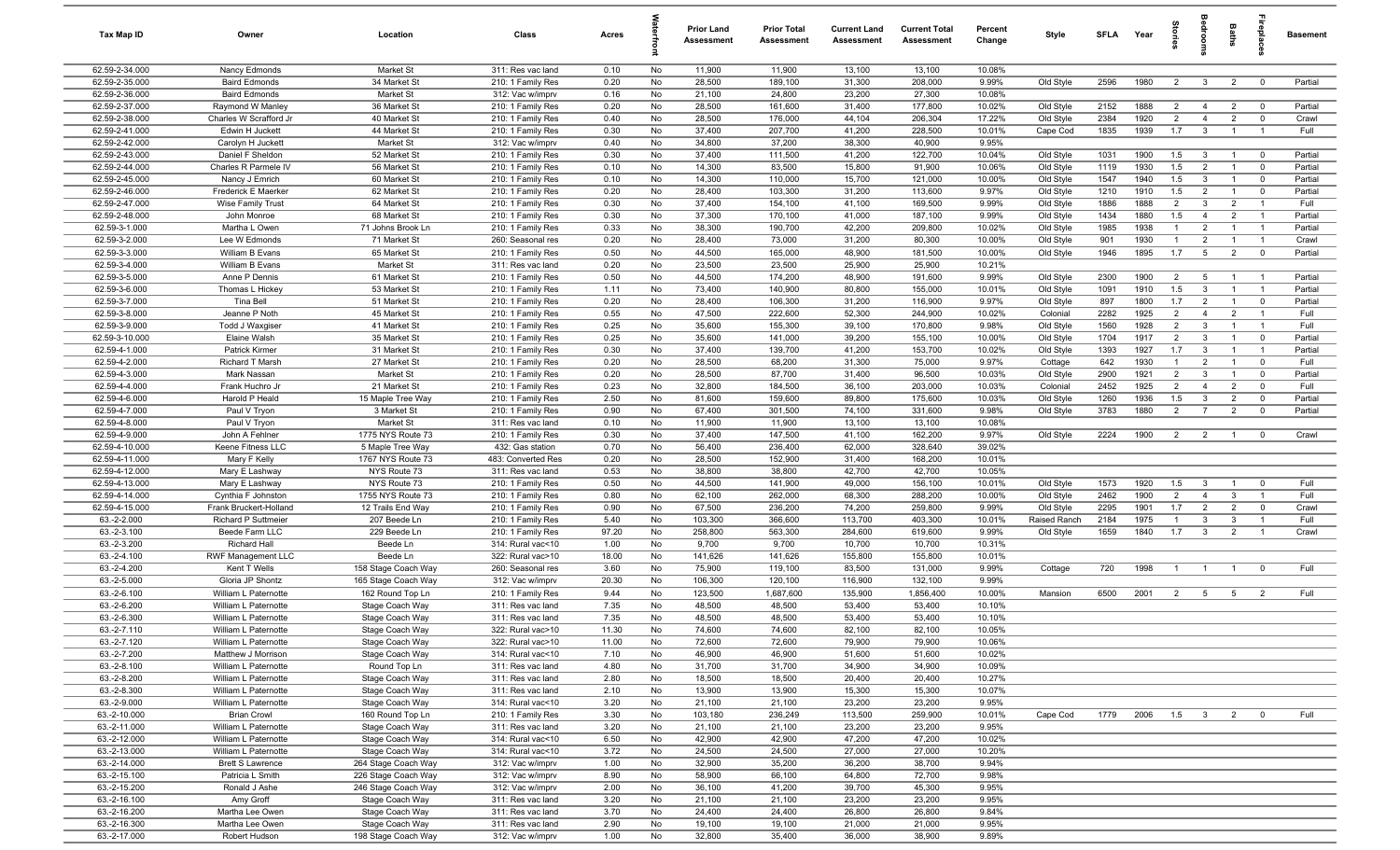| Tax Map ID                   | Owner                                         | Location                               | Class                                  | Acres         |          | <b>Prior Land</b><br>Assessment | <b>Prior Total</b><br><b>Assessment</b> | <b>Current Land</b><br>Assessment | <b>Current Total</b><br>Assessment | Percent<br>Change | Style              | SFLA       | Year         | $\frac{1}{2}$  |                                  | Baths                      | repla                      | <b>Basement</b>        |
|------------------------------|-----------------------------------------------|----------------------------------------|----------------------------------------|---------------|----------|---------------------------------|-----------------------------------------|-----------------------------------|------------------------------------|-------------------|--------------------|------------|--------------|----------------|----------------------------------|----------------------------|----------------------------|------------------------|
| 63.-2-18.000                 | Michael Daleo                                 | 186 Stage Coach Way                    | 314: Rural vac<10                      | 4.86          | No       | 85,526                          | 109,206                                 | 94,100                            | 120,100                            | 9.98%             |                    |            |              |                |                                  |                            |                            |                        |
| 63.-2-19.000                 | Kent T Wells                                  | Beede Ln                               | 314: Rural vac<10                      | 0.80          | No       | 16,100                          | 16,100                                  | 17,700                            | 17,700                             | 9.94%             |                    |            |              |                |                                  |                            |                            |                        |
| 63.-2-20.000                 | Darren Tracy                                  | 174 Stage Coach Way                    | 260: Seasonal res                      | 0.80          | No       | 20,300                          | 58,100                                  | 22,300                            | 63,900                             | 9.98%             | Cottage            | 735        | 1976         |                | - 1                              | $\overline{1}$             | $\overline{0}$             | Slab/pier              |
| 63.-2-21.000                 | Michael J Buysse                              | 166 Stage Coach Way                    | 260: Seasonal res                      | 0.70          | No       | 46,000                          | 81,550                                  | 50,600                            | 89,700                             | 9.99%             | Cottage            | 711        | 1900         |                | $\overline{1}$                   |                            | $\mathbf 0$                | Slab/pier              |
| 63.-2-22.000                 | Amy C Ludlow                                  | 164 Stage Coach Way                    | 260: Seasonal res                      | 0.84          | No       | 47,800                          | 76,920                                  | 52,600                            | 84,600                             | 9.98%             | Cottage            | 517        | 1957         | $\overline{1}$ | $\overline{1}$                   | $\overline{1}$             | $\overline{0}$             | Slab/pier              |
| 63.-2-47.000                 | Robert F Greenhill                            | Phelps Brook Ln                        | 322: Rural vac>10                      | 36.80         | No       | 99,400                          | 99,400                                  | 109,300                           | 109,300                            | 9.96%             |                    |            |              | $\overline{1}$ |                                  |                            |                            |                        |
| 63.-2-48.000<br>63.-2-49.000 | Edward T Earley<br>Mu-Chian Chang             | 450 Jim Estes Way<br>412 Jim Estes Way | 260: Seasonal res<br>260: Seasonal res | 2.26<br>3.00  | No<br>No | 94,400<br>49,300                | 148,100<br>59,200                       | 103,800<br>54,200                 | 162,900<br>65,100                  | 9.99%<br>9.97%    | Cottage<br>Cottage | 780<br>672 | 1999<br>1970 | $\overline{1}$ | $\overline{1}$<br>$\overline{2}$ | $\mathbf 0$<br>$\mathbf 0$ | $\mathbf 0$<br>$\mathbf 0$ | Slab/pier<br>Slab/pier |
| 63.-2-50.000                 | Lawrence H Delafield                          | 42 Raven Way                           | 314: Rural vac<10                      | 1.00          | No       | 16,500                          | 16,500                                  | 18,200                            | 18,200                             | 10.30%            |                    |            |              |                |                                  |                            |                            |                        |
| 63.-2-51.000                 | Adrians Acres Inc                             | 42 Raven Way                           | 312: Vac w/imprv                       | 1.00          | No       | 9,700                           | 9,700                                   | 10,700                            | 10,700                             | 10.31%            |                    |            |              |                |                                  |                            |                            |                        |
| 63.-2-52.000                 | Allen Hanson                                  | 42 Raven Way                           | 312: Vac w/imprv                       | 1.00          | No       | 16,500                          | 17,800                                  | 18,200                            | 19,600                             | 10.11%            |                    |            |              |                |                                  |                            |                            |                        |
| 63.-2-53.110                 | Lawrence H Delafield                          | Phelps Brook Ln                        | 314: Rural vac<10                      | 5.00          | No       | 42,900                          | 42,900                                  | 47,200                            | 47,200                             | 10.02%            |                    |            |              |                |                                  |                            |                            |                        |
| 63.-2-53.200                 | Lawrence H Delafield                          | Beede Ln                               | 314: Rural vac<10                      | 4.30          | No       | 38,300                          | 38,300                                  | 42,100                            | 42,100                             | 9.92%             |                    |            |              |                |                                  |                            |                            |                        |
| 63.-2-53.300                 | Lawrence H Delefield                          | Beede Ln                               | 312: Vac w/imprv                       | 4.30          | No       | 38,100                          | 40,900                                  | 41,900                            | 45,000                             | 10.02%            |                    |            |              |                |                                  |                            |                            |                        |
| 63.-2-54.001                 | Maryellie K Johnson                           | Phelps Brook Ln                        | 210: 1 Family Res                      | 2.55          | No       | 98,300                          | 723,400                                 | 108,100                           | 795,700                            | 9.99%             | Contemporary       | 2598       | 2002         | $\overline{1}$ | $\mathbf{3}$                     | $\mathbf{3}$               |                            | Full                   |
| 63.-2-55.000                 | Anthony J Hallinan                            | 40 Raven Way                           | 312: Vac w/imprv                       | 2.70          | No       | 76,900                          | 98,000                                  | 84,600                            | 107,800                            | 10.00%            |                    |            |              |                |                                  |                            |                            |                        |
| 63.-2-56.000                 | Karen L Price                                 | 26 Groome Way                          | 312: Vac w/imprv                       | 3.10          | No       | 101,800                         | 149,800                                 | 112,000                           | 164,800                            | 10.01%            |                    |            |              |                |                                  |                            |                            |                        |
| 63.-2-57.000                 | Spencer J Schedler                            | Phelps Brook Ln                        | 322: Rural vac>10                      | 17.10         | No       | 66,300                          | 66,300                                  | 72,900                            | 72,900                             | 9.95%             |                    |            |              |                |                                  |                            |                            |                        |
| 63.-2-58.000                 | Spencer J Schedler                            | Phelps Brook Ln                        | 322: Rural vac>10                      | 13.20         | No       | 60,500                          | 60,500                                  | 66,600                            | 66,600                             | 10.08%            |                    |            |              |                |                                  |                            |                            |                        |
| 63.-2-59.000                 | Nico Yektai                                   | NYS Route 73                           | 314: Rural vac<10                      | 2.80          | No       | 77,000                          | 77,000                                  | 84,700                            | 84,700                             | 10.00%            |                    |            |              |                |                                  |                            |                            |                        |
| 63.-2-60.100                 | Adrians Acres Inc                             | Phelps Brook Ln                        | 322: Rural vac>10                      | 79.06         | No       | 137,300                         | 137,300                                 | 151,000                           | 151,000                            | 9.98%             |                    |            |              |                |                                  |                            |                            |                        |
| 63.-2-60.200                 | Margaret D Mainardi                           | Phelps Brook Ln                        | 322: Rural vac>10                      | 16.62         | No<br>No | 148,500                         | 148,500                                 | 163,400                           | 163,400                            | 10.03%            |                    |            |              |                |                                  |                            |                            |                        |
| 63.-2-61.000<br>63.-2-62.000 | David HS Train<br>Richard E Gray              | Phelps Brook Ln<br>211 Beede Ln        | 314: Rural vac<10<br>240: Rural res    | 5.50<br>11.80 | No       | 95,600<br>141,500               | 95,600<br>608,800                       | 105,200<br>155,700                | 105,200<br>669,700                 | 10.04%<br>10.00%  | Contemporary       | 3121       | 1994         | $\overline{2}$ | $\mathbf{3}$                     | $\overline{2}$             | $\overline{4}$             | Slab/pier              |
| 63.-2-63.000                 | Benjamin Kernan                               | Phelps Brook Ln                        | 322: Rural vac>10                      | 12.90         | No       | 135,100                         | 135,100                                 | 148,600                           | 148,600                            | 9.99%             |                    |            |              |                |                                  |                            |                            |                        |
| 63.-2-64.100                 | Ann K MacRory                                 | Phelps Brook Ln                        | 314: Rural vac<10                      | 2.20          | No       | 73,700                          | 73,700                                  | 81,100                            | 81,100                             | 10.04%            |                    |            |              |                |                                  |                            |                            |                        |
| 63.-2-64.200                 | Ann K MacRory                                 | Phelps Brook Ln                        | 314: Rural vac<10                      | 3.71          | No       | 83,700                          | 83,700                                  | 92,100                            | 92,100                             | 10.04%            |                    |            |              |                |                                  |                            |                            |                        |
| 63.-2-64.300                 | Ann K MacRory                                 | Phelps Brook Ln                        | 314: Rural vac<10                      | 2.90          | No       | 78,300                          | 78,300                                  | 86,100                            | 86,100                             | 9.96%             |                    |            |              |                |                                  |                            |                            |                        |
| 63.-2-66.100                 | Ann K MacRory                                 | 92 Phelps Brook Ln                     | 240: Rural res                         | 45.10         | No       | 129,600                         | 332,800                                 | 142,600                           | 366,100                            | 10.01%            | Old Style          | 1833       | 1880         | 1.7            | $\mathbf{3}$                     | $\overline{2}$             | $\overline{1}$             | Partial                |
| 63.-2-66.200                 | Benjamin T Kernan                             | Phelps Brook Ln                        | 314: Rural vac<10                      | 2.40          | No       | 75,000                          | 75,000                                  | 82,500                            | 82,500                             | 10.00%            |                    |            |              |                |                                  |                            |                            |                        |
| 63.-2-67.110                 | Elaine Wilson                                 | 4 Stage Coach Way                      | 322: Rural vac>10                      | 80.41         | No       | 157,700                         | 157,700                                 | 173,500                           | 173,500                            | 10.02%            |                    |            |              |                |                                  |                            |                            |                        |
| 63.-2-67.120                 | Lanse Stover                                  | 46 Stage Coach Way                     | 240: Rural res                         | 44.30         | No       | 161,300                         | 595,800                                 | 177,400                           | 655,400                            | 10.00%            | Colonial           | 2341       | 1993         | $\overline{2}$ | $\overline{\mathbf{3}}$          | $\overline{2}$             | $\overline{1}$             | Partial                |
| 63.-2-67.130                 | Suzanne A Delaney                             | Phelps Brook Ln                        | 314: Rural vac<10                      | 3.70          | No       | 83,600                          | 83,600                                  | 92,000                            | 92,000                             | 10.05%            |                    |            |              |                |                                  |                            |                            |                        |
| 63.-2-67.140                 | Suzanne A Delaney                             | Beede Ln                               | 314: Rural vac<10                      | 5.50          | No       | 95,600                          | 95,600                                  | 105,200                           | 105,200                            | 10.04%            |                    |            |              |                |                                  |                            |                            |                        |
| 63.-2-67.200                 | Benjamin Kernan                               | 109 Phelps Brook Ln                    | 210: 1 Family Res                      | 8.70          | No       | 125,200                         | 238,700                                 | 138,800                           | 335,630                            | 40.61%            | Cottage            | 1050       | 1980         | 1.5            | $\mathbf{3}$                     | $\overline{1}$             | $^{\circ}$                 | Slab/pier              |
| 63.-2-68.000                 | Maria F Oliwa                                 | Phelps Brook Ln                        | 260: Seasonal res                      | 6.20          | No       | 108,600                         | 288,100                                 | 119,400                           | 316,900                            | 10.00%            | Old Style          | 2611       | 1908         | $\overline{1}$ | $\overline{4}$                   | $\overline{2}$             | 5                          | Slab/pier              |
| 63.-2-69.000<br>63.-2-70.005 | Malcolm D MacDougall Jr<br>Harry C Groome III | 425 Jim Estes Way<br>84 Groome Way     | 312: Vac w/imprv<br>312: Vac w/imprv   | 5.00<br>14.86 | No<br>No | 92,200<br>160,400               | 95,000<br>568,700                       | 101,400<br>176,500                | 104,500<br>625,600                 | 10.00%<br>10.01%  |                    |            |              |                |                                  |                            |                            |                        |
| 63.-2-71.100                 | Adrians Acres Inc                             | Phelps Brook Ln                        | 311: Res vac land                      | 8.20          | No       | 34,300                          | 34,300                                  | 37,700                            | 37,700                             | 9.91%             |                    |            |              |                |                                  |                            |                            |                        |
| 63.-2-72.100                 | Edward L Hoffman Jr                           | Phelps Brook Ln                        | 322: Rural vac>10                      | 31.03         | No       | 105,806                         | 105,806                                 | 116,400                           | 116,400                            | 10.01%            |                    |            |              |                |                                  |                            |                            |                        |
| 63.-2-72.200                 | David W Kerr                                  | Phelps Brook Ln                        | 314: Rural vac<10                      | 6.34          | No       | 91,790                          | 91,790                                  | 101,000                           | 101,000                            | 10.03%            |                    |            |              |                |                                  |                            |                            |                        |
| 63.-2-73.000                 | Ann K MacRory                                 | Phelps Brook Ln                        | 311: Res vac land                      | 3.64          | No       | 83,400                          | 83,400                                  | 91,700                            | 91,700                             | 9.95%             |                    |            |              |                |                                  |                            |                            |                        |
| 63.-2-74.000                 | Ann K MacRory                                 | Phelps Brook Ln                        | 311: Res vac land                      | 3.27          | No       | 80,800                          | 80,800                                  | 88,900                            | 88,900                             | 10.02%            |                    |            |              |                |                                  |                            |                            |                        |
| 63.-2-75.000                 | Ann K MacRory                                 | Phelps Brook Ln                        | 311: Res vac land                      | 3.27          | No       | 80,800                          | 80,800                                  | 88,900                            | 88,900                             | 10.02%            |                    |            |              |                |                                  |                            |                            |                        |
| 63.-2-76.000                 | Ann K MacRory                                 | Phelps Brook Ln                        | 311: Res vac land                      | 3.10          | No       | 79,800                          | 79,800                                  | 87,800                            | 87,800                             | 10.03%            |                    |            |              |                |                                  |                            |                            |                        |
| 63.-2-77.001                 | Maryellie K Johnson                           | 16 Bushnell Way                        | 311: Res vac land                      | 2.80          | No       | 77,700                          | 77,700                                  | 85,500                            | 85,500                             | 10.04%            |                    |            |              |                |                                  |                            |                            |                        |
| 63.-2-78.000                 | Preston Family Trust                          | 34 Bushnell Way                        | 210: 1 Family Res                      | 3.25          | No       | 102,900                         | 1,008,400                               | 113,100                           | 1,109,200                          | 10.00%            | Contemporary       | 4510       | 1999         | 2              | $\mathbf{3}$                     | 5                          | 2                          | Partial                |
| 63.-2-79.001                 | Harry C Groome                                | Phelps Brook Ln                        | 311: Res vac land                      | 3.95          | No       | 85,200                          | 85,200                                  | 93,700                            | 93,700                             | 9.98%             |                    |            |              |                |                                  |                            |                            |                        |
| 63.-2-80.001                 | Arthur F Hopper III                           | 338 Jim Estes Way                      | 240: Rural res                         | 11.24         | No       | 155,600                         | 724,700                                 | 171,200                           | 797,200                            | 10.00%            | Contemporary       | 2965       | 2002 2 3 3 2 |                |                                  |                            |                            | Full                   |
| 63.-2-82.000                 | William T Carifa                              | Phelps Brook Ln                        | 311: Res vac land                      | 3.60          | No       | 83,000                          | 83,000                                  | 91,300                            | 91,300                             | 10.00%            |                    |            |              |                |                                  |                            |                            |                        |
| 63.-2-83.000                 | William T Carifa                              | Phelps Brook Ln                        | 311: Res vac land                      | 3.40          | No       | 81,600                          | 81,600                                  | 89,800                            | 89,800                             | 10.05%            |                    |            |              |                |                                  |                            |                            |                        |
| 71.-1-2.000<br>71.-1-3.000   | Norman F Smith Jr<br>George P Condon          | Johns Brook Ln<br>Johns Brook Ln       | 322: Rural vac>10<br>314: Rural vac<10 | 30.30<br>4.90 | No<br>No | 25,600<br>18,200                | 25,600<br>18,200                        | 28,200<br>20,000                  | 28,200<br>20,000                   | 10.16%<br>9.89%   |                    |            |              |                |                                  |                            |                            |                        |
| 71.-1-4.000                  | George P Condon                               | Johns Brook Ln                         | 314: Rural vac<10                      | 4.40          | No       | 14,300                          | 14,300                                  | 15,700                            | 15,700                             | 9.79%             |                    |            |              |                |                                  |                            |                            |                        |
| 71.-1-5.000                  | <b>Breck K Turner</b>                         | Johns Brook Ln                         | 312: Vac w/imprv                       | 34.70         | No       | 56,400                          | 58,400                                  | 62,000                            | 64,200                             | 9.93%             |                    |            |              |                |                                  |                            |                            |                        |
| 72.-1-2.000                  | Adirondack Mtn Club                           | Johns Brook Ln                         | 581: Chd/adt camp                      | 22.59         | No       | 70,800                          | 147,600                                 | 77,900                            | 162,400                            | 10.03%            |                    |            |              |                |                                  |                            |                            |                        |
| 72.-1-3.000                  | James Masters                                 | Johns Brook Ln                         | 920: Priv Hunt/Fish                    | 6.40          | No       | 17,800                          | 21,700                                  | 19,600                            | 23,900                             | 10.14%            |                    |            |              |                |                                  |                            |                            |                        |
| 72.-1-4.000                  | Patrick J Whitney                             | Smith Way                              | 312: Vac w/imprv                       | 0.40          | No       | 7,100                           | 10,800                                  | 7,800                             | 11,900                             | 10.19%            |                    |            |              |                |                                  |                            |                            |                        |
| 72.-1-5.000                  | Patrick J Whitney                             | Smith Way                              | 312: Vac w/imprv                       | 1.50          | No       | 13,000                          | 18,000                                  | 14,300                            | 19,800                             | 10.00%            |                    |            |              |                |                                  |                            |                            |                        |
| 72.-1-6.000                  | Adirondack Land Inc                           | Smith Way                              | 314: Rural vac<10                      | 4.80          | No       | 20,800                          | 20,800                                  | 22,900                            | 22,900                             | 10.10%            |                    |            |              |                |                                  |                            |                            |                        |
| 72.-1-7.000                  | VanSantvoord Merle-Smith Jr                   | Johns Brook Ln                         | 312: Vac w/imprv                       | 17.10         | No       | 39,000                          | 44,000                                  | 42,900                            | 48,400                             | 10.00%            |                    |            |              |                |                                  |                            |                            |                        |
| 72.-1-8.000                  | <b>Emily Andrew</b>                           | Johns Brook Ln                         | 312: Vac w/imprv                       | 8.80          | No       | 28,600                          | 30,400                                  | 31,400                            | 33,400                             | 9.87%             |                    |            |              |                |                                  |                            |                            |                        |
| 72.-1-9.000                  | Beede Farm LLC                                | Johns Brook Ln                         | 312: Vac w/imprv                       | 13.00         | No       | 35,300                          | 37,500                                  | 38,800                            | 41,200                             | 9.87%             |                    |            |              |                |                                  |                            |                            |                        |
| 72.-1-10.000                 | Beede Farm LLC                                | Johns Brook Ln                         | 322: Rural vac>10                      | 11.70         | No       | 32,700                          | 32,700                                  | 36,000                            | 36,000                             | 10.09%            |                    |            |              |                |                                  |                            |                            |                        |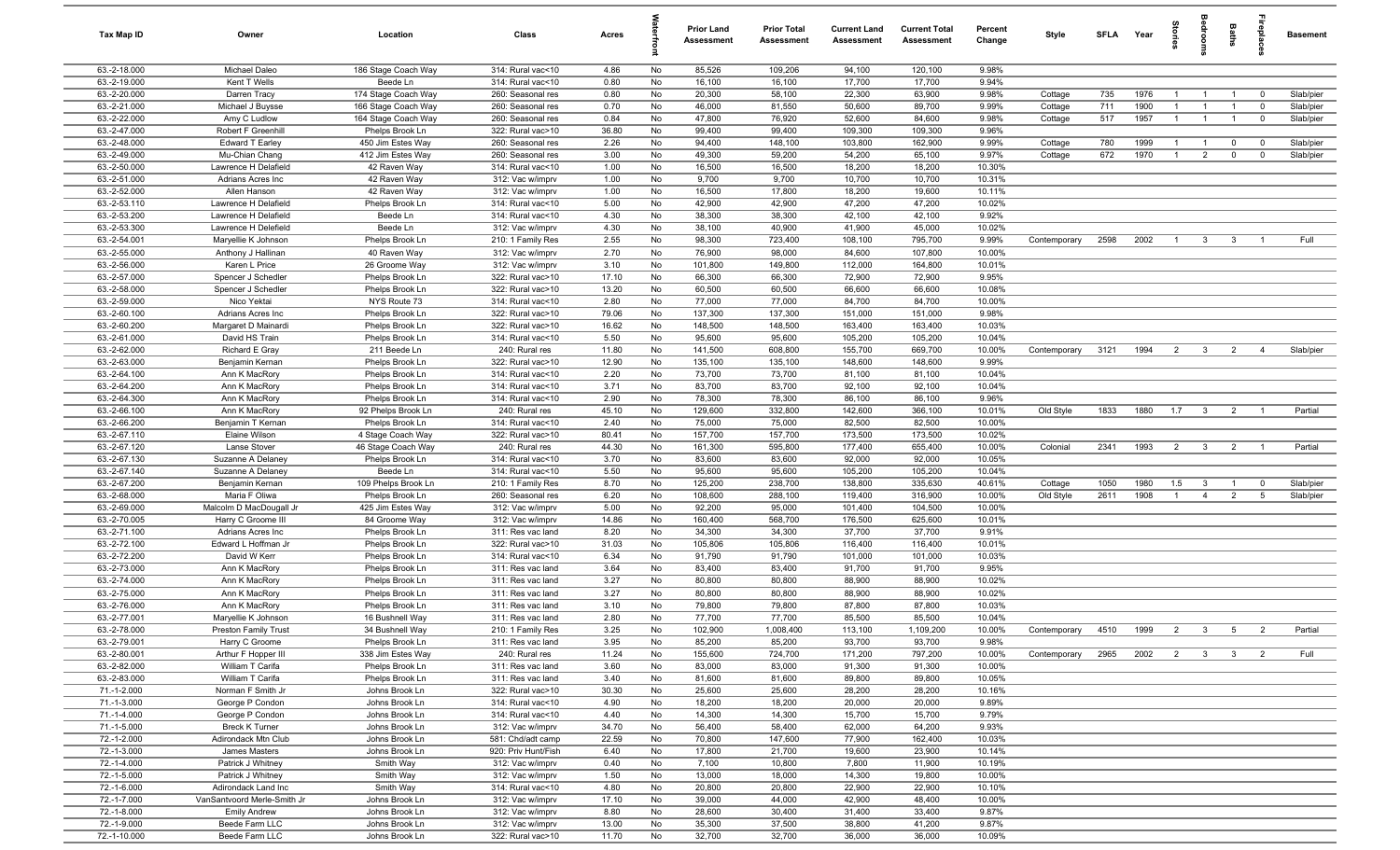| Tax Map ID                       | Owner                                            | Location                                    | Class                                  | Acres        |          | Prior Land<br><b>Assessment</b> | <b>Prior Total</b><br>Assessment | <b>Current Land</b><br>Assessment | <b>Current Total</b><br><b>Assessment</b> | Percent<br>Change | Style                     | SFLA         | Year         |                                  | edrooms                          | Baths                          | epla                             | <b>Basement</b>        |
|----------------------------------|--------------------------------------------------|---------------------------------------------|----------------------------------------|--------------|----------|---------------------------------|----------------------------------|-----------------------------------|-------------------------------------------|-------------------|---------------------------|--------------|--------------|----------------------------------|----------------------------------|--------------------------------|----------------------------------|------------------------|
| 72.-1-11.000                     | Johns B Twichell                                 | Johns Brook Ln                              | 312: Vac w/imprv                       | 4.50         | No       | 18,800                          | 20,500                           | 20,700                            | 22,600                                    | 10.24%            |                           |              |              |                                  |                                  |                                |                                  |                        |
| 72.-1-13.000                     | Adirondack Mtn Club                              | Johns Brook Ln                              | 920: Priv Hunt/Fish                    | 6.40         | No       | 38,500                          | 38,500                           | 42,400                            | 42,400                                    | 10.13%            |                           |              |              |                                  |                                  |                                |                                  |                        |
| 72.-2-1.000                      | Adirondack Mtn Reserve                           | 32 Lake Road Way                            | 583: Resort cmplx                      | 641.40       | Yes      | 1,821,700                       | 1,821,700                        | 2,004,000                         | 2,004,000                                 | 10.01%            |                           |              |              |                                  |                                  |                                |                                  |                        |
| 72.-2-2.000                      | Adirondack Mtn Reserve                           | 12 Morgans Way                              | 583: Resort cmplx                      | 160.00       | No       | 1,173,500                       | 1,173,500                        | 1,290,800                         | 1,290,800                                 | 10.00%            |                           |              |              |                                  |                                  |                                |                                  |                        |
| 72.-2-2.000/1                    | Adirondack Mtn Reserve                           | 87 Morgans Way                              | 210: 1 Family Res                      | 0.01         | No       | 100                             | 353,000                          | 100                               | 388,300                                   | 10.00%            | Contemporary              | 2889         | 1988         | 1.5                              | $\mathbf{3}$                     | $\overline{2}$                 |                                  | Full                   |
| 72.-2-2.000/2                    | Adirondack Mtn Reserve                           | 34 Deforest Way                             | 210: 1 Family Res                      | 0.01         | No       | 100                             | 364,100                          | 100                               | 404,580                                   | 11.12%            | Ranch                     | 1226         | 1987         |                                  | 5                                | $\mathbf{3}$                   | $\overline{1}$                   | Full                   |
| 72.-2-2.000/3<br>72.-2-2.000/4   | Adirondack Mtn Reserve                           | 72 Morgans Way                              | 210: 1 Family Res                      | 0.01         | No<br>No | 200<br>200                      | 340,600                          | 300                               | 435,974                                   | 28.00%            | Contemporary              | 2086<br>3352 | 1987<br>1988 | $\overline{2}$<br>$\overline{2}$ | $\mathbf{3}$<br>5                | $\mathbf{3}$<br>$\overline{4}$ | $\overline{\phantom{0}}$         | Full<br>Partial        |
| 72.-2-2.000/5                    | Adirondack Mtn Reserve<br>Adirondack Mtn Reserve | 88 Morgans Way<br>21 Deforest Way           | 210: 1 Family Res<br>210: 1 Family Res | 0.01<br>0.01 | No       | 100                             | 518,500<br>418,800               | 300<br>100                        | 570,400<br>465,300                        | 10.01%<br>11.10%  | Log Cabin<br>Contemporary | 2820         | 1988         | 1.5                              | $\overline{4}$                   | $\mathbf{3}$                   | $\overline{1}$<br>$\overline{1}$ | Full                   |
| 72.-2-2.000/6                    | Adirondack Mtn Reserve                           | 52 Deforest Way                             | 260: Seasonal res                      | 2.00         | No       | 100                             | 1,663,900                        | 100                               | 1,830,300                                 | 10.00%            | Contemporary              | 2838         | 1997         | $\overline{2}$                   | $\overline{4}$                   | $\overline{1}$                 | $\mathbf 0$                      | Partial                |
| 72.-2-2.000/7                    | Adirondack Mtn Reserve                           | 70 Deforest Way                             | 260: Seasonal res                      | 0.01         | No       | 100                             | 428,600                          | 100                               | 482,581                                   | 12.59%            | Contemporary              | 2309         | 1989         | $\overline{1}$                   | 3                                | $\mathbf{3}$                   | $\overline{1}$                   | Partial                |
| 72.-3-1.000                      | Adirondack Mtn Reserve                           | Ausable Rd                                  | 920: Priv Hunt/Fish                    | 29.30        | No       | 49,500                          | 49,500                           | 54,500                            | 54,500                                    | 10.10%            |                           |              |              |                                  |                                  |                                |                                  |                        |
| 72.2-1-2.000                     | Charles A Broe Sr                                | 256 Beers Bridge Way                        | 260: Seasonal res                      | 1.30         | No       | 31,100                          | 66,600                           | 34,300                            | 73,300                                    | 10.06%            | Cottage                   | 888          | 1983         | $\overline{1}$                   | $\overline{2}$                   | $\mathbf 0$                    | $\overline{0}$                   | Crawl                  |
| 72.2-1-4.000                     | Philippe Laumont                                 | 1336 NYS Route 73                           | 240: Rural res                         | 73.46        | No       | 237,400                         | 508,100                          | 261,100                           | 558,900                                   | 10.00%            | Old Style                 | 3932         | 1890         | $\overline{2}$                   | 6                                | $5\overline{5}$                | $\overline{\mathbf{3}}$          | Slab/pier              |
| 72.2-1-6.000                     | Adirondack Mtn Reserve                           | 12 St Huberts Rd                            | 210: 1 Family Res                      | 0.90         | No       | 115,500                         | 199,300                          | 127,000                           | 219,200                                   | 9.98%             | Cape Cod                  | 1220         | 1935         | 1.7                              | $\mathbf{3}$                     | $\overline{2}$                 | -1                               | Full                   |
| 72.2-1-7.000                     | Adirondack Mtn Reserve                           | 233 Ausable Rd                              | 583: Resort cmplx                      | 54.53        | No       | 189,200                         | 628,200                          | 208,100                           | 691,000                                   | 10.00%            |                           |              |              |                                  |                                  |                                |                                  |                        |
| 72.2-1-8.000                     | William R Griffin Jr                             | 1234 NYS Route 73                           | 260: Seasonal res                      | 1.70         | No       | 129,500                         | 195,600                          | 142,500                           | 215,200                                   | 10.02%            | Old Style                 | 1202         | 1930         |                                  | $\overline{2}$                   | - 1                            |                                  | Slab/pier              |
| 72.2-1-9.000                     | Putnam Camp Inc                                  | 1196 NYS Route 73                           | 920: Priv Hunt/Fish                    | 9.48         | No       | 203,100                         | 296,400                          | 223,400                           | 326,000                                   | 9.99%             | Old Style                 | 1209         | 1940         | 1.5                              | $\mathbf{3}$                     | $\overline{1}$                 | $\overline{0}$                   | Slab/pier              |
| 72.2-1-9.000/1                   | Putnam Camp                                      | NYS Route 73                                | 312: Vac w/imprv                       | 0.01         | No       | 100                             | 5,500                            | 200                               | 6,100                                     | 10.91%            |                           |              |              |                                  |                                  |                                |                                  |                        |
| 72.2-1-9.000/2                   | Putnam Camp                                      | NYS Route 73                                | 260: Seasonal res                      | 0.01         | No<br>No | 100<br>100                      | 50,200                           | 100<br>100                        | 55,200                                    | 9.96%             | Old Style                 | 1014<br>3720 | 1900<br>1900 | 1.5<br>1.5                       | $\overline{4}$<br>$\overline{4}$ | $\overline{1}$                 | $\overline{2}$                   | Slab/pier<br>Crawl     |
| 72.2-1-9.000/3<br>72.2-1-9.000/4 | Putnam Camp<br>Putnam Camp                       | NYS Route 73<br>NYS Route 73                | 260: Seasonal res<br>312: Vac w/imprv  | 0.01<br>0.01 | No       | 100                             | 163,800<br>5,700                 | 100                               | 180,200<br>6,300                          | 10.01%<br>10.53%  | Old Style                 |              |              |                                  |                                  | $\mathbf{3}$                   |                                  |                        |
| 72.2-1-10.004                    | Owls Cote Partnership                            | 6 Lee Ln                                    | 280: Multiple res                      | 7.20         | No       | 178,200                         | 357,600                          | 196,100                           | 393,400                                   | 10.01%            | Old Style                 | 2142         | 1940         | 1.7                              | $\overline{4}$                   | $\overline{2}$                 | $\overline{1}$                   | Crawl                  |
| 72.2-1-11.001                    | Taki-Tesi LLC                                    | 27 Adler Way                                | 280: Multiple res                      | 15.20        | No       | 228,400                         | 1,189,000                        | 251,200                           | 1,307,900                                 | 10.00%            | Old Style                 | 3053         | 1884         | 2.5                              | 8                                | $\mathbf{3}$                   | $\overline{3}$                   | Slab/pier              |
| 72.2-1-12.001                    | Adirondack Mtn Reserve                           | Ausable Rd                                  | 322: Rural vac>10                      | 49.50        | No       | 52,800                          | 52,800                           | 58,100                            | 58,100                                    | 10.04%            |                           |              |              |                                  |                                  |                                |                                  |                        |
| 72.2-1-13.001                    | Adirondack Mtn Reserve                           | Ausable Rd                                  | 311: Res vac land                      | 1.10         | No       | 8,400                           | 8,400                            | 9,200                             | 9,200                                     | 9.52%             |                           |              |              |                                  |                                  |                                |                                  |                        |
| 72.2-1-14.002                    | Barbara Neilson                                  | NYS Route 73                                | 314: Rural vac<10                      | 8.50         | No       | 162,200                         | 162,200                          | 178,400                           | 178,400                                   | 9.99%             |                           |              |              |                                  |                                  |                                |                                  |                        |
| 72.2-1-15.000                    | James B Alley Jr                                 | 24 Ausable Rd                               | 210: 1 Family Res                      | 6.67         | No       | 172,400                         | 257,800                          | 189,700                           | 283,600                                   | 10.01%            | Colonial                  | 1242         | 1959         | $\overline{2}$                   | 2                                | $\overline{2}$                 | $\overline{\phantom{0}}$         | Crawl                  |
| 72.2-1-16.000                    | Diana Funchion                                   | 68 Ausable Rd                               | 260: Seasonal res                      | 6.00         | No       | 165,000                         | 282,000                          | 181,500                           | 310,200                                   | 10.00%            | Old Style                 | 1921         | 1910         | $\overline{2}$                   | $\overline{4}$                   | 3                              | $\overline{\phantom{0}}$         | Slab/pier              |
| 72.2-1-17.000                    | Stephen B Christiansen                           | 16 Icy Brook Way                            | 260: Seasonal res                      | 1.53         | No       | 128,200                         | 230,900                          | 141,000                           | 254,000                                   | 10.00%            | Old Style                 | 1628         | 1890         | 1.7                              | 5                                | $\overline{2}$                 |                                  | Slab/pier              |
| 72.2-1-18.000                    | <b>Edward E Matthews</b>                         | 14 Icy Brook Way                            | 260: Seasonal res                      | 1.50         | No       | 128,000                         | 230,500                          | 140,800                           | 253,600                                   | 10.02%            | Old Style                 | 1865         | 1940         |                                  | $\overline{4}$                   | $\mathbf{3}$                   |                                  | Partial                |
| 72.2-1-19.000                    | Katrina R Wagner                                 | 12 Icy Brook Way                            | 210: 1 Family Res                      | 1.00         | No       | 123,800                         | 229,700                          | 136,200                           | 266,214                                   | 15.90%            | Old Style                 | 1541         | 1946         | $\overline{1}$                   | $\mathbf{3}$                     | $\mathbf{3}$                   | $\overline{1}$                   | Full                   |
| 72.2-1-20.000<br>72.2-1-21.000   | John Rutherford                                  | St Huberts Rd                               | 314: Rural vac<10                      | 3.30         | No<br>No | 112,400<br>230,700              | 112,400                          | 123,600<br>253,800                | 123,600<br>402,100                        | 9.96%<br>10.01%   |                           | 1896         | 1930         | 1.5                              | 5                                |                                |                                  |                        |
| 72.2-1-21.000/1                  | Adirondack Mtn Reserve<br>Adirondack Mtn Reserve | 28 Noonmark Trail Way<br>Noonmark Trail Way | 280: Multiple res<br>210: 1 Family Res | 6.10<br>0.01 | No       | 200                             | 365,500<br>1,191,300             | 200                               | 1,310,400                                 | 10.00%            | Old Style<br>Contemporary | 5157         | 1999         | 2.5                              | $\overline{4}$                   | $\mathbf{3}$<br>$\overline{4}$ | $\overline{1}$<br>$\overline{1}$ | Slab/pier<br>Full      |
| 72.2-1-22.000                    | John Rutherfurd                                  | 33 Noonmark Trail Way                       | 260: Seasonal res                      | 7.50         | No       | 181,500                         | 454,300                          | 199,600                           | 499,700                                   | 9.99%             | Old Style                 | 2669         | 1890         | 1.5                              | 5                                | $\mathbf{3}$                   | $\overline{4}$                   | Slab/pier              |
| 72.2-1-23.100                    | John Webster                                     | 78 Ausable Rd                               | 260: Seasonal res                      | 6.00         | No       | 165,000                         | 347,600                          | 181,500                           | 382,400                                   | 10.01%            | Old Style                 | 3315         | 1871         | 2                                | 6                                | 5                              | $\overline{1}$                   | Slab/pier              |
| 72.2-1-23.200                    | Emily W Williams                                 | 78 Ausable Rd                               | 260: Seasonal res                      | 3.14         | No       | 141,800                         | 295,800                          | 156,000                           | 325,400                                   | 10.01%            | Ranch                     | 1867         | 1951         | $\overline{1}$                   | 5                                | $\overline{4}$                 | $\overline{1}$                   | Partial                |
| 72.2-1-24.000                    | Adirondack Mtn Reserve                           | St Huberts Rd                               | 311: Res vac land                      | 0.60         | No       | 5,000                           | 5,000                            | 5,500                             | 5,500                                     | 10.00%            |                           |              |              |                                  |                                  |                                |                                  |                        |
| 72.2-1-25.000                    | Woodbury H Andrews                               | 24 Ausable Rd                               | 210: 1 Family Res                      | 1.18         | No       | 125,300                         | 912,500                          | 137,900                           | 1,003,800                                 | 10.01%            | Contemporary              | 3406         | 2001         | 2                                | $\overline{4}$                   | $\mathbf{3}$                   | $\overline{1}$                   | Partial                |
| 72.2-1-26.000                    | Ruth H Pelmas                                    | 44 Windy Brow Way                           | 260: Seasonal res                      | 10.00        | No       | 209,000                         | 482,100                          | 229,900                           | 530,300                                   | 10.00%            | Old Style                 | 3508         | 1922         | $\overline{2}$                   | $\overline{7}$                   | $\overline{4}$                 | $\overline{2}$                   | Slab/pier              |
| 72.2-1-27.000                    | Adirondack Mtn Reserve                           | NYS Route 73                                | 311: Res vac land                      | 0.71         | No       | 5,900                           | 5,900                            | 6,500                             | 6,500                                     | 10.17%            |                           |              |              |                                  |                                  |                                |                                  |                        |
| 72.2-1-28.100                    | Barbara L Neilson                                | 28 Neilson Way                              | 260: Seasonal res                      | 15.62        | No       | 192,800                         | 295,000                          | 212,100                           | 324,500                                   | 10.00%            | Old Style                 | 1857         | 1900         | $\overline{2}$                   | - 6                              | $\mathbf{3}$                   | $\mathbf{3}$                     | Slab/pier              |
| 72.2-1-28.200                    | Edward J Gallen                                  | 23 Windy Brow Way                           | 210: 1 Family Res                      | 2.18         | No       | 133,600                         | 258,300                          | 146,900                           | 284,100                                   | 9.99%             | Other Style               | 1512         | 1992         | 1.5                              | 3                                | $\overline{2}$                 | $\Omega$                         | Full                   |
| 72.2-1-29.100<br>72.2-1-29.200   | Margaret R Varney                                | 238 Ausable Rd<br>232 Ausable Rd            | 260: Seasonal res                      | 1.30<br>0.40 | No<br>No | 126,300<br>76,100               | 182,500<br>156,000               | 139,000<br>83,700                 | 200,800<br>171,600                        | 10.03%<br>10.00%  | Old Style<br>Raised Ranch | 1460<br>1161 | 1884<br>1982 | 1.5<br>$\overline{1}$            | 6<br>$\mathbf{3}$                | $\overline{1}$                 | $\overline{\mathbf{0}}$          | Slab/pier<br>Full      |
| 72.2-1-30.000                    | Margaret R Varney<br>Samuel W Byram              | 7 St Huberts Rd                             | 210: 1 Family Res<br>260: Seasonal res | 1.10         | No       | 124,600                         | 142,300                          | 137,000                           | 156,500                                   | 9.98%             | Cottage                   | 392          | 1960         | $\overline{1}$                   | $\overline{1}$                   | $\Omega$                       |                                  | Slab/pier              |
| 72.2-1-31.000                    | John S Rodgers                                   | 211 Ausable Rd                              | 260: Seasonal res                      | 1.40         | No       | 126,900                         | 220,200                          | 139,600                           | 242,200                                   | 9.99%             | Old Style                 | 1015         | 1946         | $\overline{1}$                   | $\overline{4}$                   | $\overline{1}$                 | $\overline{1}$                   | Partial                |
| 72.2-1-32.000                    | Mary E Alexander                                 | 33 Neilson Way                              | 210: 1 Family Res                      | 2.30         | No       | 134,600                         | 392,400                          | 148,000                           | 431,600                                   | 9.99%             | Old Style                 | 4230         | 1900         | 2.5                              | 9                                | $\overline{4}$                 | $\overline{1}$                   | Full                   |
| 72.2-1-33.000                    | David B Kirkbride                                | 31 Neilson Way                              | 210: 1 Family Res                      | 0.90         | No       | 115,500                         | 360,800                          | 127,100                           | 396,900                                   | 10.01%            | Ranch                     | 1586         | 1992         | $\overline{1}$                   | $\overline{4}$                   | $\overline{2}$                 | $\overline{0}$                   | Full                   |
| 72.2-1-34.003                    | Peter Dunham                                     | 32 Neilson Way                              | 260: Seasonal res                      | 3.50         | No       | 144,300                         | 319,000                          | 158,700                           | 350,900                                   | 10.00%            | Old Style                 | 2539         | 1900         | 2.7                              | $\mathbf{3}$                     | $\mathbf{3}$                   | $\overline{1}$                   | Slab/pier              |
| 72.2-1-35.001                    | St Huberts Iglehart                              | 9 Adler Way                                 | 210: 1 Family Res                      | 0.74         | No       | 102,300                         | 692,300                          | 112,500                           | 761,500                                   | 10.00%            | Old Style                 | 4768         | 1920         | 2.7                              | 9                                | 6                              | $\overline{3}$                   | Partial                |
| 72.2-1-36.001                    | Edith W Dunham                                   | Coughlin Way                                | 311: Res vac land                      | 0.60         | No       | 69,400                          | 69,400                           | 76,300                            | 76,300                                    | 9.94%             |                           |              |              |                                  |                                  |                                |                                  |                        |
| 72.2-1-37.000                    | Adirondack Mtn Reserve                           | 12 Windy Brow Way                           | 552: Golf course                       | 13.30        | No       | 590,300                         | 590,300                          | 649,300                           | 649,300                                   | 9.99%             |                           |              |              |                                  |                                  |                                |                                  |                        |
| 72.2-1-38.000                    | John W Cronin                                    | Ausable Rd                                  | 311: Res vac land                      | 0.90         | No       | 87,800                          | 87,800                           | 96,600                            | 96,600                                    | 10.02%            |                           |              |              |                                  |                                  |                                |                                  |                        |
| 72.2-1-39.000                    | Neilson Family Trust                             | 14 Neilson Way                              | 260: Seasonal res                      | 1.00         | No       | 123,600                         | 215,800                          | 136,000                           | 238,689                                   | 10.61%            | Old Style                 | 1371         | 1920         | 1.7                              | $\mathbf{3}$                     | $\overline{2}$                 | $\overline{\mathbf{0}}$          | Full                   |
| 72.2-1-40.002                    | Adirondack Mtn Reserve                           | 82 Ausable Rd                               | 280: Multiple res                      | 5.70         | No       | 162,500                         | 536,500                          | 178,800                           | 590,200                                   | 10.01%            | Old Style                 | 4640         | 1900         | $\overline{2}$                   | $\overline{7}$                   | 6                              | 6                                | Slab/pier              |
| 72.2-1-41.001<br>72.2-1-43.002   | Edith W Dunham                                   | Ausable Rd                                  | 260: Seasonal res<br>260: Seasonal res | 0.89<br>3.30 | No<br>No | 114,700                         | 273,900                          | 126,200                           | 301,300                                   | 10.00%<br>9.99%   | Old Style                 | 2894<br>2995 | 1888         | 1.7                              | 6<br>$5\overline{)}$             | $5\overline{6}$                | $\overline{1}$                   | Slab/pier              |
| 72.2-1-44.000                    | James T Morley<br>Roaring Brook Trust            | 6 Noonmark Trail Way<br>Ausable Rd          | 260: Seasonal res                      | 7.30         | No       | 142,600<br>179,300              | 307,400<br>371,700               | 156,800<br>197,300                | 338,100<br>408,900                        | 10.01%            | Old Style<br>Old Style    | 2552         | 1910<br>1920 | 1.7<br>$\overline{2}$            | 6                                | $\overline{4}$<br>$\mathbf{3}$ | $\overline{2}$<br>$\overline{1}$ | Slab/pier<br>Slab/pier |
| 72.2-1-45.000                    | William A Putnam III                             | Ausable Rd                                  | 210: 1 Family Res                      | 0.90         | No       | 115,500                         | 864,800                          | 127,100                           | 951,300                                   | 10.00%            | Contemporary              | 3730         | 2003         | $\overline{2}$                   | $\mathbf{3}$                     | $\overline{2}$                 | $\overline{2}$                   | Full                   |
| 72.2-1-46.000                    | Elizabeth M Blaicher                             | 99 Ausable Rd                               | 260: Seasonal res                      | 0.37         | No       | 74,400                          | 136,700                          | 81,900                            | 150,400                                   | 10.02%            | Old Style                 | 1133         | 1900         | $\overline{1}$                   | $\overline{2}$                   | $\overline{2}$                 | $\overline{0}$                   | Slab/pier              |
| 72.2-1-47.000                    | Adirondack Mtn Reserve                           | 137 Ausable Rd                              | 583: Resort cmplx                      | 36.70        | No       | 829,100                         | 3,073,700                        | 912,000                           | 3,381,100                                 | 10.00%            |                           |              |              |                                  |                                  |                                |                                  |                        |
| 72.2-1-48.000                    | Duffield Ashmead III                             | 168 Ausable Rd                              | 210: 1 Family Res                      | 0.40         | No       | 76,200                          | 241,600                          | 83,900                            | 265,800                                   | 10.02%            | Old Style                 | 2005         | 1928 2 6 2   |                                  |                                  |                                | $\overline{1}$                   | Full                   |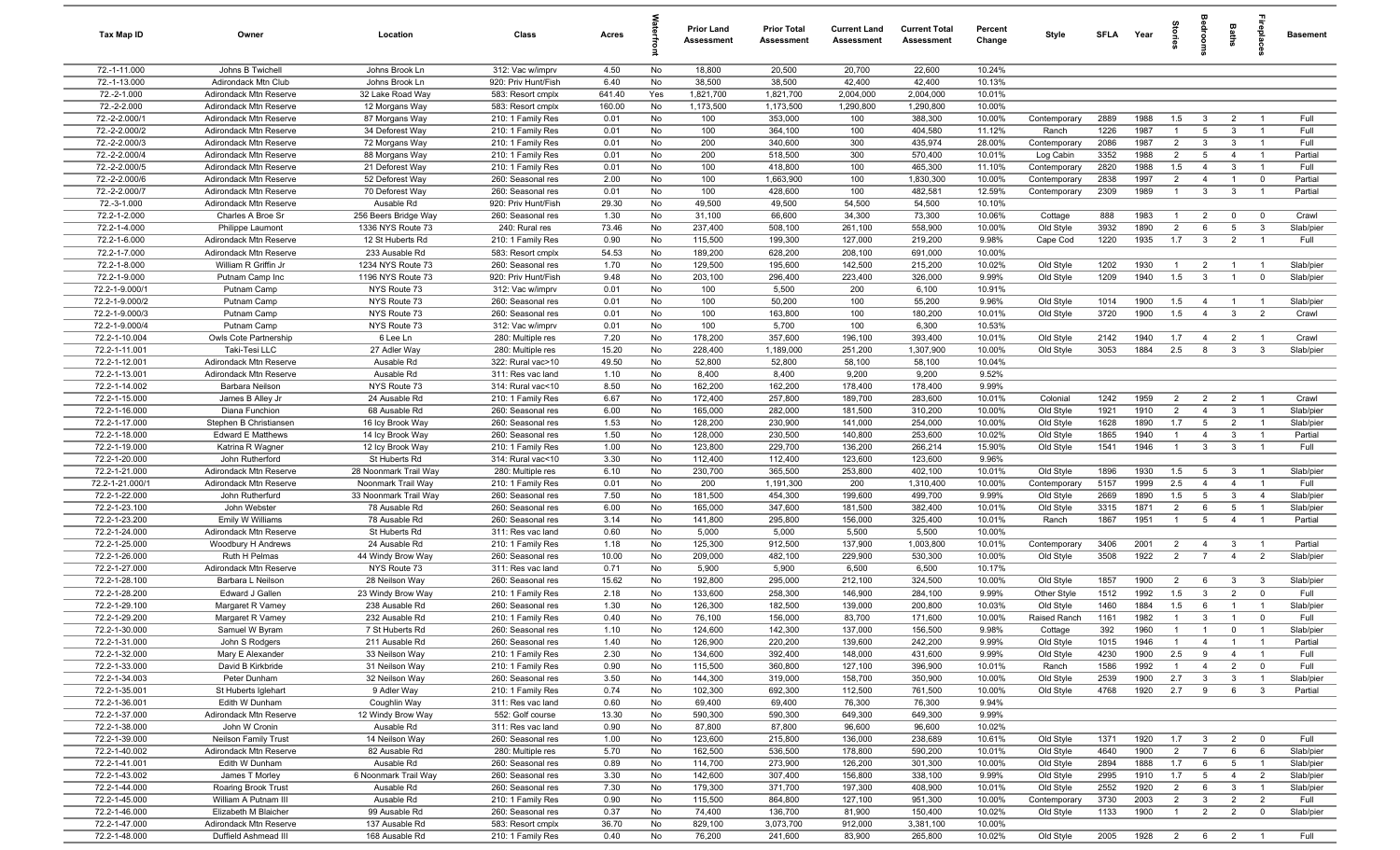| Tax Map ID                       | Owner                                            | Location                             | Class                                  | Acres          |          | <b>Prior Land</b><br>Assessment | <b>Prior Total</b><br><b>Assessment</b> | <b>Current Land</b><br>Assessment | <b>Current Total</b><br><b>Assessment</b> | Percent<br>Change | Style                  | <b>SFLA</b>  | Year         | $rac{1}{2}$                      | ā                              | Baths                            | ne<br>Dia                     | <b>Basement</b>    |
|----------------------------------|--------------------------------------------------|--------------------------------------|----------------------------------------|----------------|----------|---------------------------------|-----------------------------------------|-----------------------------------|-------------------------------------------|-------------------|------------------------|--------------|--------------|----------------------------------|--------------------------------|----------------------------------|-------------------------------|--------------------|
| 72.2-1-50.000                    | Harold W Janeway                                 | 10 Felsenheim Way                    | 260: Seasonal res                      | 2.00           | No       | 132,000                         | 345,300                                 | 145,200                           | 379,800                                   | 9.99%             | Old Style              | 1389         | 1887         | 1.5                              | $\overline{\mathbf{3}}$        | $\overline{2}$                   | $\overline{1}$                | Full               |
| 72.2-1-51.000                    | Craig R Bejnar                                   | 195 Ausable Rd                       | 260: Seasonal res                      | 17.90          | No       | 189,300                         | 421,400                                 | 208,200                           | 463,500                                   | 9.99%             | Old Style              | 3475         | 1880         | $\overline{2}$                   | $\overline{7}$                 | $\mathbf{3}$                     | $\overline{2}$                | Slab/pier          |
| 72.2-1-52.000                    | Sarah D Marble                                   | 34 Felsenheim Way                    | 260: Seasonal res                      | 1.20           | No       | 125,400                         | 237,800                                 | 138,000                           | 261,600                                   | 10.01%            | Old Style              | 1593         | 1926         | 1.7                              | $\overline{\mathbf{3}}$        | $\overline{2}$                   |                               | Slab/pier          |
| 72.2-1-53.000                    | <b>Clark Family Trust</b>                        | 17 Felsenheim Way                    | 260: Seasonal res                      | 0.80           | No       | 107,300                         | 172,500                                 | 118,100                           | 189,800                                   | 10.03%<br>9.99%   | Old Style              | 1437         | 1890<br>1960 | 1.5<br>1.5                       | $\overline{4}$                 | $\overline{2}$<br>$\overline{1}$ | $\overline{1}$                | Slab/pier          |
| 72.2-1-54.000<br>72.2-1-55.000   | Leslie F Laurans<br>Joan H Hawkey                | 8 Felsenheim Way<br>Ausable Rd       | 210: 1 Family Res<br>260: Seasonal res | 1.20<br>3.00   | No<br>No | 125,400<br>140,200              | 577,500<br>422,500                      | 137,900<br>154,300                | 635,200<br>464,800                        | 10.01%            | Cape Cod<br>Old Style  | 1956<br>2657 | 1920         | $\overline{2}$                   | $\mathbf{3}$<br>8              | $\mathbf{3}$                     | $\overline{4}$                | Crawl<br>Slab/pier |
| 72.2-1-56.000                    | Mary H Gelfman                                   | 163 Ausable Rd                       | 210: 1 Family Res                      | 0.80           | No       | 108,200                         | 427,500                                 | 119,100                           | 470,300                                   | 10.01%            | Old Style              | 1633         | 1890         | $\overline{1}$                   | $5\overline{5}$                | $\mathbf{3}$                     | $\overline{1}$                | Partial            |
| 72.2-1-57.000                    | Owls Cote Partnership                            | NYS Route 73                         | 311: Res vac land                      | 0.27           | No       | 3,100                           | 3,100                                   | 3,400                             | 3,400                                     | 9.68%             |                        |              |              |                                  |                                |                                  |                               |                    |
| 72.8-1-1.100                     | Carol M Whitney                                  | NYS Route 73                         | 322: Rural vac>10                      | 25.30          | No       | 86,100                          | 86,100                                  | 94,700                            | 94,700                                    | 9.99%             |                        |              |              |                                  |                                |                                  |                               |                    |
| 72.8-1-1.200                     | Carol M Whitney                                  | 1447 NYS Route 73                    | 210: 1 Family Res                      | 43.40          | No       | 116,600                         | 357,700                                 | 128,300                           | 393,500                                   | 10.01%            | Log Cabin              | 2162         | 1970         | $\overline{1}$                   | $\overline{2}$                 | $\overline{2}$                   | $\overline{1}$                | Partial            |
| 72.8-1-2.000                     | Judith A Cannava                                 | 1433 NYS Route 73                    | 240: Rural res                         | 12.70          | No       | 119,600                         | 419,100                                 | 131,600                           | 461,000                                   | 10.00%            | Old Style              | 3943         | 1850         | $\overline{2}$                   | 6                              | $\overline{4}$                   | $\overline{2}$                | Partial            |
| 72.8-1-3.000                     | Donald Rand                                      | 22 Deer Brook Way                    | 260: Seasonal res                      | 32.70          | No       | 104,200                         | 210,700                                 | 114,600                           | 231,800                                   | 10.01%            | Contemporary           | 1212         | 1969         | $\overline{2}$                   | $\overline{2}$                 | $\overline{1}$                   |                               | Partial            |
| 72.8-1-4.100                     | Waldemere Bejnar                                 | NYS Route 73                         | 322: Rural vac>10                      | 87.18          | No       | 108,900                         | 108,900                                 | 119,800                           | 119,800                                   | 10.01%            |                        |              |              |                                  |                                |                                  |                               |                    |
| 72.8-1-4.200                     | Carolyn J Fowler                                 | NYS Route 73                         | 314: Rural vac<10                      | 9.87           | No       | 44,100                          | 44,100                                  | 48,500                            | 48,500                                    | 9.98%             |                        |              |              |                                  |                                |                                  |                               |                    |
| 72.8-1-5.003                     | Margaret M Denny                                 | 1435 NYS Route 73                    | 210: 1 Family Res                      | 0.56           | No       | 48,000                          | 113,500                                 | 52,900                            | 124,900                                   | 10.04%            | Cottage                | 1057         | 1953         | $\overline{1}$                   | $\overline{2}$                 | $\overline{2}$                   |                               | Slab/pier          |
| 72.8-1-6.001                     | Barbara F Houston                                | 126 Deer Brook Way                   | 240: Rural res                         | 19.00          | No       | 197,800                         | 903,100                                 | 217,600                           | 993,400                                   | 10.00%            | Contemporary           | 3471         | 1993         | $\overline{1}$                   | 6                              | $\overline{4}$                   |                               | Partial            |
| 72.8-1-7.003                     | Margaret M Denny                                 | NYS Route 73                         | 314: Rural vac<10                      | 0.44           | No       | 42,500                          | 42,500                                  | 46,800                            | 46,800                                    | 10.12%            |                        |              |              |                                  |                                |                                  |                               |                    |
| 72.8-1-8.002<br>72.8-1-9.001     | Carol M Whitney                                  | NYS Route 73<br>NYS Route 73         | 314: Rural vac<10<br>314: Rural vac<10 | 0.40<br>5.80   | No<br>No | 34,300<br>69,300                | 34,300<br>69,300                        | 37,700<br>76,200                  | 37,700<br>76,200                          | 9.91%<br>9.96%    |                        |              |              |                                  |                                |                                  |                               |                    |
| 72.8-1-10.100                    | <b>Eric Craig</b><br>Waldemere Bejnar            | NYS Route 73                         | 322: Rural vac>10                      | 50.35          | No       | 47,400                          | 47,400                                  | 52,100                            | 52,100                                    | 9.92%             |                        |              |              |                                  |                                |                                  |                               |                    |
| 72.8-1-10.200                    | Carolyn J Fowler                                 | NYS Route 73                         | 322: Rural vac>10                      | 15.08          | No       | 54,500                          | 54,500                                  | 60,000                            | 60,000                                    | 10.09%            |                        |              |              |                                  |                                |                                  |                               |                    |
| 72.8-1-11.000                    | Burt E Green                                     | NYS Route 73                         | 314: Rural vac<10                      | 1.10           | No       | 44,600                          | 44,600                                  | 49,100                            | 49,100                                    | 10.09%            |                        |              |              |                                  |                                |                                  |                               |                    |
| 72.8-1-12.001                    | Carolyn J Fowler                                 | 74 Deer Brook Way                    | 210: 1 Family Res                      | 2.75           | No       | 86,600                          | 783,200                                 | 95,200                            | 861,500                                   | 10.00%            | Contemporary           | 3297         | 1999         | $\overline{2}$                   | $\overline{4}$                 | $\mathbf{3}$                     | $\overline{1}$                | Full               |
| 72.8-1-13.110                    | Carolyn C Galbraith                              | 66 Beers Bridge Way                  | 210: 1 Family Res                      | 1.46           | No       | 75,400                          | 334,000                                 | 82,900                            | 367,400                                   | 10.00%            | Old Style              | 5224         | 1880         | 1.7                              | 6                              | 2                                | $\overline{2}$                | Slab/pier          |
| 72.8-1-13.120                    | Andre T Roussin                                  | 58 Beers Bridge Way                  | 210: 1 Family Res                      | 3.00           | No       | 83,800                          | 140,700                                 | 92,200                            | 154,800                                   | 10.02%            | Old Style              | 2296         | 1880         | 1.5                              | $\mathbf{3}$                   | $\overline{1}$                   | $\mathbf 0$                   | Slab/pier          |
| 72.8-1-13.130                    | Sara J Cook                                      | 63 Beers Bridge Way                  | 260: Seasonal res                      | 2.10           | No       | 78,800                          | 102,500                                 | 86,700                            | 112,800                                   | 10.05%            | Cottage                | 477          | 1930         | $\overline{1}$                   | $\mathbf{0}$                   | $\mathbf 0$                      | $\overline{1}$                | Crawl              |
| 72.8-1-13.200                    | Rebecca Crichton                                 | 68 Beers Bridge Way                  | 210: 1 Family Res                      | 1.90           | No       | 77,600                          | 214,000                                 | 85,400                            | 235,400                                   | 10.00%            | Old Style              | 2205         | 1880         | $\overline{1}$                   | $\overline{4}$                 | $\overline{2}$                   | $\mathbf{3}$                  | Partial            |
| 72.8-1-14.000                    | Theodore E Stebbins                              | 82 Beers Bridge Way                  | 210: 1 Family Res                      | 13.93          | No       | 122,300                         | 377,100                                 | 134,500                           | 414,800                                   | 10.00%            | Old Style              | 2719         | 1910         | 1.7                              | $5\overline{)}$                | $\overline{2}$                   | $\overline{2}$                | Crawl              |
| 72.8-1-15.000                    | Theodore E Stebbins                              | NYS Route 73                         | 322: Rural vac>10                      | 18.40          | No       | 54,600                          | 54,600                                  | 60,100                            | 60,100                                    | 10.07%            |                        |              |              |                                  |                                |                                  |                               |                    |
| 72.8-1-16.000                    | Theodore E Stebbins                              | NYS Route 73                         | 322: Rural vac>10                      | 30.70          | No       | 37,500                          | 37,500                                  | 41,200                            | 41,200                                    | 9.87%             |                        |              |              |                                  |                                |                                  |                               |                    |
| 72.8-1-17.100                    | Samuel A Vona Jr                                 | 1322 NYS Route 73                    | 210: 1 Family Res                      | 3.74           | No       | 80,600                          | 216,800                                 | 88,700                            | 238,500                                   | 10.01%            | Old Style              | 2200         | 1945         | 1.7                              | $\mathbf{3}$                   | $\overline{1}$                   |                               | Partial            |
| 72.8-1-17.200                    | Philippe E Laumont                               | NYS Route 73                         | 314: Rural vac<10                      | 8.85           | No       | 84,900                          | 84,900                                  | 93,400                            | 93,400                                    | 10.01%            |                        |              |              |                                  |                                |                                  |                               |                    |
| 72.8-1-18.000<br>72.8-1-19.000   | Judith A Bratt<br>William D Otis                 | 38 St Huberts Rd<br>30 St Huberts Rd | 210: 1 Family Res<br>210: 1 Family Res | 1.80<br>0.30   | No<br>No | 77,200<br>37,400                | 204,700<br>68,900                       | 85,000<br>41,200                  | 225,200<br>75,800                         | 10.01%<br>10.01%  | Old Style<br>Old Style | 2060<br>1270 | 1880<br>1890 | $\overline{2}$<br>$\overline{2}$ | $\overline{4}$<br>$\mathbf{3}$ | $\overline{2}$<br>$\overline{1}$ | $\mathbf 0$<br>$\overline{0}$ | Partial<br>Crawl   |
| 72.8-1-20.000                    | Carl Harvey                                      | 31 St Huberts Rd                     | 210: 1 Family Res                      | 0.90           | No       | 69,300                          | 154,100                                 | 76,200                            | 169,500                                   | 9.99%             | Old Style              | 1370         | 1912         | 1.7                              | $\overline{4}$                 | $\overline{2}$                   | $\mathbf 0$                   | Crawl              |
| 72.8-1-21.000                    | Harrison H Auer                                  | 37 St Huberts Rd                     | 210: 1 Family Res                      | 3.07           | No       | 85,000                          | 158,200                                 | 93,500                            | 174,000                                   | 9.99%             | Old Style              | 1183         | 1910         | 1.7                              | $\overline{\mathbf{3}}$        | $\overline{1}$                   | $\mathbf 0$                   | Full               |
| 72.8-1-22.000                    | Eugene Pasymowski                                | 45 St Huberts Rd                     | 210: 1 Family Res                      | 0.33           | No       | 38,500                          | 122,500                                 | 42,400                            | 134,800                                   | 10.04%            | Old Style              | 1359         | 1867         | 1.7                              | 2                              | $\overline{2}$                   | $\overline{0}$                | Full               |
| 72.8-1-23.000                    | Raymond P LeClair                                | 42 St Huberts Rd                     | 210: 1 Family Res                      | 0.39           | No       | 38,500                          | 186,200                                 | 42,300                            | 204,800                                   | 9.99%             | Old Style              | 1925         | 1907         | $\overline{2}$                   | $\mathbf{3}$                   | $\overline{2}$                   | $\mathbf 0$                   | Partial            |
| 72.8-1-24.000                    | Scudder D Kelvie                                 | 46 St Huberts Rd                     | 210: 1 Family Res                      | 0.50           | No       | 44,500                          | 126,500                                 | 49,000                            | 139,200                                   | 10.04%            | Old Style              | 1325         | 1910         | 1.7                              | $\mathbf{3}$                   | $\mathbf 1$                      | $\mathbf 0$                   | Partial            |
| 72.8-1-25.100                    | William A OConnor                                | NYS Route 73                         | 311: Res vac land                      | 0.75           | No       | 50,500                          | 50,500                                  | 55,600                            | 55,600                                    | 10.10%            |                        |              |              |                                  |                                |                                  |                               |                    |
| 72.8-1-25.200                    | Beulah L OConnor                                 | 56 St Huberts Rd                     | 210: 1 Family Res                      | 1.51           | No       | 75,700                          | 198,800                                 | 83,300                            | 218,700                                   | 10.01%            | Old Style              | 1990         | 1850         | 1.5                              | 5                              | $\overline{2}$                   | $\overline{0}$                | Partial            |
| 72.8-1-26.000                    | Malachy Hackett                                  | NYS Route 73                         | 314: Rural vac<10                      | 0.30           | No       | 3,700                           | 3,700                                   | 4,100                             | 4,100                                     | 10.81%            |                        |              |              |                                  |                                |                                  |                               |                    |
| 72.8-1-27.000                    | Sylvia E Rupe                                    | NYS Route 73                         | 314: Rural vac<10                      | 1.60           | No       | 65,000                          | 65,000                                  | 71,500                            | 71,500                                    | 10.00%            |                        |              |              |                                  |                                |                                  |                               |                    |
| 72.8-1-28.000                    | Lucille W Hahn                                   | 1365 NYS Route 73                    | 210: 1 Family Res                      | 1.70           | No       | 76,000                          | 125,300                                 | 83,600                            | 137,800                                   | 9.98%             | Old Style              | 1989         | 1915         | 1.7                              | $\overline{4}$                 | $\overline{2}$                   | $\overline{2}$                | Partial            |
| 72.8-1-29.000                    | Stephen B Christiansen                           | 1371 NYS Route 73                    | 210: 1 Family Res                      | 1.50           | No       | 75,800                          | 150,900                                 | 83,400                            | 166,000                                   | 10.01%            | Old Style              | 1518         | 1902         | 1.5                              | $\overline{4}$                 | $\overline{2}$                   | $\mathbf{0}$                  | Partial            |
| 72.8-1-30.000                    | Arthur V Savage                                  | 46 Deer Brook Way                    | 210: 1 Family Res                      | 6.70           | No       | 98,100                          | 297,000                                 | 107,900                           | 326,700                                   | 10.00%            | Ranch                  | 1367         | 1978         | $\overline{1}$                   | $\mathbf{3}$                   | $\overline{2}$                   | $\overline{2}$                | Full               |
| 72.8-1-31.000                    | <b>Bruce E Elfstrom</b>                          | 72 Deer Brook Way                    | 210: 1 Family Res                      | 6.60           | No.      | 115,100                         | 466,800                                 | 126,600                           | 513,500                                   | 10.00%            | Contemporary           | 2016         | 1967         | $\overline{1}$                   | $\overline{4}$                 | -3                               | $\overline{2}$                | Partial            |
| 73.-1-2.100<br>73.-1-24.000      | Putnam Camp Inc<br>Adirondack Mtn Reserve        | NYS Route 73<br>NYS Route 73         | 322: Rural vac>10<br>583: Resort cmplx | 208.63<br>3.50 | No<br>No | 204,800<br>18,300               | 204,800<br>18,300                       | 225,300<br>20,100                 | 225,300<br>20,100                         | 10.01%<br>9.84%   |                        |              |              |                                  |                                |                                  |                               |                    |
| 73.-1-25.300                     | Adirondack Mtn Reserve                           | NYS Route 73                         | 314: Rural vac<10                      | 8.30           | No       | 25,600                          | 25,600                                  | 28,200                            | 28,200                                    | 10.16%            |                        |              |              |                                  |                                |                                  |                               |                    |
| 83.-1-1.100                      | Adirondack Mtn Reserve                           | 735 Lake Road Way                    | 583: Resort cmplx                      | 4,971.51       | Yes      | 14, 164, 300                    | 14,164,300                              | 15,580,700                        | 15,580,700                                | 10.00%            |                        |              |              |                                  |                                |                                  |                               |                    |
| 83.-1-1.100/1                    | Adirondack Mtn Reserve                           | Lake Road Way                        | 583: Resort cmplx                      | 0.01           | No       | 100                             | 55,700                                  | 100                               | 61,300                                    | 10.05%            |                        |              |              |                                  |                                |                                  |                               |                    |
| 83.-1-1.100/2                    | Adirondack Mtn Reserve                           | Lake Road Way                        | 583: Resort cmplx                      | 0.01           | No       | 200                             | 63,800                                  | 200                               | 70,200                                    | 10.03%            |                        |              |              |                                  |                                |                                  |                               |                    |
| 83.-1-1.100/3                    | Adirondack Mtn Reserve                           | Lake Road Way                        | 583: Resort cmplx                      | 0.01           | No       | 100                             | 53,700                                  | 100                               | 59,100                                    | 10.06%            |                        |              |              |                                  |                                |                                  |                               |                    |
| 83.-1-1.100/4                    | Adirondack Mtn Reserve                           | Lake Road Way                        | 583: Resort cmplx                      | 0.01           | No       | 100                             | 85,500                                  | 200                               | 94,100                                    | 10.06%            |                        |              |              |                                  |                                |                                  |                               |                    |
| 83.-1-1.100/5                    | Adirondack Mtn Reserve                           | Lake Road Way                        | 583: Resort cmplx                      | 0.01           | No       | 100                             | 654,500                                 | 200                               | 720,000                                   | 10.01%            |                        |              |              |                                  |                                |                                  |                               |                    |
| 83.-1-1.100/6                    | Adirondack Mtn Reserve                           | Lake Road Way                        | 583: Resort cmplx                      | 0.01           | No       | 100                             | 119,200                                 | 100                               | 131,100                                   | 9.98%             |                        |              |              |                                  |                                |                                  |                               |                    |
| 83.-1-1.100/7                    | Adirondack Mtn Reserve                           | Lake Road Way                        | 583: Resort cmplx                      | 0.01           | No       | 100                             | 72,000                                  | 100                               | 79,200                                    | 10.00%            |                        |              |              |                                  |                                |                                  |                               |                    |
| 83.-1-1.100/8                    | Adirondack Mtn Reserve                           | Lake Road Way                        | 583: Resort cmplx                      | 0.01           | No       | 100                             | 117,217                                 | 100                               | 128,900                                   | 9.97%             | Cape Cod               | 1638         | 1985         | 1.7                              | $\overline{\mathbf{2}}$        | $\overline{2}$                   | $\overline{\mathbf{0}}$       | Slab/pier          |
| 83.-1-1.100/9                    | Adirondack Mtn Reserve                           | Lake Road Way                        | 583: Resort cmplx                      | 0.01           | No       | 200                             | 78,200                                  | 200                               | 86,000                                    | 9.97%             |                        |              |              |                                  |                                |                                  |                               |                    |
| 83.-1-1.100/10                   | Adirondack Mtn Reserve                           | Lake Road Way                        | 583: Resort cmplx                      | 0.01           | No       | 200                             | 75,200                                  | 200                               | 82,700                                    | 9.97%             |                        |              |              |                                  |                                |                                  |                               |                    |
| 83.-1-1.100/11<br>83.-1-1.100/12 | Adirondack Mtn Reserve<br>Adirondack Mtn Reserve | Lake Road Way<br>Lake Road Way       | 583: Resort cmplx<br>583: Resort cmplx | 0.01           | No<br>No | 100<br>100                      | 63,700<br>120,300                       | 100<br>100                        | 70,100<br>132,300                         | 10.05%<br>9.98%   |                        |              |              |                                  |                                |                                  |                               |                    |
| 83.-1-1.100/13                   | Adirondack Mtn Reserve                           | Lake Road Way                        | 583: Resort cmplx                      | 0.01<br>0.01   | No       | 100                             | 37,700                                  | 100                               | 41,500                                    | 10.08%            |                        |              |              |                                  |                                |                                  |                               |                    |
|                                  |                                                  |                                      |                                        |                |          |                                 |                                         |                                   |                                           |                   |                        |              |              |                                  |                                |                                  |                               |                    |